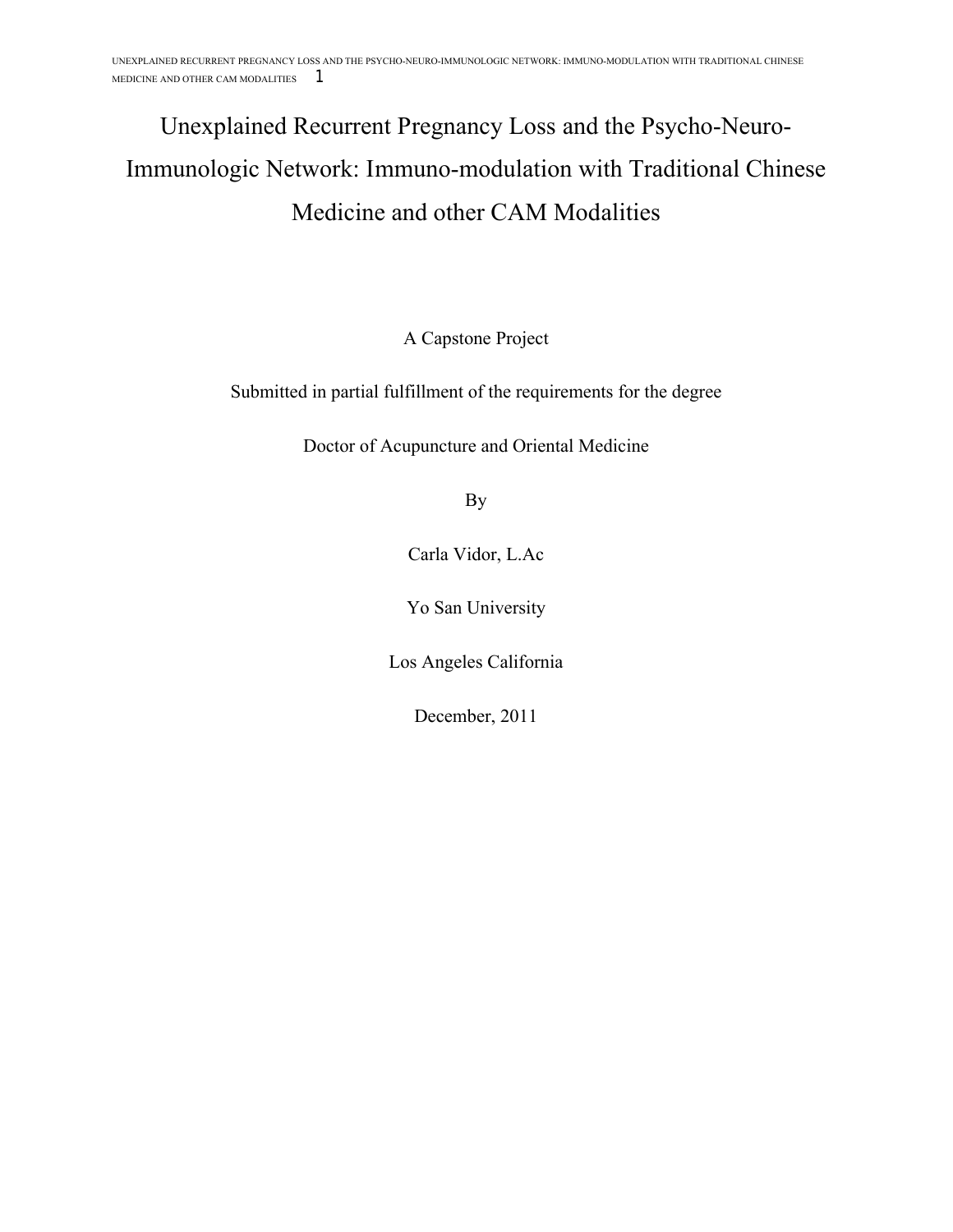### **Approval Signatures Page**

This Capstone Project has been reviewed and approved by:

Carola Creh he

 $\blacksquare$ 

E

编

 $\blacksquare$ 

R

**SEP TA** E.

W.

**S Report**  $\ddot{\phantom{a}}$ l<br>S  $\overline{\mathbf{C}}$ 

b R S. B 

 $\frac{(2\sqrt{361}}{26})$ 

Carola Gehrke, Ph.D., Capstone Thesis Advisor

trocking hi

Daoshing Ni, Ph.D., L. Ac, Specialty Chair

 $\frac{13}{30/30/11}$ 

Carola Geholu

Carola Gehrke, Ph.D., DAOM Program Director

 $\frac{(2/3)}{\text{Date}}$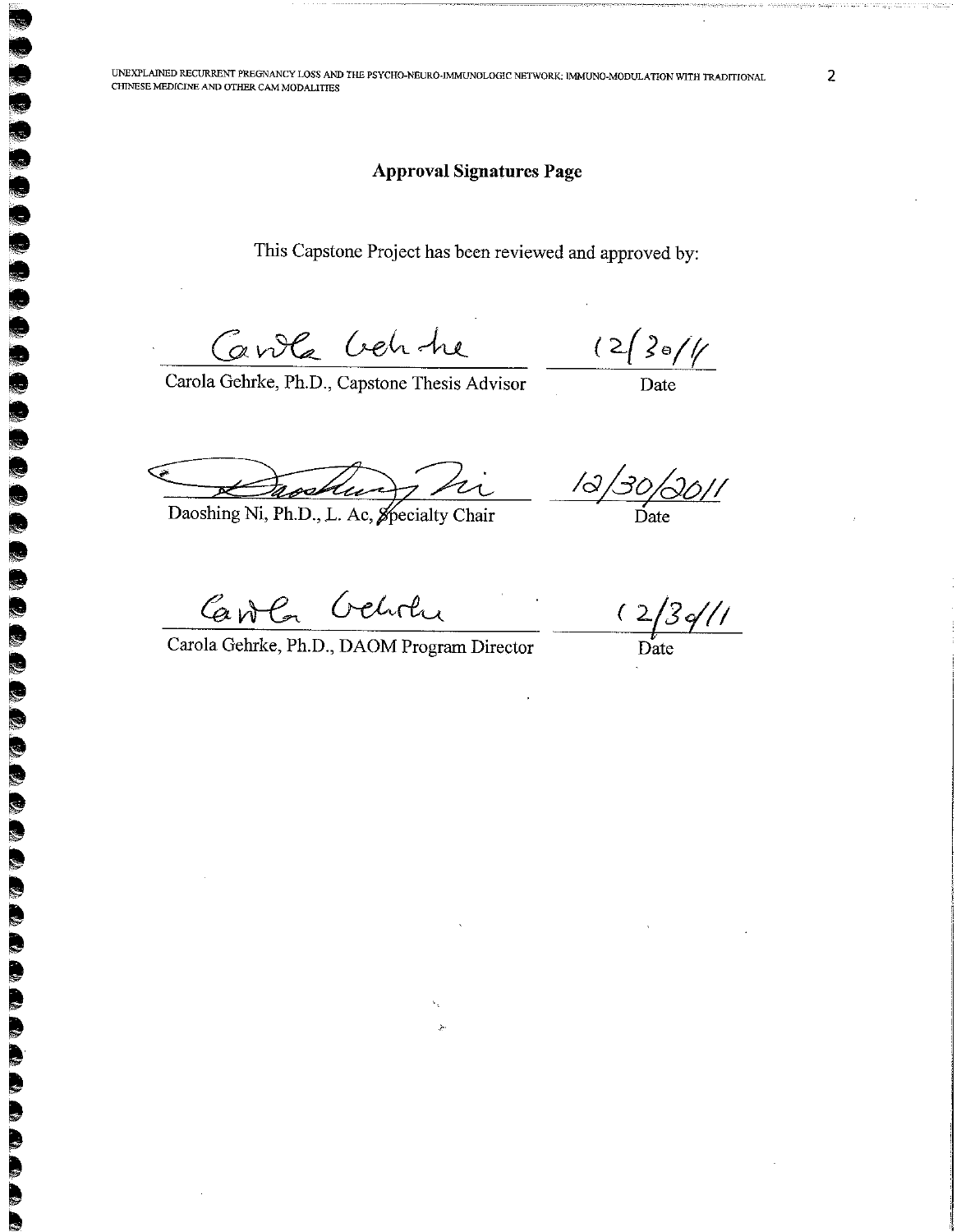## **Acknowledgements**

I would like to thank Dr. Carola Gehrke who offered expert guidance during this process. I would also like to thank my mentor Denise Wiesner for the continuing opportunities to learn in all things reproductive and otherwise, and Brandon Horn for the challenging and new perspectives on TCM diagnosis and treatment.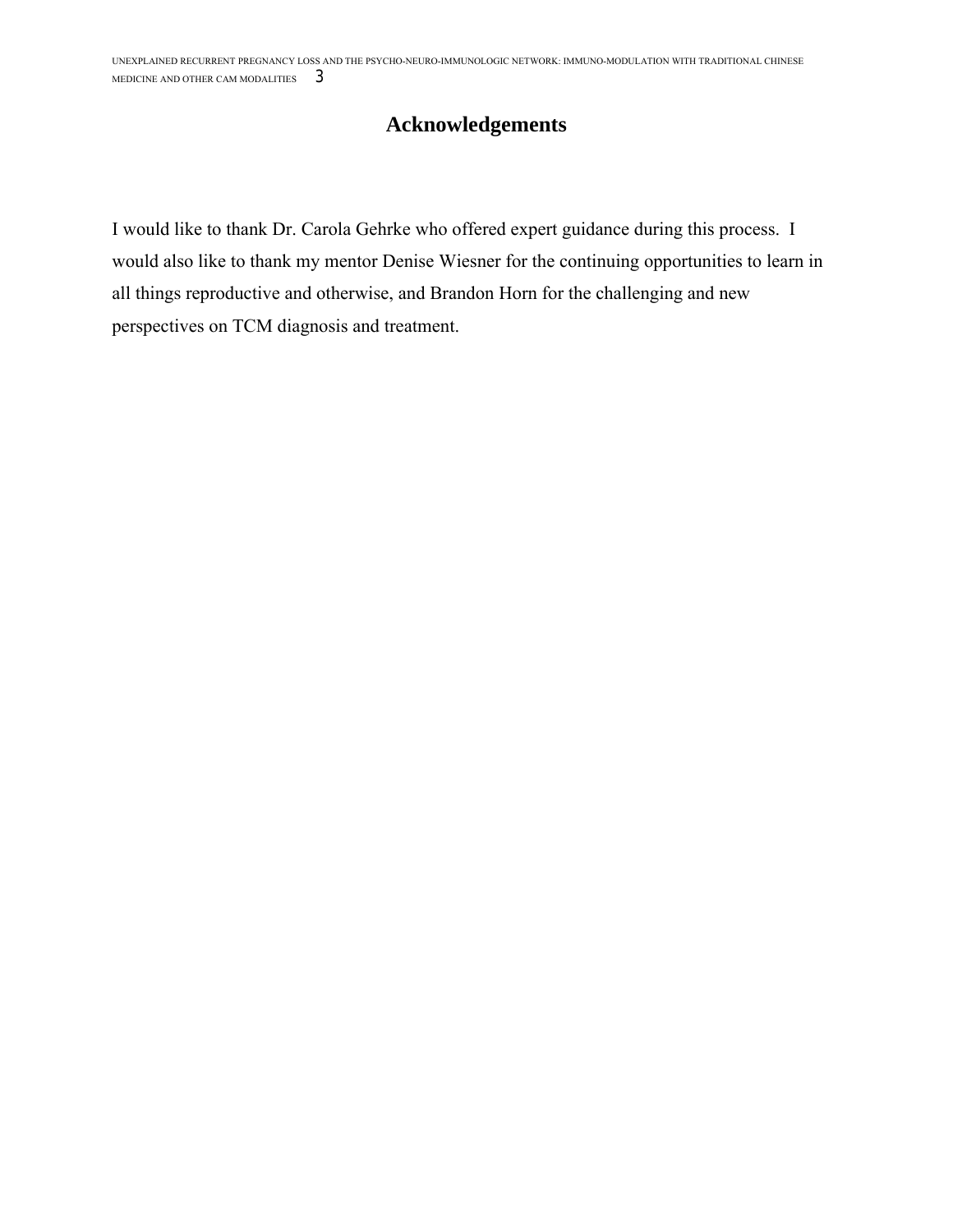#### **Abstract**

The purpose of this study was to expose the effects of TCM on the immune system and the possible benefits of TCM therapies in the treatment of unexplained recurrent miscarriage, either as part of an integrated treatment plan or on its own. Using research synthesis method, data from 34 articles were compiled regarding the ability of Traditional Chinese Medical (TCM) treatments, (herbal medicine and acupuncture), along with other complementary and alternative modalities, (taiqi, qi gong and yoga), to change immunological profiles in immunologicallyrelated diseases, during a stress-response, and in miscarriage.

The data were initially abstracted in an article abstraction form and then analyzed into several tables. The data revealed that herbs, acupuncture, and other CAM therapies do indeed have effects on the immune cells that are implicated in the pro and anti-inflammatory states responsible for disease and miscarriage. However, the effects of herbs, acupuncture, and other CAM therapies did not appear to consistently promote changes in the direction that is thought to favor pregnancy or minimize the risk for pregnancy loss. As this is a preliminary study, the data were discussed in consideration to the limitations of the studies. The lack of randomization and blindedness, partially due to the difficulties of randomizing and blinding samples for ethical reasons, encourage the need for future research with sufficient sampling, with the hopes of finding clinically useful treatments, applicable to the population of couples who struggle with repeated pregnancy losses.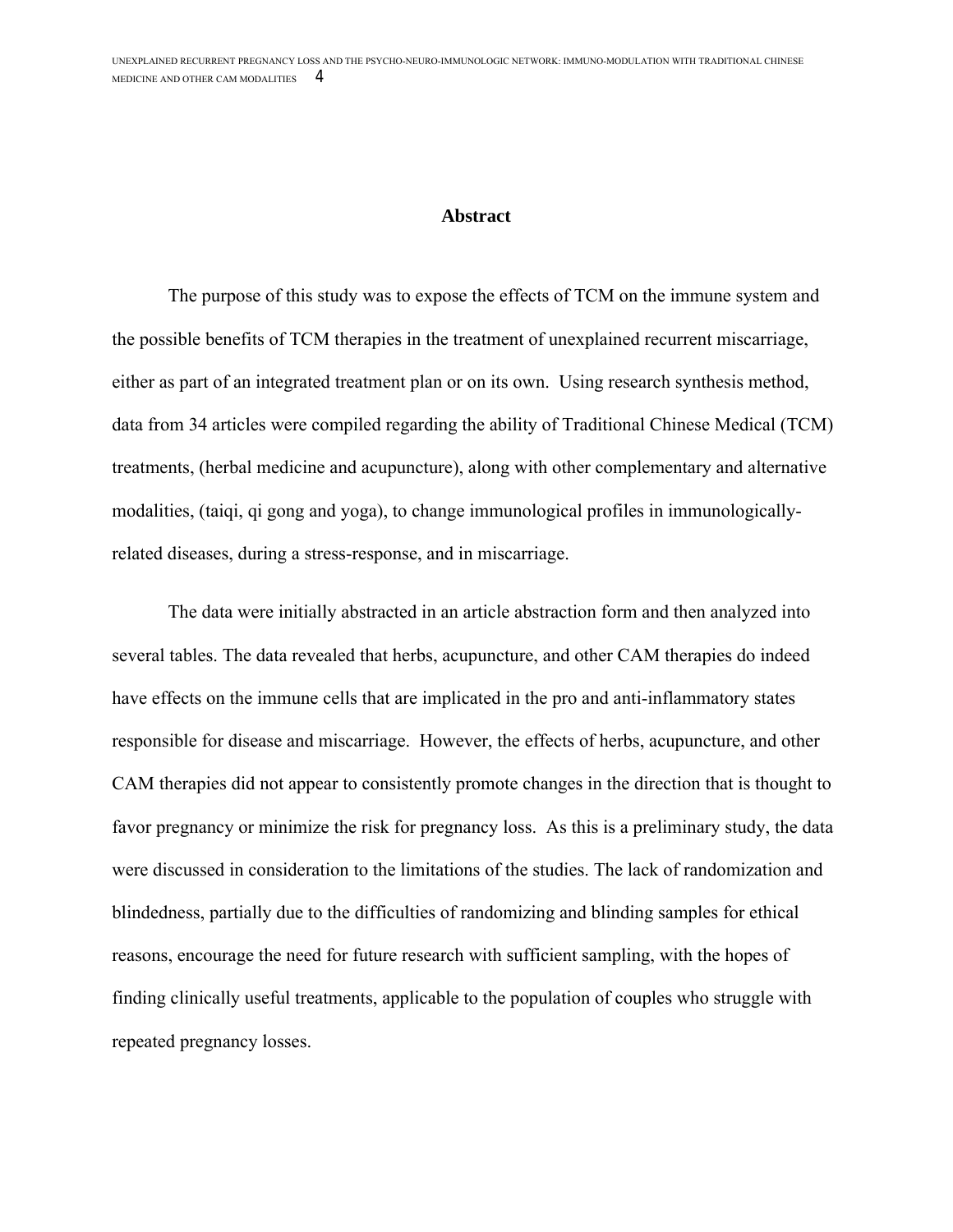## **Table of Contents**

## **Introduction 7-13**

- Background 7-10
- Research Objective 10-12
- Statement of Research Question and Hypothesis 12-13

## **Literature Review 14-26**

- Resources Engaged 14
- Causes of Miscarriage Suspected Immune Imbalances 15-17
- Stress and Its Impact on Immune Imbalances and Inflammation 17-19
- Stress and Miscarriage 19-21
- Current Challenges for Western Medicine in Treating Miscarriage 21-22
- Chinese Medicine's Potential for Treating Miscarriage 22-24
- Effects of Chinese Medicine on Stress and Immune Modulation 24-25
- Literature Review Integration 25-26

## **Data Analysis 26-33**

- Research Objectives and Hypothesis 26-27
- Research Design and Rationale 27-28
- Data Collection 28-29
- Data Collection Instruments and Procedures 30-31
- Data Organization 31-33
- Detailed Method of Thematic Analysis 33

## **Results 34-40**

- Data Overview 34
- Characteristics of Analyzed Studies 34-37
	- o Topics of Study 34-35
	- o Subjects 35
	- o Intervention Modalities 35
	- o Trial sizes and design 35-37
- Efficacy of Treatment on Changing Cytokine Profiles 38
- Frequency of Variables Across TCM and CAM Treatment Modalities 38-39
- Comparison of Changes in Independent Immunological Makers Independent of Treatment Modality 39-40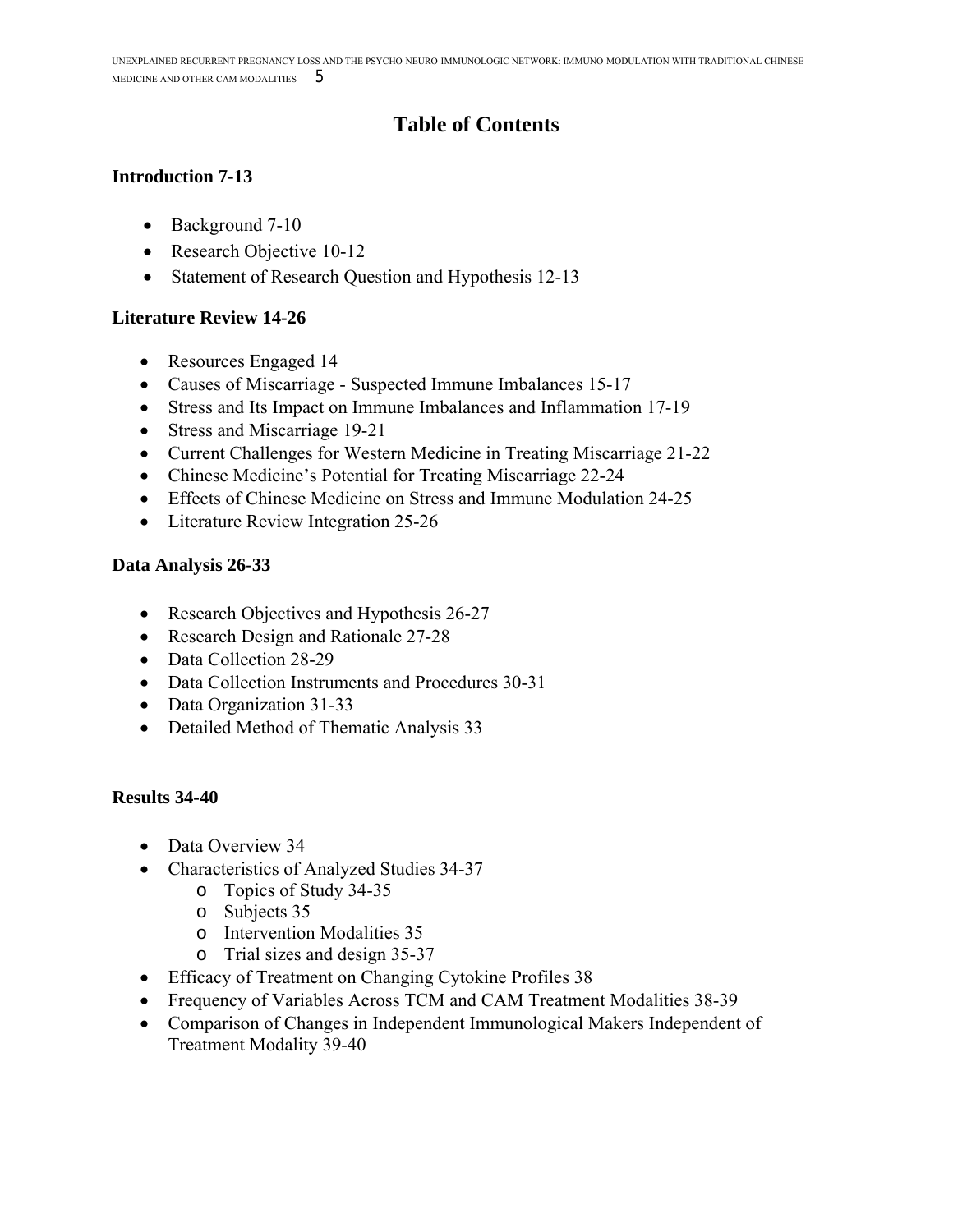### **Discussion 41-55**

- Summary of Findings 41-42
- Implications for Theory 42-43
- Implications for Practice 44
- Limitations of this Study 44-45
- Internal and External Validity 45-48
- Modulating the Immune System by Stress Reduction with TCM and CAM 49-51
- Recommendations for Future Research 51-53
- $\bullet$  Conclusion 53-55

## **Appendices 56**

- Glossary 57-59
- Figure I 60
- Figure II 61
- Figure III 62
- $\bullet$  Table I 63-67
- $\bullet$  Table II 68-71
- Table III 72

**References 73-88**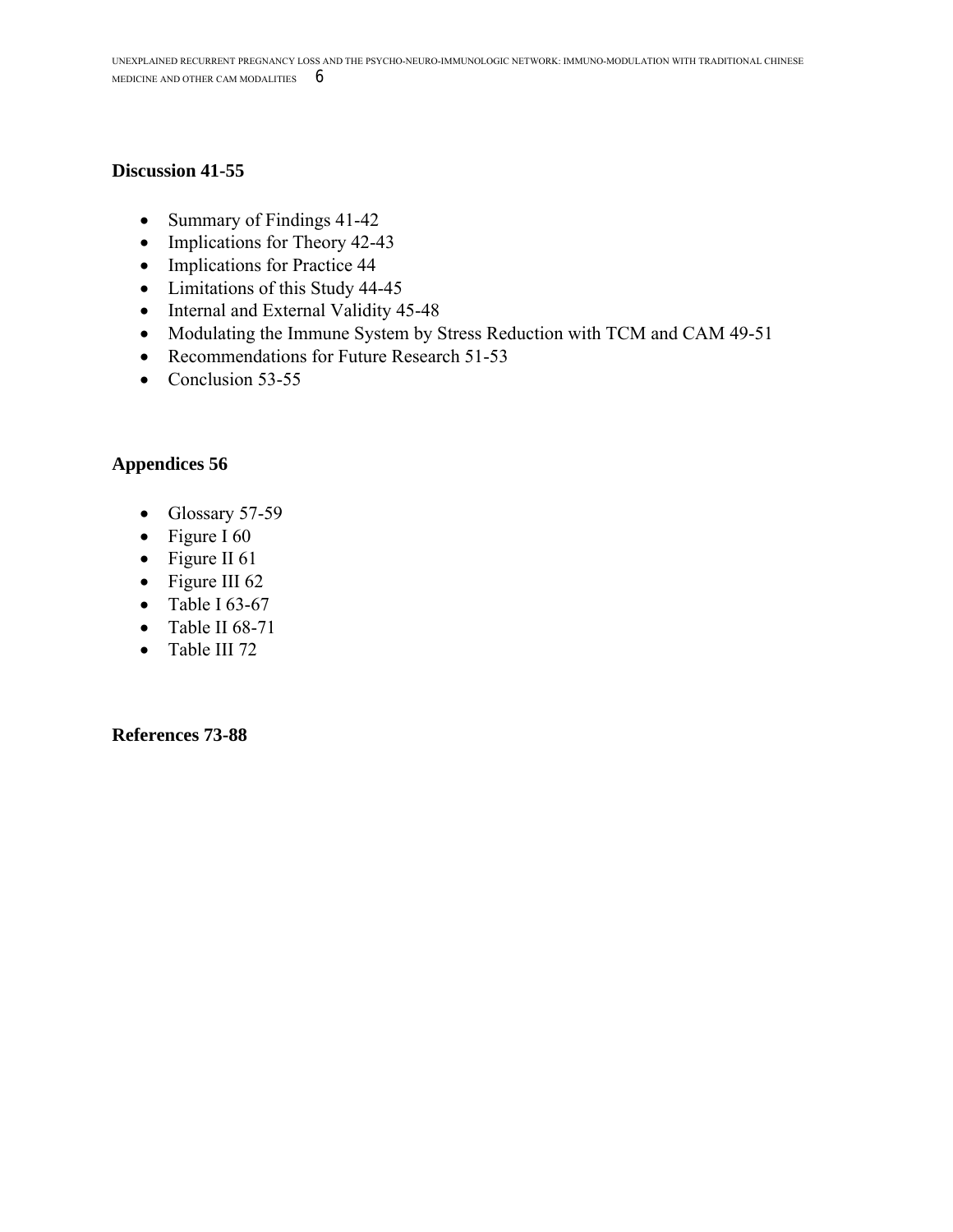## **Chapter I: Introduction**

#### **Background**

Miscarriage can imply genetic damage. Only an estimated 30% of all human conceptions result in a viable embryo, and 50% of those are lost even before the start of the next menstrual cycle (Choudhury & Knapp, 2000). Ninety percent of fetuses with malformations are spontaneously aborted during early pregnancy and a reported sixty percent of first trimester spontaneous abortions have chromosome abnormalities, ("Environmental Causes for Infertility", n.d.). There are numerous materials and foods now implicated in contributing to genetic malformations. For instance, it was reported that coffee drinking during, and even before pregnancy, was associated with over twice the risk of miscarriage when the mother consumed 2- 3 cups of coffee per day ("Environmental Causes for Infertility", n.d.). Chemical solvents found in nail polish and paint, neurotoxins such as aspartame and arsenic, as well as vaccinations, and even agave (Dr. Weil, 2008), are suspected to cause risks to the fetus in utero. According to renowned Chinese physician Dr. Guo Zi Qian (2011), the apparent increase in infertility rates are due mainly to male factor. Eggs have greater protection surrounding them and sperm do not. This makes sperm more susceptible to environmental stressors, such as vehicle emissions, chemicals in the air and water, combustion products, and pesticides. All these factors reduce sperm/egg bonding. Hence everyday substances come with a potential to negatively influence fetal development.

Miscarriage can also imply a defect in the maternal immune response. It was reported that eighty percent of unexplained recurrent pregnancy loss is due to an immunological component (Petranyi et al., 2001). An immune dysfunction during pregnancy may prevent the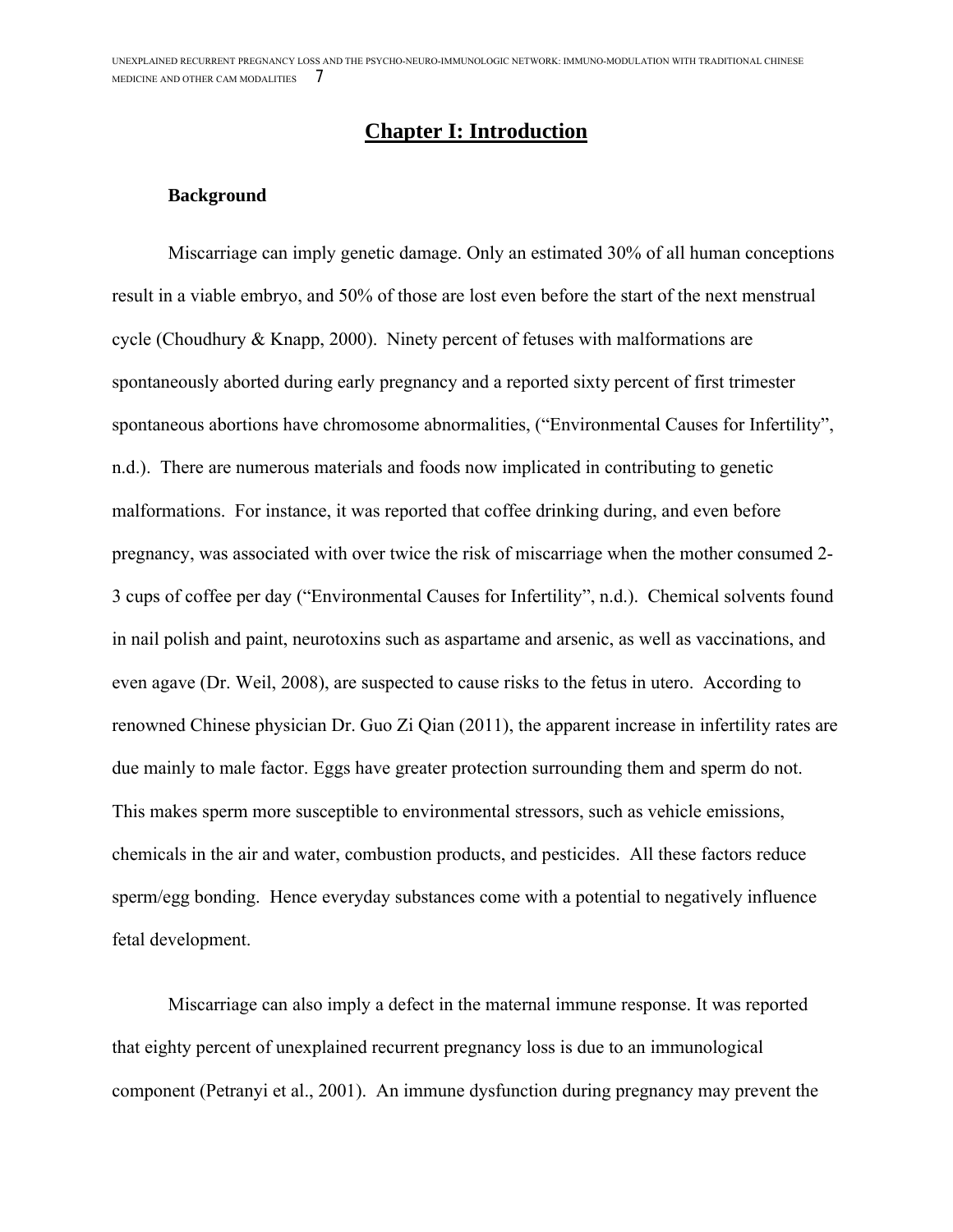woman's body from distinguishing between self and non-self. This would inhibit the uterus from protecting the growing ball of allogenic cells inside. The uterine immune environment has been recognized as a unique and privileged place (Magarelli, P, Yo San DAOM lecture, 2010).

The interface between the mother and the growing fetus has intrigued physicians and evolutionists alike since it is a phenomenon that the co-existence of different genetic backgrounds during pregnancy can survive the maternal immune system. Healthy fetal growth certainly requires a specific interaction between maternal cells and trophoblasts to form a placental unit. This happens when the maternal endometrium successfully accepts the foreign blastocyst during the timely implantation window (Mourik, Macklon, & Heijnen, 2009). There is also an assortment of cells in various concentrations that are active during normal and pathologic pregnancy. These include natural killer cells (NK cells), which are the predominant immune-cell population, and Th1 and Th2 cytokines, which include tumor necrosis factor, (TNFa), interferon-y, (IFN-y), and interleukins. It is the delicate interaction, or balance, between these various immune cells that results in a successful pregnancy. However, their exact roles throughout the pregnancy period remain elusive in both eastern and western traditions.

Most of the literature concluded that increases in Th1 cytokines, and associated cells such as TNF-a, and IFN-y, and elevations in NK cells, create risks for the fetus and increase chances of miscarriage (Choudhury & Knapp, 2000; Kanellopoulos-Langevin, Caucheteux, Verbeke & Ojcius, 2003). However, there is disagreement over the relative predictive value of measuring each variable to determine subsequent miscarriage (Shakhar et al., 2006; Tuckerman, Laird, Prakash & Li, 2007). Because of the degree of unknown surrounding unexplained recurrent miscarriage, there are limited treatment options for women who experience repeated pregnancy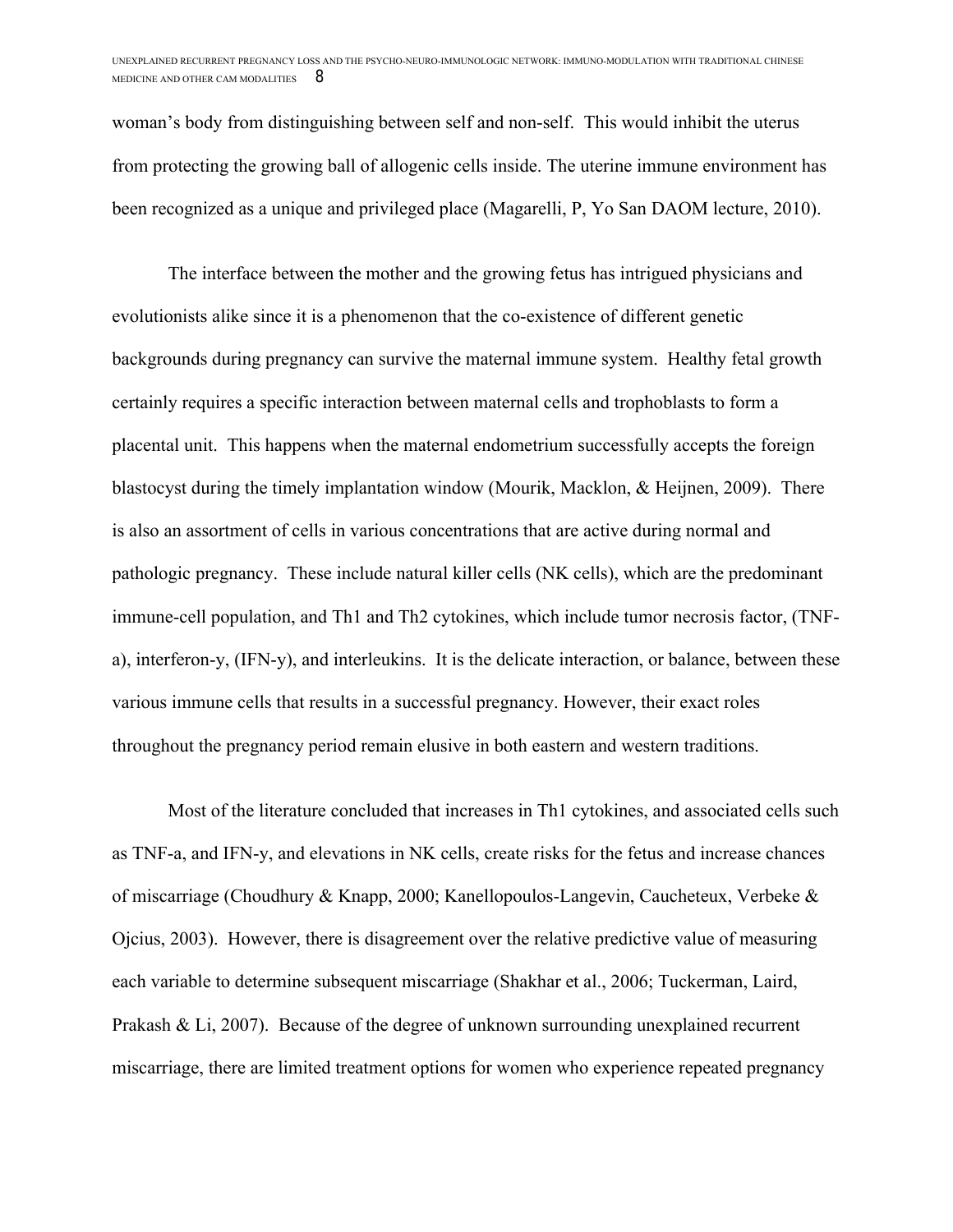losses. During a conversation with Florence M. Hofman Ph.D, a professor of pathology and immunology at the Keck School of Medicine of USC, I expressed my confusion about the complexities of the cytokine network during immunologic pregnancy loss. She said that biomedicine has not yet found an effective treatment for this condition and that if beneficial and practical therapies exist to support these patients, they should be recognized. If Chinese medicine, (through individual pattern differentiation), could offer solutions to balance immune function towards a state more favorable for pregnancy, many couples would clearly benefit.

Experientially and historically the effectiveness of Chinese medicine in the treatment of miscarriage has been recorded in *The Complete Book of Effective Prescriptions for Diseases of Women* published in 1237 A.D.. Clinically we know Traditional Chinese medicine, (TCM), works for the treatment of reproductive disorders. This is evident as more Chinese medical practitioners choose to specialize in reproductive health and greater numbers of patients seek complementary or alternative treatments for their reproductive concerns because of positive treatment outcomes. There are at least a dozen conditions related to reproduction, especially infertility, which can be addressed with herbs and acupuncture. Chinese medicine can assist in ovulation induction in anovulatory polycystic ovarian patients, help restore the hypothalamicpituitary-ovarian axis in menstrual disorders, or help decrease the intense pain and bleeding associated with endometriosis.

Infertility is defined specifically as the failure to conceive after a year of regular intercourse, (or 6 months if the woman is over 35), without the use of contraception. Miscarriage or spontaneous abortion falls under the category of infertility. For some couples with a history of miscarriage(s), Chinese medicine (herbs and acupuncture) may be the sole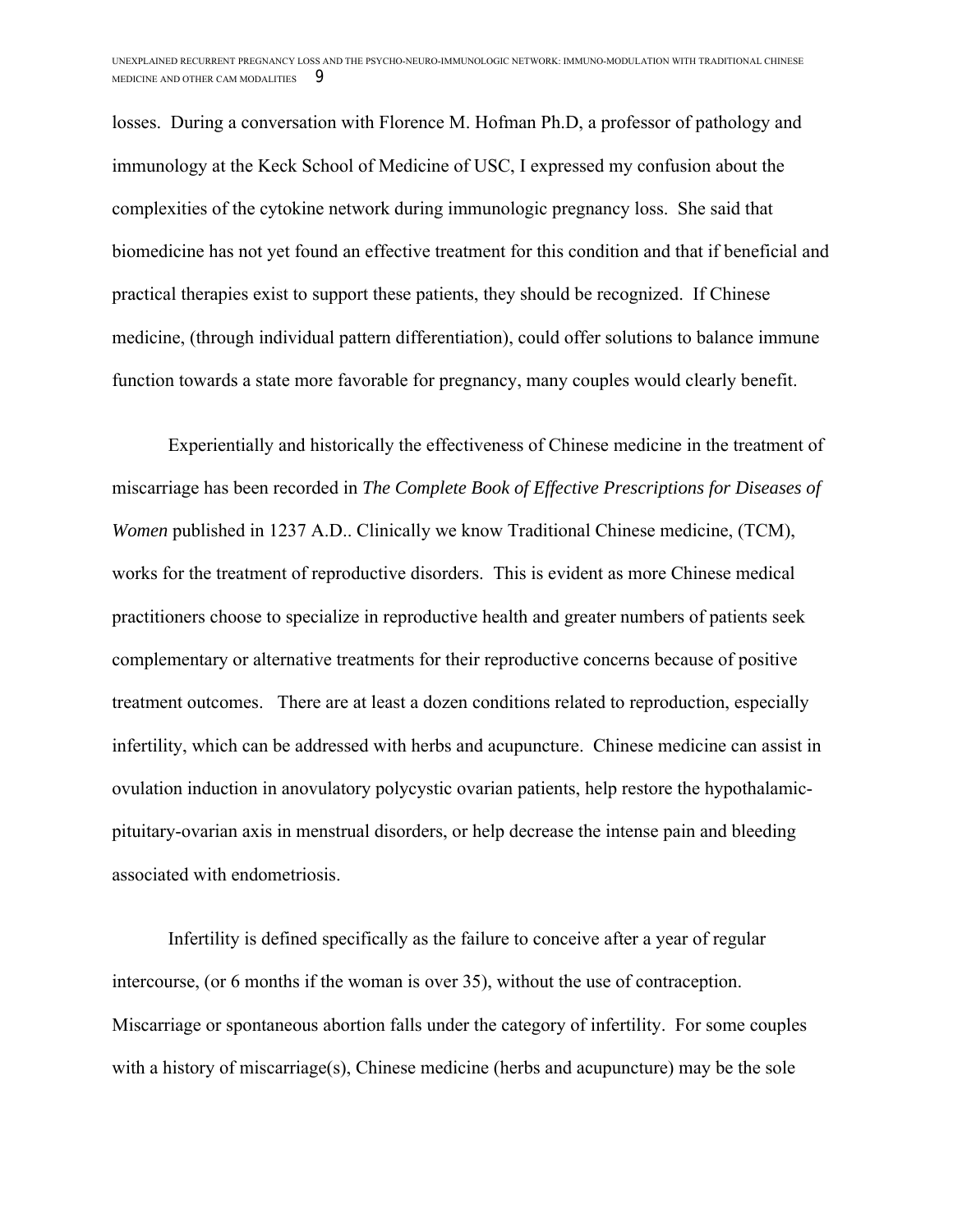treatment that produces a healthy baby. When the recurrent loss is not due to anatomic complications, Chinese medicine, particularly Chinese herbal medicine, can help balance the immune system during high risk pregnancies. Recurrent abortion is defined as three consecutive losses, (although that definition varies and may include two consecutive losses), and is associated with genetic, anatomic, and endocrine causes. Patients with allogeneic recurrent miscarriage do seek fertility treatments, such as ART, and struggling couples and physicians would benefit from discovering additional and potentially useful treatments that could prevent future losses.

This study is motivated by my own clinical observations and by a curiosity to better understand the relationships between Chinese herbal medicine, acupuncture, stress-reducing techniques like qi gong, taiqi, and immunological and stress-induced disease processes. This study will investigate the effects of chronic and acute stress on the immune system and in miscarriage. Through a comprehensive analysis of selected journal articles, reviews, and a case study, this paper will explore how the actions of TCM treatments and CAM therapies might moderate the immune system and stress responses which can upset immune balance and leads to miscarriage.

#### **Research Objective**

 Over the last year and a half, I have witnessed a handful of patients with previous pregnancy losses become pregnant and conceive healthy babies once under the care of an experienced TCM practitioner. Perhaps if more couples were aware of the possibility of how TCM can support pregnancy outcomes, there would be greater interest in acupuncture and herbal medicine and therefore more treatment choices. Also, miscarriage is unfortunately a very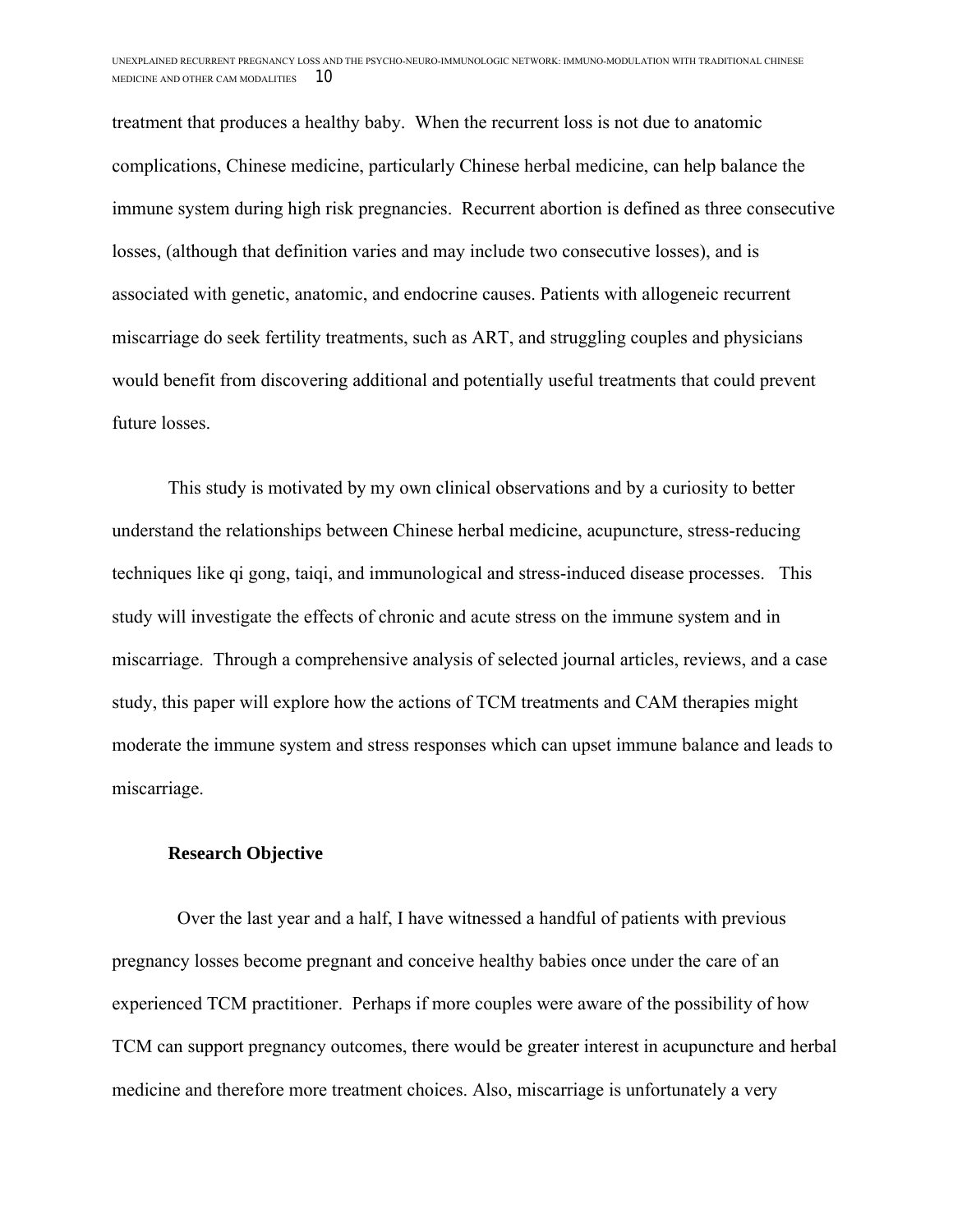common occurrence in the United States with reports that 1 in 4 or even 1 in 3 pregnancies will end in early termination (Schieve, 2003). Of those pregnancies that don't survive, fifty percent of them are unexplained.

Once anatomic, endocrine, or other causes are ruled out, doctors might suspect fetal rejection by the maternal immune system. Western treatment options for intolerance at the maternal-fetal interface can be limited and are impractical, expensive, and are still experimental (Opinion, 2006; Tang, Alfirevic & Quenby, 2011). Therefore a primary motivation behind this research synthesis is to expose the possible benefits of TCM in the treatment of unexplained or allogeneic recurrent miscarriage or threatened abortion, and generate awareness about treatment options.

This study has three objectives.

The first is to offer practitioners an understanding of how Chinese herbs, acupuncture, and other CAM modalities, affect physiology in immune-mediated disease and miscarriage in western terminology. Basic knowledge of the inflammatory mechanisms and components of the immune system which are active during recurrent miscarriage is useful when therapies are integrated and require thoughtful communications with patients and western doctors.

The second objective is to increase awareness of Chinese medicine in the treatment of miscarriage. This is accomplished by critical analysis of previous studies that support the use of Chinese herbs to treat allogeneic pregnancy loss.

Finally, immunological issues are intimately connected to stress, which makes treatment of the nervous system crucial. It is my intention to elaborate on the connection between acute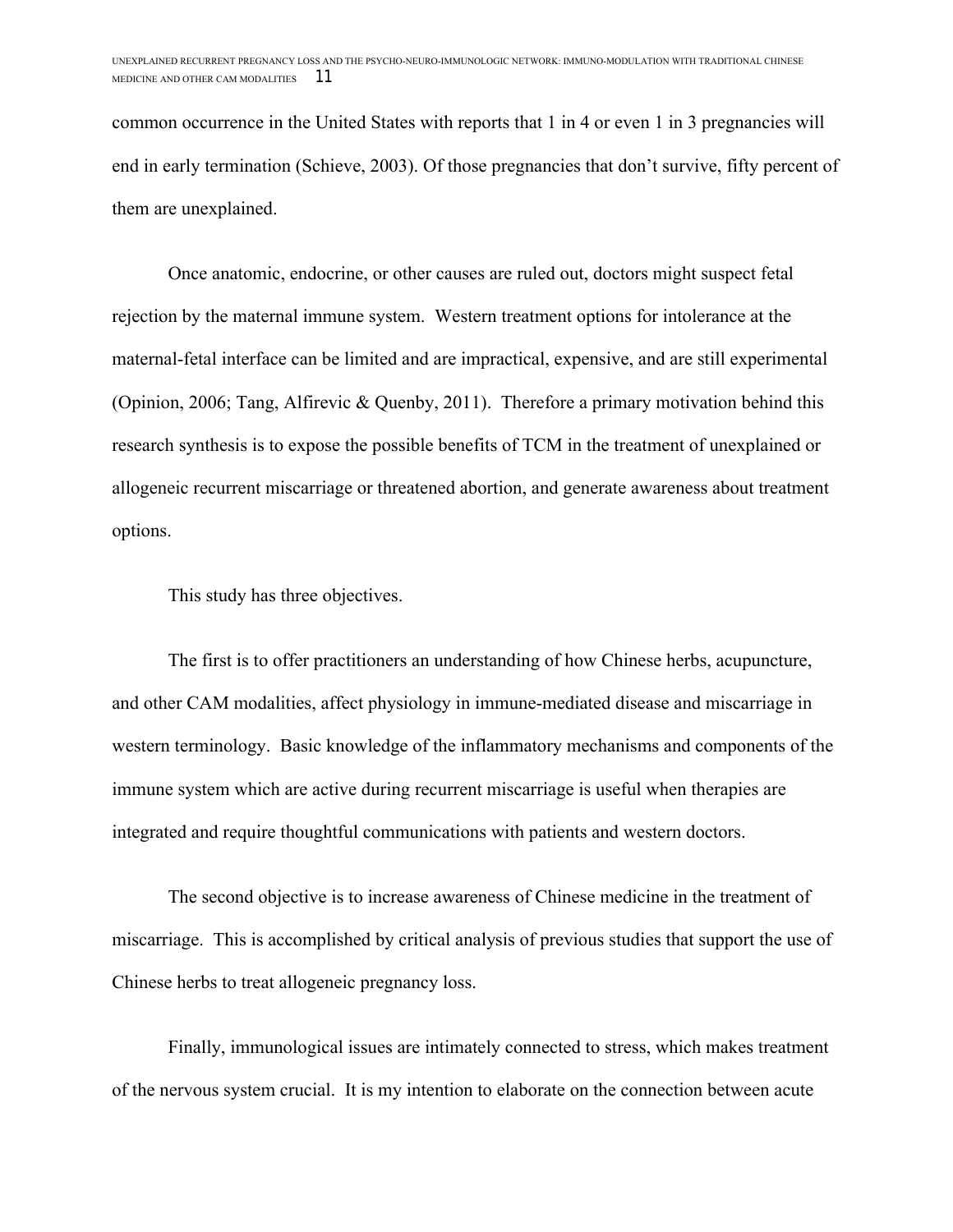and long-term psycho-emotional stress and immune deregulation. The ability of acupuncture to reduce mental stress through an inhibition of the sympathetic nervous system has been recognized (Middlekauf et al., 2002). This paper will explore the possibility of how stressinduced immunological miscarriage may be a candidate for Chinese medical therapies.

This study will systematically research whether TCM and CAM can affect RPL. It is my intention to shed light on whether my clinical experience is backed by previous studies and to inform couples who are eager to conceive, but fearful of enduring subsequent losses, that they might have options for effective care that are financially practical. If the application of TCM extends to the treatment of immunological miscarriage, this study may provide western doctors with a vital perspective on the best ways to support patients who may benefit from integrative therapies if necessary.

#### . **Statement of Research Questions**

The primary questions associated with this project are:

- 1. What are the effects of Chinese herbal medicine, acupuncture, and other CAM modalities in the treatment of immune-mediated diseases?
- 2. To what degree can these treatments help couples successfully conceive who have previously experienced unexplained recurrent miscarriage? More specifically; can Chinese herbal medicine, acupuncture, and other CAM modalities, support the immunological parameters necessary to promote live birth in women with a history of miscarriage, such as a shift towards TH2, or a reduction in inflammatory cells in women with elevated levels?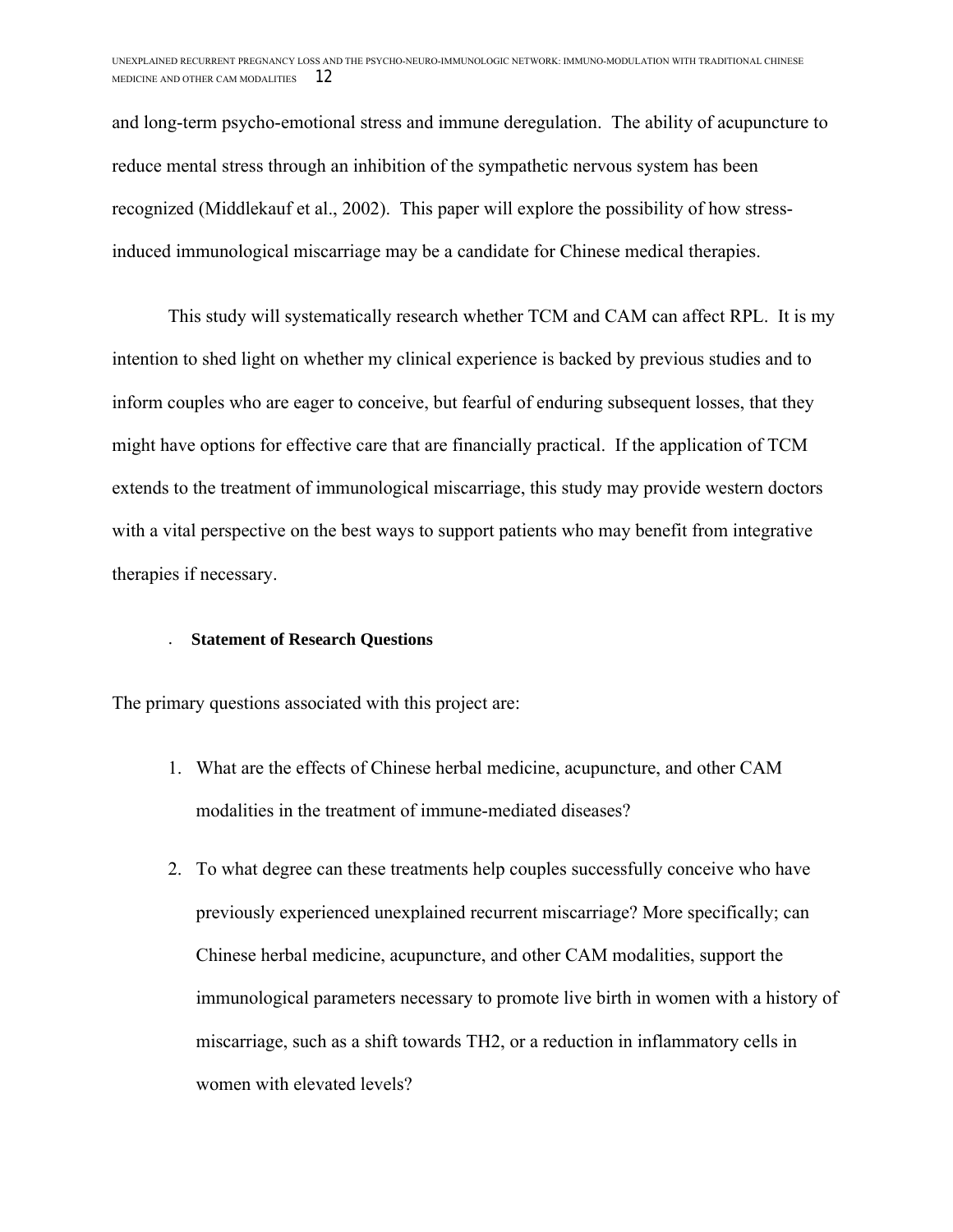My hypothesis is that actions of specific Chinese herbs, acupuncture, and CAM therapies can modulate the maternal immune response during pregnancy in a way that reduces risk of miscarriage. By mediating certain immune responses, these treatments can promote a balance between the pro and anti-inflammatory cytokines that are necessary to support a healthy pregnancy.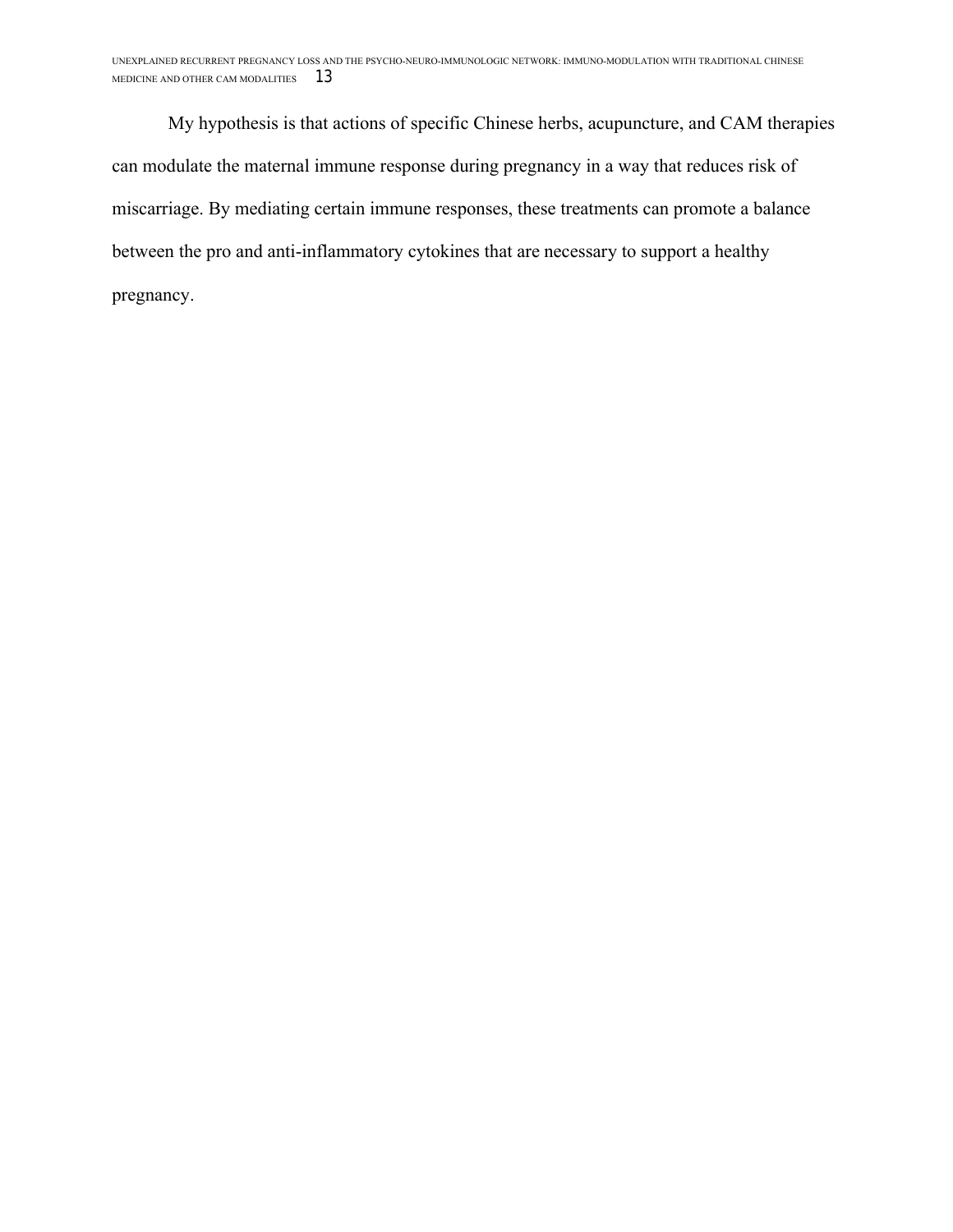## **Chapter II: Literature Review**

#### **Overview**

Certain concepts will be covered in this project including:

- The mechanism which permits foreign cells to survive inside the mother in a normal pregnancy, or the mechanism behind the pathological maternal immune response to fetal tissue during miscarriage
- Western medicine's current treatment options for miscarriage
- The effects of Chinese medicine and other CAM modalities on the immune system and uterine immune cell populations
- The immune cell functions that are enhanced or depressed during stressful life events,
- The connection between stress factors and recurrent pregnancy loss, and
- The possibility of a relationship between traditional Chinese medicine and immunological or stress-related pregnancy loss.

#### **Resources Engaged**

Current medical information regarding immunological pregnancy loss was gathered from published studies or journal reviews. This was accomplished primarily by searching online journal articles in PubMed and Human Reproduction. Key immune variables were identified that are thought to be responsible for immune-mediated miscarriage. These included, Th1 and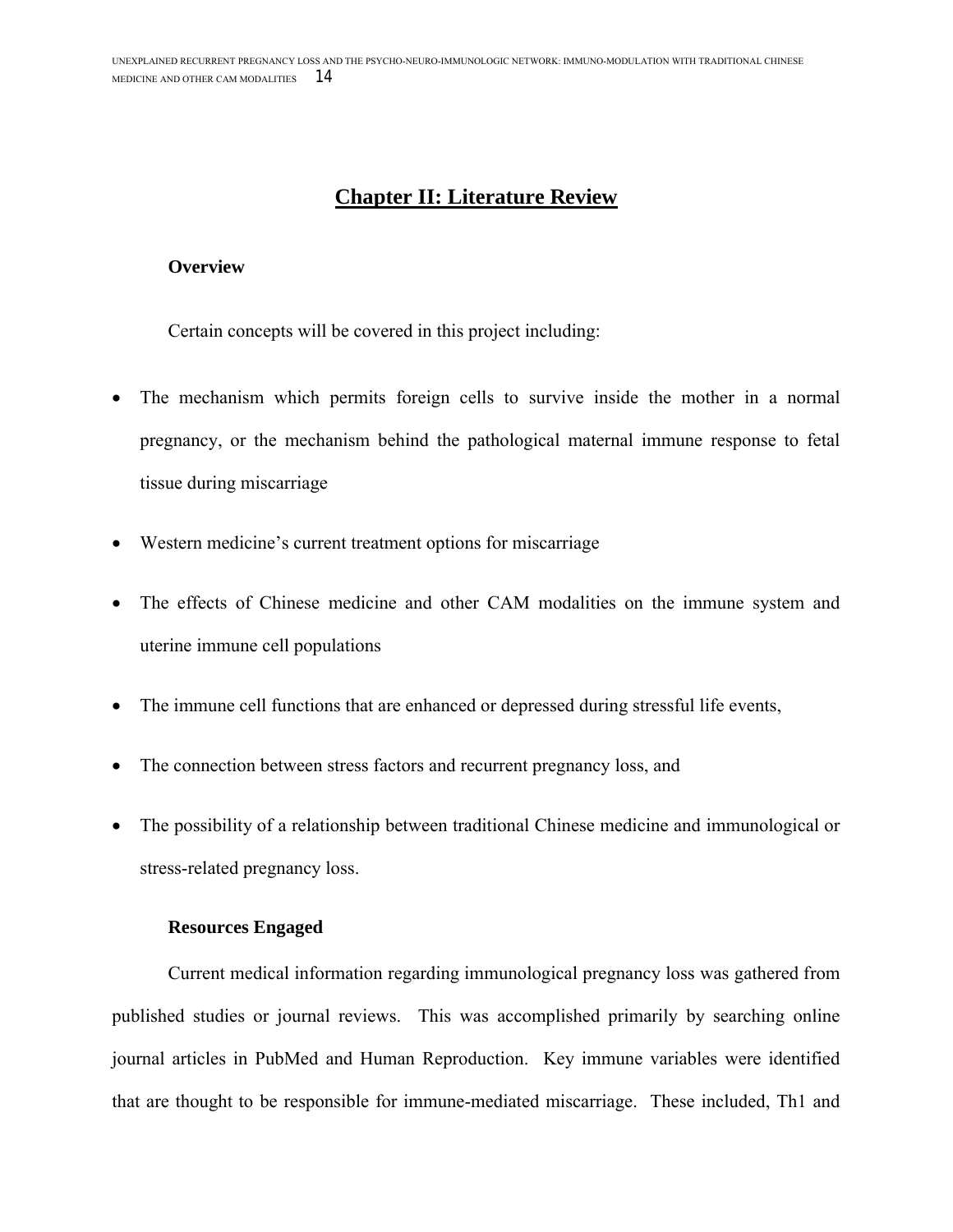Th2 cytokines, NK cells, IFN-y and TNF-a. Since one purpose of this project was to elaborate on the connection between stress and immune function, the impact of stress on these cells was investigated and will be discussed in the following sections.

#### **Causes of Miscarriage - Suspected Immune Imbalances**

There are two main explanations for recurrent pregnancy loss. The first is that a chromosomal abnormality is preventing the embryo from developing properly. This is confirmed by karyotyping from the partners, or by pre-genetic determination in assisted reproductive technologies. The second is that problems exist within the uterine environment that do not allow for proper implantation and fetal development. Certain cellular immune factors are necessary to secure the birth of a healthy baby. If a woman experiences multiple losses for which no cause can be identified, doctors might suspect immune system involvement. Complex interactions between cytokines, lymphocytes, and other factors are critical for immune system maintenance and regulation, (Figure II). Some of the suggested mechanisms for recurrent loss include the presence of cytotoxic Th1 cells, (Figures I, and III) and alterations in natural killer cell, (NK cell), frequency and cytotoxicity in the decidua and periphery (King, Smith, Chapman & Sacks, 2010). NK cells are innate immune cells that account for 5-15% of peripheral lymphocytes (Arck et al., 2000). There are a host of other variables involved in miscarriage and RPL including maternal blocking antibodies, (Choudhury, S. and Knapp, L., 2000), granulocyte macrophage stimulating colony (GM-SCF), and nuclear translocation factor kappa beta (NF-kB) (Wang, Yu, Yan, & Wang, 2011). Activation of NF-kB is thought to promote the formation of pro-inflammatory Th1 cytokines like IL-6, IL-8, and TNF-a.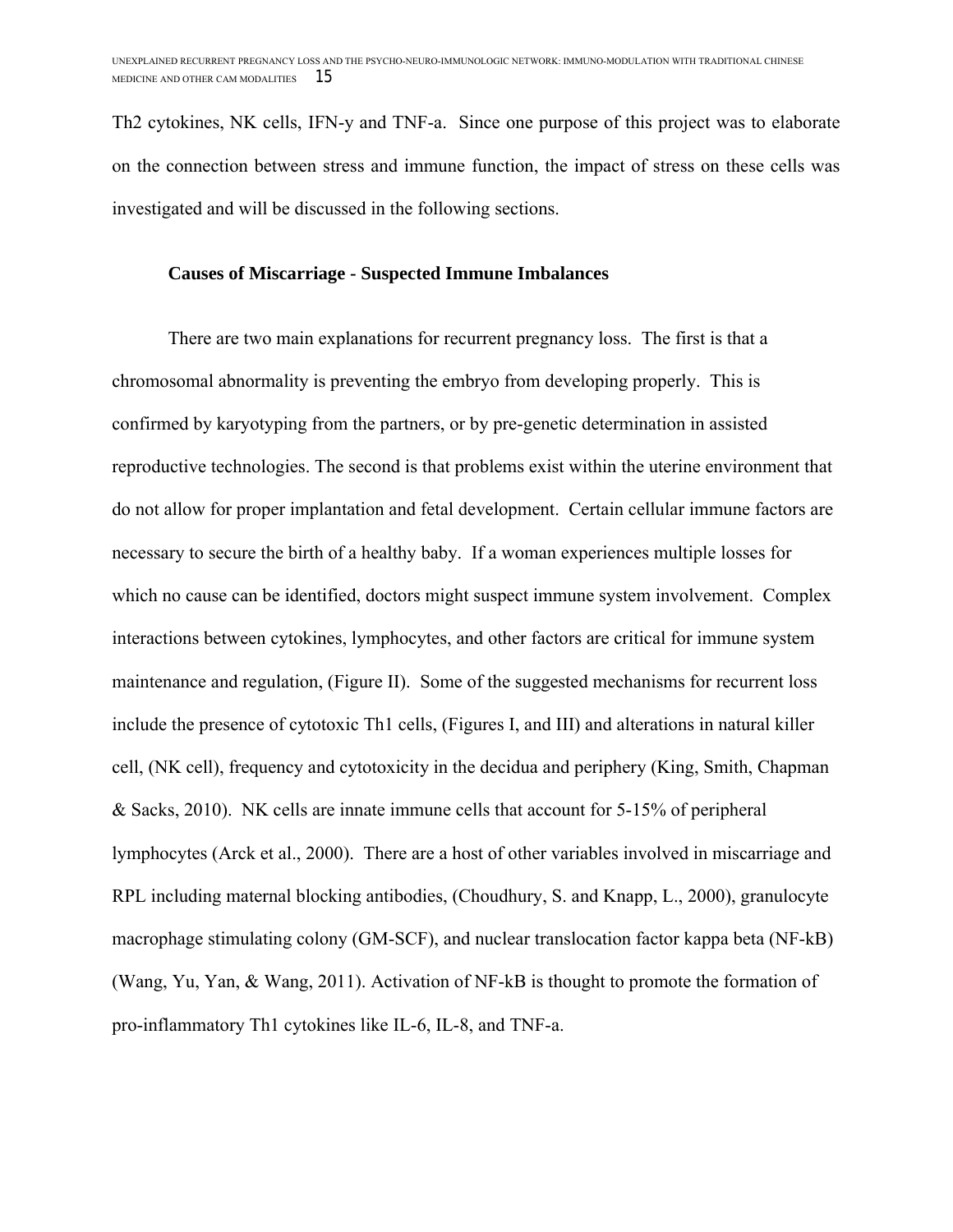In addition to cell-mediated immune responses, other genetic and immunologic parameters in spontaneous miscarriage patients include a variety of humoral immune components such as inappropriate sharing of the human leukocyte antigen (HLA), trophoblast lymphocyte cross-reactive, (TLX), (Belingard et al., 1995), decidual suppressor cells (Daya, Clark, Devin, Jarrel & Chaput, 1985), antipaternal cytotoxic antibodies (APCA) and mixed lymphocyte reaction blocking factor (MLR-Bf), (Agrawal, Pandey, Mandal, Mishra &Agarwal, 2002).

The above mentioned pro-inflammatory mediators are the potential targets for therapeutic strategies designed to inhibit inflammatory actions and reduce the chance of pathological tissue damage which would result in a nonviable birth. The challenge for biomedical doctors is to determine the significance or prognostic value of measuring these markers. Reproductive failure is a multi-factorial problem and measurements of cell frequency, or even activity, may not be representative of cell cytotoxicity or subsequent pregnancy outcomes (Quenby et al., 2009; Tuckerman, Laird, Prackash, & Li, 2007).

During normal pregnancy, the mother is exposed to a variety of potentially foreign antigens, on the ball of cells growing inside the uterine cavity. The extent to which her antibodies and cell-mediated immune responses play a role in the survival of fetal allograft is still not fully understood despite Western medicine's exceptional ability to treat reproductive conditions. According to the majority of immunological research, cells associated with the Th1 response, (IL-2, IL-3, IFN-y, TNF-a), and NK cells are most frequently cited for their detrimental effects on the fetus during at-risk pregnancies. Therefore this paper will focus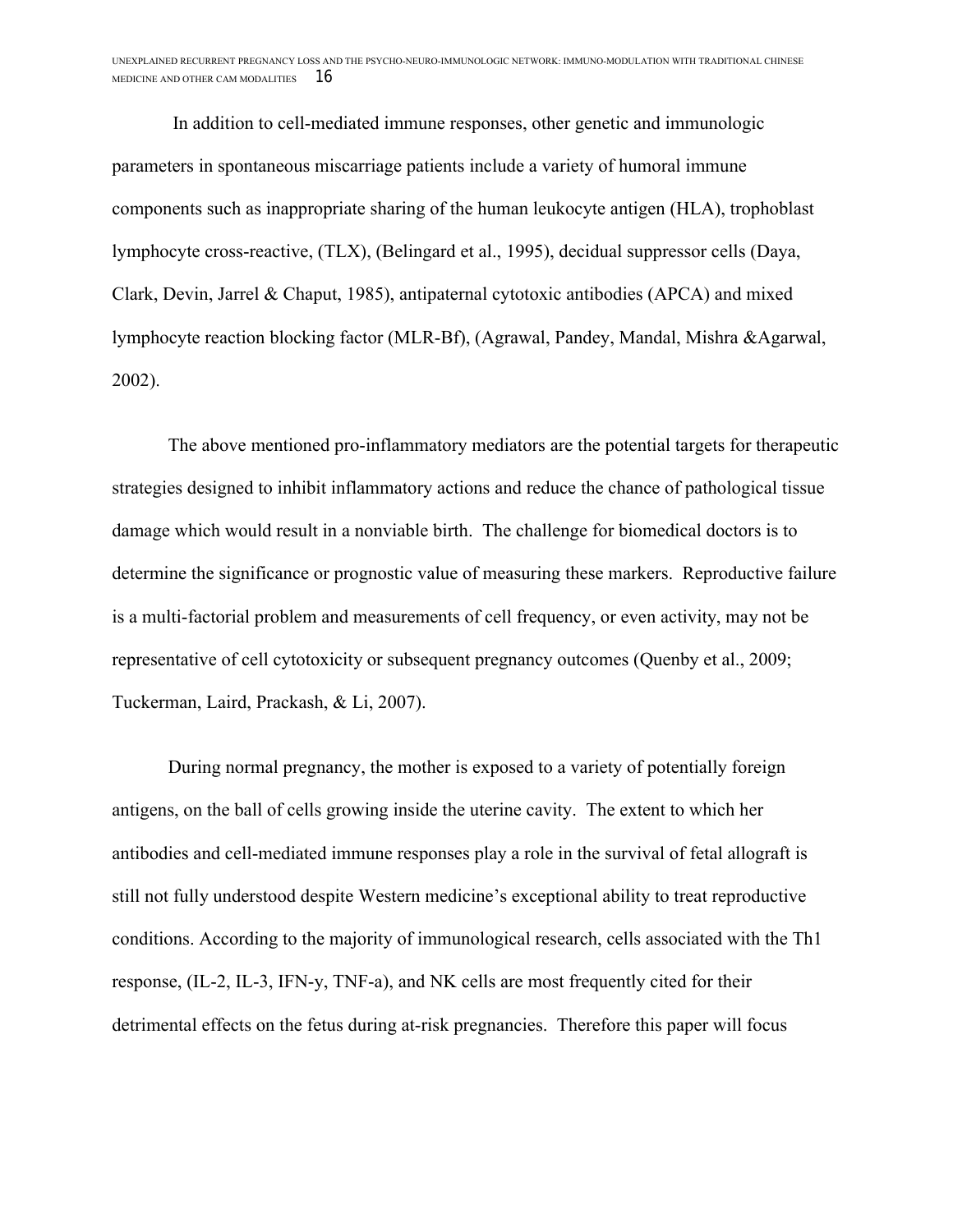primarily on these types of cells and the influence of Chinese medicine and other complementary treatments on these cellular inflammatory actions.

Besides the significant role played by these immune cells in allogeneic embryo loss in early pregnancy, they are also essential components of the immune system, implicated in immune-mediated disease, and influenced by stress (Clark et al. 2005; Elami-Suzin &Mankuta, 2007; Lissauer, Piper, Moss, & Kilby, 2009; Saito et al, 2007).

### **Stress and its Impact on Immune Imbalances and Inflammation**

Immunological functions are affected by psychosocial factors (Suguiura-Ogasawara, et al., 2002) as stress is known to disturb homeostasis and cause behavioral, endocrine, and immunological changes. For example, severe psychological stress (as in loss of a loved one), was demonstrated to cause significant alterations in normal immune function (Bartrop, Luckhurst, Lazarus, Kiloh & Penny, 1977). It is generally thought that the immune system is suppressed by chronic stress, depression, and anxiety (Hori et al., 2000) and if stress chronically overwhelms immune function, the body's innate defenses become skewed and disease is more likely (Kour et al, 2009). Alternatively, it is also suggested that the sympathetic nervous system does not simply suppress the immune system under stress, but instead it might help organize the activity and distribution of immune cells (Elenkov & Chrousos, 1999).

The type of stress, and its duration, is highly significant for predicting the course of immune-related disease, therefore it might be too general to assume that stress is immunosuppressive (Elenkov & Chrousous, 1999) since stress hormones are selective and will inhibit and activate immune cells to generate a hypo or hyperactive immune-related disease. Both trauma or acute stress and long-term stress can cause alterations in the activities of the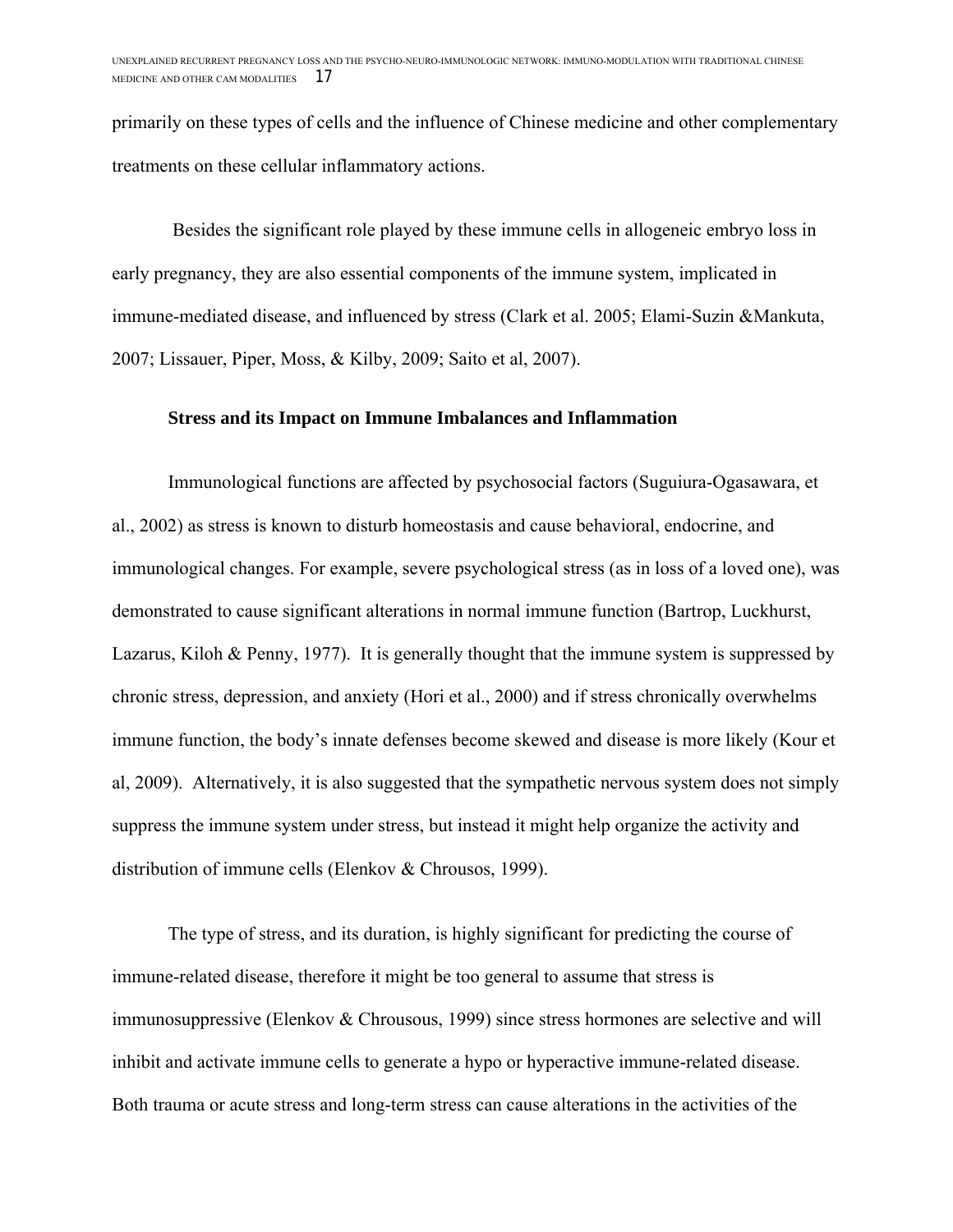central nervous system. However, it is chronic stress, not acute stress, which encourages central nervous activity that stimulates a breakdown in immune function (Galinowski, 1993). Depression especially down-regulates the immune system (Andalib et al., 2006). Increased numbers of white blood cells have also been associated with depression.

Stress in general has been associated with increased secretions of glucocorticoids and catecholamines. In order to restore equilibrium in the body, these substances inhibit IL-12, TNFa, INF-y, but upregulate IL-10, IL-4, and TGF-B production (Calcagni &Elenkov, 2006). When stress causes the release of inflammatory cells, there is corresponding activation of Th2 cytokines. This shift towards Th2 is to protect the organism from the flood of pro-inflammatory cells (Wyman et al., 2007). The body always tries to maintain homeostasis.

Glucocorticoid receptor (GR) function is also involved in the stress-immune relationship. GR levels are mediated by glucocorticoids and under stress, GR levels decrease. The result is a dysregulation of the hypothalamic-pituitary-adrenal (HPA) axis and subsequent suppression of immunity (Dickens, Romero, Cyr, Dunn & Meddle, 2009).

According to Sugiura-Ogasawara et al. (2002) stress increases IL-1B and TNF-a, which are associated with the Th1 response and miscarriage. They also stated that stress reduces IL-2, IFN-y, MHC class II and NK activity, which are all actions thought to promote pregnancy. They did not differentiate between chronic and acute stress. Depression is its own subset since it is specifically associated with IFN-y, and IL-1beta, elevation and a down-regulation of IL-2 and reduced NK cell activity (Sugiura-Ogasawara et al., 2002). Therefore stress and depression lower NK cell counts.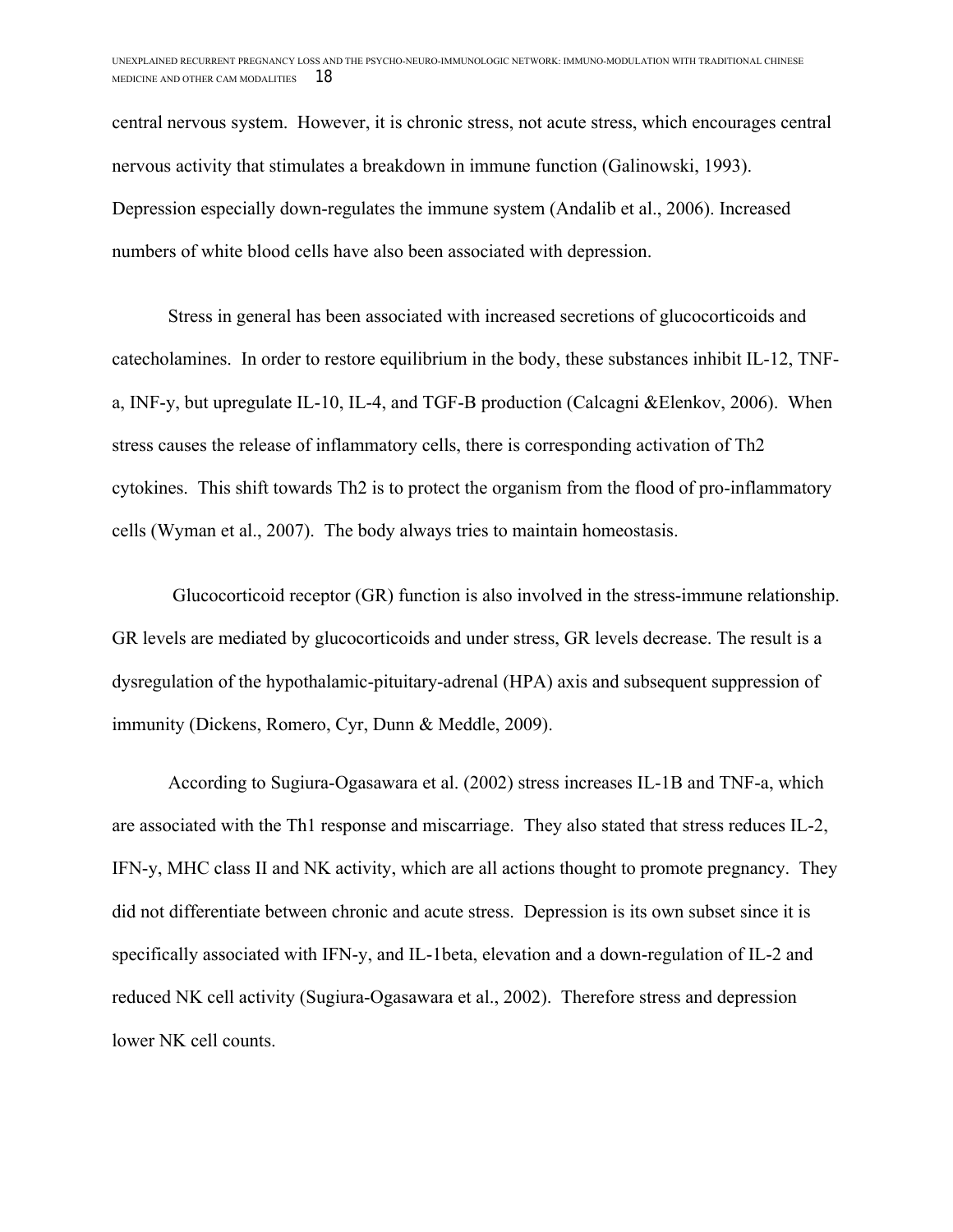Inflammation in itself is an essential physiologic process that happens during both menstruation and pregnancy (Wang et al., 2010). Uncontrolled inflammation however is pathological. Cytokines are immune hormones that mediate and control immune and inflammatory responses (Calcagni & Elenkov, 2006). It is the interaction between cytokines such as TNF-a, IL-1, IL-2 and IFN-y during immune and inflammatory reactions that works to restore the imbalance triggered by an activation of the stress system.

Both the neuroendocrine and immune systems are involved in homeostasis maintenance. This means that therapeutic interventions geared towards the treatment of one will affect the other. Based on the above reasoning, the psycho-neuro-immune-endocrine network may be a proposed target in the prevention of immune dysfunction and immunological miscarriage. Stray-Pedersen and Stray-Pedersen (1984) even demonstrated that tender loving care can improve success rates in patients with unexplained habitual abortion (as cited in Sugiura-Ogaswara et al., 2002 p.2580). If analyses of the studies show that acupuncture, herbs and other CAM modalities can influence immune cells in cell-mediated and humoral responses, it is possible that emotional balancing may be a subsequent outcome of TCM treatments that are intentionally designed to impact immune function. Several basic tenets of physiology are assumed here. The first is that physiologic pregnancy requires healthy immune function. The second is that stress is immunosuppressive (Calcagni & Elenkov, 2006). Based on those assumptions, one can consider that stress will impact pregnancy outcomes.

#### **Stress and miscarriage**

Psychological stress has been proposed to cause miscarriages as well as infertility (Andalib et al., 2006, Arck et al, 2001, Hori et al., 2000). Stress can be thought to be abortigenic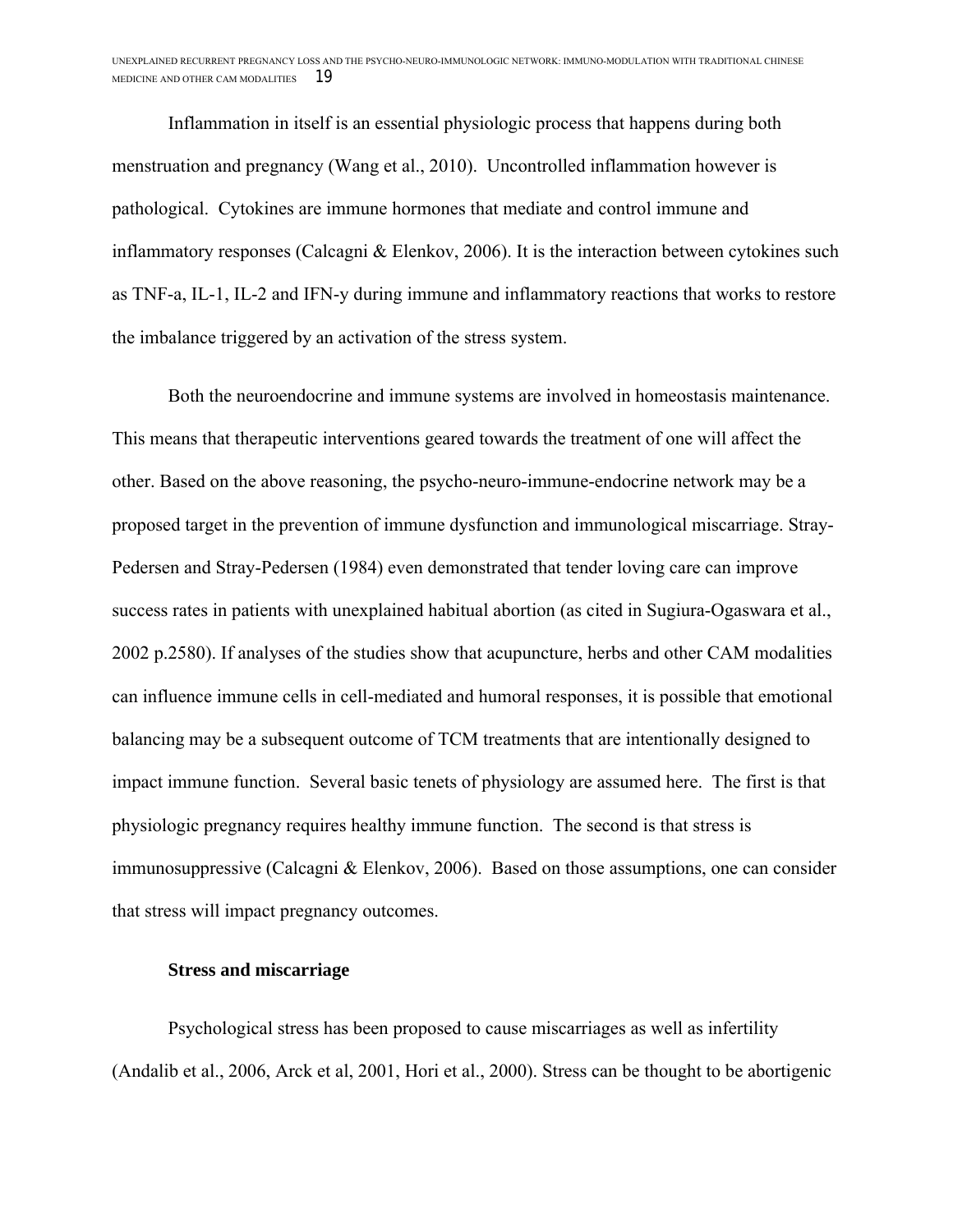via the psycho-neuro-immunological pathways, (Arck et al. 2001). Not only may psychological stress influence pregnancy outcomes by elevated stress hormones that reduce fetal vascularization and oxygen supply (Andalib et al., 2006), but miscarriage itself is certainly a psychological trauma and depressive thoughts that persist post-abortion can influence hormonal and immunologic patterns (Andalib et al., 2006). The importance of hormones in mediating miscarriage is not discussed in this paper even though their significance is clearly central to the progression of pregnancy

Several authors agree that chronic stress in adults is consistently associated with decreases in NK cell cytotoxicity (Arck,et al., 2001; Andalib, et al., 2006; Wyman, 2007). A decrease in NK cell cytotoxicity is a favorable shift for patients with RPL who are thought to have excess NK cell activities. It is this down-regulation of NK cell cytotoxicity during chronic stress which seems to contradict the assumption that high NK cell levels are associated with stress which can also be associated with greater risk for miscarriage. An experienced Chinese medicine practitioner in the field of reproductive disorders expressed that measuring NK cell cytotoxicity may not be entirely relevant for predicting miscarriage (B. Horn Ph.D, 2011, personal communication). This might be because NK cells are necessary especially during early pregnancy. He also mentioned that there is a distinct subset of NK cells, known as uterine NK cells, which are thought to play a role in early pregnancy loss.

The degree of control which we have over our stressors may play a role in the severity of the immune response. Andalib et al. (2006), wrote that depression correlates with higher numbers and activity of circulating white blood cells in women with RPL but not with NK activity. He also wrote that depression does correlate with cytotoxicity which is the mechanism responsible for causing miscarriage. The relationship between pre-conceptual NK cell activity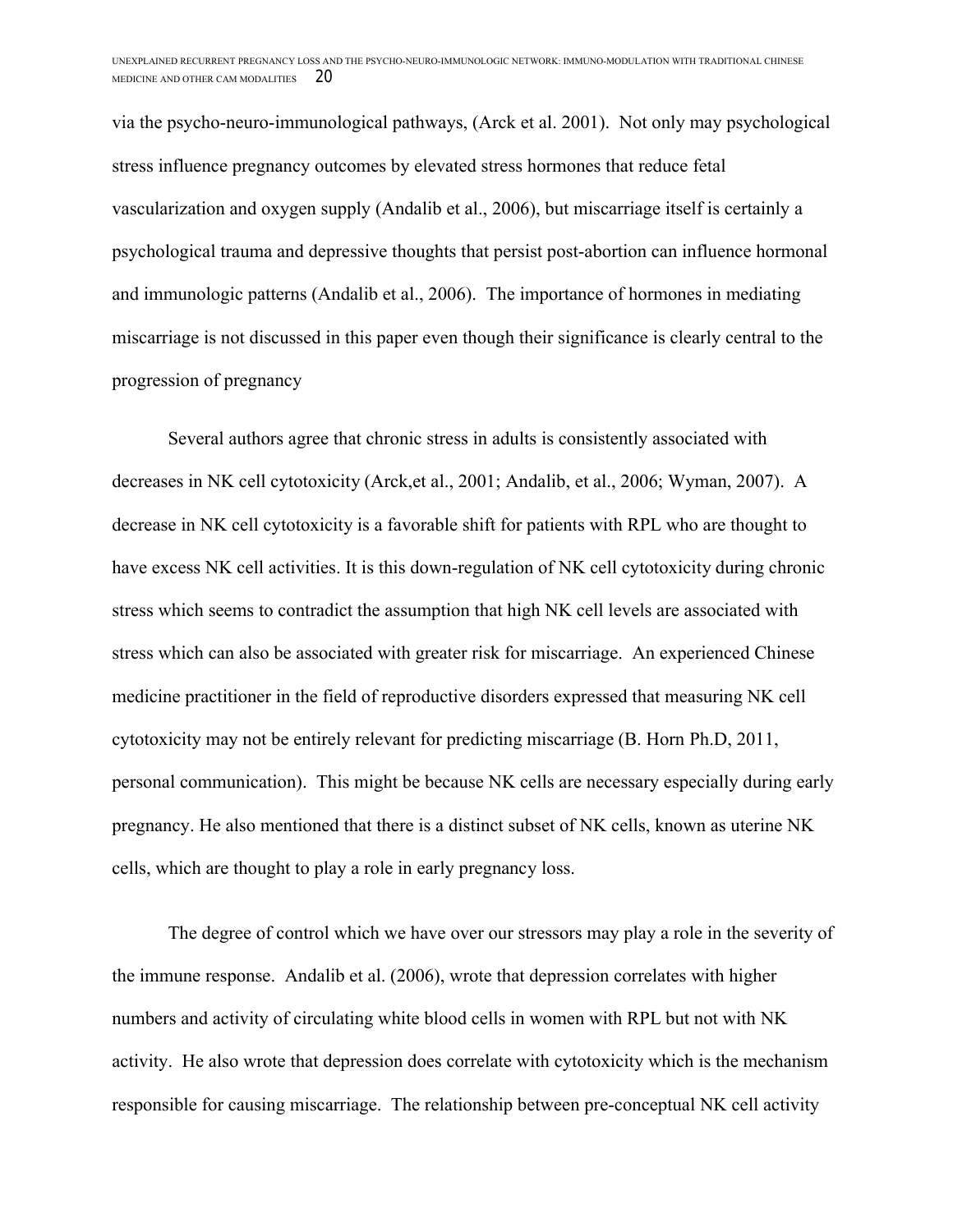and subsequent miscarriage seems to be inconsistent. Contradictory to what would be expected, Hori et al. (2000) wrote that pre-conceptual NK activity was negatively correlated with women's neuroticism and depressive symptoms but positively correlated with self-esteem. In other words, he reported that the higher one's self esteem, the higher is the NK cell activity. Counterintuitive as it may seem, perhaps the image of high self-esteem described is one of a woman who controls her emotions, holds a demanding job, and identifies more with her work than her emotional body.

As previously mentioned, unexplained miscarriage may be in part due to a Th1/Th2 cytokine imbalance at the feto-maternal interface. It is generally accepted that a shift towards Th2 favors pregnancy outcomes while one towards Th1 strongly correlates with pregnancy failure in mice and humans (Arck et al. 2000). Decidual or uterine natural killer (uNK) cells are also implicated and have been shown to release the Th1 cytokine IFN-y after stimulation with IL-12 and IL-2 (Hori, et al., 2000). Pregnancy and immunological functions are known to be under the influence of various psychological factors (Sugiura-Ogasawara et al., 2002). The research has not unanimously identified an immunological alteration with Th1/Th2 profiles and NK cell imbalances in the deciduas of recurrent aborters that correlates with perceived psychological stress. Stress can be defined as coping with environmental challenges and an associated activation of the neuronal and neurohumoral systems (Beszczynska, 2007). Though what qualifies as a challenge is unique to the individual. Chinese medical treatments made according to differential diagnosis may offer support that is specific to the needs of the patient and enhance the coping mechanisms.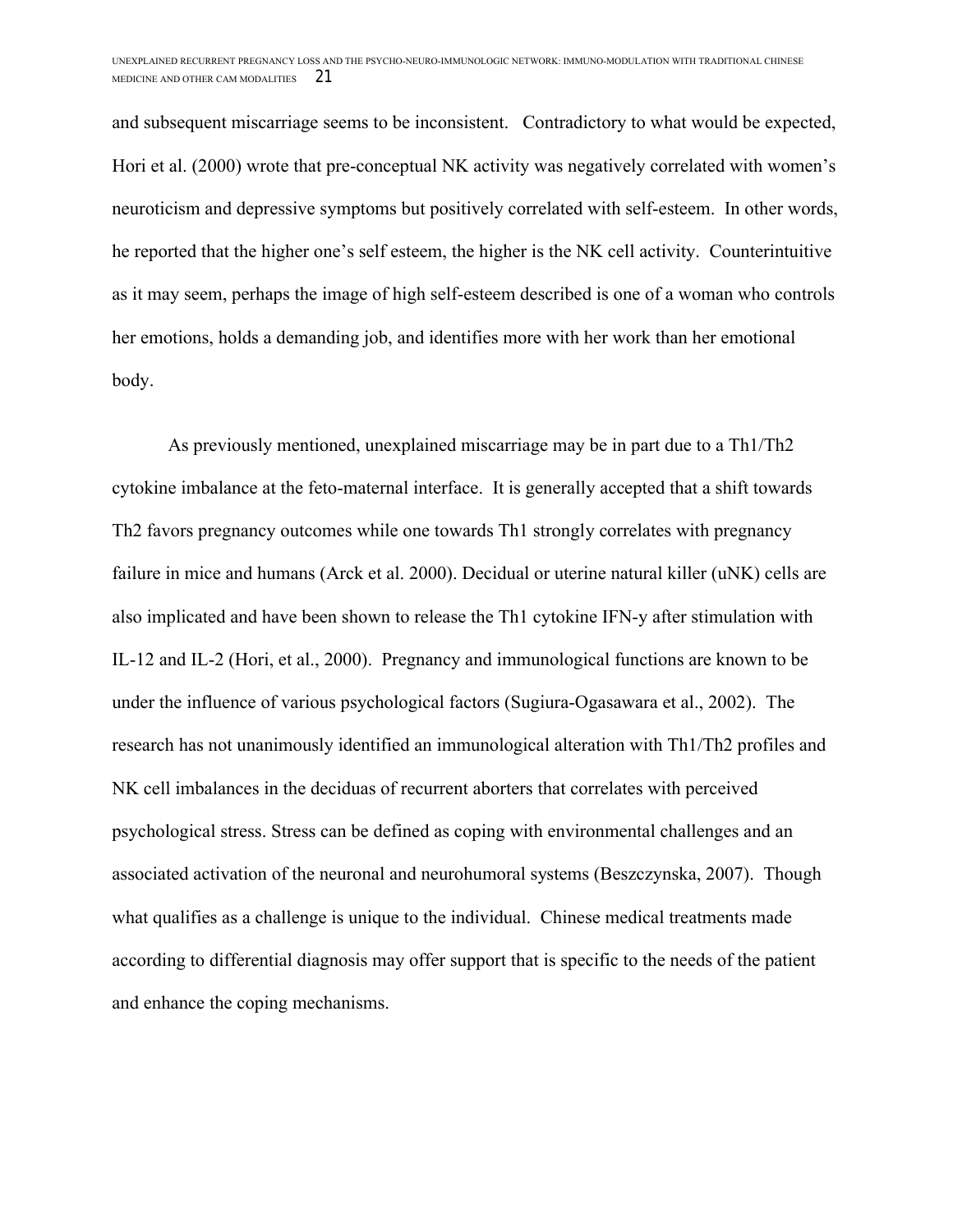#### **Current Challenges for Western Medicine in Treating Miscarriage**

Western treatment options for RPL are limited. Once anatomic reasons are ruled out, typical treatment protocols include anti-coagulants, like aspirin or heparin, for patients with antiphospholipid antibodies, and Metformin to reduce blood sugar for patients with insulin problems. If these treatments are unsuccessful or if there is no diagnosis indicating clotting or blood sugar problems, clinicians may recommend immunotherapy or IVIg. IVIg is made up of humanderived antibodies and given intravenously prior to conception all the way through until the sixth month. There are two theories that support the use of intravenous immunoglobulin (IVIg). The first is that the antibodies keep the immune system from identifying the fetus as foreign and attacking it. Second, IVIg is also thought to help minimize the actions of NK cells (King, Smith, Chapman, & Sacks, 2010). High levels of NK cells are thought to prevent implantation and interfere with proper development of the placenta which is thought to increase the chance of miscarriage (Dosiou & Guidice, 2005).

IVIg is administered intravenously which requires the insertion of catheters into a hand or arm vein to allow for a slow drip. This method can sometimes last up to several hours in length and is necessary in order to minimize the chances of unpleasant side effects like fever, chills, nausea, and various body pains (Opinion, 2006). Some sources report a success rate as high as 80% with IVIg after recurrent miscarriage, yet the dose and frequency of treatment is not clearly decided on (Malinowski, 2001). IVIg is expensive with each dose costing as much as \$1500. This means that receiving IVIg therapy during pregnancy could cost in excess of \$10,000. So in terms of practicality and expense, IVIg is a physical and financial burden. Considering all of the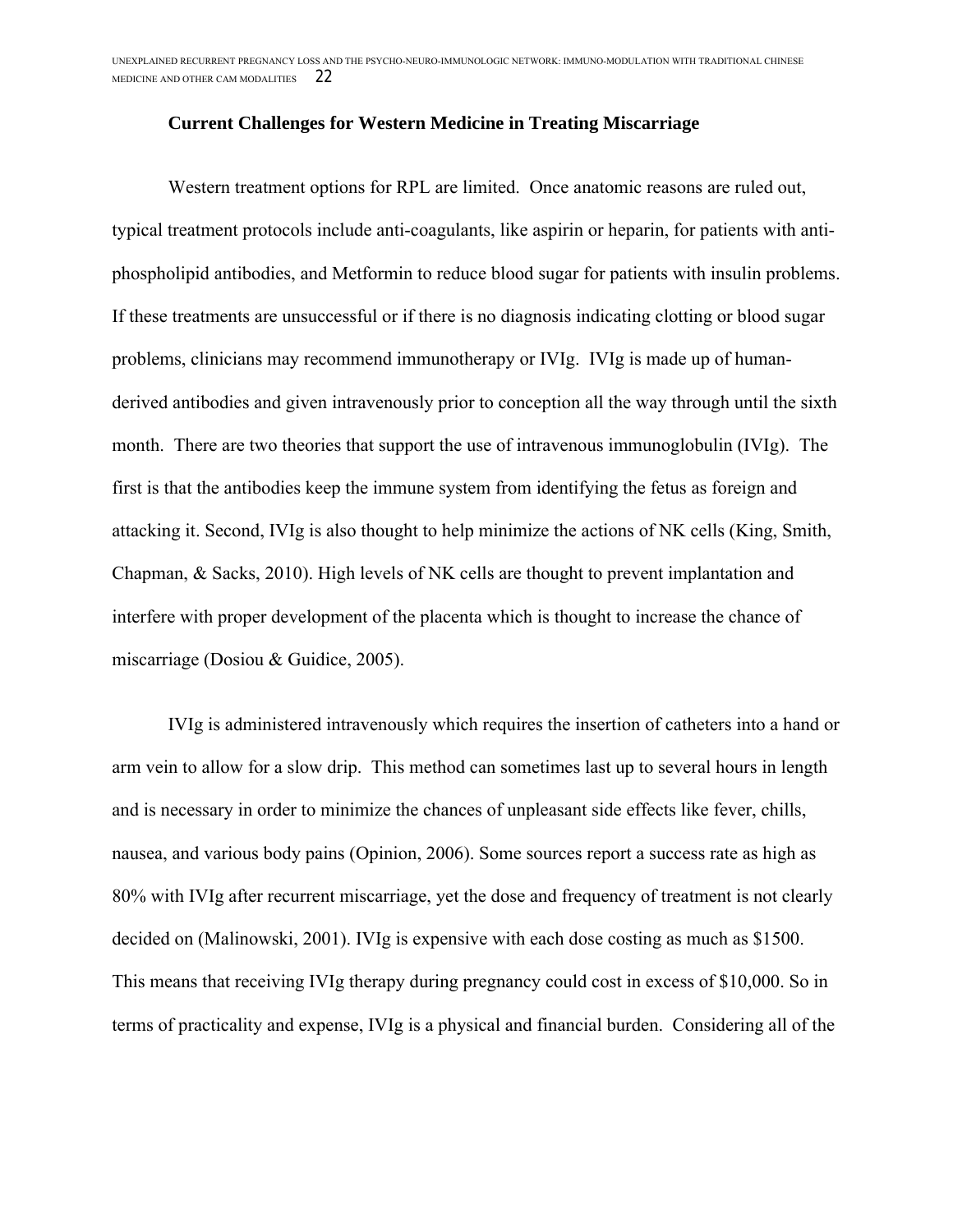above, the question remains whether an expensive and possibly detrimental treatment should be given without a proper diagnosis.

### **Chinese Medicine's Potential for Treating Stress**

As with any medical treatment, including Chinese medicine included, there is no guarantee for success and if improperly prescribed or performed, there is the potential to harm with herbs and acupuncture. However, under the supervision of a competent Chinese medical doctor herbs are completely safe. While IVIg is not without risk to mother and fetus, this type of treatment is reserved primarily for women with unexplained recurrent abortions or in cases where accepted or usual therapies failed (Constantinescu, Cozmei, Dumitrascu, & Carasevici, 2008).

Here is where Chinese medicine can contribute. The diagnosis for RPL in TCM is not simply RPL or unexplained RPL. TCM diagnosis is made according to the patient's pattern which includes all current signs and symptoms with consideration given to medical history, genetics, age, current lifestyle and dietary habits. A basic principle of TCM theory is that a patient is not the numbers on their lab results or their western diagnosis. The saying "same disease different pattern, different disease same pattern", certainly applies to RPL. Two women diagnosed with RPL who seek treatment with TCM, may be given different TCM diagnoses and therefore different treatments, (Jian, 1997). Likewise, one patient with RPL and one with chronic migraines, for example, may be given the same TCM diagnosis and roughly same treatment plan despite different Western diagnoses.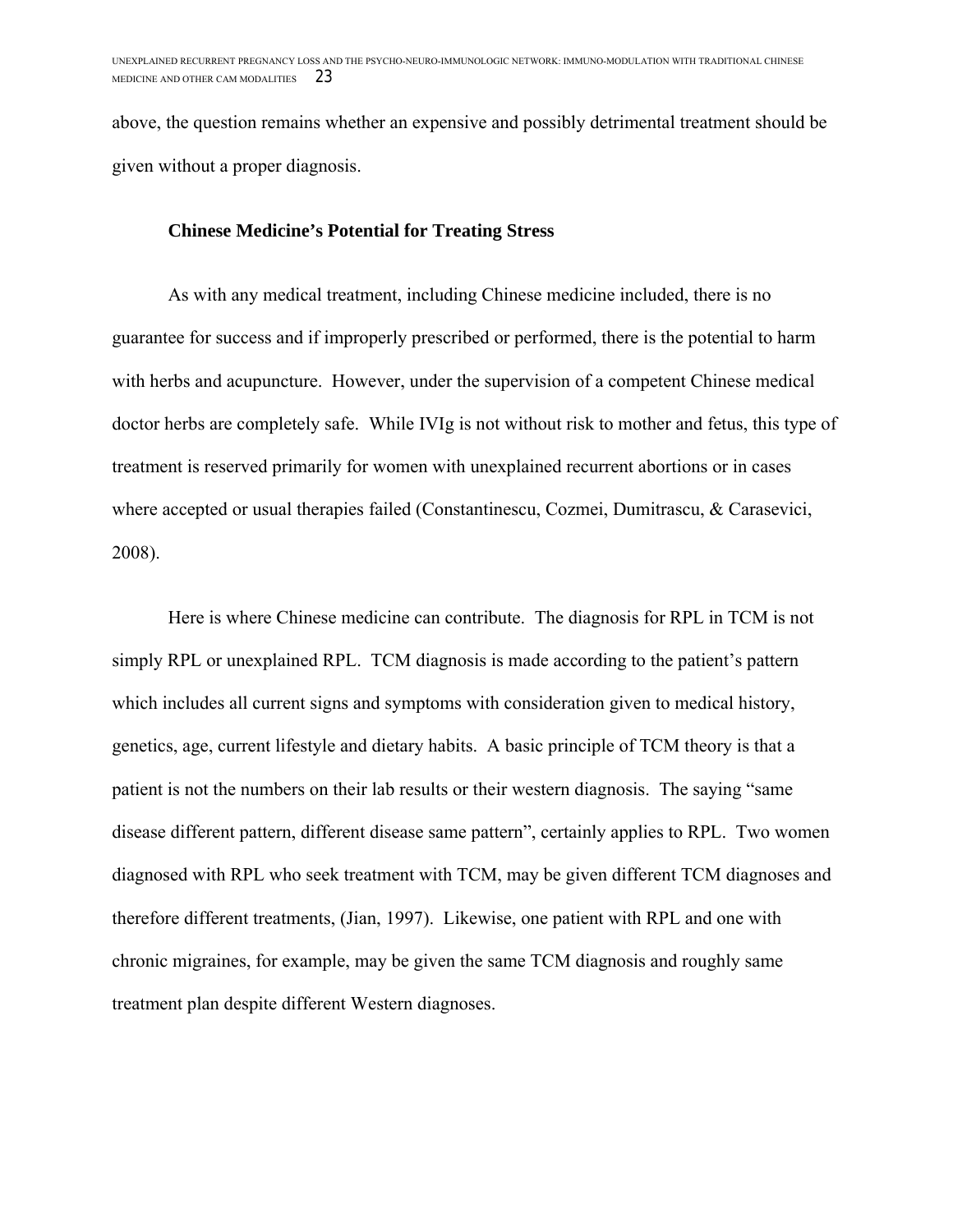Clinically, treatment for patients with a history of multiple miscarriages will likely include herbal medicine and acupuncture, as well as the necessary lifestyle and dietary or supplement recommendations. I chose to include complementary and alternative medicine (CAM) modalities such as exercise and meditation in this paper since the practice of Chinese medicine is not simply limited to lying still on a table with needles and drinking herbal teas. Lifestyle, exercise, and nutritional prescriptions are considered part of the treatment plan and invaluable for patient progress and treatment success. While it was not possible to find a documented and reliable source which defines specific activities that prevent miscarriage for women with a previous history of loss, this project focuses on how certain therapies might affect the immune system via the nervous system to influence pregnancy outcomes. By mitigating the negative effects of nerves or stress on the body, the immune system can be wired in a way that promotes pregnancy and calms a "restless fetus".

#### **The Effects Chinese Medicine on Stress and Immune Modulation**

An important aspect of TCM's success with RPL is its ability to modulate immune functions (Chen, 2010), as well as counteract any hormonal disturbances created by stressinduced states. The immune-modulating effects of acupuncture were explained in a review by Cabioglu and Cetin (2008). Acupuncture is thought to affect the immune system via the release of endogenous opioid peptides. The authors explained that the anti-inflammatory benefits of needle stimulation happen when cells near the insertion cite secrete substances such as adrenocorticotropic hormone (ACTH) and serotonin. These hormones cause vasodilatation which supports the release of cytokines, like TNF-a, IL-6. The release of these inflammatory cytokines stimulates the hypothalamic-pituitary-adrenal axis and the result is the secretion of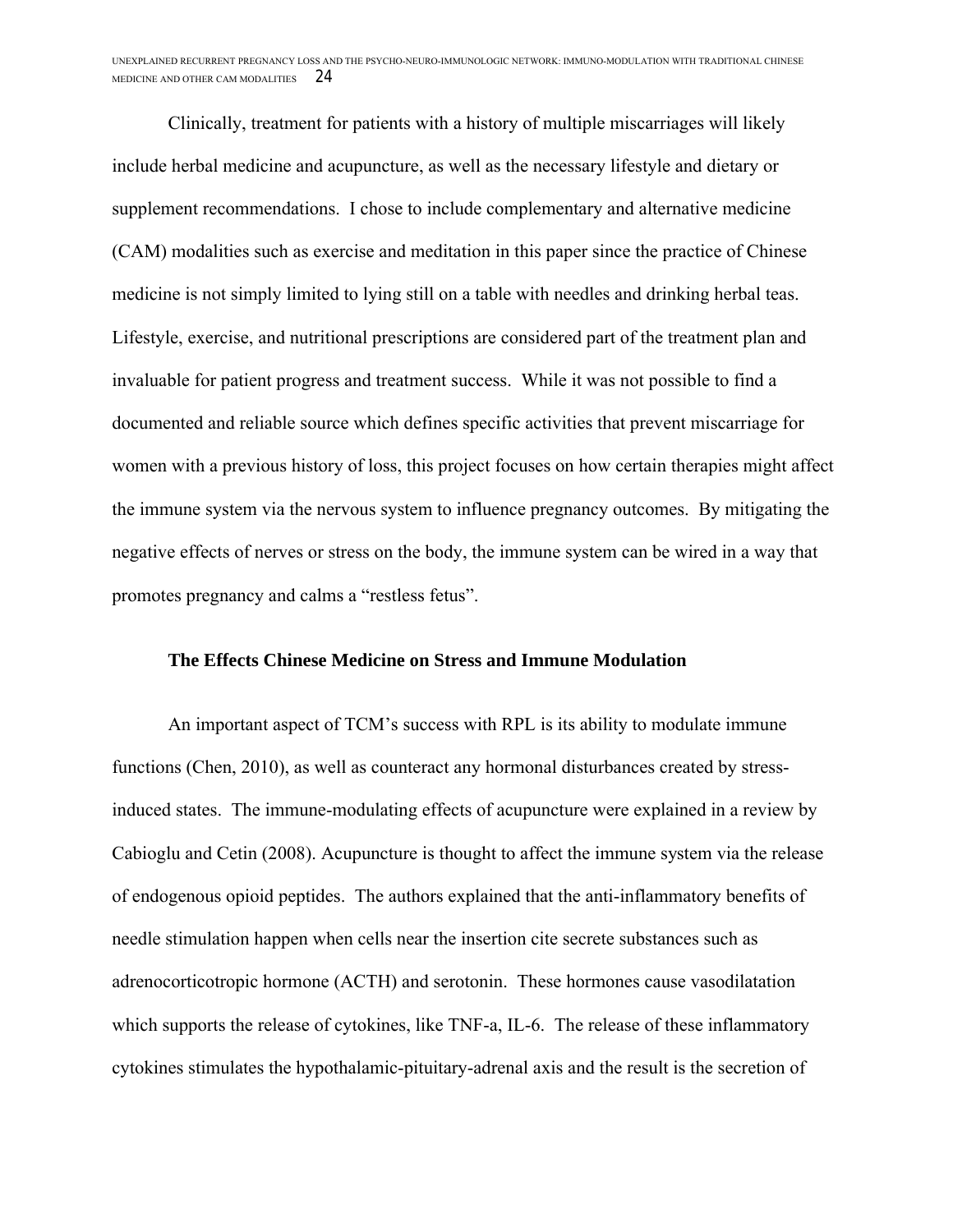glucocorticoids which balance the inflammatory cascade through the secretion of antiinflammatory cytokines like IL-10 (Cabioglu & Cetin, 2008).

According to Clark et al. (2005) stress is implicated in immunological pregnancy loss. An outstanding feature of TCM is that it is known to balance both the immune and nervous system and promote homeostasis (Cabioglu & Cetin, 2008; Novak et al., 2001; Wu et al., 2010; Yim et al., 2010). Since the immune and nervous system share responsibility in multiple body functions and are in constant communication with each other via the psycho-neuro-immune network, imbalances in one will ultimately impact the other. This is where the relationship between stress and well-being is valuable to recognize, and treatment of the mind-body is indicated. The previous section was a reminder of how intimately related those systems are.

#### **Literature Review Integration**

It is still not fully understood whether unexplained recurrent miscarriage in women and spontaneous abortion in animal models is caused by failure of maternal immunoregulatory control or by non-immunological hormonal factors (Billington, 1989). The challenge of traditional allopathic medicine is to devise a proper treatment strategy for a diagnosis of miscarriage due to unknown etiology. Elevated NK cell numbers are thought to be present in the deciduas of recurrent aborters, but opinions differ (Shakar et al., 2004). It is also questionable whether or not the number of NK cells directly correlates to their cytotoxicity on the uterus during miscarriage (Gregory, et al., 1985). If effective treatment depends on the cause, a successful treatment should include a proper diagnosis.

The hypothesis for this study is that TCM and other CAM treatment modalities benefit women with previous miscarriage by moderating the immune response towards one that favors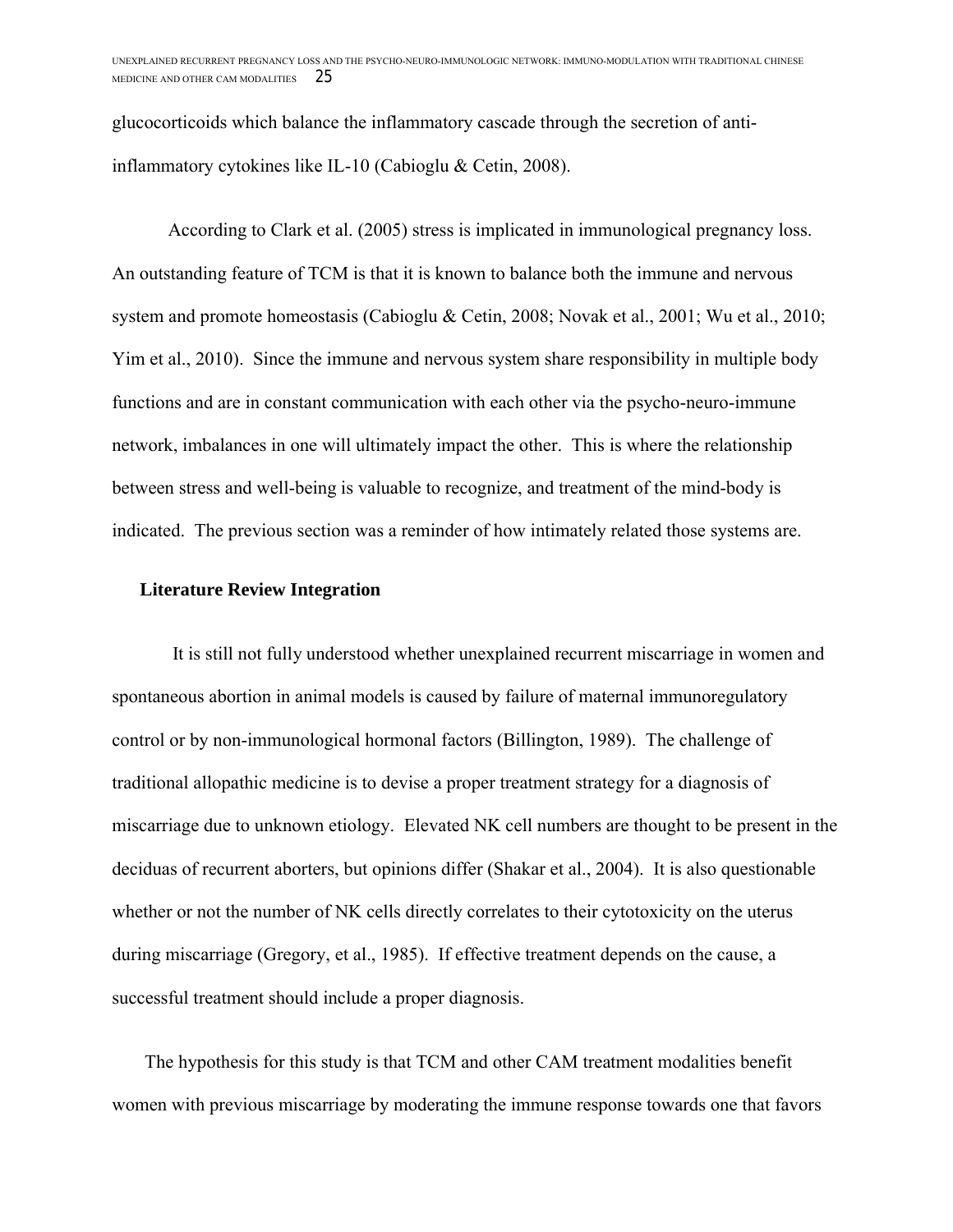pregnancy. If the synthesized data indicate that Chinese medicine does benefit the uterus and the immune system in general, then this information would offer complementary solutions for both patients and practitioners.

The literature shows that herbs, acupuncture, and other CAM modalities may be able to prevent miscarriage by balancing immune cells in a way which favors the specific conditions necessary to maintain a pregnancy.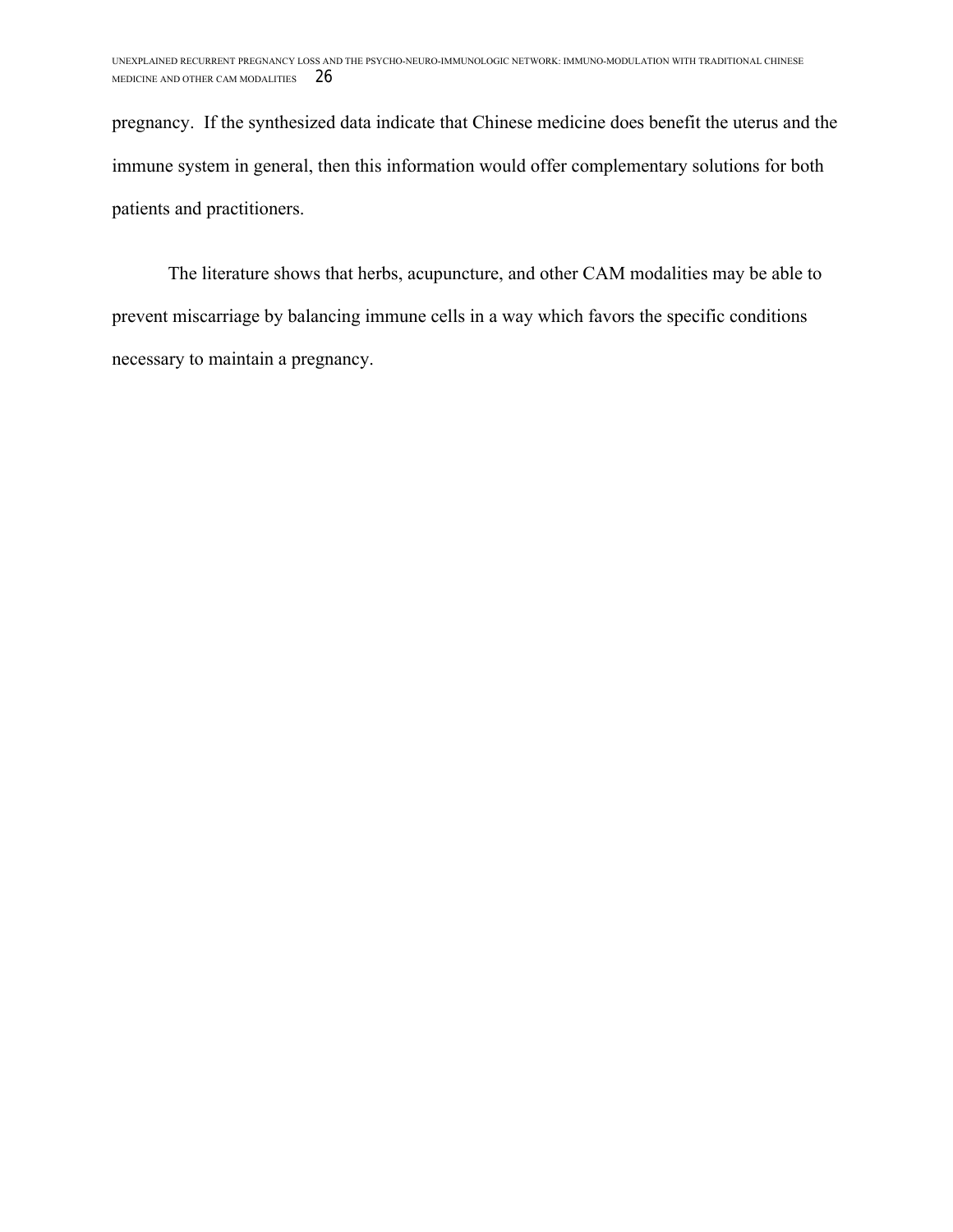## **CHAPTER III: Data Analysis**

This study will describe the methods that have been used for finding and analyzing quasiexperimental or qualitative studies that investigate the effects of herbal medicine, acupuncture and other CAM modalities on securing pregnancy.

#### **Research Objectives and Hypothesis**

Research synthesis methodology was chosen in order to explore several objectives. The first objective was to investigate the effects of Chinese herbs, acupuncture, and other CAM modalities on immune cells in various disease states and when the body is disrupted by stress. The second objective was to specifically examine the immuno-modulatory actions of Chinese medicine in women with unexplained miscarriage. The third objective was to emphasize the relationship between stress, anxiety and depression and the physiological changes in the neuroendocrine and immune systems, and if and how these changes might specifically impact reproductive outcomes.

In order to create a hypothesis, PubMed was searched for publications relating to "the effects of Chinese herbs and acupuncture on immunological miscarriage". Search terms included immune, immunity, immunological AND herbs, herbal, Chinese herbs AND acupuncture AND miscarriage, pregnancy loss, abortion. CAM modalities and identified immune cells were added to the search to address the immuno-modulatory effects of therapies like qi gong and taiqi. These initial searches revealed certain herbs and formulas known for promoting pregnancy and reducing miscarriage. Therefore these specific herbs or formulas, (like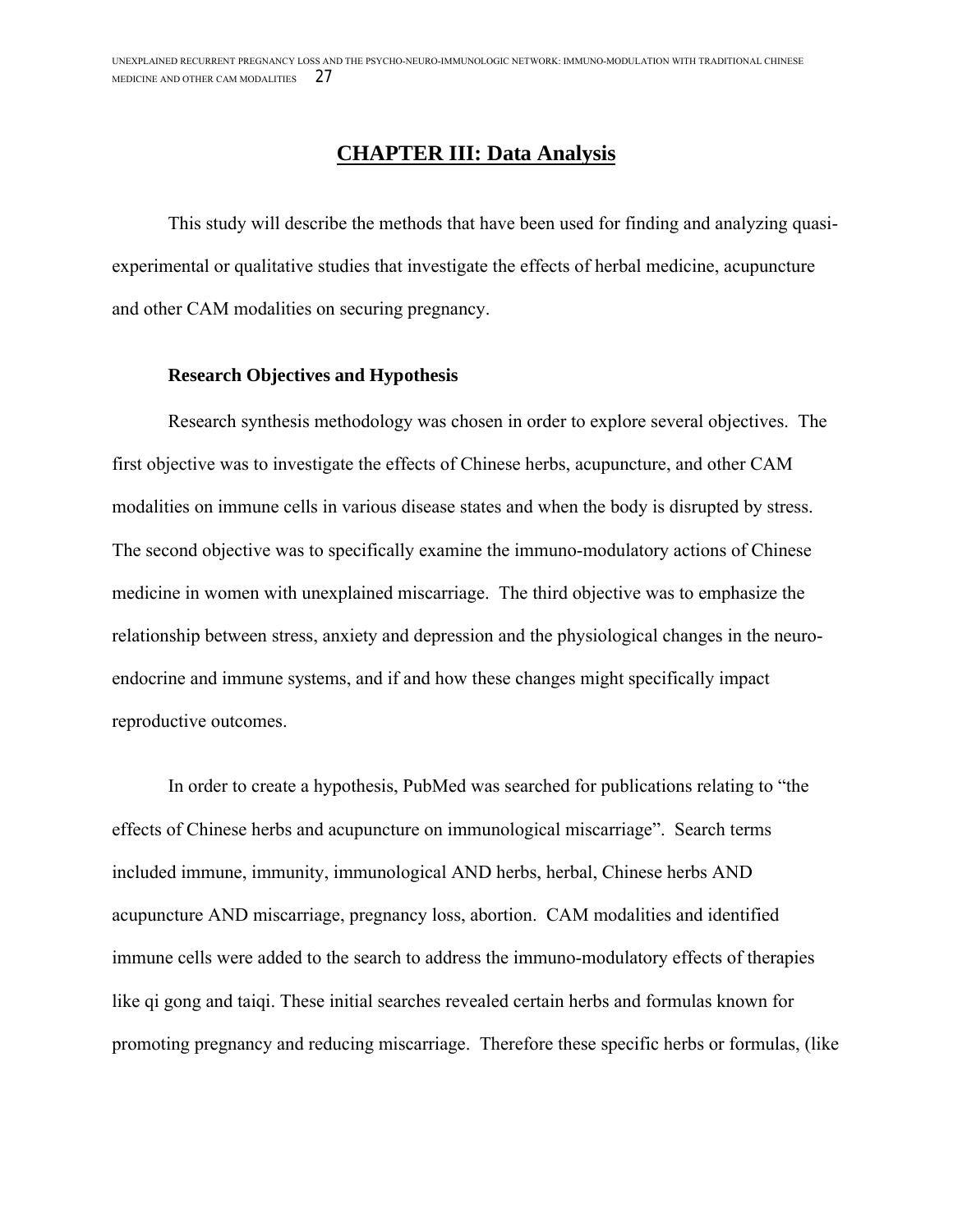Zhuyun III or Tu Si Zi), were searched with specific cytokines (like Th1/Th2, NK cells, IFN-y, etc.), and combined with miscarriage, abortion, and pregnancy loss.

Both inductive and deductive analysis approaches were used in this project. Patterns or themes were extracted from articles. The patterns identified led to the tentative hypothesis that Chinese medicine can effectively treat recurrent pregnancy loss or threatened abortion through immune-modulating mechanisms.

Based on clinical experience and through inductive reasoning, the hypothesis was generated that Chinese medicine and CAM modalities can promote changes in immune cells in ways that reduce the risk of miscarriage.

#### **Research Design and Rationale**

This is a preliminary study with broad parameters. The primary goal is to reveal themes for the purpose of further exploration in later systematic studies. This is not a complete analysis of research findings because it is simply descriptive. In this method the researcher's epistemological stance is objective. The rationale for choosing a research synthesis was made for primarily one reason. Due to the nature of the research problems, this was the only doable type of project for the questions being asked given time and resources. A qualitative or descriptive method of analysis is the most appropriate for this topic. Qualitative method is also the most effective way to decipher the similarities and differences of themes and discover disparities among authors.

The most appropriate method for this research study was a systematic review of the relevant publications that involved quantitative studies that pertained to the hypothesis.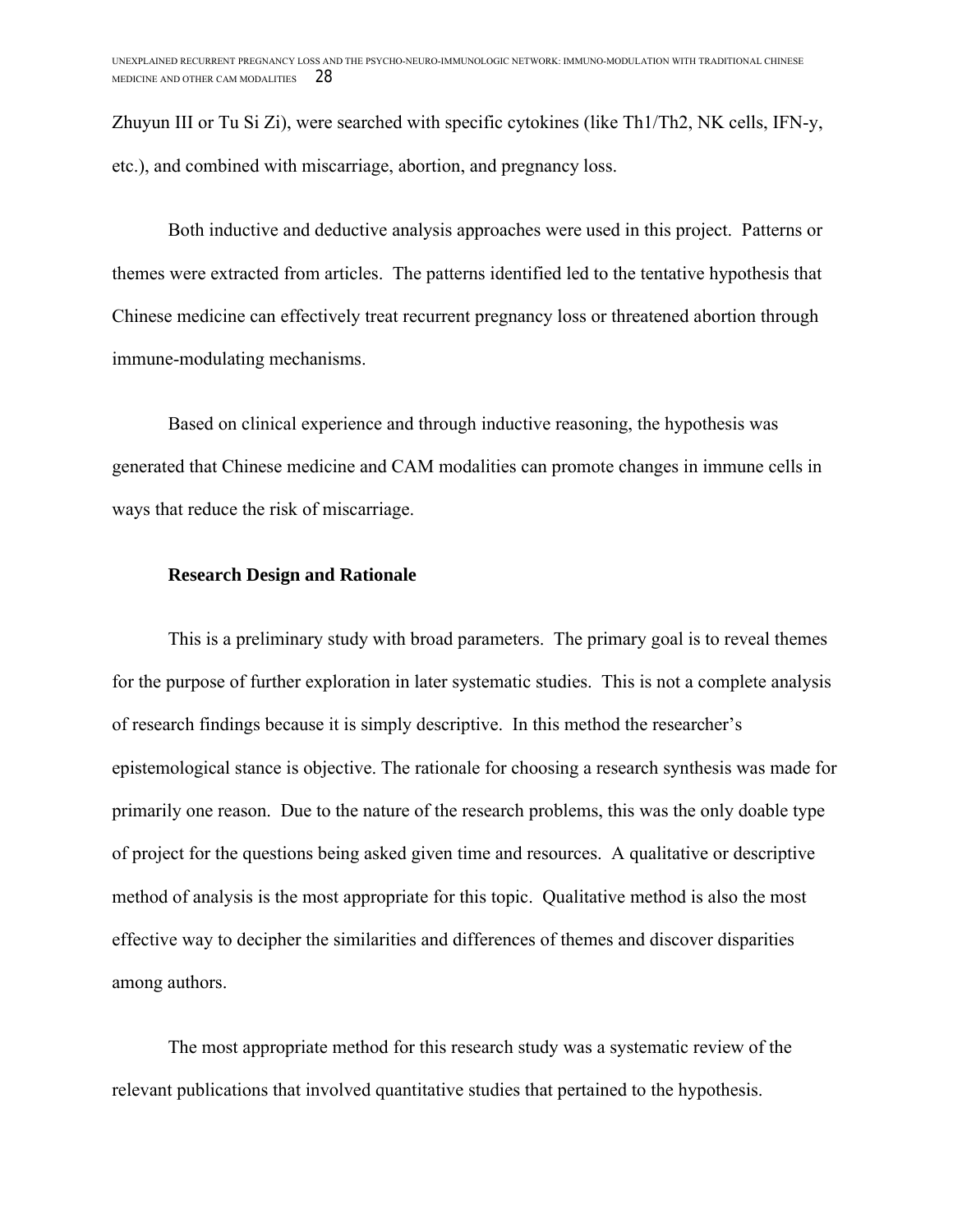Systematic review is especially useful in the analysis of data which originate from randomized controlled trials. However, it is a challenge for trials using Chinese medical treatments and especially acupuncture, to design and implement a placebo treatment. For this study, only two of the studies found were randomized and controlled. Every attempt was made to employ names for themes from actual words of the data and then group the themes in manner that directly reflect the text as a whole.

Personal biases were minimized in this study. Since I am aware that I am partial to Chinese medicine in the treatment of miscarriage whose success I have observed in the clinic, I made extra efforts to be critical and thorough. In order to limit the potential impact of personal feelings or subjective thoughts, the main research tool engaged was sorting, naming, or labeling themes as they appeared in the analyzed publications. This was accomplished by an article abstraction form which is not included in this paper for reasons due to length. The uncovered themes are discussed in chapter five.

#### **Data Collection**

Data collection began in March 2010 and ended in September 2011. Literature searches were mainly performed on PubMed, Human Reproduction, High Wire, and Google Scholar. Additional search sources included MdLinx OB/Gyn alert emails, Liebertine online and the listed references in applicable articles. The related citations that appeared at the right-hand side of the PubMed screen were continuously screened for related and relevant articles.

In order to gain a starting point and basic understanding of what the immune profile during unexplained immunological miscarriage might look like, the initial search on PubMed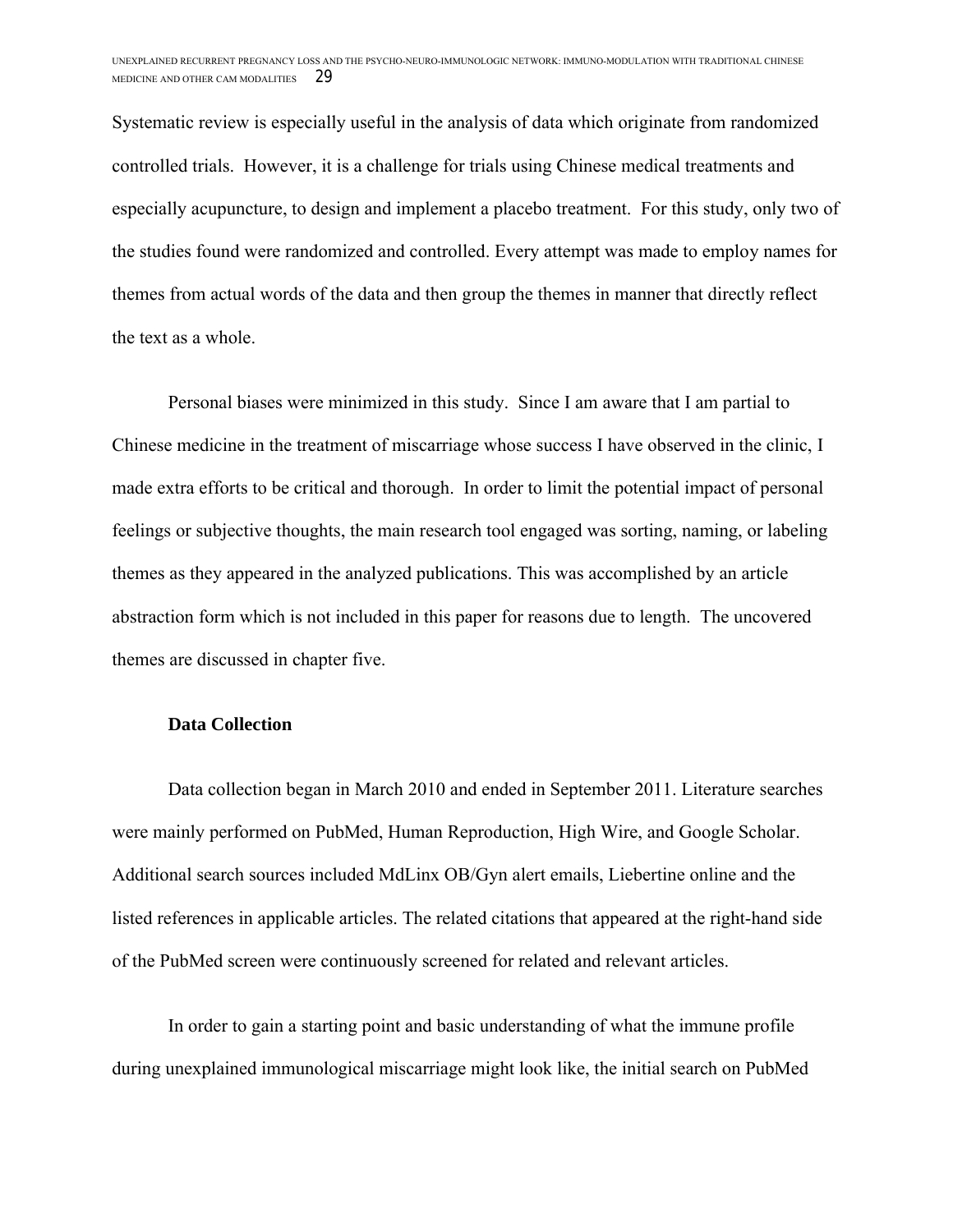was "("recurrent miscarriage" OR "pregnancy loss")AND (immunology OR immune)". Over 900 relevant articles were retrieved. Titles and abstracts related to the topic of this study were scanned and search terms narrowed down to: ("unexplained miscarriage" OR "recurrent pregnancy loss" OR "habitual abortion" OR "pregnancy wastage" OR "spontaneous miscarriage" OR "recurrent spontaneous abortion") AND (immunological OR immune OR immunology). The intention was to distinguish certain immune markers implicated in unexplained miscarriage.

 Data were collected from articles, journal reviews, online sources, case studies, text books, and direct verbal transmission. Purposive sampling was used to identify sources that met the criteria for this study. The criteria for initial selection included all resources that covered topics related to immunological variables (immune cells) implicated in recurrent pregnancy loss according to sources in Western Medicine. Immunological variables were identified from these articles, searched in combination with TCM and CAM treatments, and selected for analysis.

Due to the small number of articles or resources available, exclusion criteria had to be limited. Therefore articles analyzed in this research synthesis included publications since 1970, animal studies, Chinese journal articles, and studies done based on a small sampling size. These limitations will be taken into account in the discussion of results. Articles were excluded when they described miscarriage due to known immunological etiology or when a western diagnosis other than unexplained recurrent miscarriage was given. Examples of such diagnoses are the presence of anti-thyroid antibodies or anti-cardiolipin antibodies.

After collecting data on biomedicine's perspective of unexplained recurrent miscarriage, which were reviewed in the Literature Review chapter, this project was narrowed down to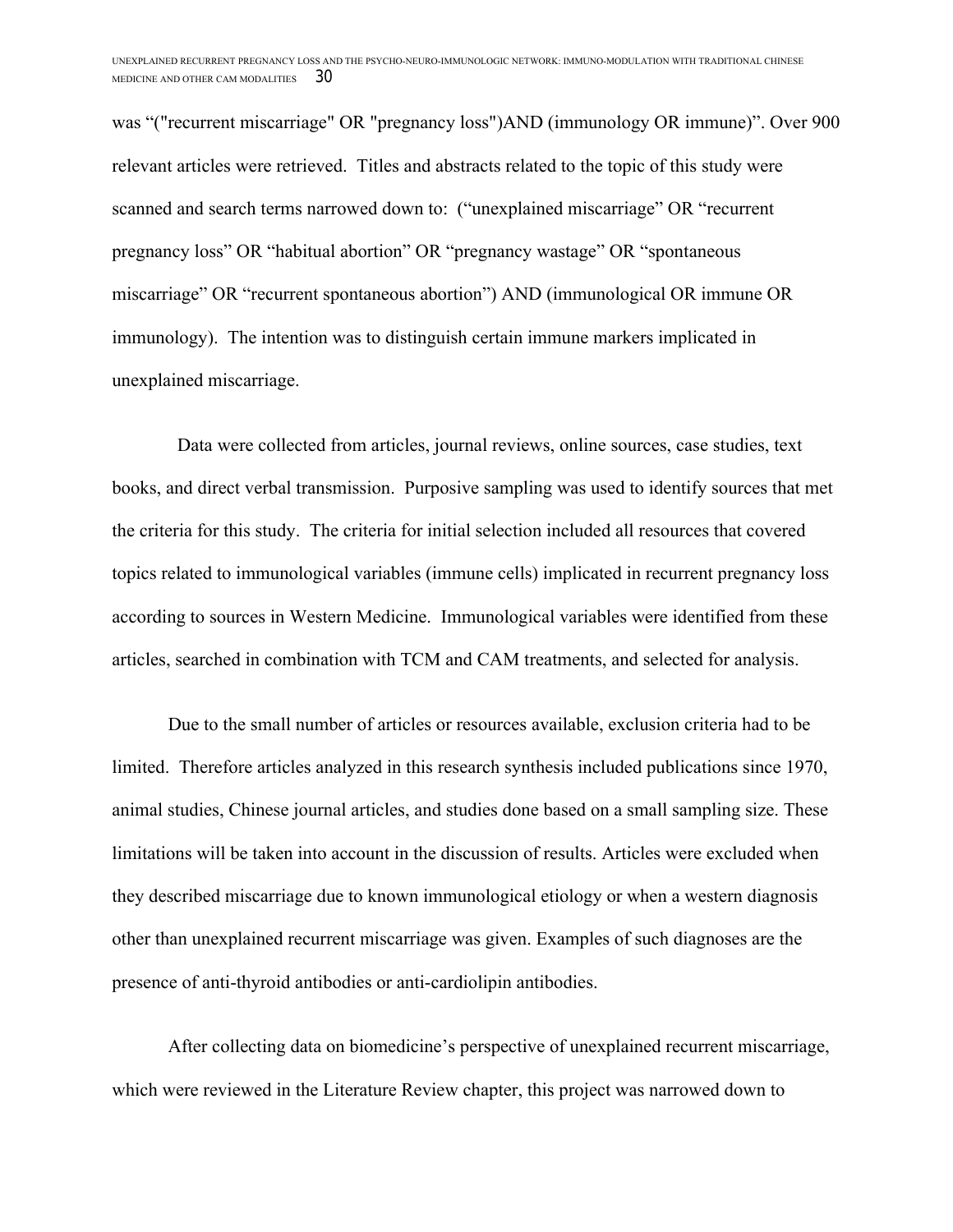certain concepts that related to the therapeutic strategies in TCM and CAM, to address changes in immune cells responsible for miscarriage.

#### **Data Collection Instruments and Procedures**

Initial searches were performed to gain a basic understanding of changes in the immune system during RPL and changes in the immune system during stress. The following data collection process involved gathering articles with topics covering immunology, reproduction, miscarriage, and stress-related immune response in response to TCM and CAM interventions. After scanning the relevant abstracts and articles produced from the initial search on PubMed, key immune variables implicated in unexplained recurrent miscarriage were identified. They included but are not limited to the Th1 and Th2 cytokines, NK cells, IFN-y and TNF-y. Separate searches were performed on each variable in combination with pregnancy loss and all its permutations. This search proved very valuable to the research question since the purpose was to identify local and systemic changes in during miscarriage.

The next step was to connect these independent immune marker variables with Chinese herbal medicine, acupuncture, and CAM modalities, combined with miscarriage. All relevant articles were included in this study. Also included were three abstracts written in Chinese and published in the Zhongguo Zhong Xi Yi Jie He Za Zhi Journal. With the exception of one case study, there were no publications found for acupuncture related to miscarriage and the immune markers. Searches on CAM therapies including yoga, taiqi, or qi gong retrieved no articles when combined with miscarriage search terms.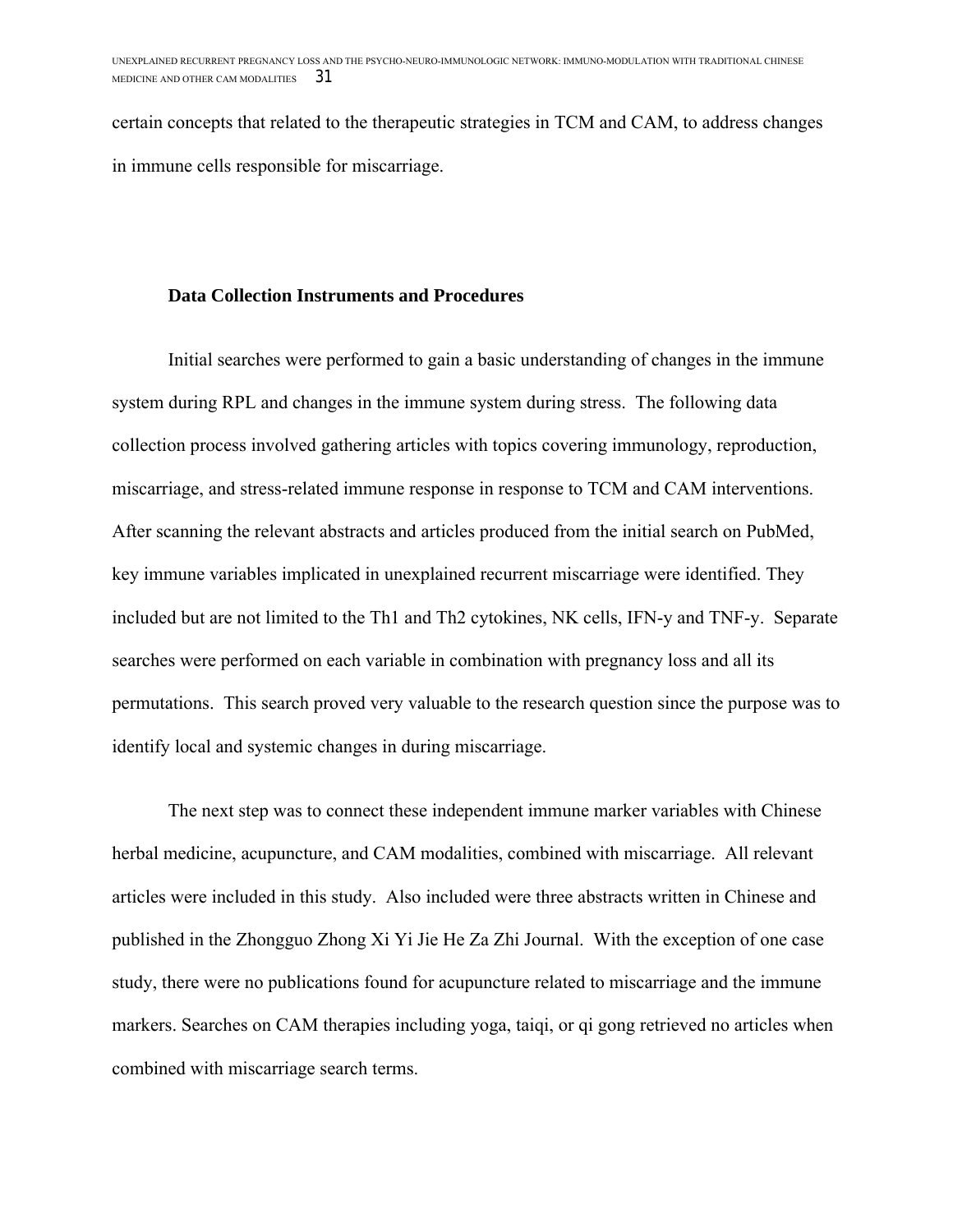When "miscarriage" was removed from among the search terms relating to immunology and TCM or CAM, the number of retrieved articles increased. This search was performed to link Chinese medicine and other CAM modalities to changes in the immune cells in order to identify the effects of Chinese herbs, acupuncture, and other CAM modalities on the concentrations of certain immune cells implicated for RPL.

One objective of this project was to investigate consequences of stress on the immune system. Therefore a search was performed in PubMed, High Wire and Google Scholar for articles relating to stress and its associated concepts of grief, depression and anxiety combined with independent variables associated with immunologically-related miscarriage such as NK cells, Th1/Th2 or cytokines. The initial search revealed over 4000 articles. Information from six of those articles were included in the Literature Review section

#### **Data Organization**

From all the selected articles, the relevant information was abstracted. The primary data collection instrument was an article abstraction form which summarized key themes pertaining to this project. These included:

1) The influence of Chinese herbal medicine on immune cells during disease, during stress, and during miscarriage

2) The influence of acupuncture on immune cells during disease, during stress, and during miscarriage, (implantation), and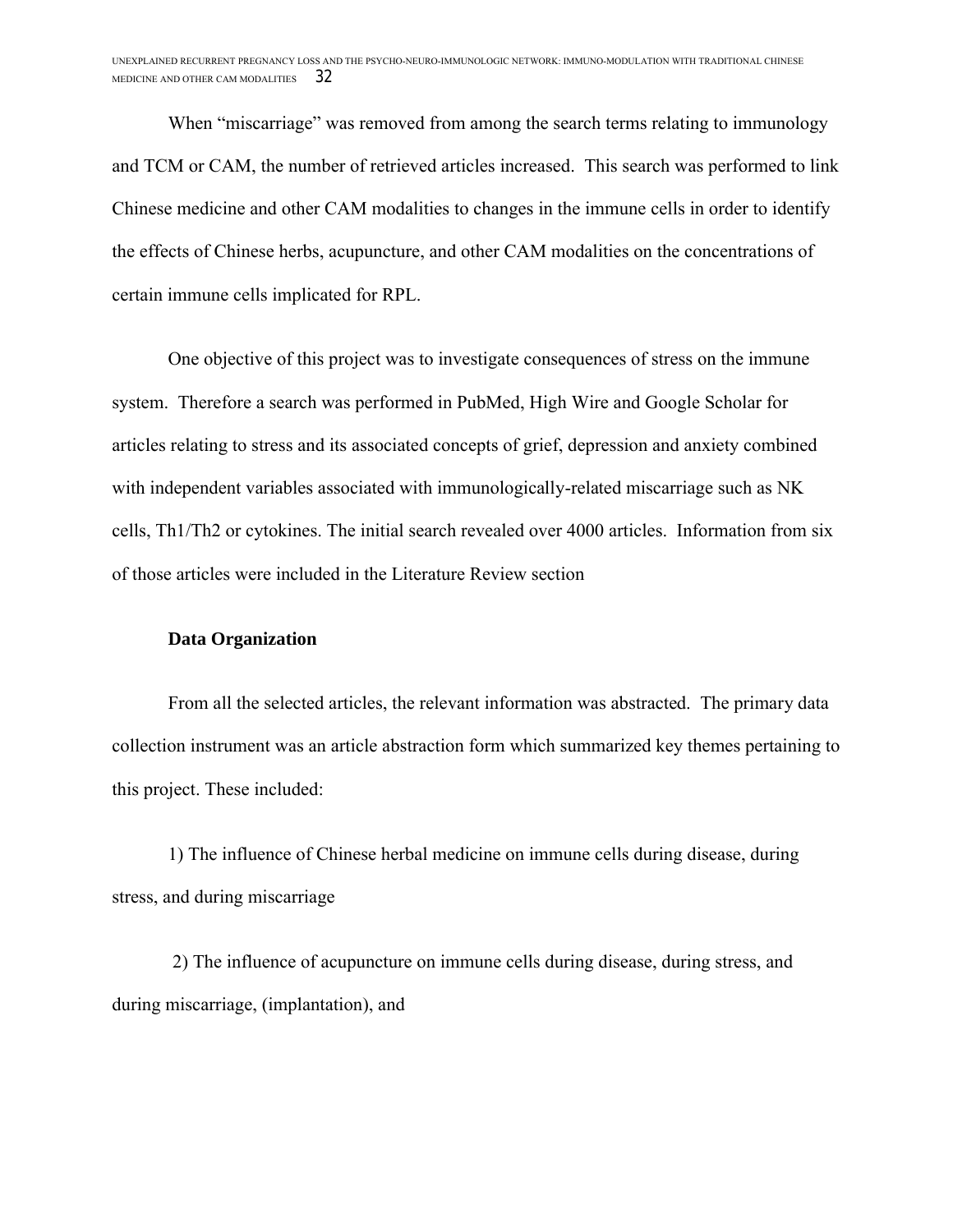3) The influence of other CAM modalities, (qi gong, taiqi, yoga, recreational-musicmaking) on the immune cells thought to be implicated in miscarriage.

 After searching the online data bases, there was only one case study which fit the inclusion criteria for acupuncture and miscarriage prevention. A search on PubMed for Chinese herbal medicine and miscarriage revealed 76 results but only eleven fit the criteria for this project. At this point, the research question was then expanded to include CAM therapies.

Data from the selected articles were extracted organized and displayed in a series of data collection tables, or matrices, to bring together and compare the results of primary research. The purpose was to systematically synthesize a broad range of topics such as immunology and miscarriage, the impacts of stress on the immune system, the effects of TCM and CAM treatments on the immune system, the effects of Chinese medicine and CAM on stress, and the effects of TCM and CAM on miscarriage, pertaining to this project.

The most reasonable and appropriate qualitative method for this project was a thematic content analysis that descriptively presents the data in a textual way. This project portrayed the contents of data by indentifying common variables and themes in the text, analyzing their frequency counts, and accounting for varying opinions amongst authors. From the text a list of common themes was extracted in order to illustrate the rate of recurrence and cohesiveness of themes across the authored texts. Table III shows the prevalence or frequency of immune cellular markers in biomedical articles as they are thought to contribute to pregnancy loss or miscarriage. Table III plots independent variables that contribute to miscarriage such as NK cells, cytokines, Th1/TH2 balance, inflammatory cells or oxidative stress against Chinese herbal treatments, acupuncture and CAM modalities. Table II plots independent variables and themes against text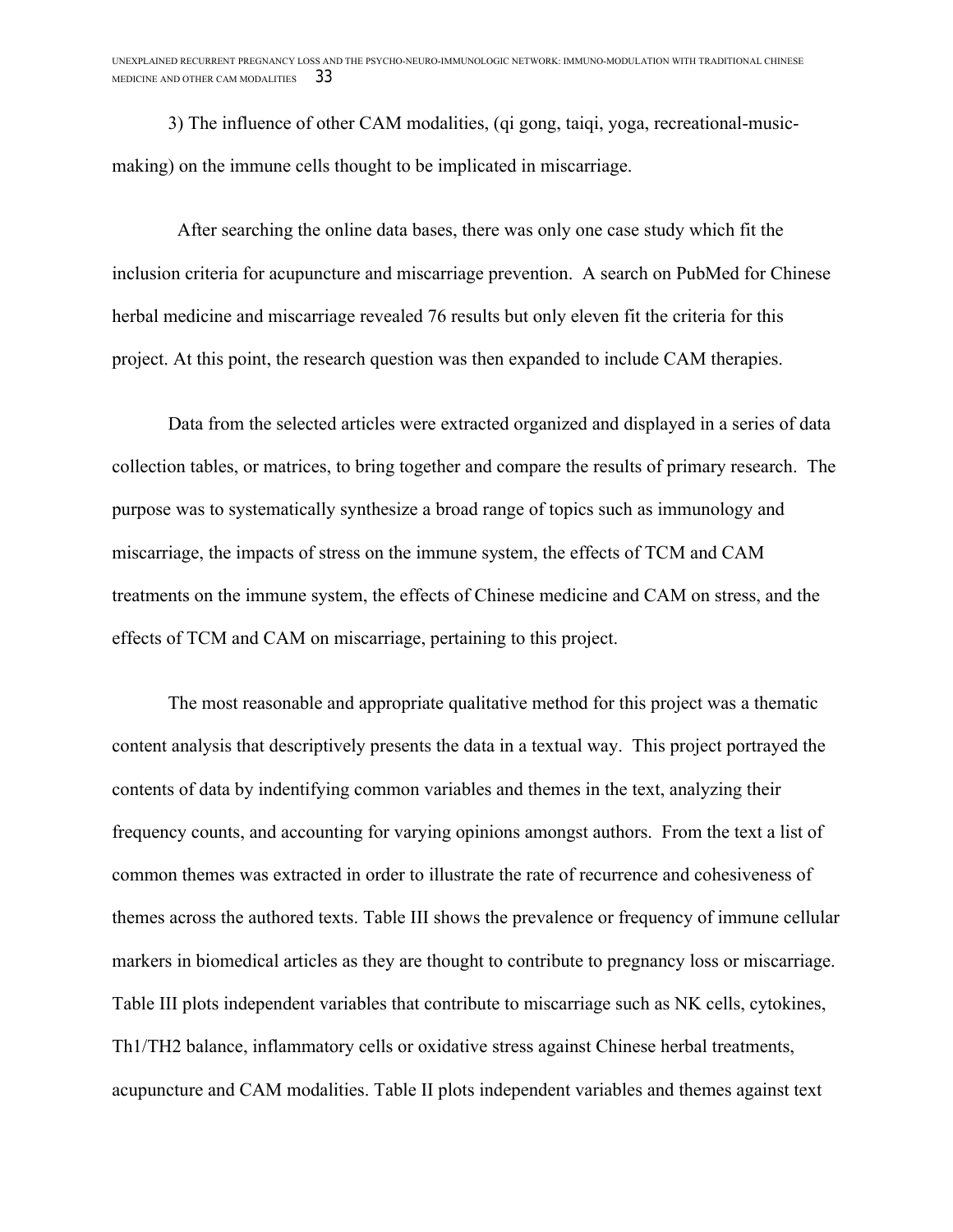sources to determine frequencies and/or dissimilarities. Independent variables included maternal lymphocytes like Th1/Th2 cytokines, natural killer cells, interleukin 1 and 2, progesterone, and prolactin. Relevant themes associated with this topic included "Chinese medicine may promote a shift away from Th1 and towards Th2 to support pregnancy" or "Huang Qin can increase serum progesterone".

#### **Detailed Method for Thematic Analyses**

The data were thematically analyzed in several stages. Articles were organized into three groups with subcategories. Group 1 related to the effects of Chinese herbs on a) the immune system, b) stress, and c) miscarriage. Group 2 related to the effects of acupuncture on a) the immune system, b) stress, and c) miscarriage/(implantation). Group 3 related to the effects of CAM therapies other than TCM such as qi gong, taiqi, yoga and recreational music-making on the immune system. The purpose was to collect data on the influence of these treatments on the immune cells suspected in causing miscarriage. This is essentially an exploration about cytokines or cellular immune modulators, their relationship to abortion and stress and their modulation by TCM and CAM.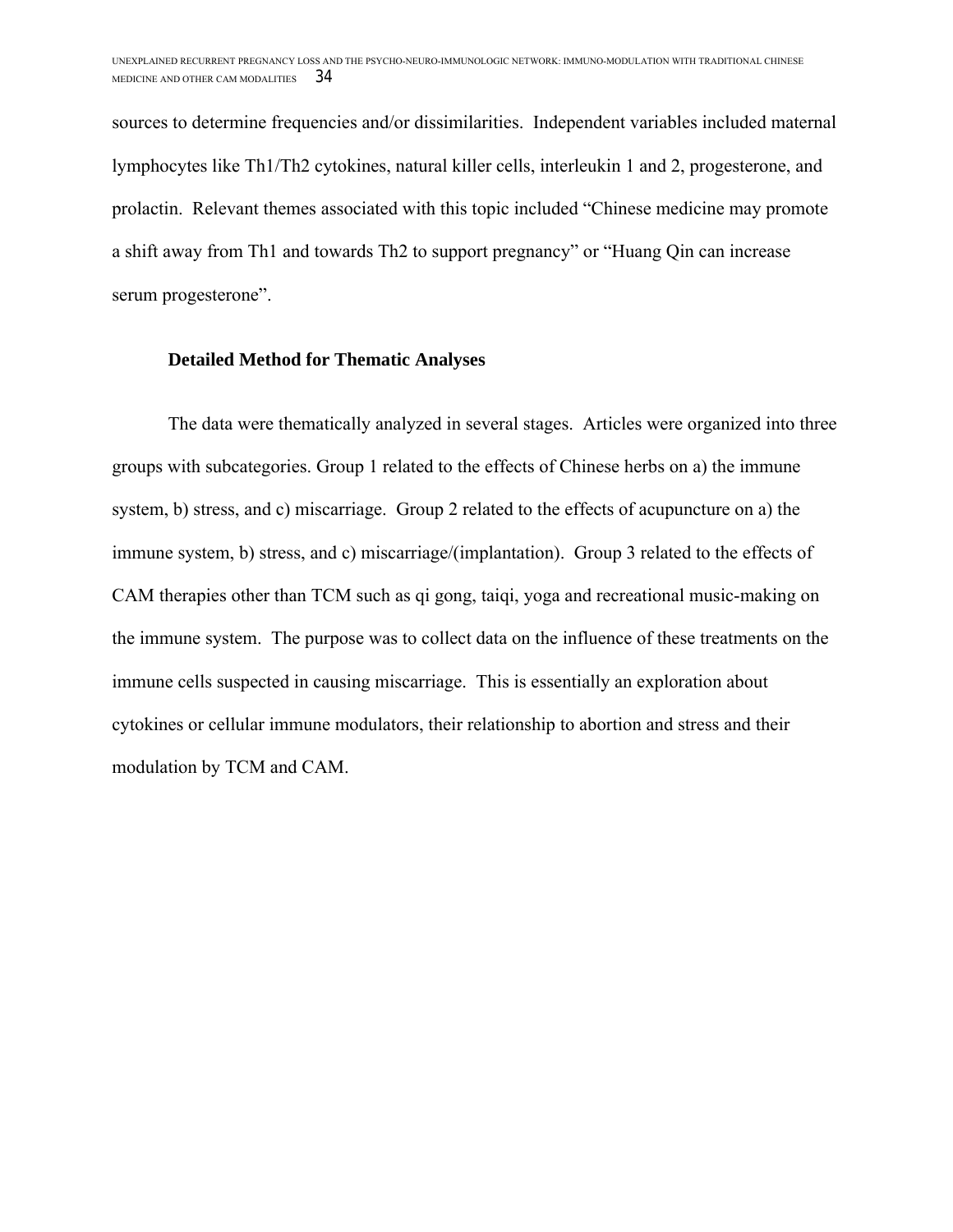## **Chapter IV: Results**

### **Data Overview**

In searching the online databases, roughly 200 citations were identified for initial

consideration. After screening based on inclusion criteria, (topics covering abortion,

immunology and TCM) and exclusion criteria, 34 studies including 5 abstracts remained for final

content analysis. The search terms and resources used in this project were discussed in the

previous section.

## **Characteristics of the Analyzed Studies**

#### **Topics of Studies**

Three groups of articles relating to the effects of herbs, acupuncture, and other CAM

modalities, on immunological parameters, both in pregnancy-related conditions and other

inflammatory conditions were analyzed (see below).

| Group                                                                             | Number of articles |
|-----------------------------------------------------------------------------------|--------------------|
|                                                                                   | (n)                |
| Group 1, (the effects of Chinese herbs on                                         | 21                 |
| immune markers in disease, stress, and<br>miscarriage) of which:                  |                    |
| 1a Chinese herbs and immunology                                                   | 8                  |
| 1b Chinese herbs and neuro-endocrine stress<br>dysfunction                        | $\mathfrak{D}$     |
| 1c Chinese herbs and immunological miscarriage<br>and abortion rates in IVF cycle | 11                 |
| Group 2, (the effects of acupuncture on                                           | 8                  |
| immune cells, stress mechanism, and                                               |                    |
| miscarriage/implantation during pregnancy) of                                     |                    |
| which:                                                                            |                    |
| <b>2a</b> acupuncture and immunology                                              | 5                  |
| 2b acupuncture and stress                                                         | 1                  |
| 2c acupuncture and miscarriage/implantation                                       | $\overline{2}$     |
| Group 3a (the effects of CAM-taiqi, qi gong,                                      | 5                  |
| yoga, and recreational music-making on the                                        |                    |
| immunological profiles in human subjects)                                         |                    |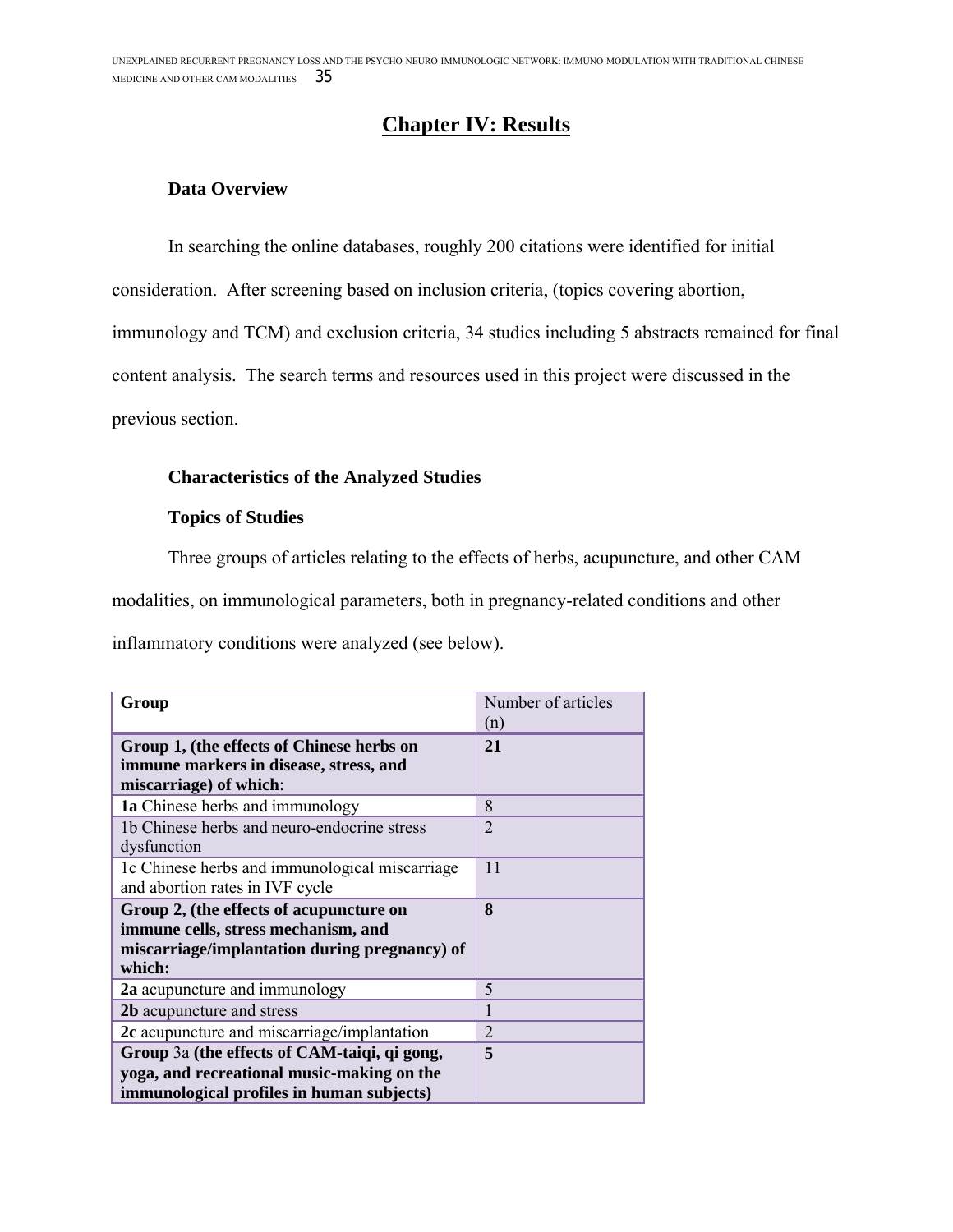The notion that stress is a culprit in immunologically-related diseases and is involved in the pathogenesis of miscarriage is discussed in the literature review section.

#### **Subjects**

The subjects in the analyzed articles consisted either of human subjects (n=16 articles), human cells in vitro (n=8 articles) or animals (n=10 articles). Of the seven studies which included in vitro human cells, all were in the herbal category, six were in the group relating to herbs and immunological imbalances, 1A, and one was in group related to herbs and miscarriage, 1C. The studies performed on humans and animals were distributed evenly throughout the groups.

#### **Intervention Modalities**

Three different methods of herbal delivery were included as herbal treatment interventions. These were a single Chinese herb (n=1article), isolations of herbal compounds (n=8 articles), or combinations of two or more herbs (n=9 articles). Two of the articles about Chinese herbs and their effects on immune cells were abstracts and did not identify the form of herbal delivery. The remaining studies included in this project used acupuncture or electroacupuncture (n=8 articles), taiqi (n=1 articles), yoga (n=1 article), music (n=1 article), and qigong (n=2 articles).

#### **Trial Sizes and Designs**

Among the 34 articles which documented experimental trials, one was single blinded, (Joos, Schott, Zou, Daniel & Martin, 2000) and two were randomized, (Joos et al., 2000; Wachi, Koyama, & Utsuyama, 2007). Group 1A consisted of herbs and their immunological influences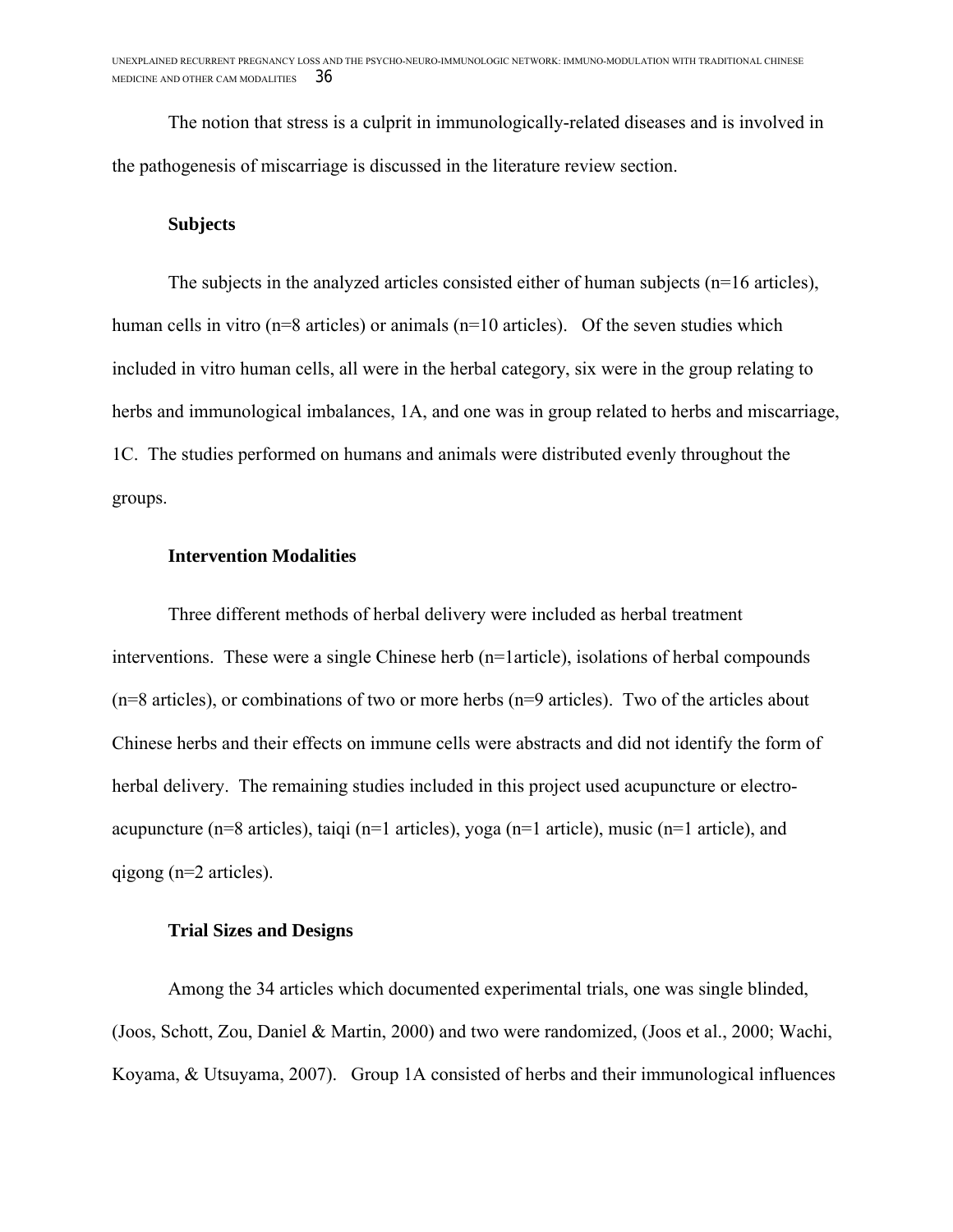and included a total of eight articles, and one abstract (Hidaka et al., 1997). Six of these studies were carried out with human blood or cell samples. There was one animal study (Wu et al. 2010), and one which included seven healthy human volunteers (Hidaka et al., 1992). The treatment intervention was either an herbal isolate in six of the studies, an herbal formula in one study (Chen et al., 2004) or an unaltered herb in another study (Hidaka et al., 1992).

Articles in Group 1B were concerned with the effects of herbs on markers associated with the stress mechanism and included two articles which described the effects of chronic stress tests on rats. The studies performed stress tests for 180 minutes per day for seven or 21 days and 120 minutes per day for 30 days respectively. The effects of Chinese herbs on stress response were determined by measuring glucocorticoid receptor levels.

Articles in group 1C were concerned with the ability of Chinese herbs to change immunological parameters, or other pregnancy-related variables, in pathological states that correlate to miscarriage. The exception was the study by Liu and Wu (2006) which included 247 women undergoing IVF without previous miscarriage. The authors examined the efficacy of herbs on preventing miscarriage in IVF cycles. For this reason this study was included in this group.

Seven of the eleven trials included in group 1C (effects of herbs on miscarriage) used human subjects. A total of 268 women with threatened abortion, or with a history of recurrent spontaneous abortion, were included in six of these trials. Four studies were performed on animals, mainly mice. One study was carried out with cell cultures of human decidual cells. The size of the trials ranged from 34 to 247 participants. In the article by Liu and Wu (2006) the impacts of Chinese herbs on hormone changes and ultrasound were measured. The article by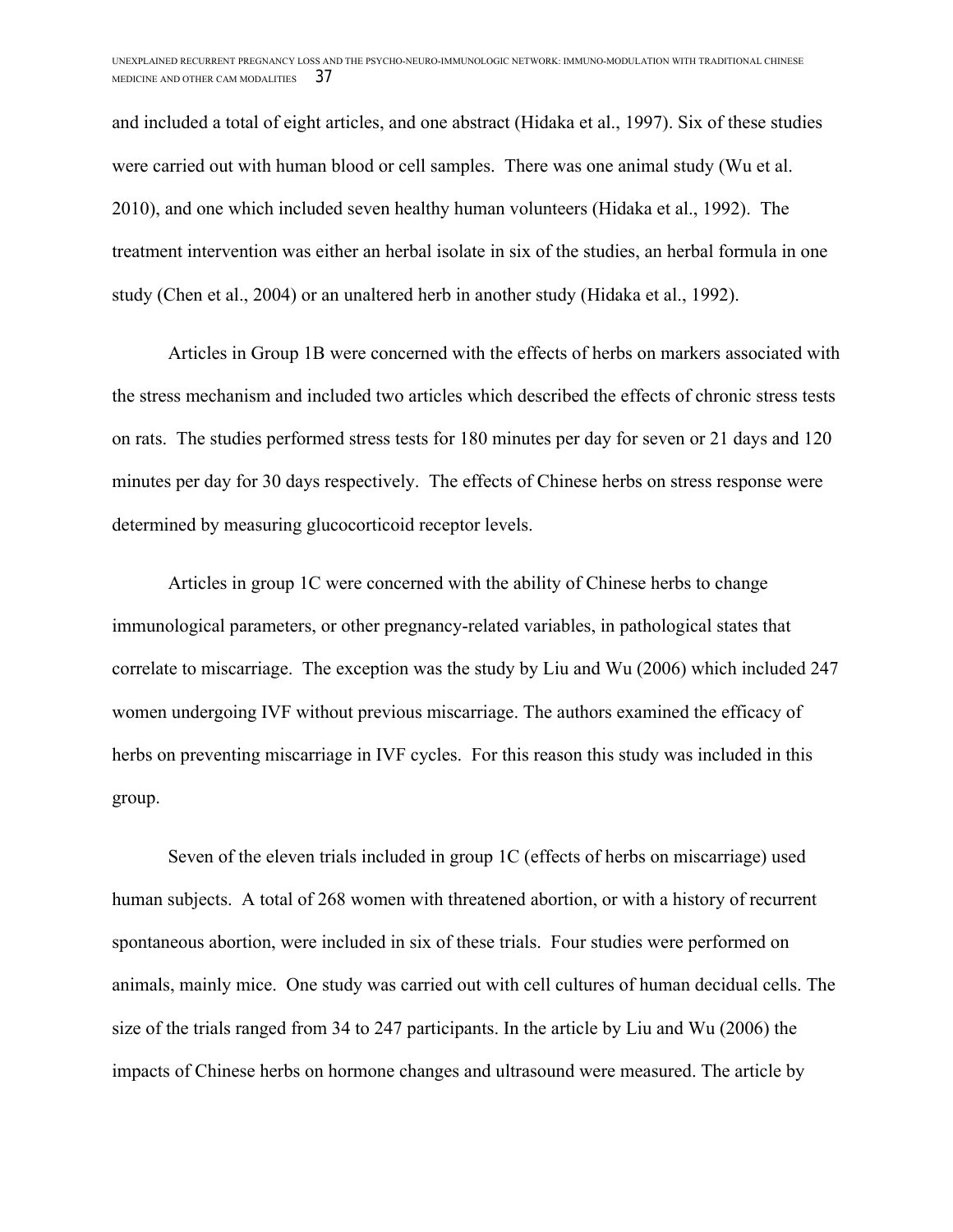Zhang et al. (2004) is included in this category because the fetal-maternal interface is similar to a graft-host interaction.

Group 2A relates to acupuncture's influence on the immune system and includes five articles. Two of these articles discussed trials performed on rats. Two studies discussed trials with human subjects with 20 and 34 participants respectively. One article discussed the use peripheral blood samples. Two of the five articles specified electro-acupuncture as the treatment intervention on rat models as opposed to acupuncture alone.

Group 2B covered acupuncture's effects on stress response and is limited to one article with 95 human subjects being treated with electro-acupuncture.

For group 2C, searches were performed to investigate the effects of acupuncture treatment alone on miscarriage and two articles were found. The first article by Huang, Zheng, Wu, and Wang (2010) discussed the role of acupuncture on improving blastocyst implantation using rat models. The second article was a case study by Standford, (2009), demonstrating the successful use of acupuncture and additional therapy in the treatment of a recurrent pregnancy loss patient with allergies and inflammation.

The articles in Group 3A related to complementary treatment modalities that are not TCM. Such treatment interventions included qigong, yoga, taiqi and recreational music making (drumming). All studies were done with human subjects. The trial size ranged from 19 to 37 participants.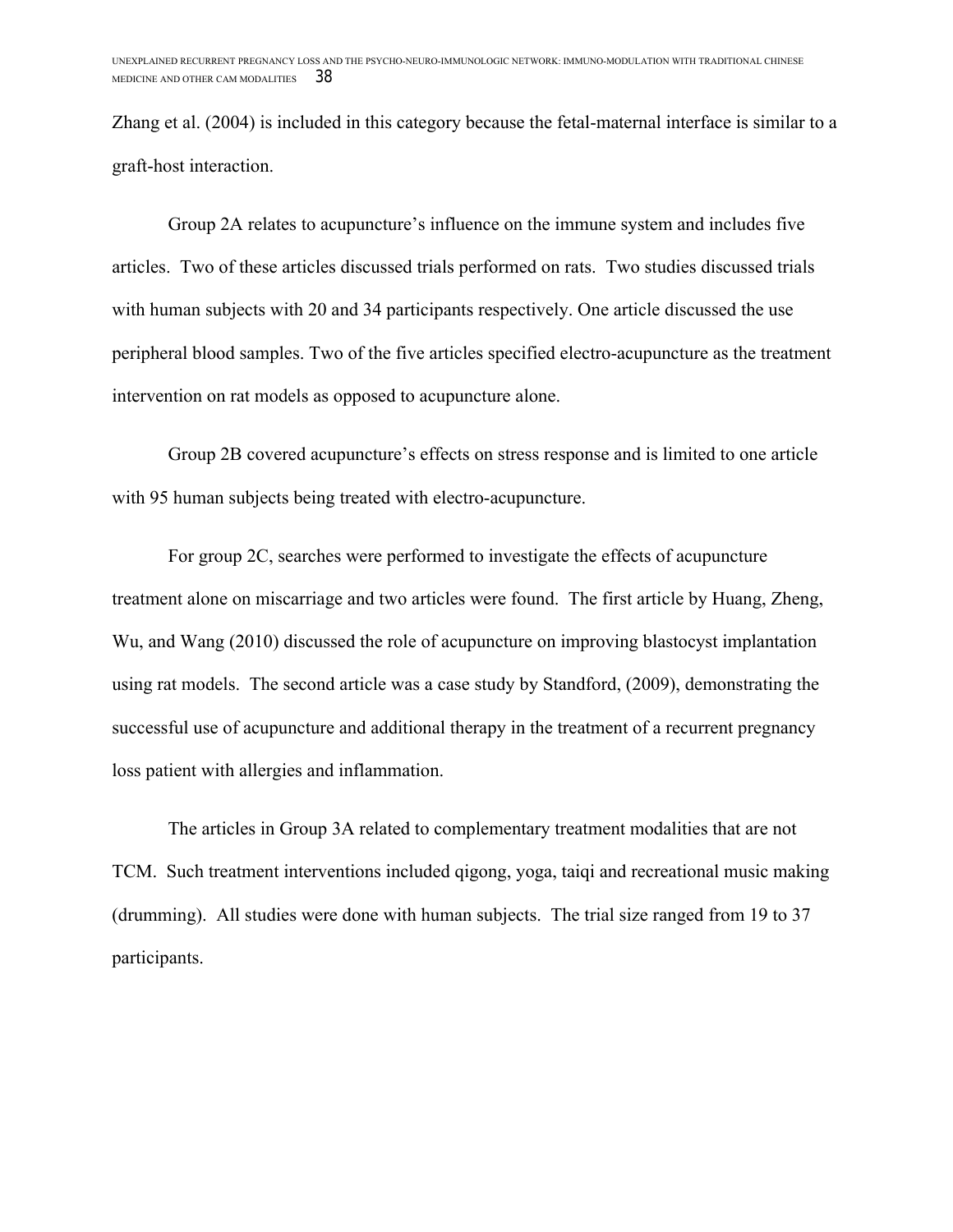#### **Efficacy of Treatments on Changing Cytokine Profiles**

In all but two studies at least one immune variable or stress hormone was changed due to TCM or CAM treatment. The two exceptions were the study by Liu and Wu (2006) which measured hormone levels and used ultrasound to gauge the effects of an herbal decoction, and the study by Ushiroyama et al. (2006) which measured the number of days before uterine bleeding stopped, and the number of days for the retroplacental hematoma to disappear in women diagnosed with threatened miscarriage. Isolates of herbs, herbal formulas, single herbs, acupuncture and other complementary therapies either increased, decreased or had no effect on the variables being measured. The conditions studied in these articles included inflammatory conditions as well as pregnancy-related conditions. Some of the inflammatory conditions studied were rheumatic pain, allergies, bronchitis, and skin conditions. Each requires a different balance in immune markers to promote symptom relief. Therefore treatment efficacy is not reduced to a specific directional change in concentrations of cells. For trials done in group 1C, the efficacy of the treatment is measured by a shift in a direction known to sustain a healthy pregnancy. There are no outcome measures which include live birth.

#### **Frequency of Variables across TCM and CAM treatment modalities**

The most frequently mentioned variable among the 34 articles was IL-10  $(n=11)$ , followed by IL-4 ( $n=7$ ), and NK cells, TNF-a, and IFN-y ( $n=6$ ). Next was IL-6 ( $n=5$ ) and IL-2 (n=4). NF-kB, progesterone, CD4+ lymphocytes, and blocking anti-bodies, and beta-endorphins where measured in 3 studies. Nitric oxide, mast cells, Th1, macrophages, CD3+, CD8+, prolactin and glucocorticoids were measured in two studies. The remaining variables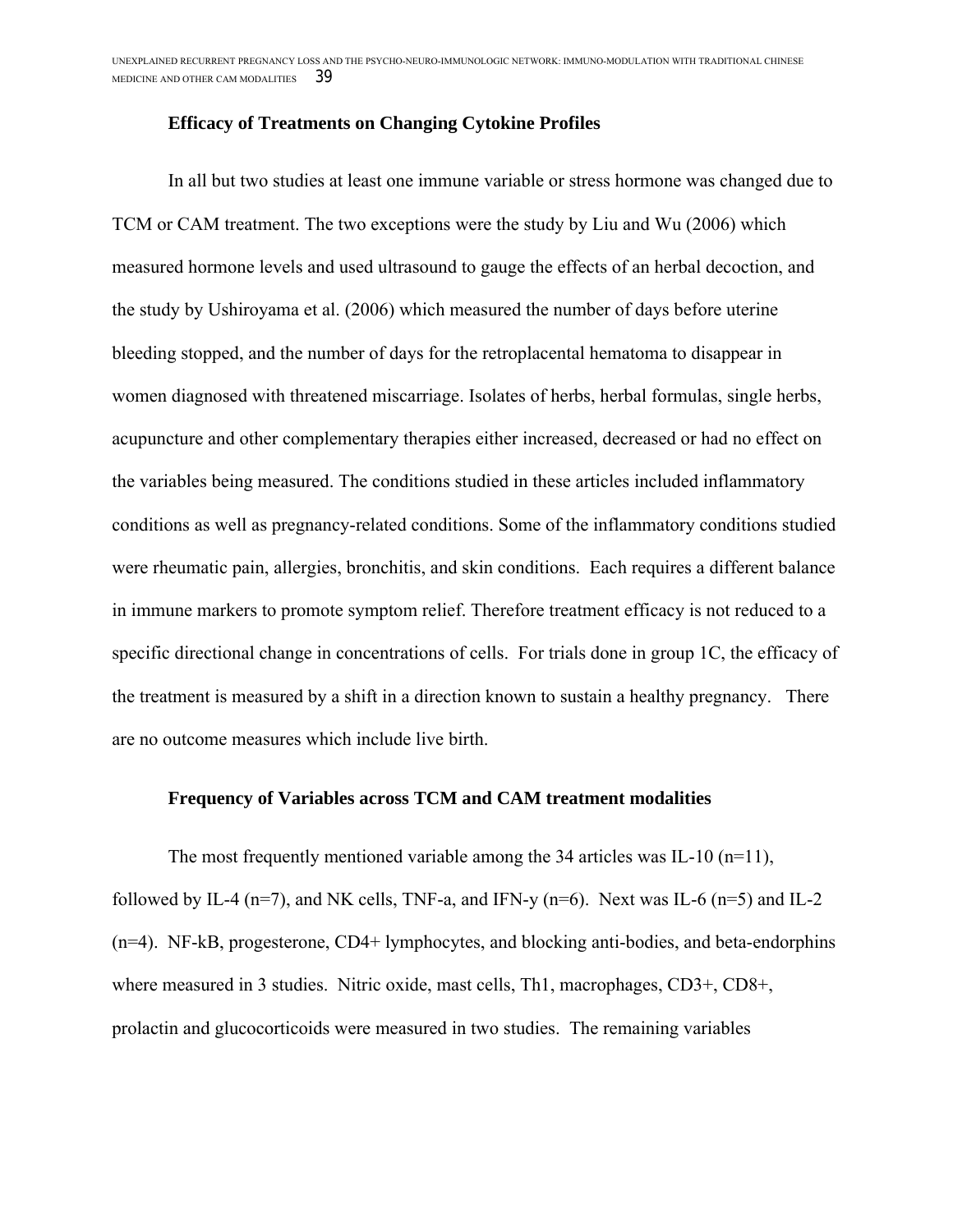(retroplacental hematoma, bleeding, GM-CSF, CD57, oxidative stress, implantation and cortisol), were measured in only one study (see Table II).

## **Comparison of Changes in Independent Immunological Markers Independent of Treatment Modality**

Six studies in the 34 articles discussed NK cells measurements, (frequency and cytotoxicity). All six found NK cells to increase with treatment. A greater number of studies found TNF-a and IFN-y, which associated with miscarriage risk, to increase rather than decrease. All interleukins (IL-2, IL-4, IL-6, and IL-10) decreased more often than they increased, regardless of their function as pro or anti-inflammatory cytokines. The exception was the antiinflammatory IL-8 which increased in one study but was not affected by treatment in another study.

The remaining pregnancy or miscarriage related independent variables, such as progesterone, prolactin, GM-CSF, and, blocking antibodies were all found to increase more than decrease. Glucocorticoid receptor (GR) levels were modulated in the rat models. One study demonstrated the abilities of an herbal formula to prevent a decrease in cytosolic GR levels and increased GR levels in the hippocampus (Mizoguchi et al., 2006). The other study demonstrated how an herbal formula can maintain the GR levels in chronically stressed rats (Chen et al., 2005). Macrophages and CD8+ decreased in two of the studies. CD4+ increased in one study and decreased in two others. Beta-endorphins increased in two studies and decreased in another. NF-kB increased in one study and decreased in two. Nitric oxide and mast cells both increased in one study but decreased in another. TH1 lymphocyte subsets were found to decrease in one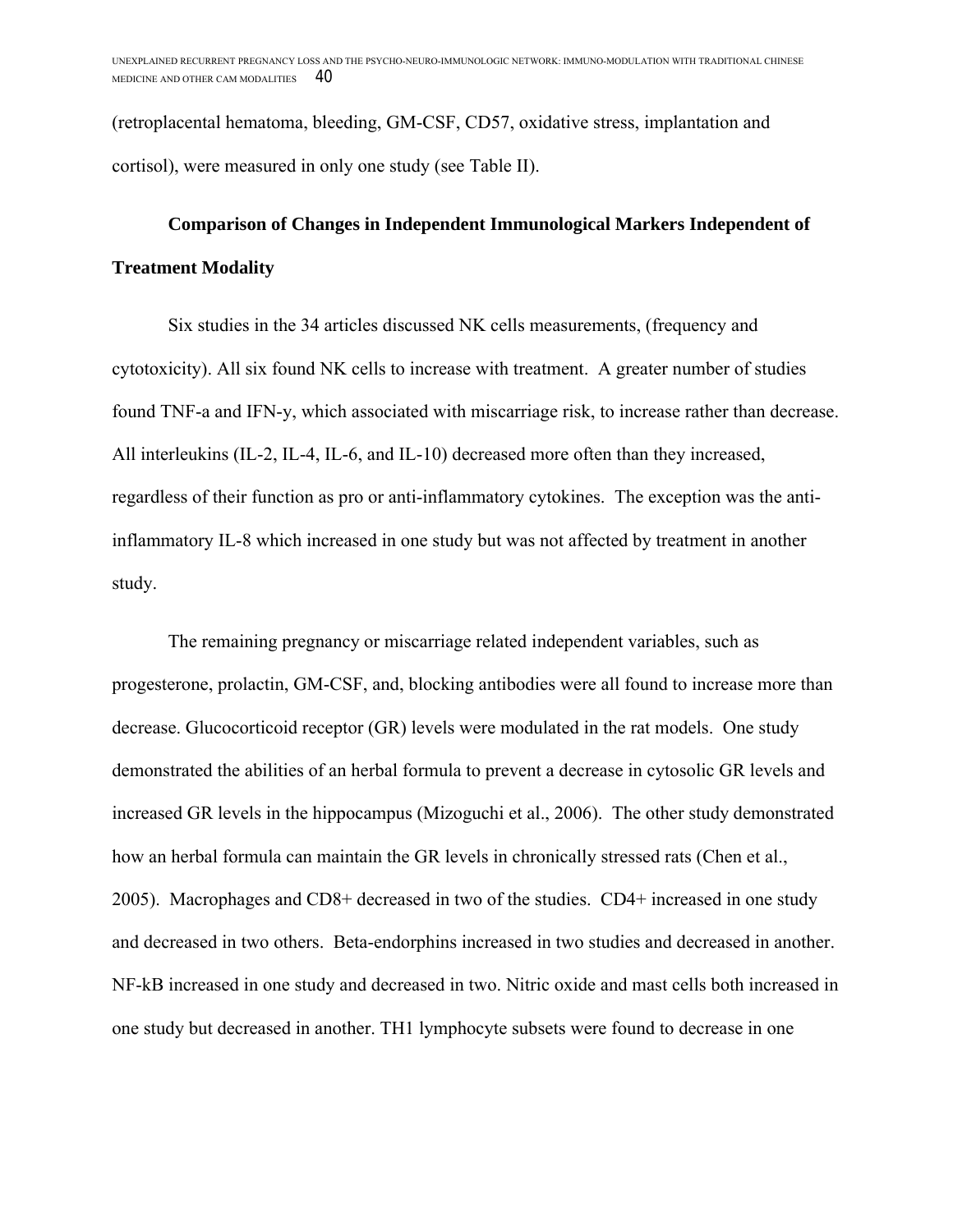instance and have no change in another. Retroplacental hematoma, bleeding, CD57, oxidative stress, and cortisol were included in one study and all were found to decrease.

The effects of herbs on immune cells differed according to the herb being studied since each herb has different properties and functions in Chinese medicine, (hot, cold, moving, nourishing), and Western medicine, (anti-inflammatory, anti-viral, enhancing hormonal production). Acupuncture's effects on the different markers were fairly consistent. NK cells and TNF-a increased while interleukin concentrations decreased. This was the pattern in all studies except for Yamaguchi et al. (2007) which reported an increase in IL-4. Table III which summarizes the total counts and directional change of each variable independent of treatment, shows how the trends of interleukin concentrations are similar after both herbal and acupuncture treatments. NK cells, IFN-y, and TNF-a, which are considered detrimental to pregnancy were increased after acupuncture treatment.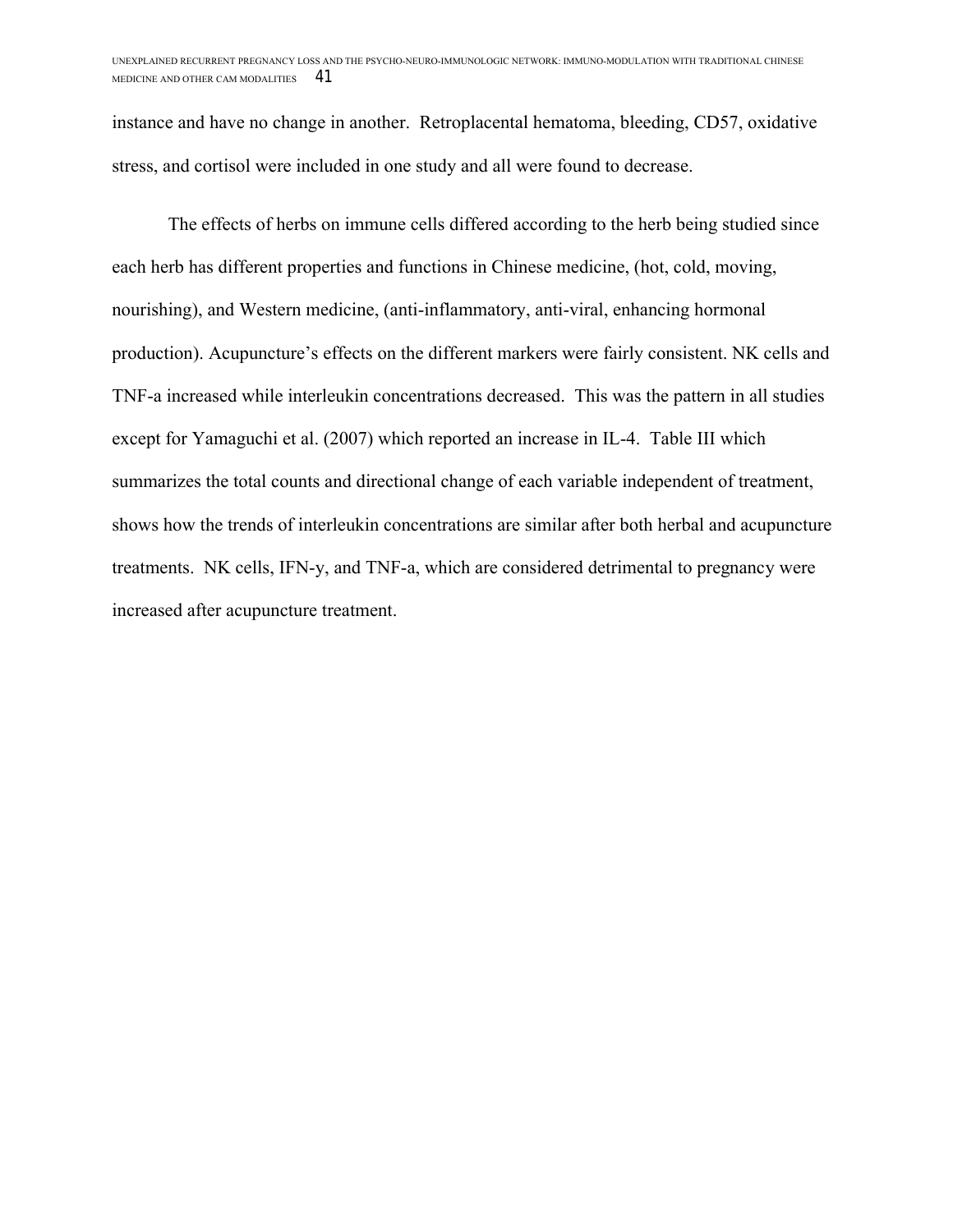### **Chapter V: Discussion**

#### **Summary of Findings**

Unexplained recurrent miscarriage is thought to be caused by alterations in the immunological network which governs the implantation process via changes in proinflammatory and anti-inflammatory mediators, or in other words, by an imbalance between Th1 and Th2 cytokines and associated markers like NK cells. According to the selected and analyzed studies, certain herbal formulas and two herb combinations or herbal extracts were able to modulate the immune system and reduce the amount of pro-inflammatory cytokines thought to be responsible for early fetal loss and increase the amount of cytokines which support the implantation process and secure pregnancy. Studies on acupuncture and CAM treatments did not show a consistent reduction in pro-inflammatory cytokines or were not specifically addressing pregnancy-related conditions.

The data were collected and organized into several results tables. These tables demonstrated that Chinese herbal therapy, acupuncture and other complementary therapies such as taiqi, qigong, yoga, and recreational music making were able to cause changes in either direction of concentrations of immune cells and other variables implicated in miscarriage, and moderate inflammatory processes in human and animal subjects.

The western resources incorporated in this project concluded that changes in immune cells which contribute to inflammation are involved in miscarriage. However, their value in predicting subsequent miscarriage is questionable (Choudhury & Knapp, 2000; Shakar et al., 2006; Tuckerman et al., 2007). For this reason, it is difficult to say with certainty whether or not specific changes in immune cells will result in miscarriage.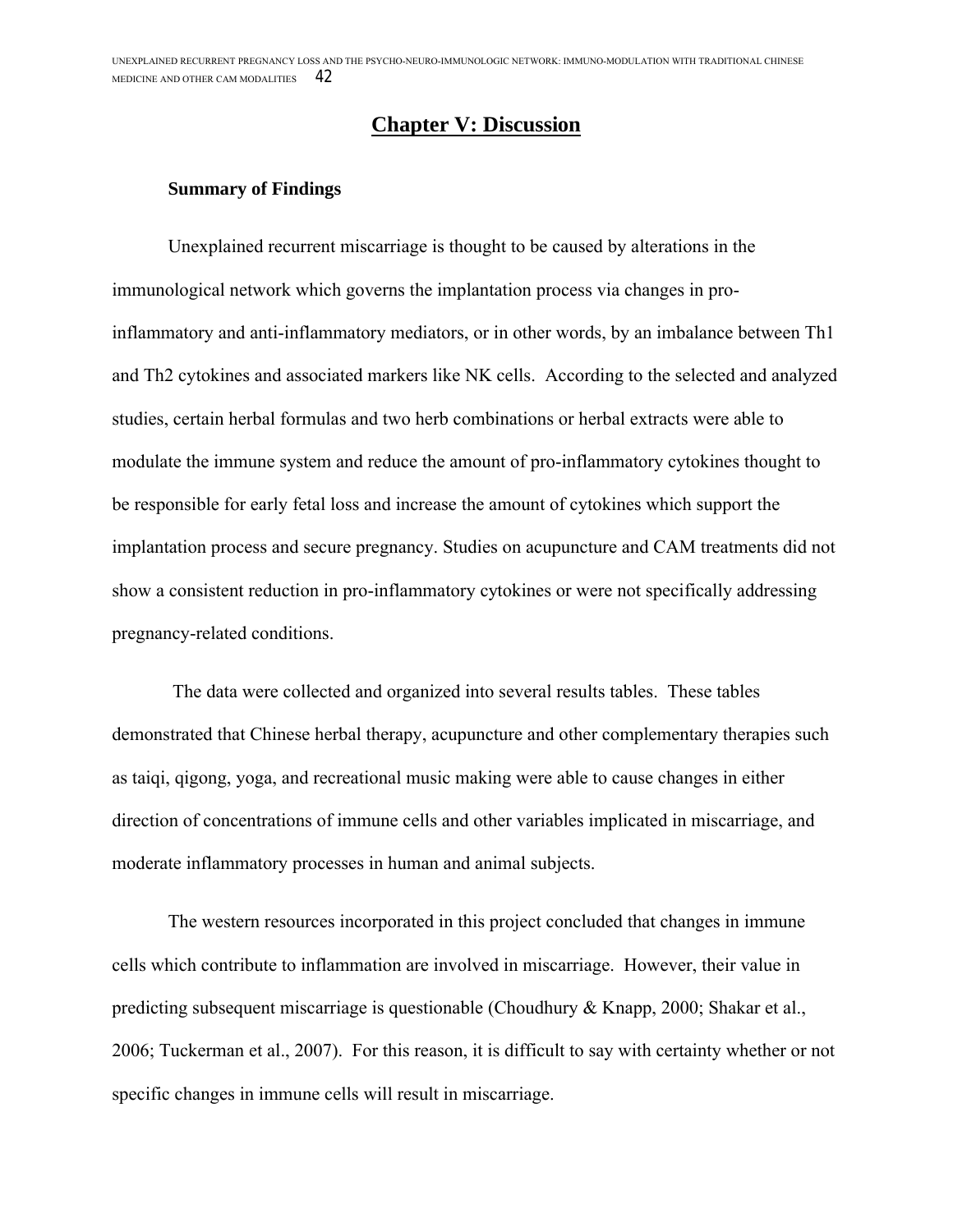One aspect of the hypothesis in this study was that stress contributes to immune system dysfunction. The data collected would indicate this is the case. Another aspect of the hypothesis was that herbal medicine and acupuncture mediate immune cells in a way that prevents immunological miscarriage, through a relative increase in anti-inflammatory and decrease in proinflammatory cytokines. According to the results, this was not consistently the case. Acupuncture and herbs can also increase inflammation and activate the immune system for instance by increasing INF-y and pro-inflammatory cytokine IL-2 (Carniero et al., 2010 Yamaguchi et al., 2007) which is associated with risk for miscarriage. .

#### **Implications for Theory**

A major purpose of this project was to gather information and use deductive reasoning to discern whether the hypothesis that TCM and CAM treatments modulate the immune system in recurrent pregnancy loss patients is valid. An additional goal was to expose the clinical benefits of Chinese medicine in the treatment of abortion to the Western medical community. This was accomplished by moving from a broad generalization, (Chinese medicine treats abortion), towards specific observations, (Huang Qin can increase IL-10), through data collection and the analysis of contents. The intention was to acquaint patients and Western doctors with potentially complementary solutions to RPL in order to offer better treatment since standard immunotherapy protocols are not always successful.

To prepare the uterus for healthy implantation, a local inflammatory response is necessary. Inflammation is physiological and responsible for key processes during a woman's reproductive cycle which are accompanied by alterations in levels of female sex hormones. Menstruation, ovulation and the luteal phase of the cycle can induce systemic changes in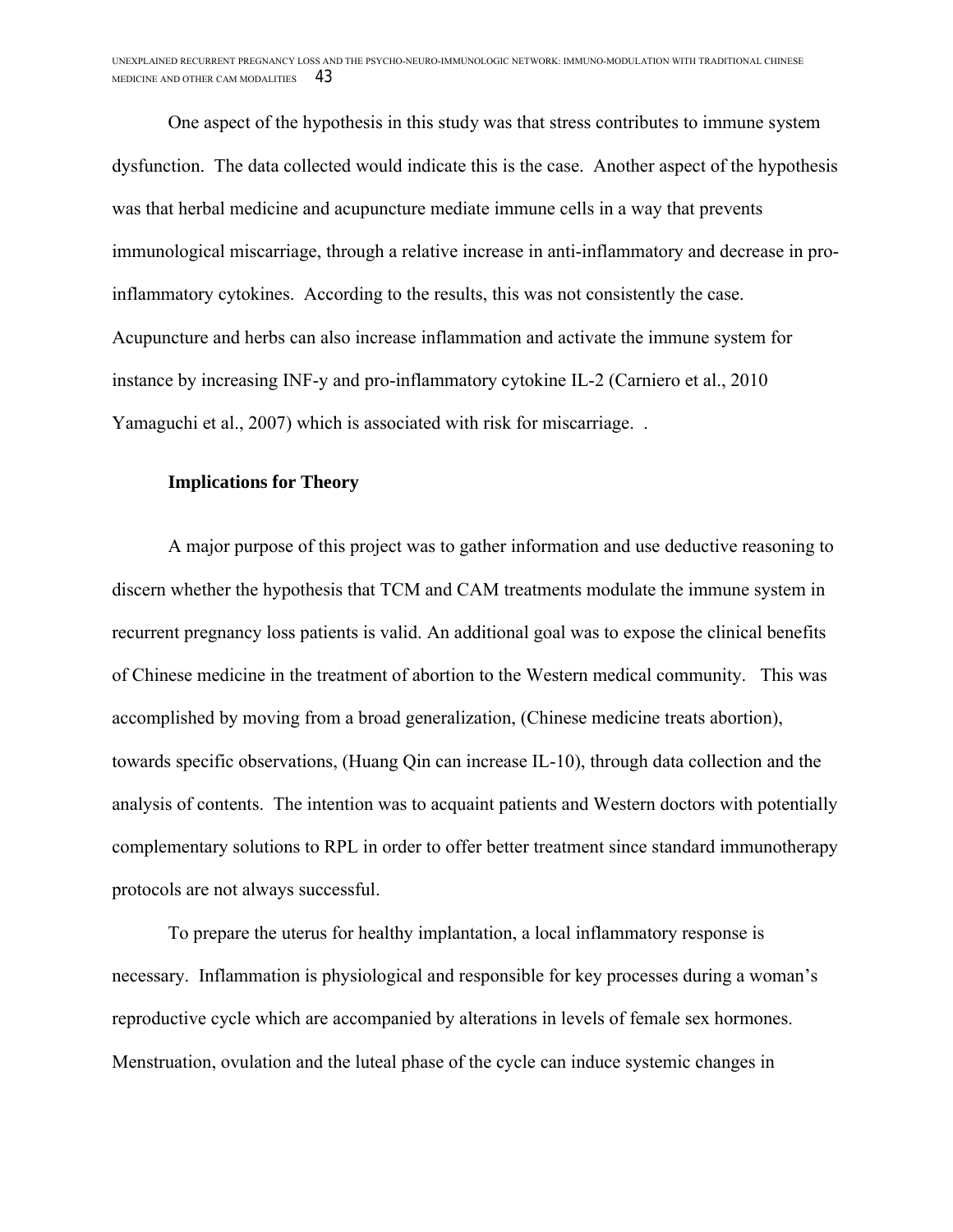circulating levels of immune cells and pro-inflammatory cytokines (Yassin , Nasr, and Khalil, 2008) and cause a rise in body temperature and migration of cells towards the uterus.

While some inflammation is healthy, an over-exaggerated immune response due to excessive inflammation is not. It is generally accepted that the expression of pro-inflammatory TH1 cytokines (IL-2, IFN-y and TNF-a) leads to pregnancy failure, while a shift towards TH2 cytokines (IL-4, IL-5, IL-6, IL-9, IL-10 and IL-13) is thought to promote pregnancy (Ma et al., 2009). In contrast Wilczynski (2005) wrote, 'both (Th1 and Th2) activities (are) inseparable like yin and yang. So the paradigm of "Th1-Th2 cooperation" is much closer to reality than "Th2 phenomenon"'. Th1 activity is important during the peri-implantation period and during premature and term labor, and can even surpass Th2 activity (Wilczynski, 2005). It would appear then that healthy pregnancy requires the immune system to be dynamic.

The material reviewed demonstrated that herbs, acupuncture and other CAM therapies were able to impact immune function and alter levels of pro and anti-inflammatory cytokines. It would be inaccurate to suggest that TCM only supported immune function in the direction that is typically thought to favor pregnancy. Chinese herbs (Li, WEn, Zhang, An, &Liu, 2011) and acupuncture (Arranz, Guayerbas, Siboni & De la Fuente, 2007; Yamaguchi et al., 2007) can also raise NK cells or pro-inflammatory cytokines, which are implicated in miscarriage. Part of the initial hypothesis was that TCM modulates the immune system through an individualized treatment according to the unique pattern of the patient. According to the findings, the therapeutic actions of TCM may play a role in mediating miscarriage in women who suffer from recurrent losses by modulating the immune system through differential diagnosis and individual care.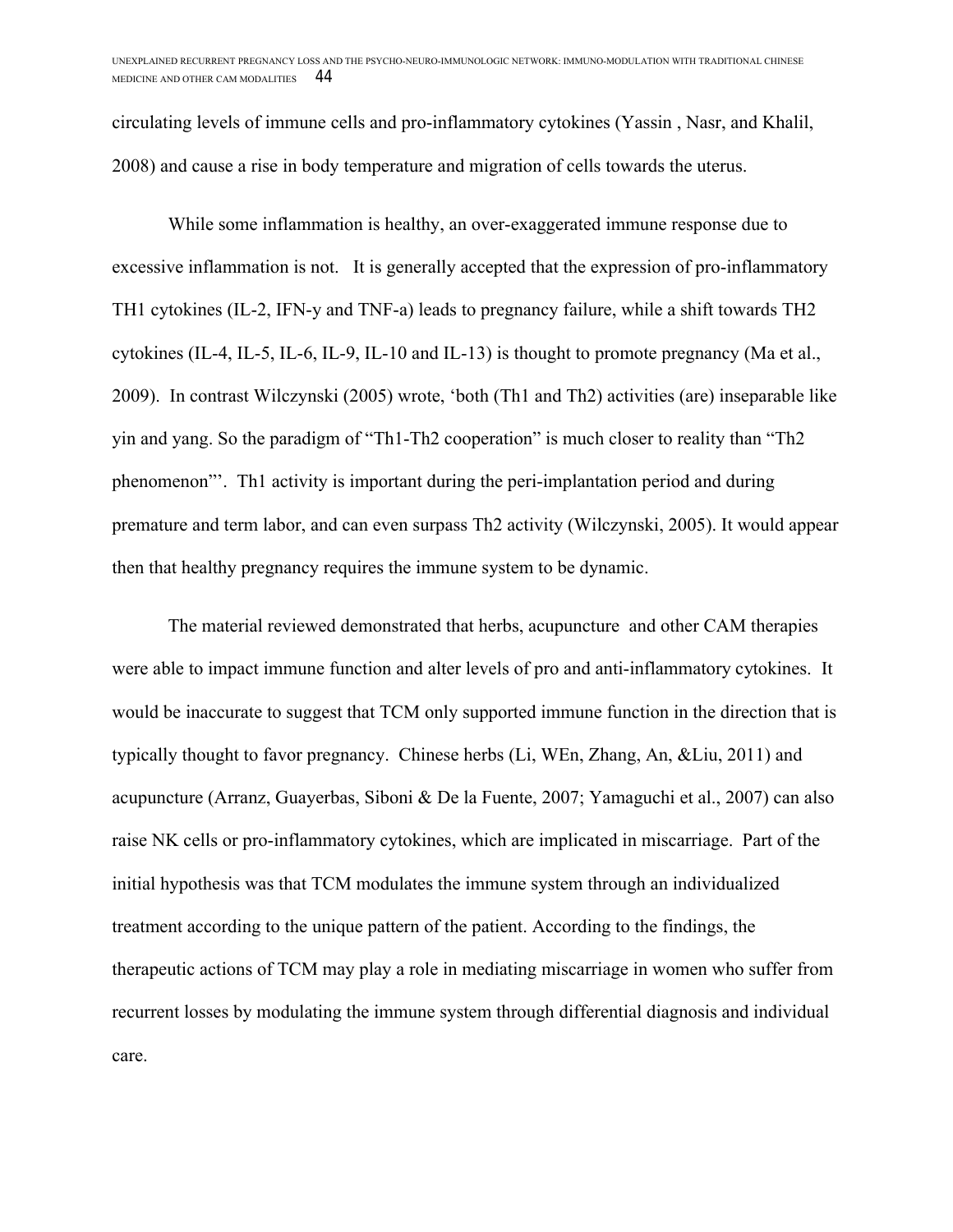#### **Implications for practice**

The roots of recurrent pregnancy loss (RPL) can be ambiguous simply because reproductive failure is multi-faceted. In other words, while the proposed etiology underlying unexplained RPL has an immunological origin, the specific contribution of each type of immune cell is not entirely clear. Because of this, therapy is not evidence-based. There is currently no specific treatment offered by Western medicine proven to be effective for the treatment of RPL (Dosiou & Giudice, 2005). The majority of the literature reviewed agreed that failure of the maternal immune system to support embryonic survival comes from inappropriate activity in the cytokine network at the fetal-maternal interface (Choudury & Knapp, 2000, Guerin, Prins, & Robertson, 2009, Savion et al., 2000). The reason for the need of this study was that the potentially immune-modulating effects of Chinese medical treatments and other complementary therapies may be able to assist couples who struggle with multiple pregnancy losses by modulating individual immune profiles towards a direction that favors full-term pregnancy. This may be achieved by supporting the production of the appropriate cytokine network. This project illustrates the abilities of TCM to change concentrations of immune cells and reduce the likelihood of subsequent miscarriage through immune system modulation. Since 80% of the immune system lives in the gastrointestinal tract, immune-imbalanced patients may benefit from acupuncture treatments directed at improving digestive health. Such treatments may include acupuncture or electro-acupuncture at ST 36 (Wang et al., 2009; Yamaguchi et al., 2007)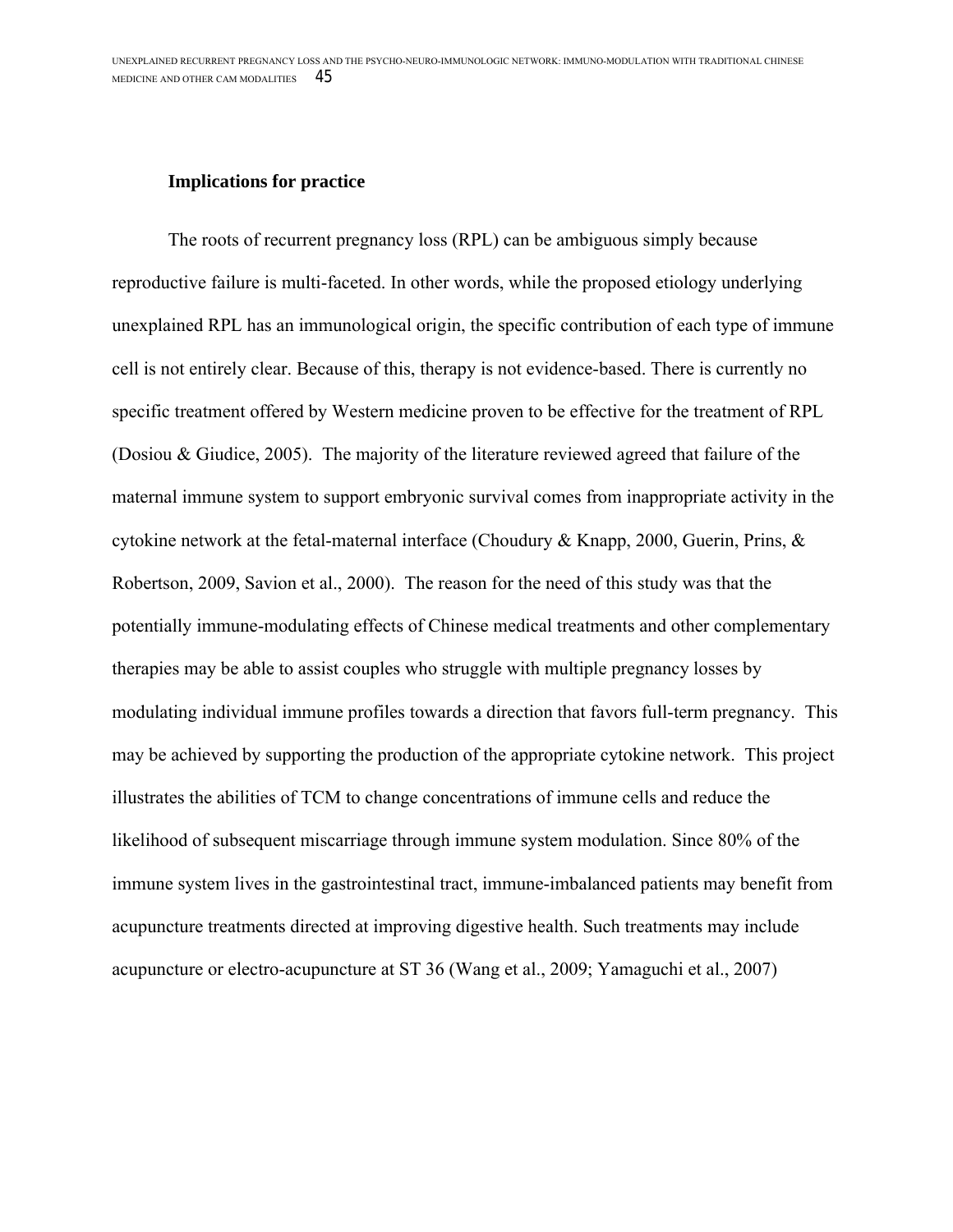#### **Limitations of the current study**

 The factors that may limit the impact of the findings of this project present themselves on two levels. First, the validity of the analyzed studies themselves must be considered since many include animal subjects and small sample sizes. Only one study out of 34 was a randomized clinically controlled trial. The possibility of individual author bias of Chinese articles should also be considered. Secondly, there is the possibility that my personal biases may have influenced the way I collected and interpreted the data since I am the only rater. However, as doctoral level students, there has been a considerable amount of research methodology training in order to limit threats to internal validity and reliability. This risk was also minimized by the use of an article abstraction form

Treatment of patients according to individual pattern diagnoses is an important feature of Traditional Chinese medicine. It is this unique aspect of Chinese medicine that makes clinical trials in acupuncture a challenge. A study by Birkeflet, Laake, & Vollestad (2010) examined the inter-rater reliability of TCM diagnoses and acupuncture point selections among infertile and previously pregnant women. They found that there was low agreement on diagnoses that identified the individual patterns. The authors concluded that because of poor reliability in the diagnoses, individual treatments received by patients will vary. The same principle holds true for herbal medicine which relies on the treatment principle to prescribe the correct formulation. This represents a limitation to comparing study outcomes since treatments were not made according to differential diagnosis. For this reason it is difficult to say that selected acupuncture points or a specific herbal formula will consistently influence immune cells in a certain way. Time and again, this limitation is tough to overcome since practitioners may differ in opinion regarding diagnosis.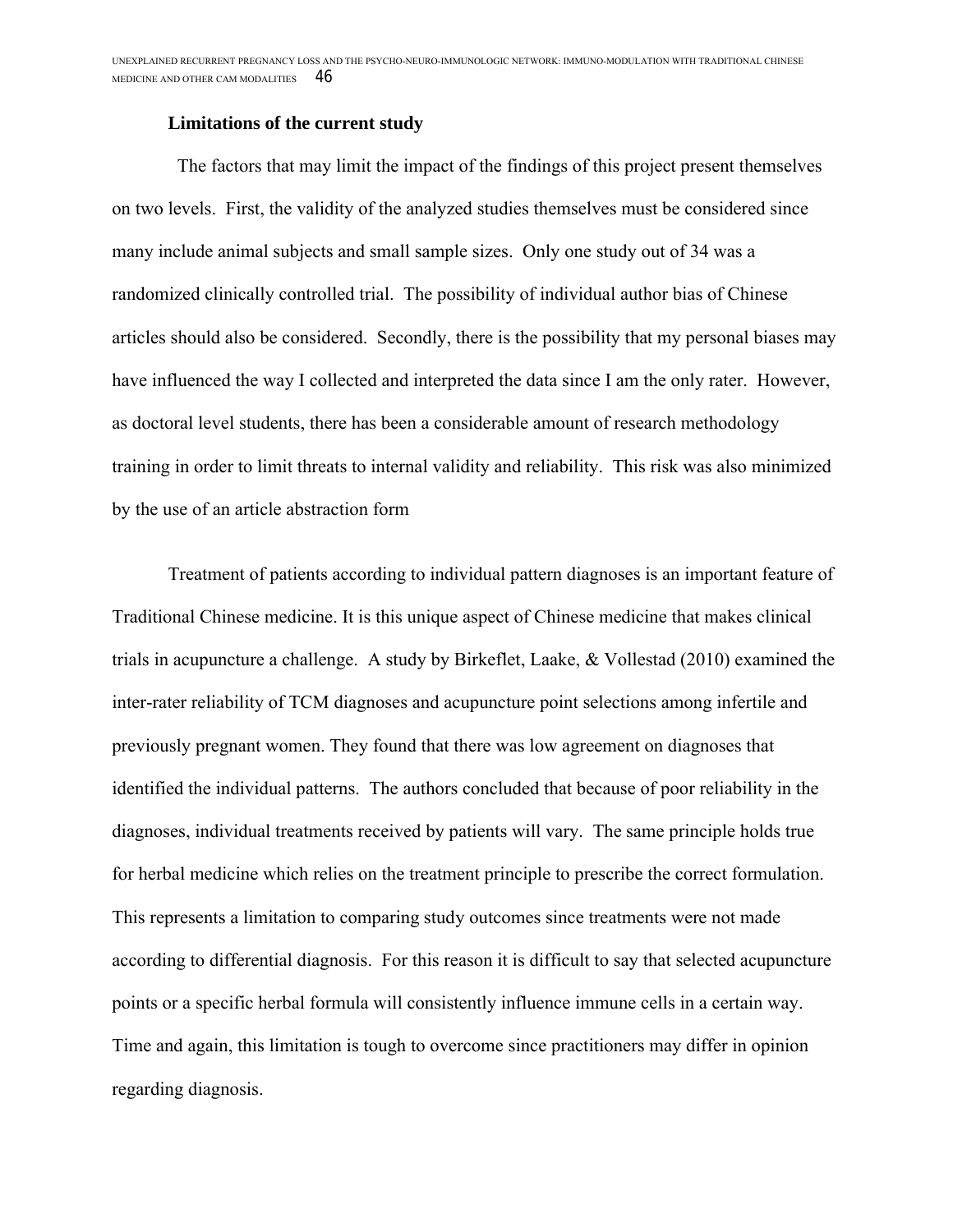#### **Internal and External Validity**

Studies proposing the benefits to Chinese herbal medicine may have significant tension between internal and external validity. In several of the analyzed studies, experimental conditions used in the study do not reflect how the herbs are actually used in practice (Nagamatsu et al. 2007; Ushiroyama et al., 2005). Also, there are significant variations in where the herb was sourced and its preparation. Since traditional herbal prescriptions may be lacking in quality or standardization it is probably difficult to generalize the results from these trials. While internal validity may be high, the research results may not apply to the target population outside the experimental conditions. Also the use of animal subjects in studies on herbs and acupuncture furthers the need for additional studies that evaluate the effectiveness of these treatments on human subjects.

Threats to validity and reliability of this study are minimized for several reasons. The first is that the data were organized into tables simply to report what is described in the analyzed studies, without personal input. Additionally, the majority of articles for this topic are from peer reviewed journals whose acceptance into publications adheres to the standards of practice within the fields of Chinese or allopathic medicine. This increases the reliability and validity of the data collected from each source article. When there was a concern that article content was questionable due to small sampling sizes, observer biases, or an inability to extrapolate from animal subjects to human subjects, it was indicated in Table I.

According to Jiang J.(1997) the treatment principle in TCM for threatened and recurrent miscarriage is to "consolidate the Kidneys, invigorate the Spleen, replenish qi and nourish the blood". Practitioners of Chinese medicine are taught to cautiously prescribe formulas when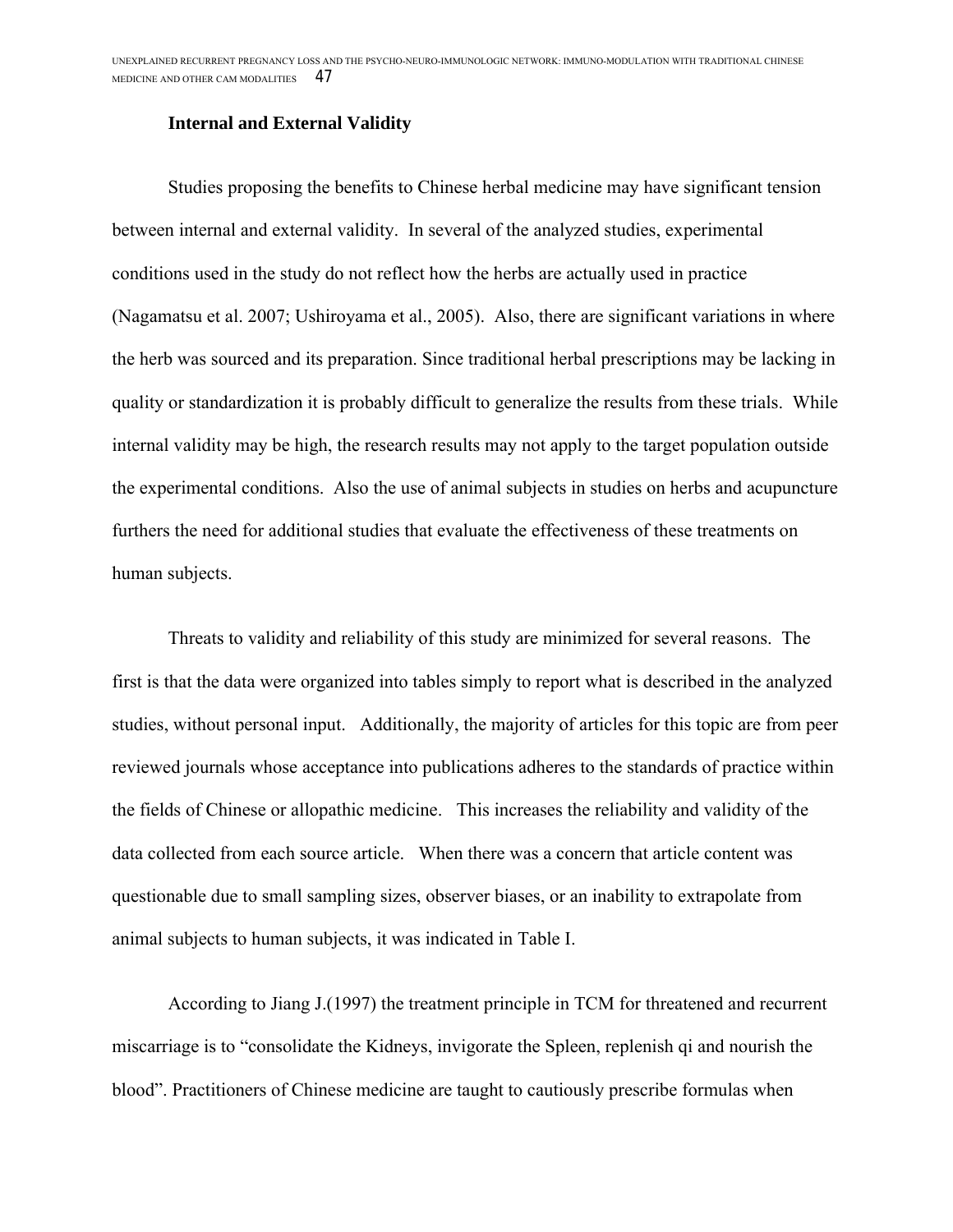working with pregnant women, especially those with high-risk pregnancies. Herbs that move blood in Chinese medicine may cause potential risk to the fetus if carelessly prescribed. One would think that a blood mover such as Chi Shao which invigorates blood and "dissolves masses" would not be recommended during pregnancy and especially not for one that risks miscarriage. This is because Chi Shao was shown to inhibit anti-inflammatory IL-10 and promotes pro-inflammmatory IL-8 (Wang, et al., 2011).

However, Jiang J. (1997) continues with a discussion of the use of blood moving herbs, including Chi Shao during threatened pregnancy. It is important to note that the author acknowledged how single herbs may stimulate the uterus or induce chromosome aberration, but when combined in a formula, blood moving herbs like Chi Shao, can actually help to prevent miscarriage. Therefore, it is rare for a single herbal preparation to be used in practice because infertility patients will often present with multiple patterns. An example of this would be a patient with deficient Blood and excess Damp.

 All the herbal treatments in Group C on the effect of herbs on miscarriage consisted either of two or more herbs. There were no herb studies which relied on the properties of one herb in the treatment of miscarriage. With conditions related to pregnancy loss, formulas are likely to be complex. For the treatment of immune-related conditions, one article discussed the properties of a single herb, yi yi ren (Hidaka et al., 1992), and six articles discussed the use herbal isolates (Tsai, et al., 2011; Li et al., 2011;Wu et al., 2010; Xu et al., 2007; Wang et al., 2011; Zhang et al., 2004). Single herbs or herbal isolate treatments are less likely to be clinically applicable because of individual complexities.

Many of the analyzed studies had small sample sizes which will also contribute to the limitations posed in this project. Additionally, murine models likely do not hold the same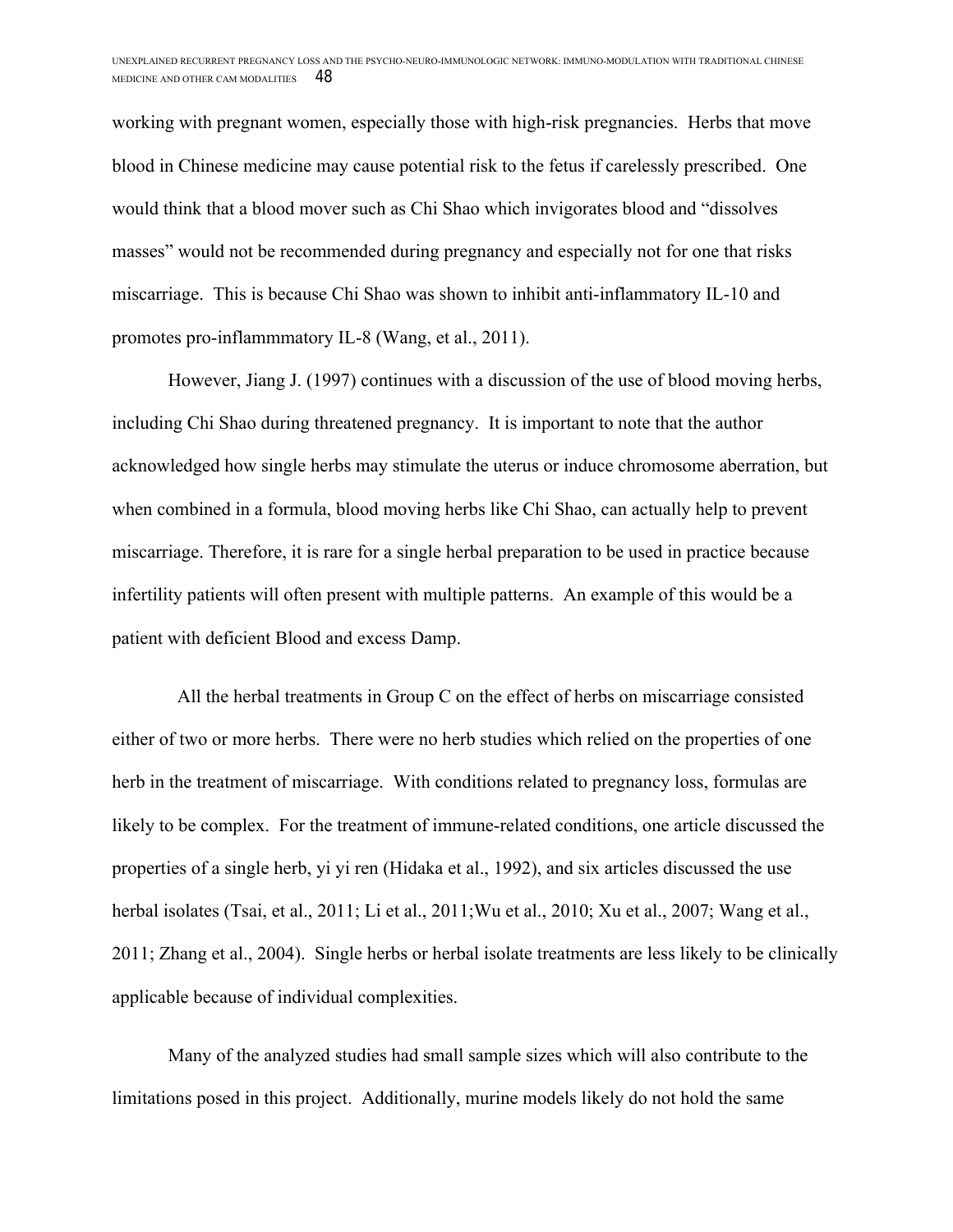complex emotional patterns as women who experienced trauma from previous pregnancy loss, although one cannot conclude that with certainty. The psycho-social element should be considered in the treatment of recurrent miscarriage or threatened abortion. Mood disorders like depression can enhance pro-inflammatory cytokines (O'Connor, Irwin & Wellisch, 2009). Also, grief from previous miscarriage can change an immunological profile which is why emotional support may benefit recurrent aborters (Liddell, Pattison & Zanderigo, 1991). Because of the differences in emotional intelligence between mice and human subjects, it is difficult to determine if procedures performed on mice are translatable to humans. Additionally, He, Zhao, Wang, and Pan (2010) noted differences in the regulatory mechanisms of human preimplantation development compared to that in the mice.

There is also the concern of the validity of Chinese medical journals. Studies from China regarding Chinese herbs or formulas have consistently reported positive outcomes in efficacy of treatments in pregnancy-related conditions, but the authenticity and study quality has been questioned (Wu, Li, Bian,  $\&$  Moher, 2009). Wu et al. (2009) concluded that there is a lack of rigorous clinical standards and design in Chinese studies. Only one of the trials included in this project was randomized. Many of the published studies on Chinese Medicine, especially those in Chinese, lack important details necessary for a valid interpretation of their results. One example of this is that there are frequently studies published on a given property of an herb without any verification that this herb was identified properly.

The primary limitation to this study is the lack of available and synthesized information on the specific topic of how TCM may influence immunological RPL directly in order to support the main hypothesis. Availability is lacking simply due to inaccessibility of journals, because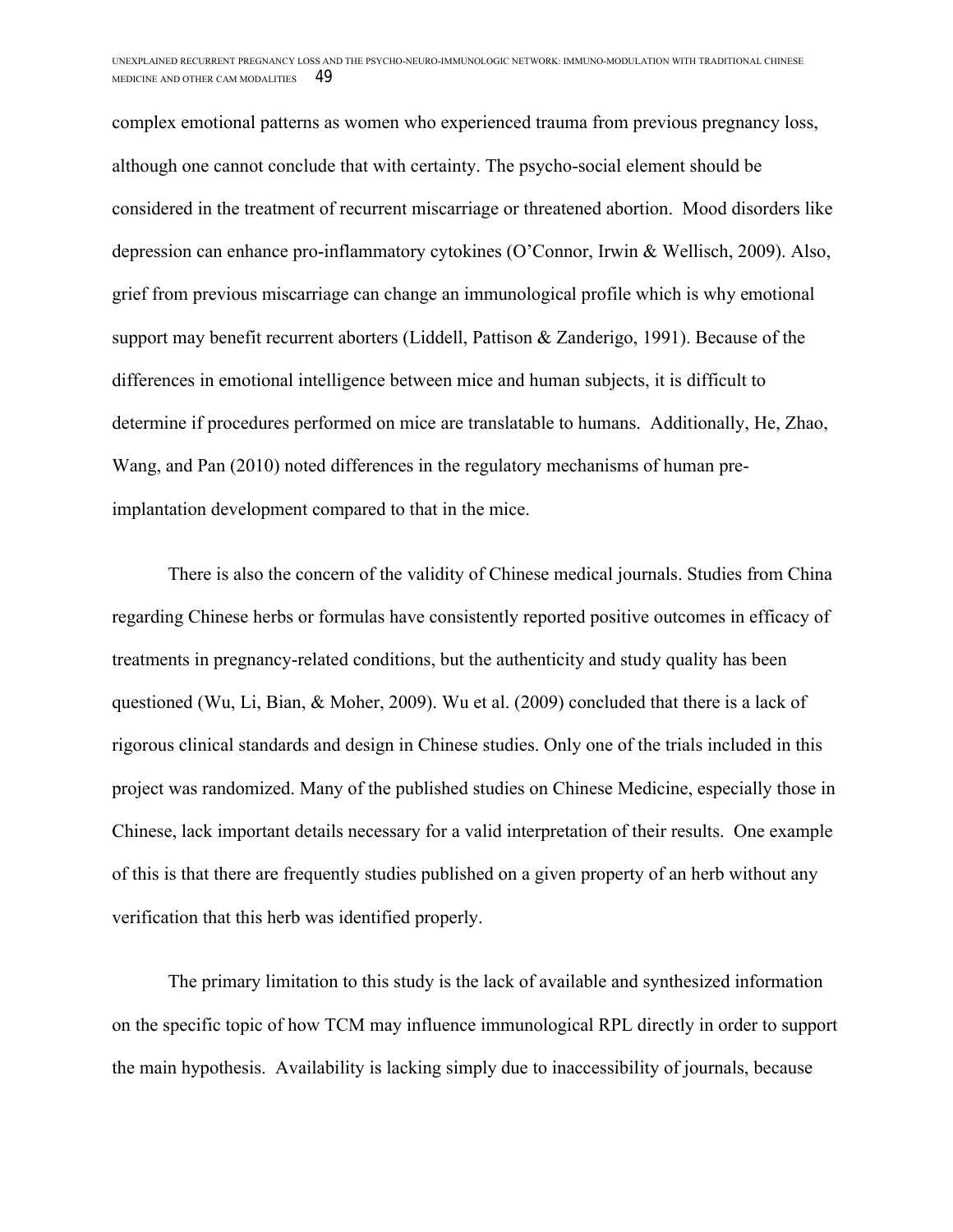subscription is lacking, or the majority of relevant texts are in Chinese which runs the risks of bias or information lost in translation. It is also difficult to say whether or not there is enough information available to conclude that Chinese herbs can moderate the immune system to support healthy reproductive outcomes and prevent abortion.

## **Modulation of the Immune System by Stress Reduction with Chinese Medicine and other CAM Practices**

Each year, data reveal around 40% of Americans use complementary and alternative medicine (CAM) and that people who suffer from depression and anxiety (67%) use CAM services significantly more than do their non-anxious and non-depressed counterparts (39%) (White, 2009). While TCM is considered part of CAM, it represents only one aspect.

The concept of the "mind-body" connection is becoming increasingly recognized even in traditional allopathic models, as medicine today appears to be moving more towards integration, (a personal observation). It is recognized that chronic exposure to stress can exacerbate neuropsychiatric disorders such as depression, and symptoms and symptomatic relapses in depressives are attributed to dysfunction of the hypothalamic-pituitary-adrenal-ovarian axis (Mizoguchi, Yuzurugaram, Usgugem, Sasaki, & Tabira 2002). It is also a basic tenet of physiology that stress, depression, and anxiety, if prolonged and intense, can suppress immune system function. Therefore, when either the neuro-endocrine system or immune system suffers, so will the other.

Women are more anxious and have more psychosomatic complaints than their male counterparts (Arranz, Guayerbas, Siboni, & De la Fuente, 2007) which make anxious women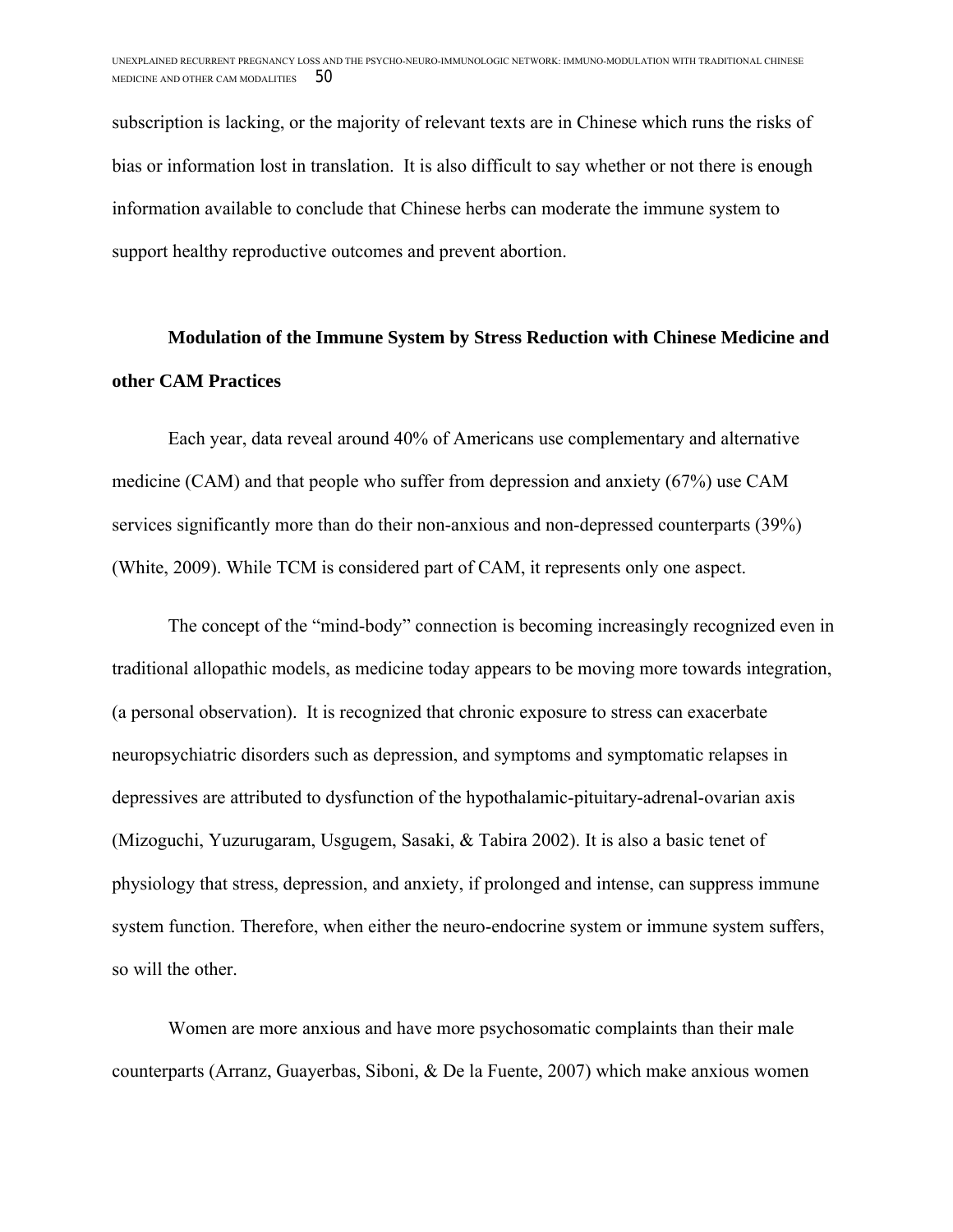suffering from infertility-related conditions especially susceptible to immune imbalances from stress. The effects of Chinese herbal formulas Xiao Yao San and Saikokaryukotsuboreit-o, (Chai Hu Long Gu Mu Li Tang), were able to moderate glucocorticoid receptor levels in rats under chronic stress (Table I and II). Lugnhi et al. (2010) recognized that there are acquired inflammatory conditions which have negative impacts on physiologic pregnancy that benefit from glucocorticoid administration. This is because uNK cells express both glucocorticoid and estrogen receptors which is why therapeutic manipulation of these cells is possible (Tang, Alfirevic, Turner, Drury, & Quenby, 2009).

Modulation of immune response by TCM treatment is specific. Multi-herbal formulas are clinically effective partially because of their immunoregulatory properties. This ability to modulate immune function happens in part via macrophage activation and de-activation or through the balance between immune stimulation and anti-inflammatory actions (Novak et al., 2001). Certain herbs and formulas also act as hemostatic agents to stabilize the embryo during threatened miscarriage (Ushiroyama et al., 2006).

Compared with herbal medicine, the data showed that acupuncture as a sole treatment strategy is not as effective for the prevention of miscarriage in women with previous loss. Flaws (n.d.) wrote that when treating threatened miscarriage one should needle points on the top of the head, (such as Du 20 and si shen cong), to raise the qi and support the embryo. He also includes acupuncture points yin tang and ear shen men to calm the patient and support the Kidneys, which according to him, are always indicated in threatened miscarriage. The primary goal of the treatment was to take pressure off the autonomic nervous system. Additionally he lists Sp 1 and LV 1, whose functions are specifically to halt uterine bleeding (Deadman & Al-Khafaii 1994).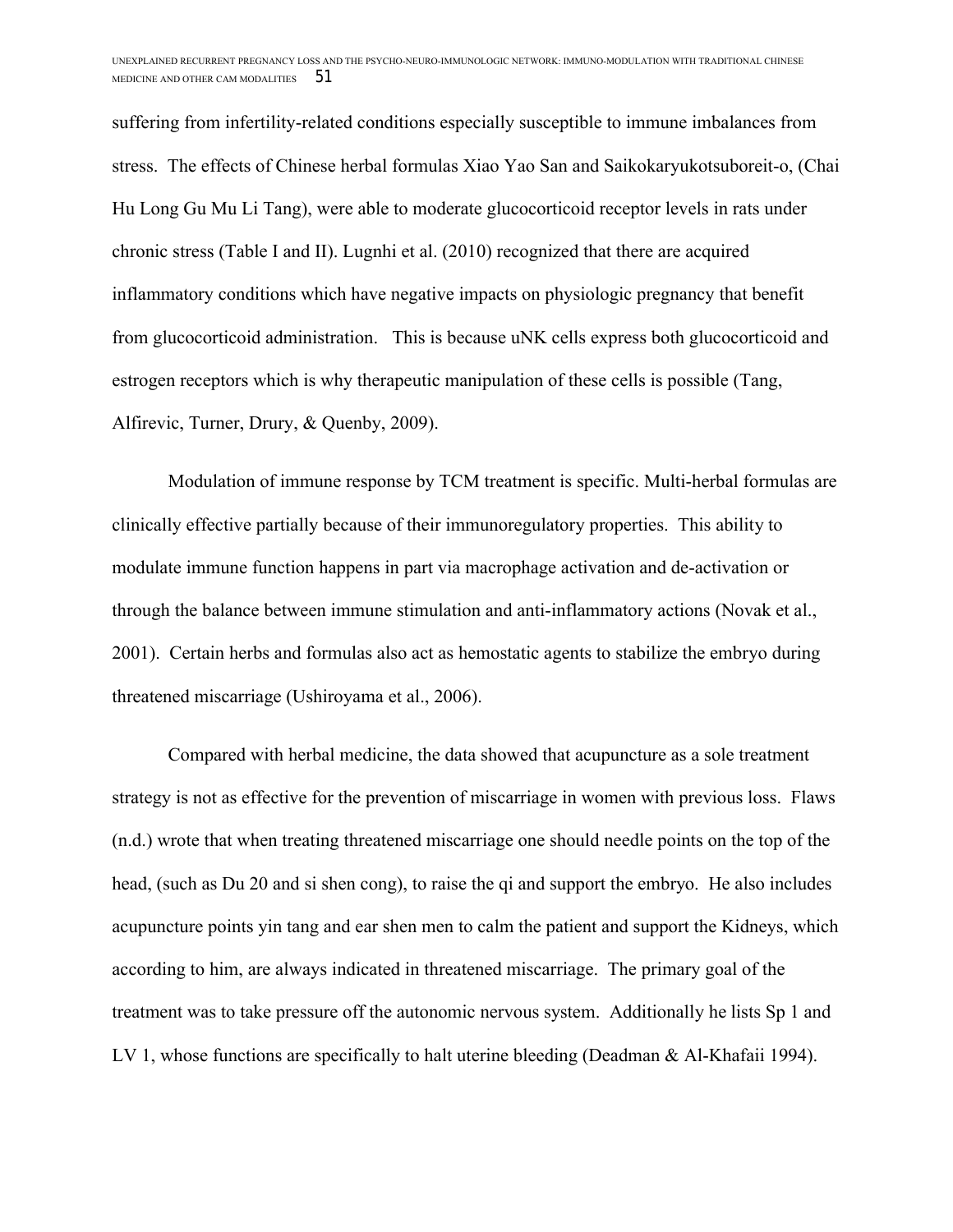Since the Liver has the tendency to stagnate the flow of blood in the body, stuck blood will eventually turn to heat. In Chinese medicine, heat causes agitation which may manifest with disorders that present with reckless bleeding like menorrhagia or any kind of uterine bleeding. The Spleen is responsible for holding the Blood, and Spleen 1 is one of the primary points for strengthening the Spleen's function of holding blood. It is indicated especially for problems with bleeding from the lower half of the body. Deadman & Al-Khafaii (1994) wrote that Spleen 1 is indicated for conditions where excess or deficiency heat enters the blood level to cause reckless bleeding, as is the case with recurrent spontaneous abortion.

According to Zijlstra, van Den Berg-de Lange, Huygen and Klein (2003) acupuncture performed over a long period of time can influence interactions between beta-endorphins and cytokines which could result in an increased formation of anti-inflammatory cytokines like IL-10 and a diminished production of pro-inflammatory cytokines. The autonomic nervous system is responsible for modulating the immune response to stressors hence any treatment that can influence the nervous system, like acupuncture, is a good candidate for immune system regulation.

#### **Recommendations for Future Research**

This study found evidence both supporting and contradicting the hypothesis. This is why future studies are so important. One purpose of this project was to investigate whether there are indications to encourage further integration of TCM and CAM therapies in the treatment of recurrent pregnancy loss. The hope is that the information outlined in this synthesis might increase awareness of how Chinese medicine and other complementary therapies can influence the immune system via the psycho-neuro-immune network and how this applies to women who suffer from recurrent pregnancy losses.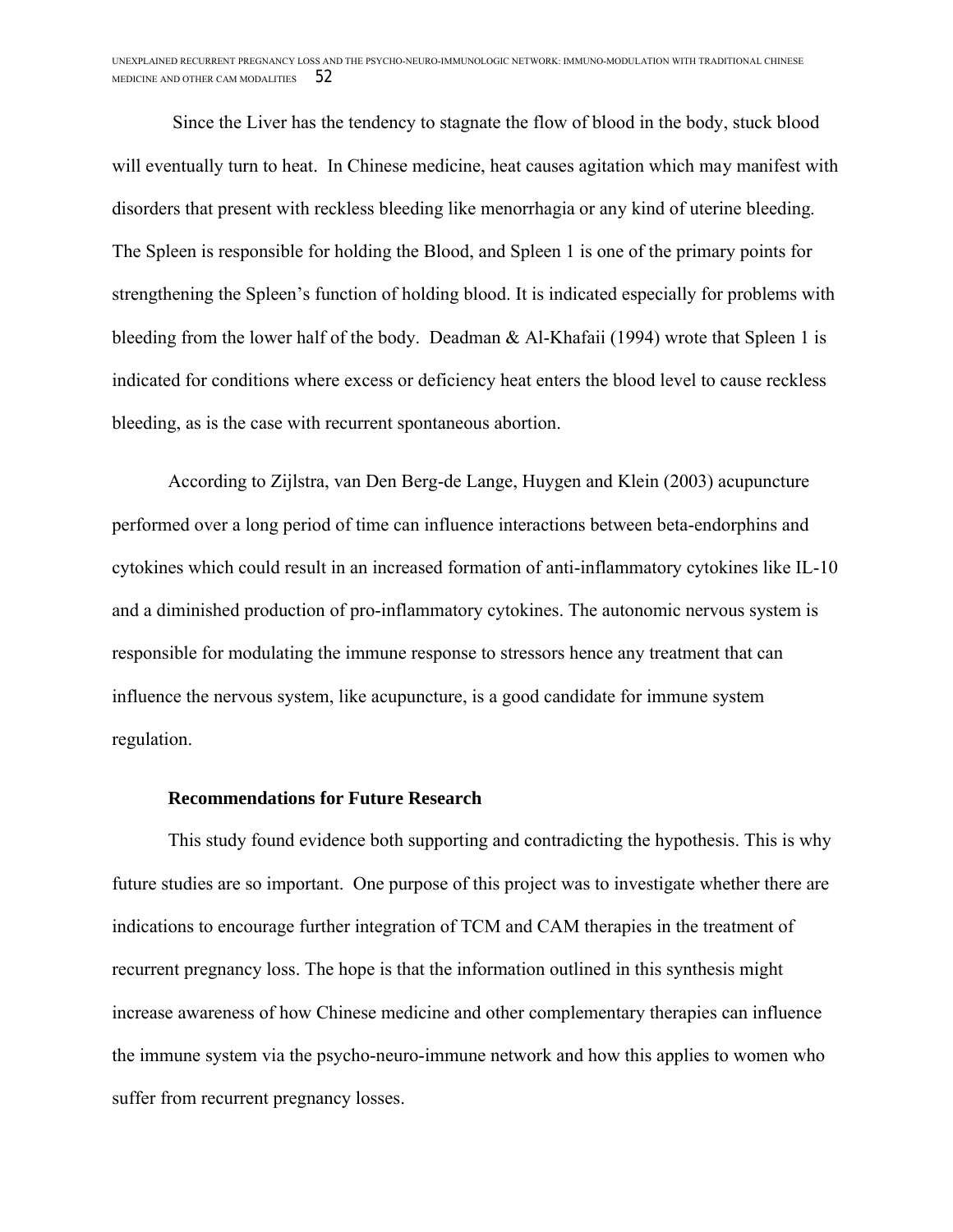In order to uphold the gold standards of evaluating a proposed therapy, several randomized clinically controlled trials are proposed. They should comprise a large number of participants with strict inclusion criteria, such as participants' history should include two or more previous unexplained losses but no additional endocrine imbalance. The treatment interventions should include herbal medicine alone, acupuncture alone, a combination of both or a placebo. The difficulty with placebo or sham acupuncture is that needle insertion can induce a physiologic response in the body (Lundeburg, Lund, Sing & Naslund, 2009). A better solution might be to eliminate the possibility of a placebo effect and give no treatment to the control group. The study design could have four groups. One group would receive herbs, one would receive acupuncture, one would receive both acupuncture and herbs, and the control group would receive no treatment. The purpose of the study would be to test the ability of TCM treatments to change one or more immune variables in groups of pregnant women with a history of RPL. Therefore a placebo might not be necessary in this case (B.Horn, Ph.D, personal communication, 2011).

Levels of specific immune markers should be monitored pre-implantation, every two weeks into the first trimester, and then spaced evenly up until the third trimester, since their numbers vary according to pregnancy stages. While the concentrations of immune cells are significant, live birth rates should also be included as an outcome measure. Live birth rates could then be correlated with concentrations of immune markers. The difficulty with a study like this lies in the ethics of not giving sufficient care to the mother if she begins to show signs of losing the fetus, such as low levels of beta hCG, an abnormal fetal heartbeat, high levels of uterine NK cells, or vaginal bleeding. This issue was raised by Liu and Luo (2009). Participants would have to be informed of the study's objectives and that they may be randomized to the control group.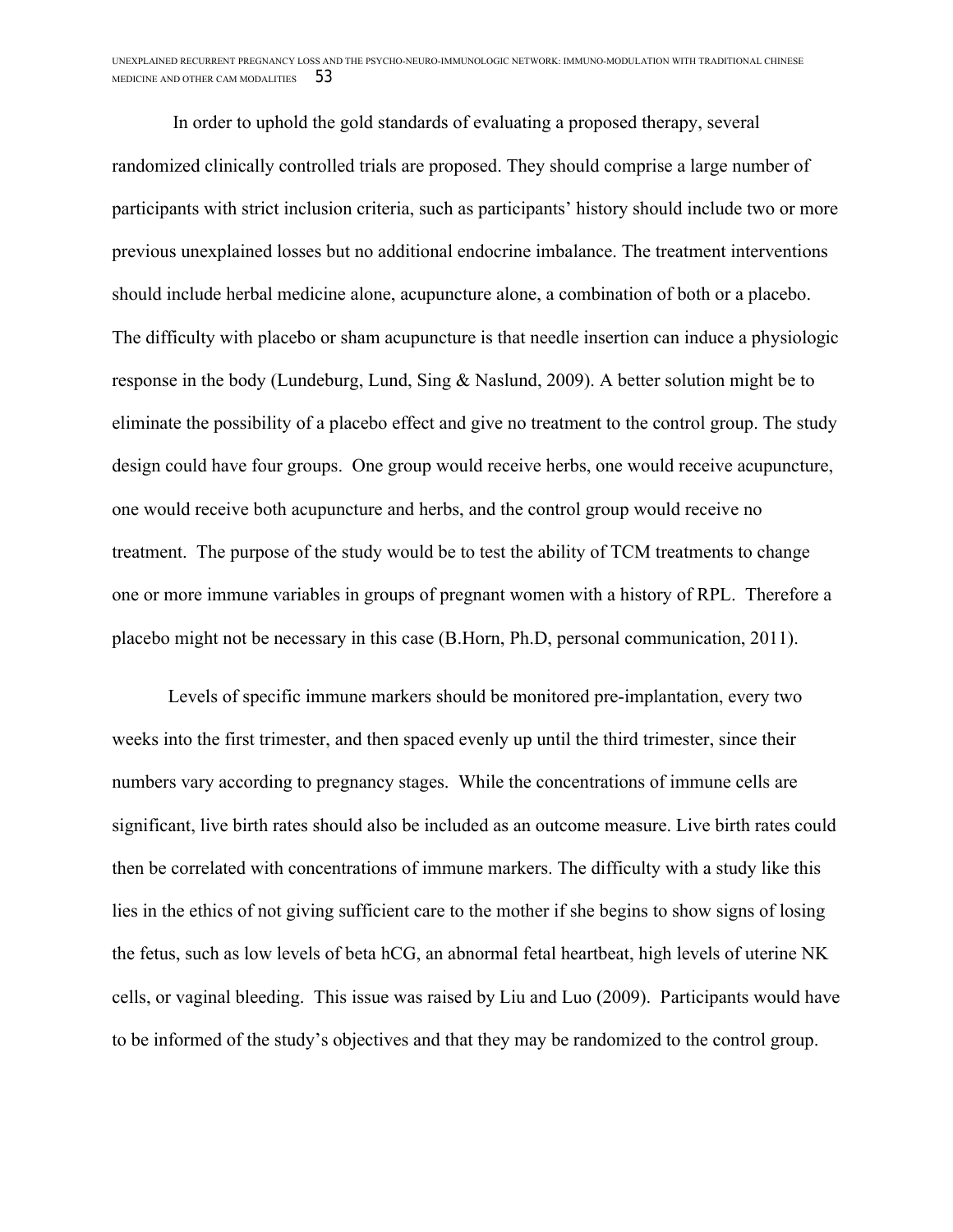Uterine NK (uNK) cells were not included in this data analysis since there were no articles found which described the effects of TCM or CAM treatments on these cells. Just like NK cells, the prognostic value of uNK cell levels in predicting subsequent miscarriage is controversial (Choudhury & Knapp, 2000). Uterine NK cells have been detected in the endometrium in the mid-luteal phase and were found to positively correlate with the density of blood vessels in the endometrium of women with unexplained RPL (Quenby, et al., 2009). An increase in blood vessels suggests an increase in potential endometrial blood flow. On the other hand, too much oxygen to the growing fetus can cause the damage to the trophoblast. Oxidative stress from elevated uNK cell levels was found to be responsible for miscarriage (Quenby et al., 2009). Another study concluded that the numbers of uNK cells in the peri-implantation endometrium did not predict pregnancy outcomes, (Tuckerman, Laird, Prakash & Li, 2007). A study that tests the effects of herbs or acupuncture specifically on concentrations of uNK cell levels in women with previous pregnancy loss should be performed. It would be interesting to observe if herbs and acupuncture can lower uNK cell counts in women with elevated levels who are already pregnant.

Ideally, the treatment of infertility and immune-mediated complications of pregnancy should focus on balancing the immune system or reducing the cells at fault. Currently, therapies include immunoglobulin infusions, lymphocyte immunizations and immunomodulatory drugs (Yassin, H et al., 2008). The problem is that these therapies are still experimental and lack evidence from methodically randomized controlled trials and may negatively affect pregnancy outcome (Tang, Alfirevic, & Quenby, 2011). Well-designed studies are necessary to support the therapeutic use of IVIG.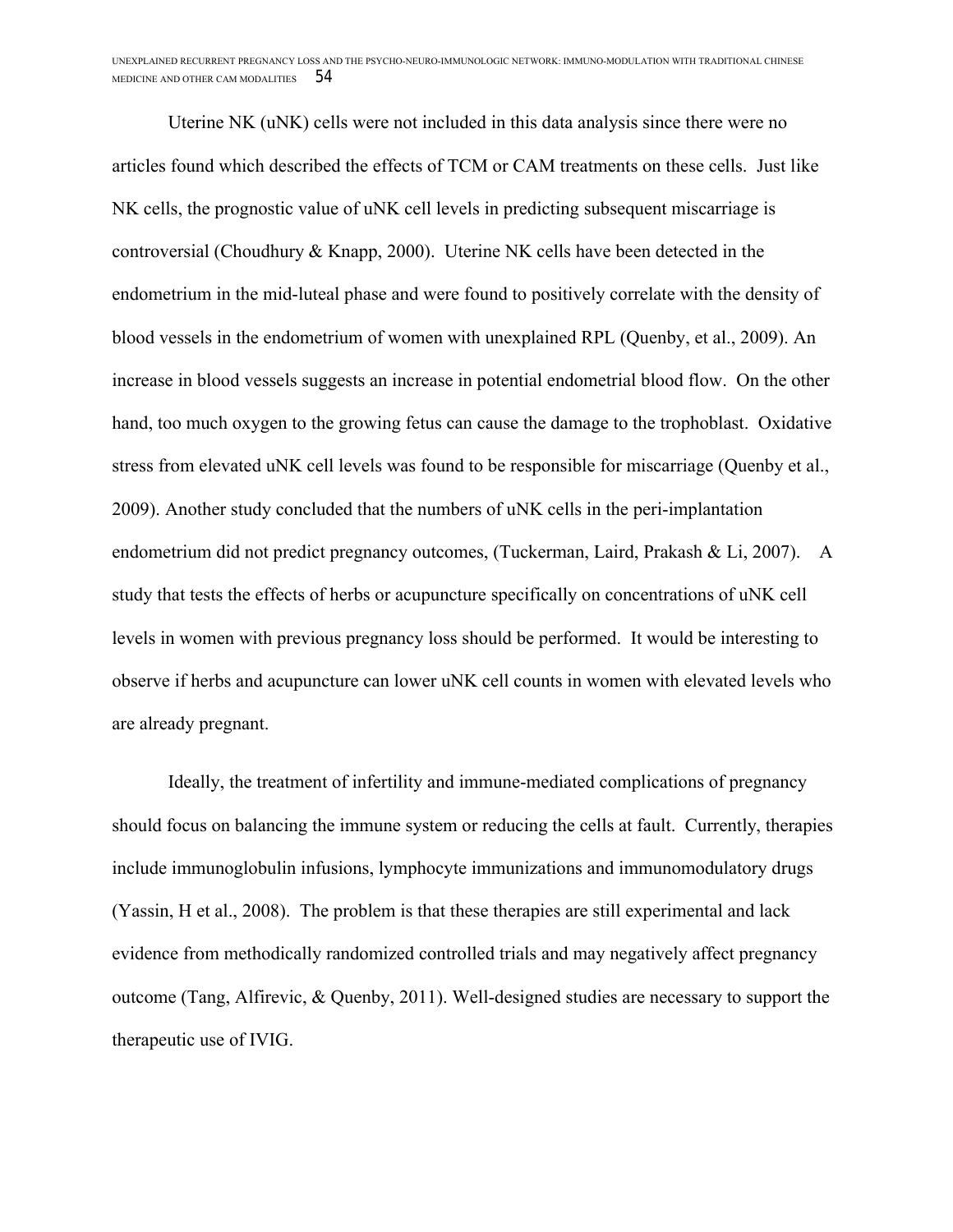#### **Conclusion**

TCM has been treating miscarriage for thousands of years without a perfect understanding of the mechanism that suppresses or initiates miscarriage. Even today, despite huge advances in medicine, what we know is that we don't know enough. There is incomplete information regarding what exactly is happening inside the uterus during recurrent miscarriage, and about the mechanisms by which herbs and acupuncture can modulate the immune system. Most studies are able to investigate only one or two cytokines as markers for TH1 and TH2 subsets. This represents an oversimplification of the intricacies of the immune system during pregnancy.

Numerous immunological cells are involved in pregnancy loss. What remains unclear is the relative contribution of each. Pregnancy is not a static state and the value of measuring immune markers does not appear to hold great prognostic significance. Hormones and immune cells are in constant flux according to cues from the endocrine system. Their concentrations and activities change at different times in the pregnancy cycle and differ between women. It is this degree of individual variability which may possibly make Chinese medicine's differential diagnosis effective in treating RPL. Based on the reviewed literature, Chinese herbs can promote immunological changes that may decrease the likelihood of miscarriage by mediating pro and anti-inflammatory markers both systemically and locally. Acupuncture may be able to favorably affect the immune system via the central nervous system by increasing in beta endorphins and serotonin, which modulate the immune system (Arranz et al., 2007).

With treatment from Chinese herbs, the body needs to be psychologically ready to absorb the herbal formula. This is accomplished by treating the root cause of RPL which might prevent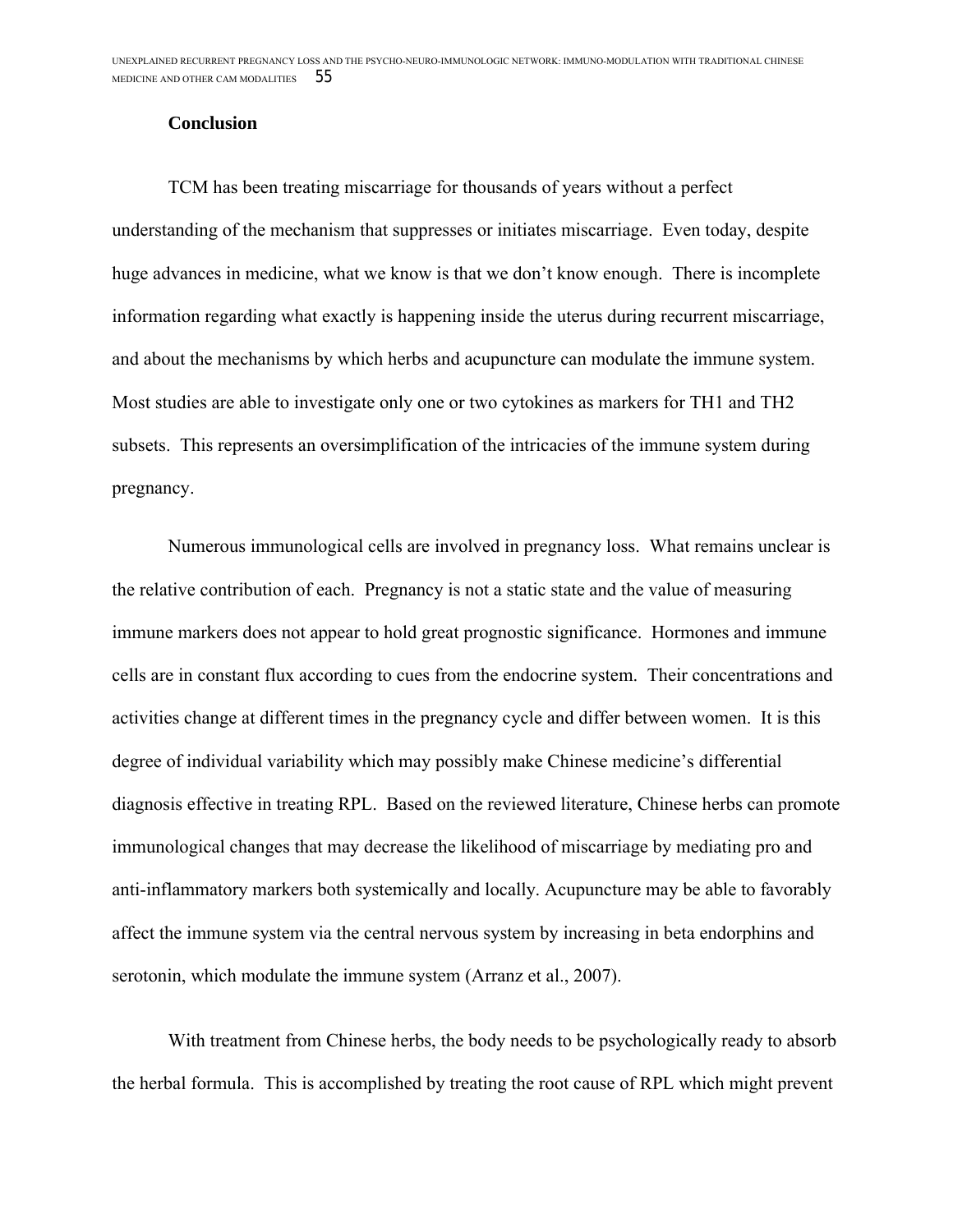the embryo from implanting and which might prevent the patient from fully accepting motherhood. Since a weakness in Kidney function is always implicated in RPL patients, TCM treatments will ultimately focus on strengthening and supporting the Kidney yin, Kidney yang, essence, or all three. To address the psychological aspect of RPL, or the brain and uterus connection, practitioners may include points and herbs for the Heart or Chong meridian. If the egg is not viable then no amount of acupuncture or herbs will help sustain the pregnancy, we can only help nature do what nature does. It is thought that if nature knows best, poor quality embryos will fail to implant. However, in recurrent miscarriage one theory is that this system is suspected to fail (Quenby, Vince, Farquharson, & Aplin, 2002) and embryos that are destined to fail implant only to end up miscarrying. On the other hand RPL might represent the rejection of normal fetuses the maternal immune system. In either instance, if it is the embryo or the maternal immune system, Chinese medicine might be able to offer a little support in the right direction. We can be hopeful that for complicated conditions like recurrent miscarriage, there are several ways to support the patient and that a combination of treatments may help nurture a full-term pregnancy and healthy baby.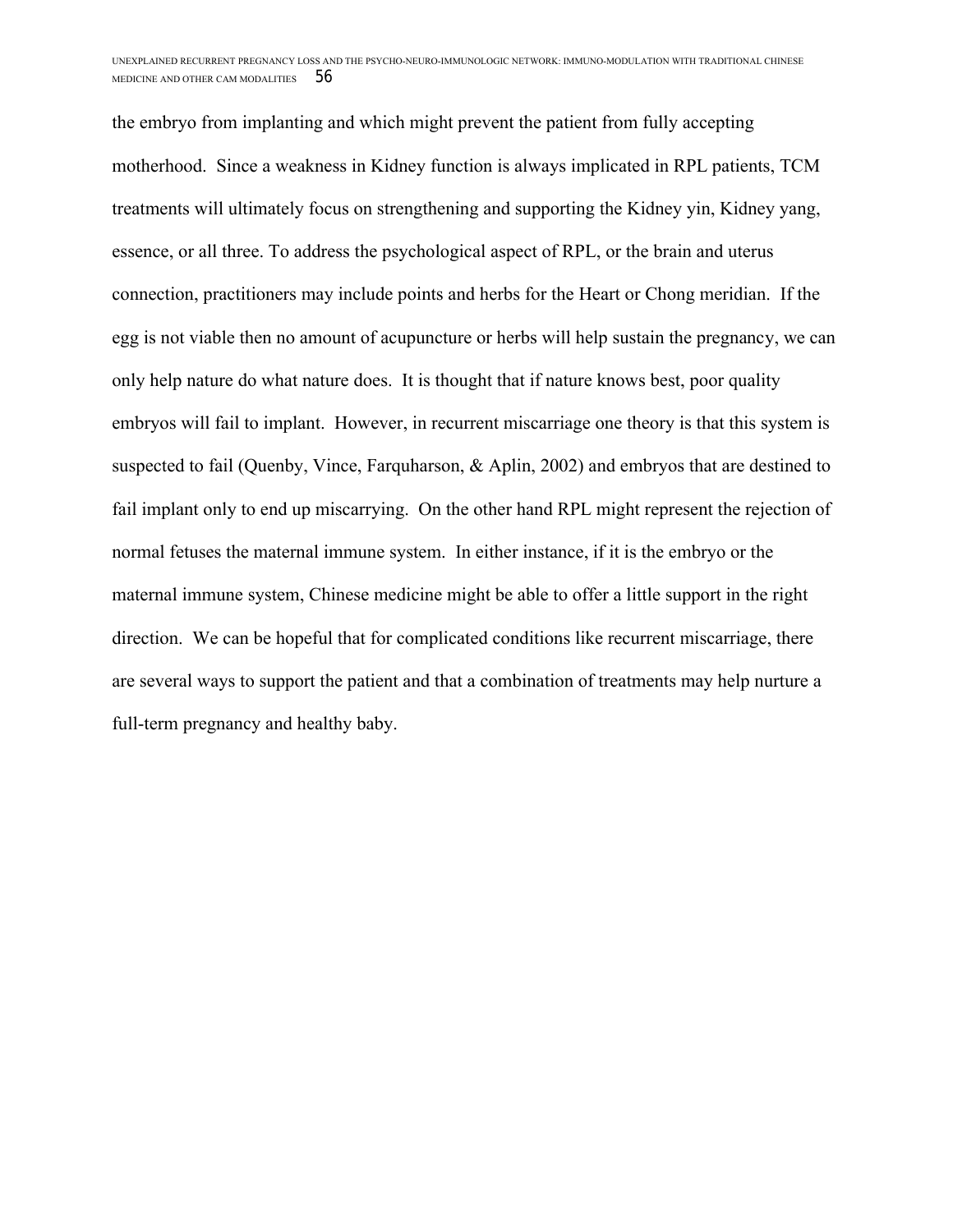## **Appendices**

**Glossary**

**Figure I**

**Figure II**

**Figure III**

**Table I**

**Table II**

**Table III**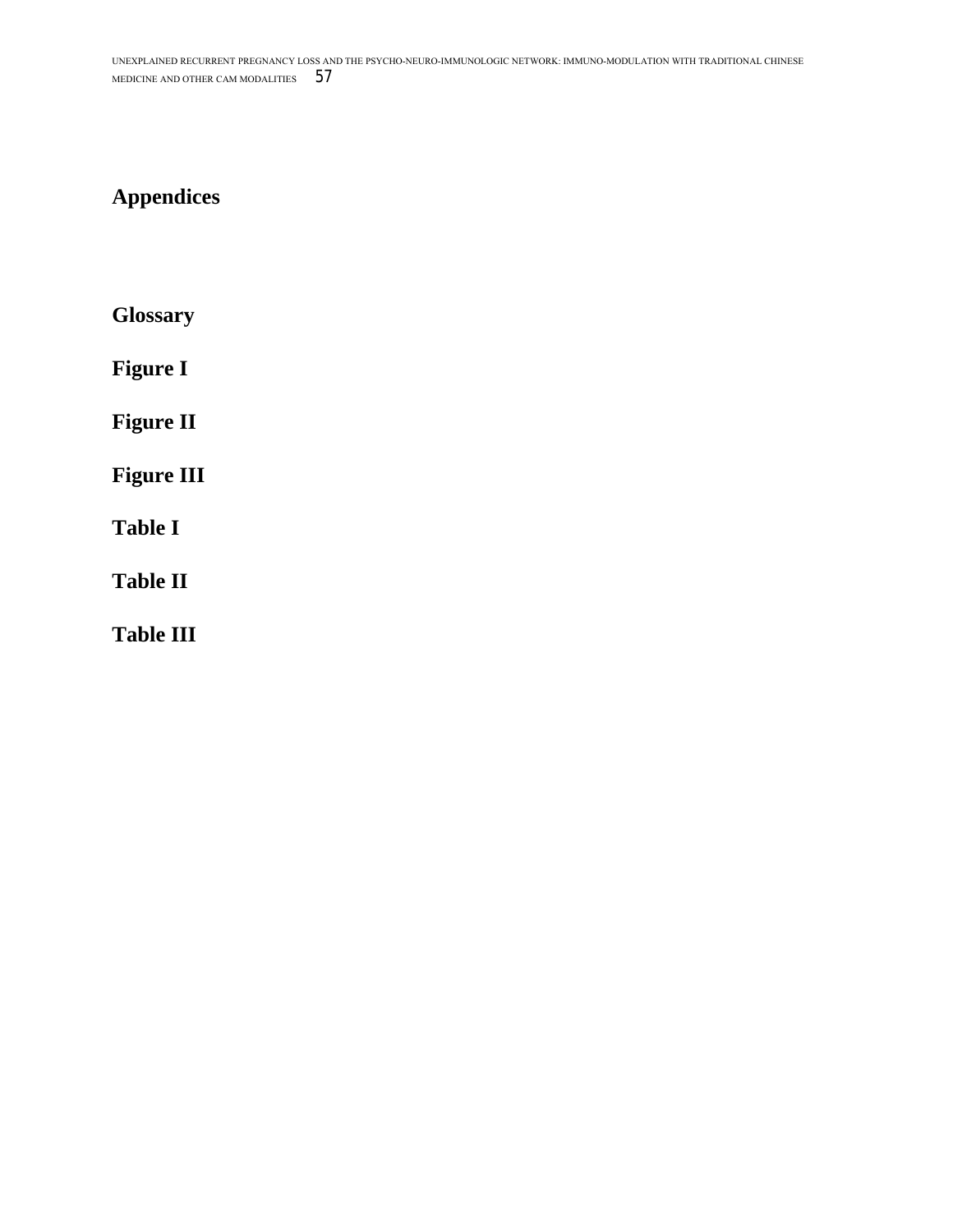#### **GLOSSARY**

**Allogeneic**: Taken from different individuals of the same species. Being genetically different but belonging to or obtained from the same species as in tissue grafts, hence there is an immunological incompatibility

**Antigen:** A toxin or other foreign substance that induces an immune response in the body, especially the production of antibodies

ART: Assisted reproductive technologies. Assisted conception' is the general term that covers the range of medical treatments that are used with the aim of achieving a live birth. The focus of ART is on the use of the more involved medical procedures such as IVF, GIFT and ICSI.

ASA: Antisperm antibodies. These are produced in both sexes although women generally posses higher ASA titers than men. They are associated with an immune response that destroys the sperm.

**Cytokine:** A small secreted membrane-bound protein that acts through cell-surface receptors and generally induces changes in gene expression within their target cells. Cytokines produce effects on local cells and work over a short period of time. They also play critical roles in pathogen response and regulation of cellular growth and differentiation.

**Cytotoxicity:** The degree to which an agent possesses a specific destructive action on certain cells or the possession of such action.

**Decidua:** The membrane that lines the uterus and is modified during pregnancy and shed during birth or menstruation.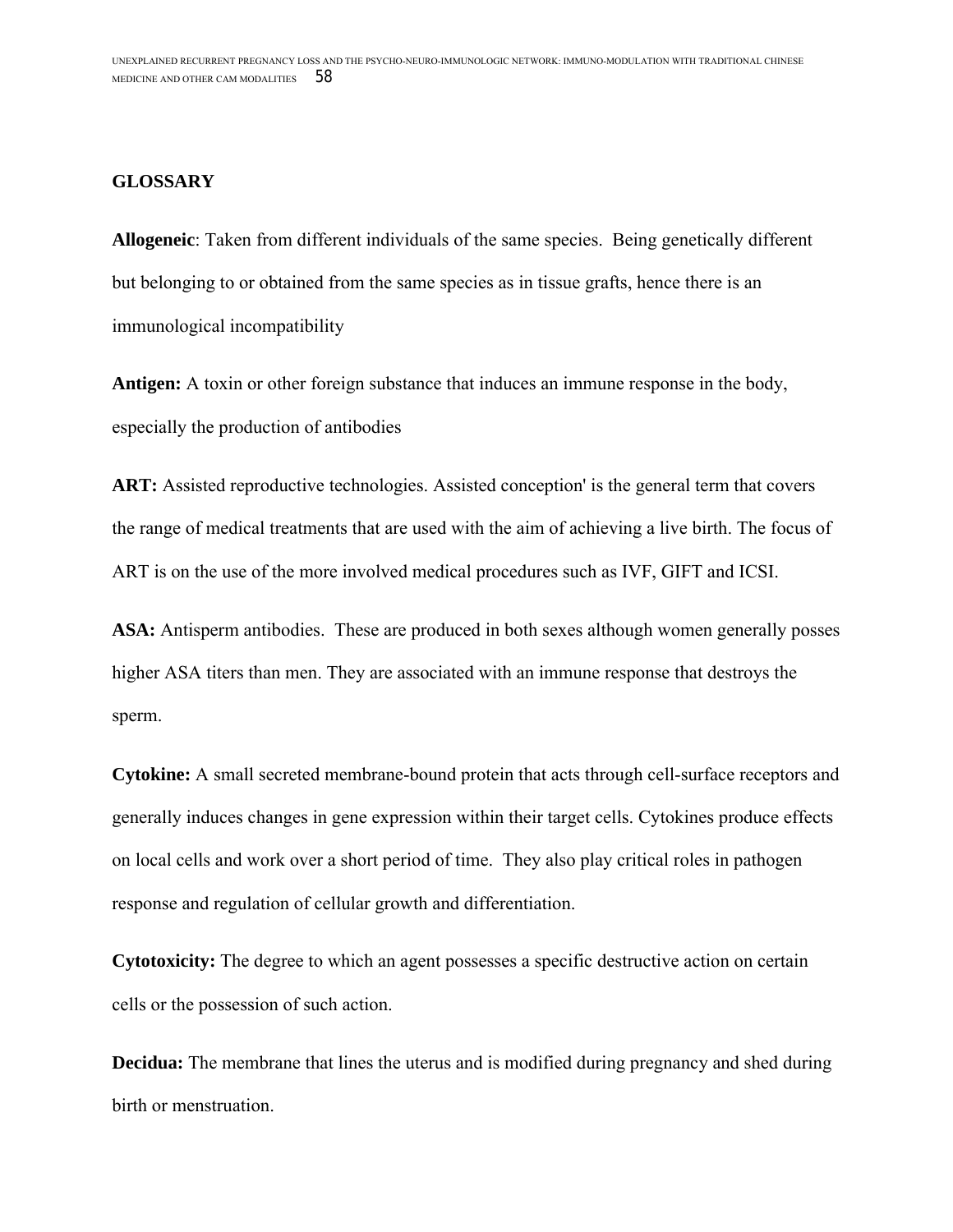**Extravillous trophoblast:** The cells that grow out from the placenta and penetrate the decidualized uterus. The extravillous trophoblast is essential to the process by which the placenta attaches to the mother and allows for adequate blood supply to growing fetus.

**Humoral immunity:** The component of the immune response involving the transformation of B cells into plasma cells that produce and secrete antibodies to a specific antigen.

**Immune response:** How the body recognizes and defends itself against bacteria, viruses, and substances that appear foreign and harmful to the body

**Interleukins**: A group of cytokines first found to be expressed by white blood cells (leukocytes).

**MHC:** Major histocompatibility complex which refers to human leukocyte antigen in humans, (HLA). MHC is the term used for all other mammals. MHC is thought to influence pregnancy from gamete development, embryo cleavage, blastocyst and trophoblast formation, implantation through fetal development and survival.

**Miscarriage:** According to the WHO, miscarriage is defined as the loss of a fetus or embryo weighing <500g which would normally be at 20-22 complete weeks gestation.

**Natural Killer Cells:** Small lymphocytes (cells) that destroy other cells without prior sensitization to it. NK cells are the first line of defense against virus-infected cells. These innate lymphocytes have CD3-CD56+ phenotype. These are large granular lymphocytes with natural cytotoxicity. These represent one component of innate immunity. During pregnancy, these cells have the important role of regulating trophoblast invasion.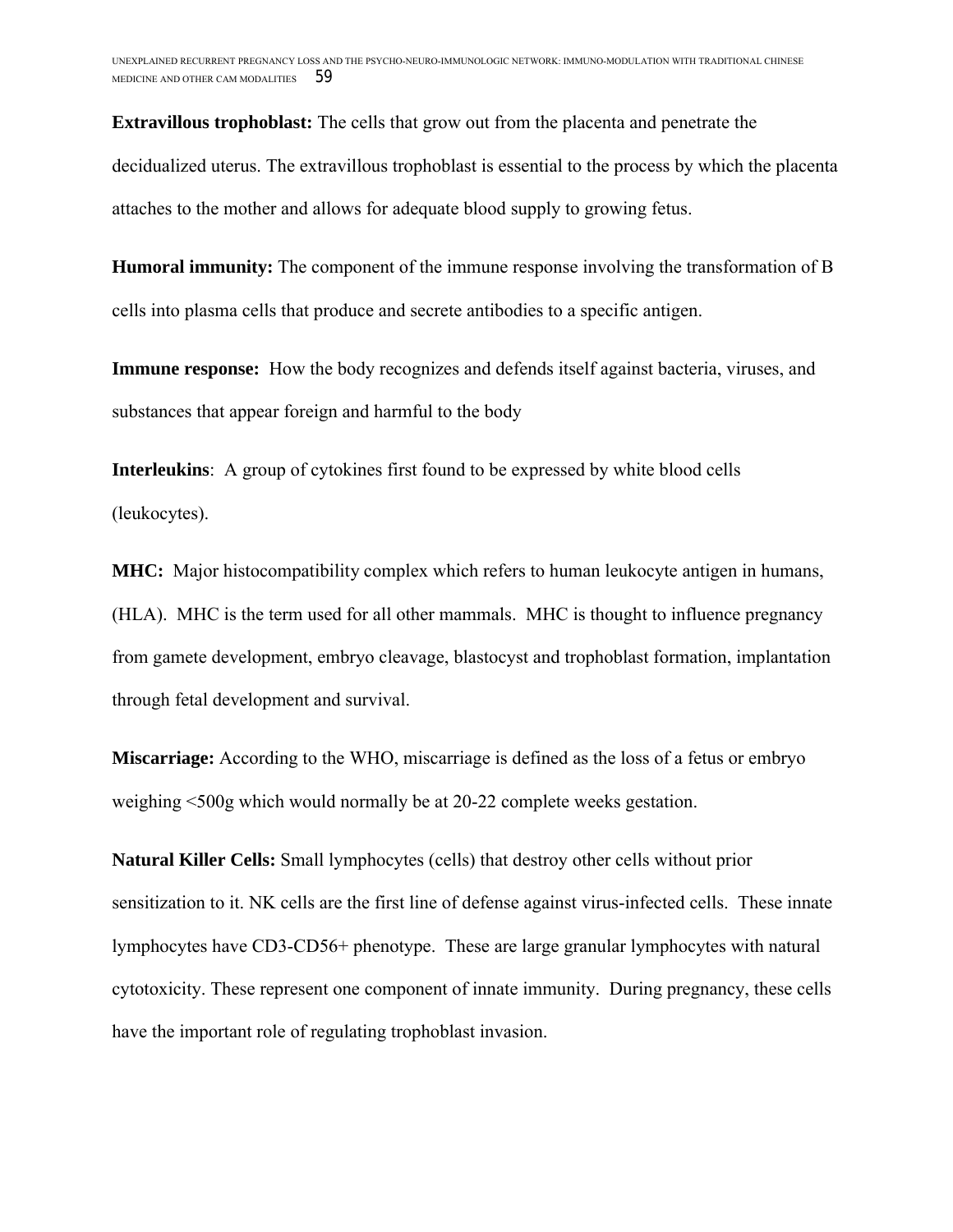**Recurrent Miscarriage (RM):** Used synonymously with habitual miscarriage, habitual abortion or recurrent abortion. RM is the loss of three or more consecutive pregnancies before the  $24<sup>th</sup>$ week gestation.

**Recurrent Pregnancy Loss (RPL):** Recurrent pregnancy loss or recurrent spontaneous abortion, (RSA) is the occurrence of 2 or 3 or more consecutive pregnancies that end in miscarriage of the fetus usually before 20 weeks gestation.

**Retroplacental hematoma:** A pocket of blood clot that accumulates between the basal plate of the placenta and the wall of uterus, causing the placenta to bulge toward the uterine wall into the peritoneal cavity. This in effect may compress the structures and compromise the blood supply to the fetus. This is one of the most common causes of perinatal mortality (85%).

**Spontaneous abortion or miscarriage:** Any pregnancy that is not viable or in which the fetus is born before the  $20<sup>th</sup>$  week of pregnancy. This occurs in at least 15-20% of all recognized pregnancies and usually takes place before the  $13<sup>th</sup>$  week of pregnancy. This is opposed to an induced abortion and is purely accidental

**Trophoblast:** Cells that form the outer layer of the blastocyst to provide nutrients to the embryo. The trophoblast will eventually become the placenta. These are specialized cells of the placenta that aid in embryo implantation and interact with decidualized uterus of the mother

**Tumor Necrosis Factor alpha:** A factor with anti-tumor activity, endogenous and proinflammatory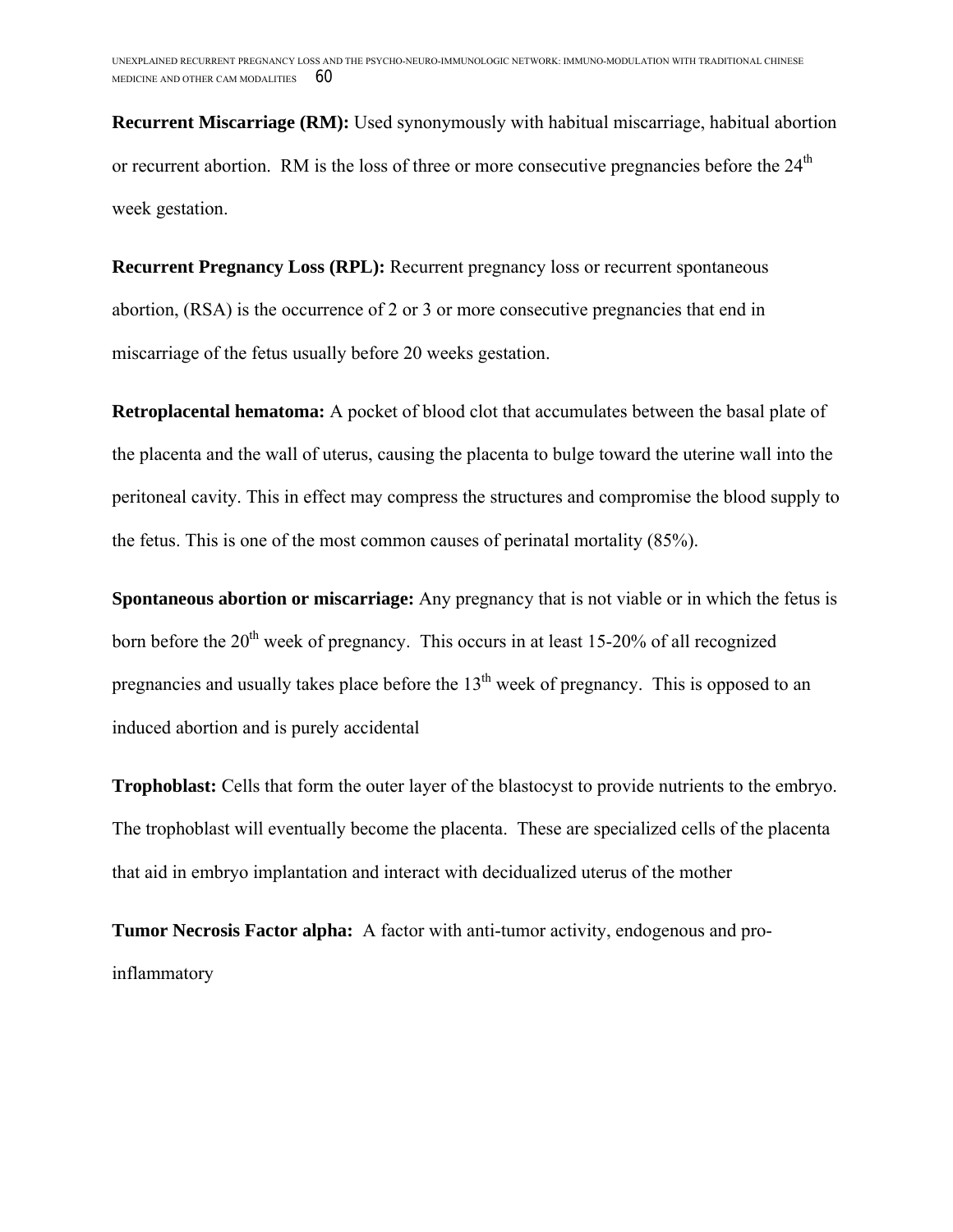# **Figure I: Cell-mediated and humoral immunity and associated cytokine activation**

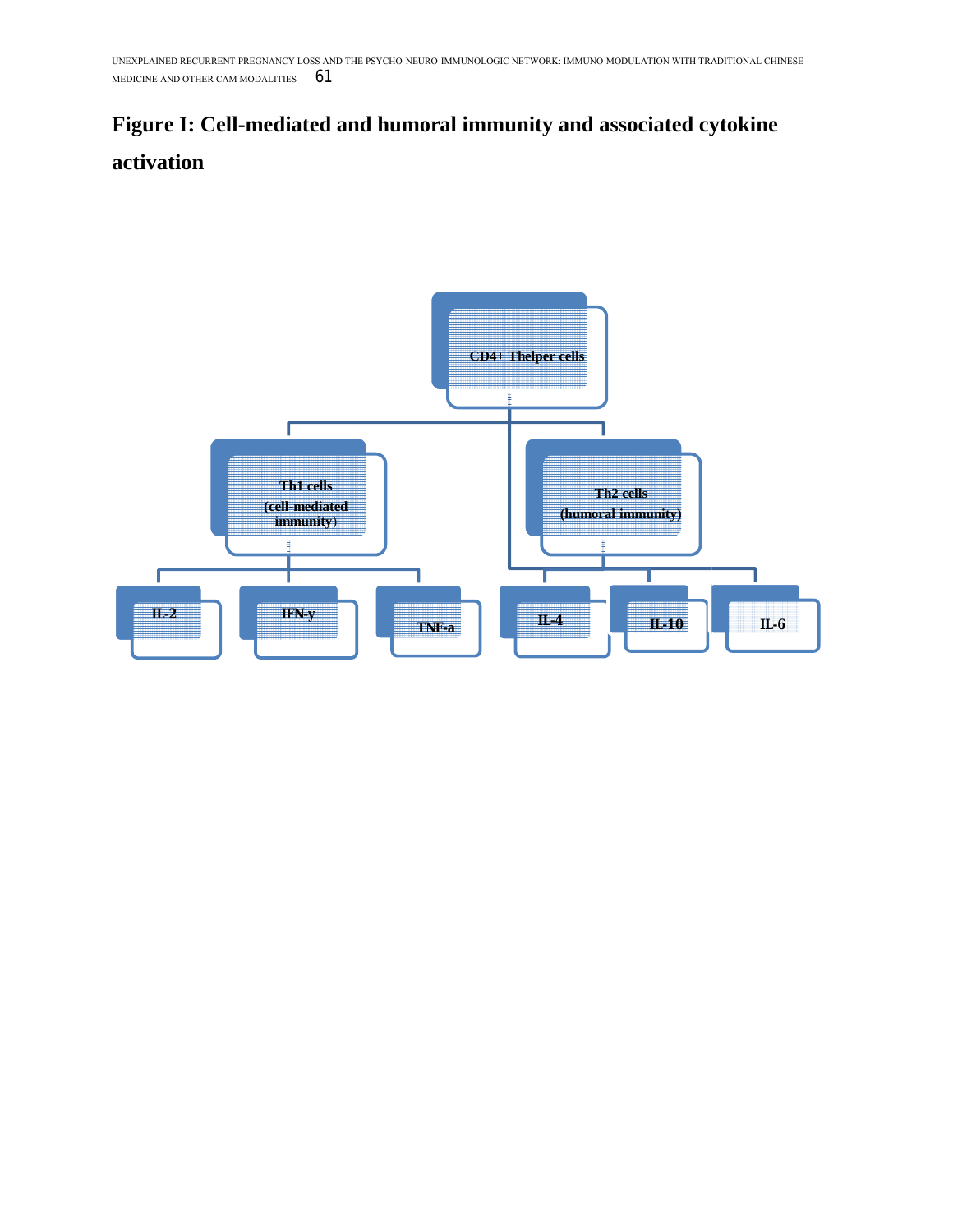## **Figure II: Cytokine, Source and Principal Activities in the Body**

| <b>Cytokine</b> | Source                               | Principal Activities                                                                                                                                                                                                                                                                                                                                                  |
|-----------------|--------------------------------------|-----------------------------------------------------------------------------------------------------------------------------------------------------------------------------------------------------------------------------------------------------------------------------------------------------------------------------------------------------------------------|
| $IL-1$          | <b>Activated macrophages</b>         | Causes fever, (pyrogen)<br>Activates endothelial cells<br><b>Stimulates T cells</b>                                                                                                                                                                                                                                                                                   |
| $IL-2$          | Th1 cells                            | T cell proliferation and<br>$\bullet$<br>differentiation<br>Activates macrophages, NK and T<br>cells                                                                                                                                                                                                                                                                  |
| $IL-4$          | Th <sub>2</sub> cells                | Proliferates and differentiates IgE<br>$\bullet$<br>and B cells                                                                                                                                                                                                                                                                                                       |
| $IL-6$          | Activated macrophages, T and B cells | Pyrogen<br>$\bullet$                                                                                                                                                                                                                                                                                                                                                  |
| $IL-8$          | Activated macrophages                | Chemotactic factor for many<br>$\bullet$<br>immune system cells                                                                                                                                                                                                                                                                                                       |
| $IL-10$         | TH <sub>2</sub> cells                | Anti-inflammatory cytokine<br>$\bullet$<br>IL-10 expression results in<br>induced killing of intracellular<br>pathogens<br>Overproduction of IL-10 by T cells<br>was shown to be related to<br>suppressed immunity and<br>increased susceptibility to<br>mycobacteria infection<br>Suppresses IL-12, TNF-a, and<br>IFN, which results in reduced TH1<br>cell immunity |
| TNF-a           | T cells, NK cells, and macrophages   | Pyrogen<br>$\bullet$                                                                                                                                                                                                                                                                                                                                                  |
| IFN-y           | Th1 and NK cells                     | Activates macrophages and NK<br>$\bullet$<br>cells<br>Inhibits of Th <sub>2</sub> activity                                                                                                                                                                                                                                                                            |

Source: http://sprojects.mmi.mcgill.ca/immunology/cytokine.htm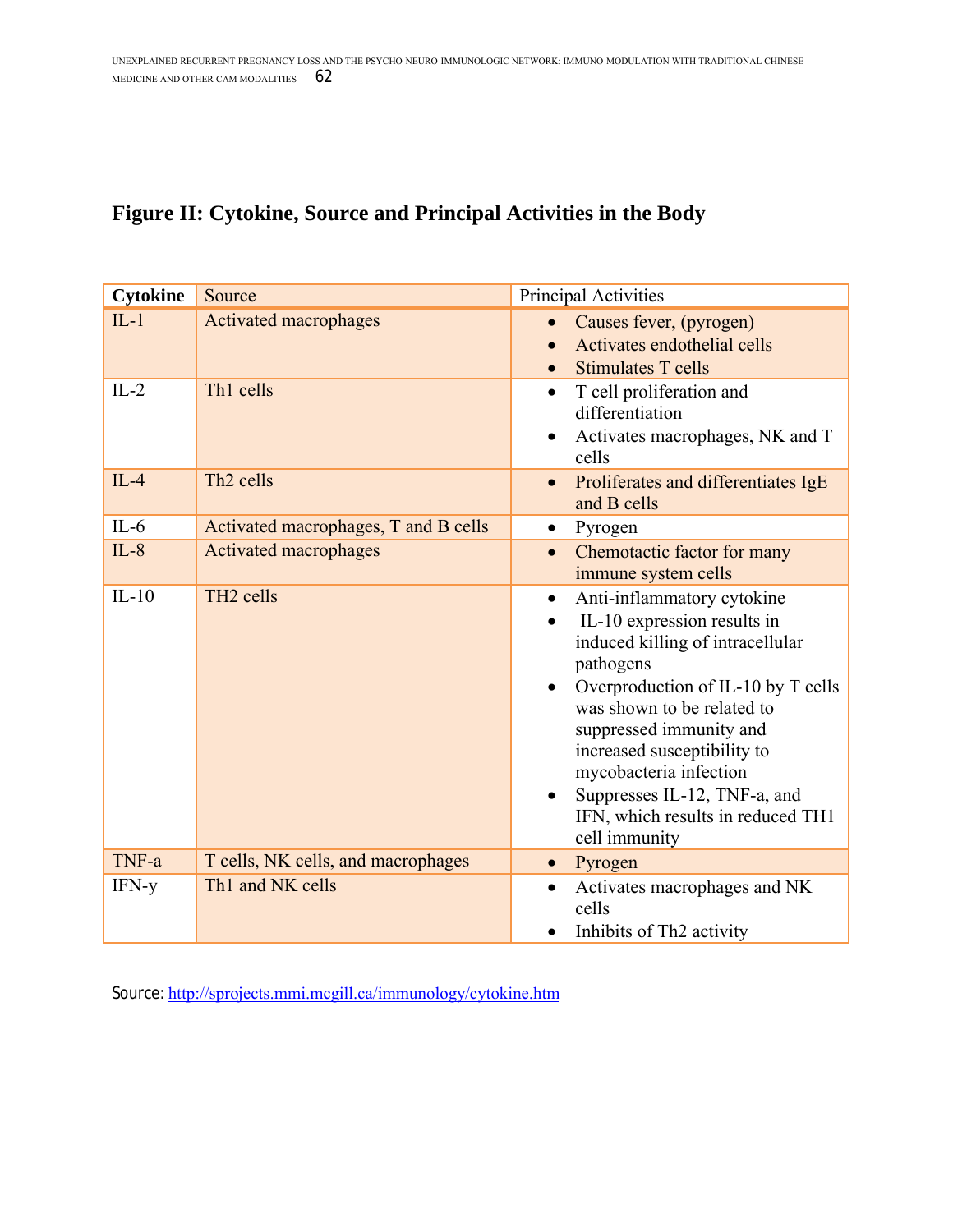## **Figure III: Cytokines Secreted by Th1 and Th2 cells**

| Cytokines | <b>Secreted by</b><br>Th1 | <b>Secreted by</b><br>Th <sub>2</sub> |
|-----------|---------------------------|---------------------------------------|
| $IL-2$    | X                         |                                       |
| $IL-3$    | X                         |                                       |
| $IL-4$    |                           | X                                     |
| $IL-5$    |                           | X                                     |
| $IL-6$    |                           | X                                     |
| $IL-10$   | -                         | X                                     |
| $IL-13$   |                           | X                                     |
| TNF-a     | X                         |                                       |
| GM-CSF    | X                         | X                                     |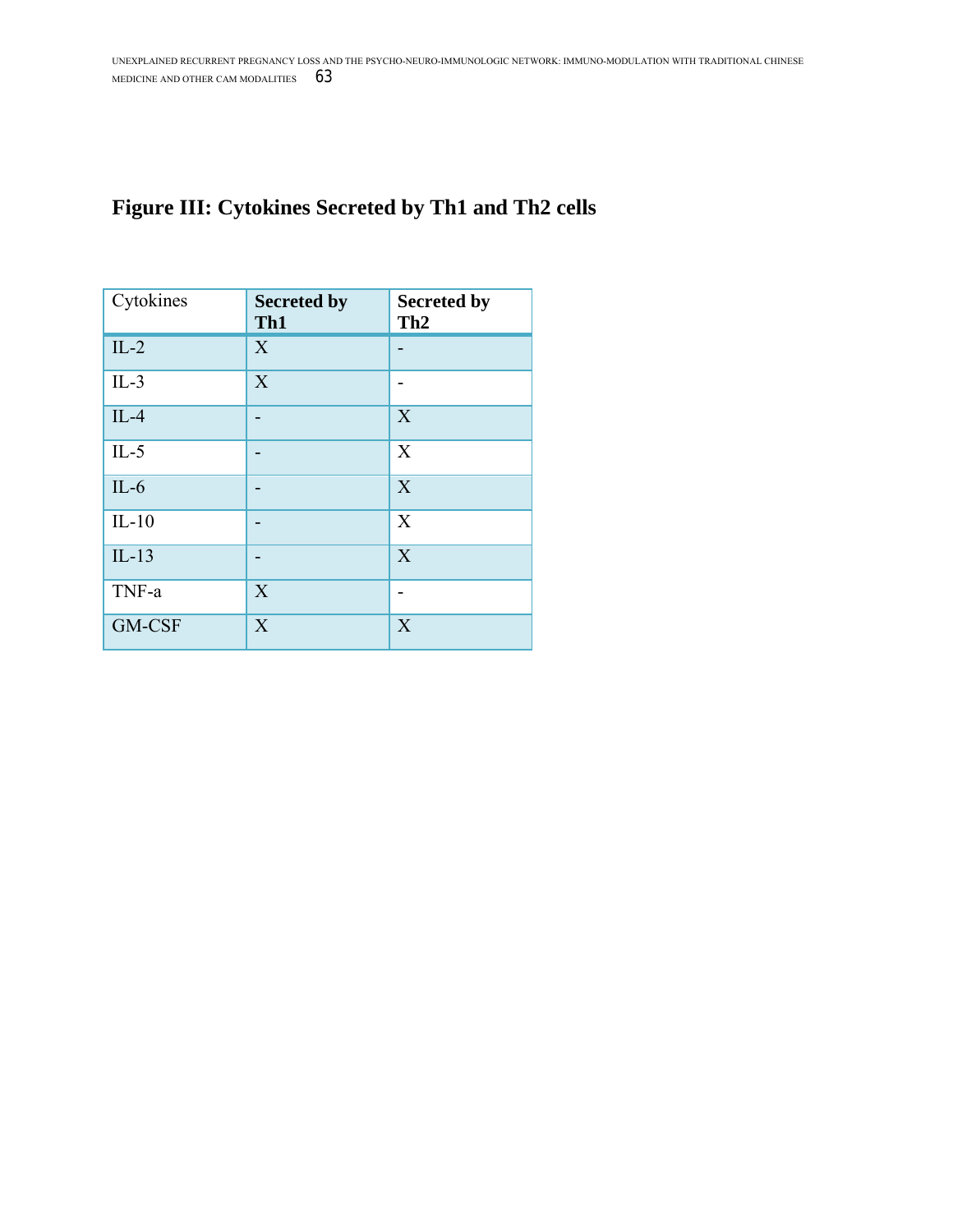# **TABLE I**

## **Categorical breakdown of each article according to condition(s) treated or study objective, number and type of subjects, treatment intervention, and outcome measure**

| Author, Date                      | <b>Condition/purpose</b>                                                                   | <b>Subjects/Number</b>                                                                        | <b>Treatment</b><br>intervention                                | <b>Control</b><br>intervention/#r<br>andomized | <b>Treatment</b><br>frequency | <b>Outcome measure</b>                                                                              |
|-----------------------------------|--------------------------------------------------------------------------------------------|-----------------------------------------------------------------------------------------------|-----------------------------------------------------------------|------------------------------------------------|-------------------------------|-----------------------------------------------------------------------------------------------------|
| Chinese herbs and Immune Function |                                                                                            |                                                                                               |                                                                 |                                                |                               |                                                                                                     |
| Tsai et al., (2011)               | Inflammation/Rheumat<br>ic pain                                                            | Human peripheral<br>blood, $n=10$                                                             | Arcticum Lappa<br>isolate: arctigenin                           |                                                |                               | Effects of AC on T<br>lymphocytes, IL-2,<br>IFN-y                                                   |
| Chen et al., (2004)               | To test the effects of<br>Yin ZI Huang<br>ingredients on<br>splenocyte proliferation       | Mice splenocytes                                                                              | Yin Zhi Huang<br>herbal injectable                              |                                                |                               | Effects of YZH on<br>expression of T cell<br>activation markers                                     |
| Li et al., (2011)                 | Test<br>immunomodulatory<br>activities of medicinal<br>mushroom                            | Human peripheral<br>blood lymphocytes,<br>murine splenocytes,<br>red blood cells from<br>rats | Purified protein TVC<br>from Fruiting bodies<br>of T versicolor |                                                |                               | Production of TNF-<br>a and nitric oxide in<br>lipopolysaccgaride-<br>induced murine<br>macrophages |
| Wu et al., (2010)                 | Discover molecular<br>mechanism of<br>immunosuppressive<br>effect of herb<br>ingredient    | Rats performed with<br>ectopic peritoneal<br>heart transplantation                            | Protosappanin A<br>from Caesalpinia<br>sappan L.                |                                                |                               | T cell proliferation                                                                                |
| Xu et al., (2007)                 | Rheumatoid arthritis<br>Anti-inflammatory<br>effects of anti-malarial<br>agent artemisinin | Human rheumatoid<br>arthritis fibroblast-<br>like synoviocytes,<br>(FLS)                      | Artensunate,<br><i>(artemisinin)</i><br>derivative)             |                                                |                               | TNF-a induced<br>production of<br>interleukins, (IL-1,<br>$IL-6$ , $IL-8$ )                         |
| Wang et al., (2011)               | Mycobacterial<br>infection                                                                 | Primary human<br>blood macrophages                                                            | Radix Paeoniae<br>Rubra, (Chishao)                              |                                                |                               | IL-6, IL-8, IL-10<br>and TNF-a                                                                      |
| Hidaka et al., (1992)             | Verruca vulgaris and<br>verrucae planae                                                    | 7 healthy volunteers                                                                          | Coix seeds                                                      |                                                | 6 tablets of<br>coix seeds    | Leukocyte counts<br>CD3+CD56+ and                                                                   |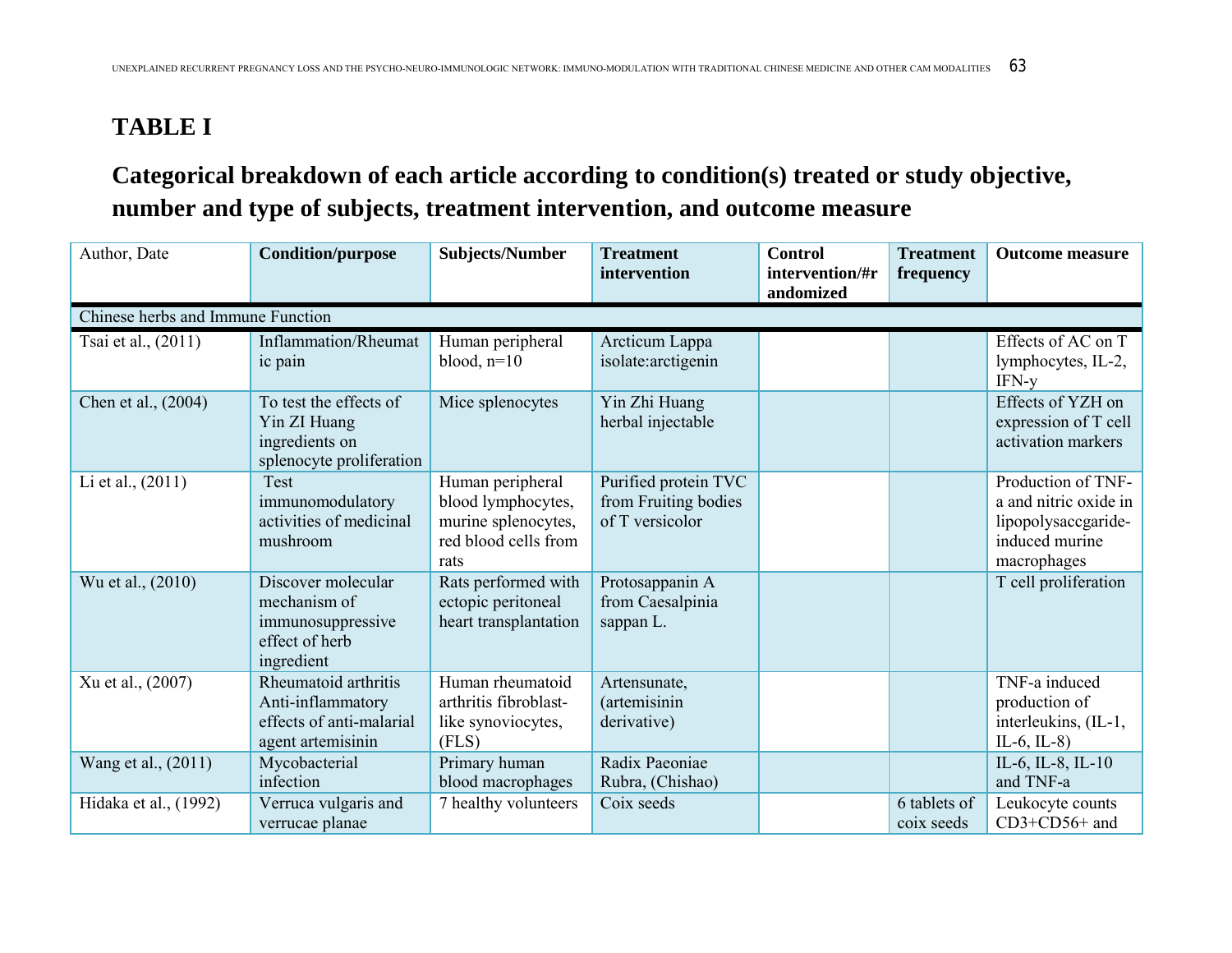|                              | juveniles, (change in<br>peripheral cytotoxic<br>lymphocytes)                                     |                                                                                                       |                                                                                                                              |     | 3x/day                               | CD16+CD57-                                                                                                            |
|------------------------------|---------------------------------------------------------------------------------------------------|-------------------------------------------------------------------------------------------------------|------------------------------------------------------------------------------------------------------------------------------|-----|--------------------------------------|-----------------------------------------------------------------------------------------------------------------------|
| Novak et al., (2001)         | Atopic dermatitis                                                                                 | Monocytes isolated<br>from peripheral<br>blood of 15 patients<br>with AD and 15<br>healthy volunteers | Standardized extract<br>from 10 Chinese<br>herbs, Zemaphyte                                                                  |     |                                      | Morphology and<br>phenotype of<br>developing<br>dendritic cells and<br>their activity<br>towards allogenic T<br>cells |
| Chinese herbs and stress     |                                                                                                   |                                                                                                       |                                                                                                                              |     |                                      |                                                                                                                       |
| Chen et al., (2005)          | Chronic<br>immobilization stress<br>and changes in<br>glucocorticoid receptor<br>in brain regions | Rats                                                                                                  | Xiao yao san                                                                                                                 |     | 180 min<br>daily for 7<br>or 21 days | Contents of<br>glucocorticoid<br>receptors in<br>hippocampus and<br>immunity reaction                                 |
| Mizo-guchi et al.,<br>(2002) | Chronic stress of water<br>immersionimpact on<br>HPA axis,<br>glucocorticoids<br>receptors        | Rats                                                                                                  | Saikokaryukotsubore<br>$it-o$                                                                                                |     | 2h/day for<br>4 weeks                | Glucocorticoid<br>receptor level                                                                                      |
|                              | Chinese herbs and miscarriage or pregnancy rates                                                  |                                                                                                       |                                                                                                                              |     |                                      |                                                                                                                       |
| Ma et al., (2009)            | Embryonic death rates,<br>IFN-y, IL-10, and<br>progesterone<br>Threatened abortion-               | Bromocriptine<br>treated mice n=100,<br>5 groups<br>72 women                                          | Baicalin, (component<br>of Huang qin)<br>3 doses: 10mg/kg<br>body weight,<br>20mg/kg body<br>weight, 50 mg/kg<br>body weight | hCG |                                      | Abortion rates,<br>IFN-y, IL-10, and<br>progesterone                                                                  |
| Ushiroyama et al.,<br>(2006) | stabilize early<br>pregnancy                                                                      | diagnosed with<br>threatened abortion-<br>1. $N=36$ hCG, 2.<br>$N=36$ herbs                           | Xiong-gui-jiao-ai-<br>tang                                                                                                   |     |                                      | Retroplacental<br>hematoma and<br>bleeding                                                                            |
| Zhanget al., $(2004)$        | Recurrent spontaneous                                                                             | 34 women                                                                                              | Baotai granule                                                                                                               |     | 10g 2x/day                           | CD blocking                                                                                                           |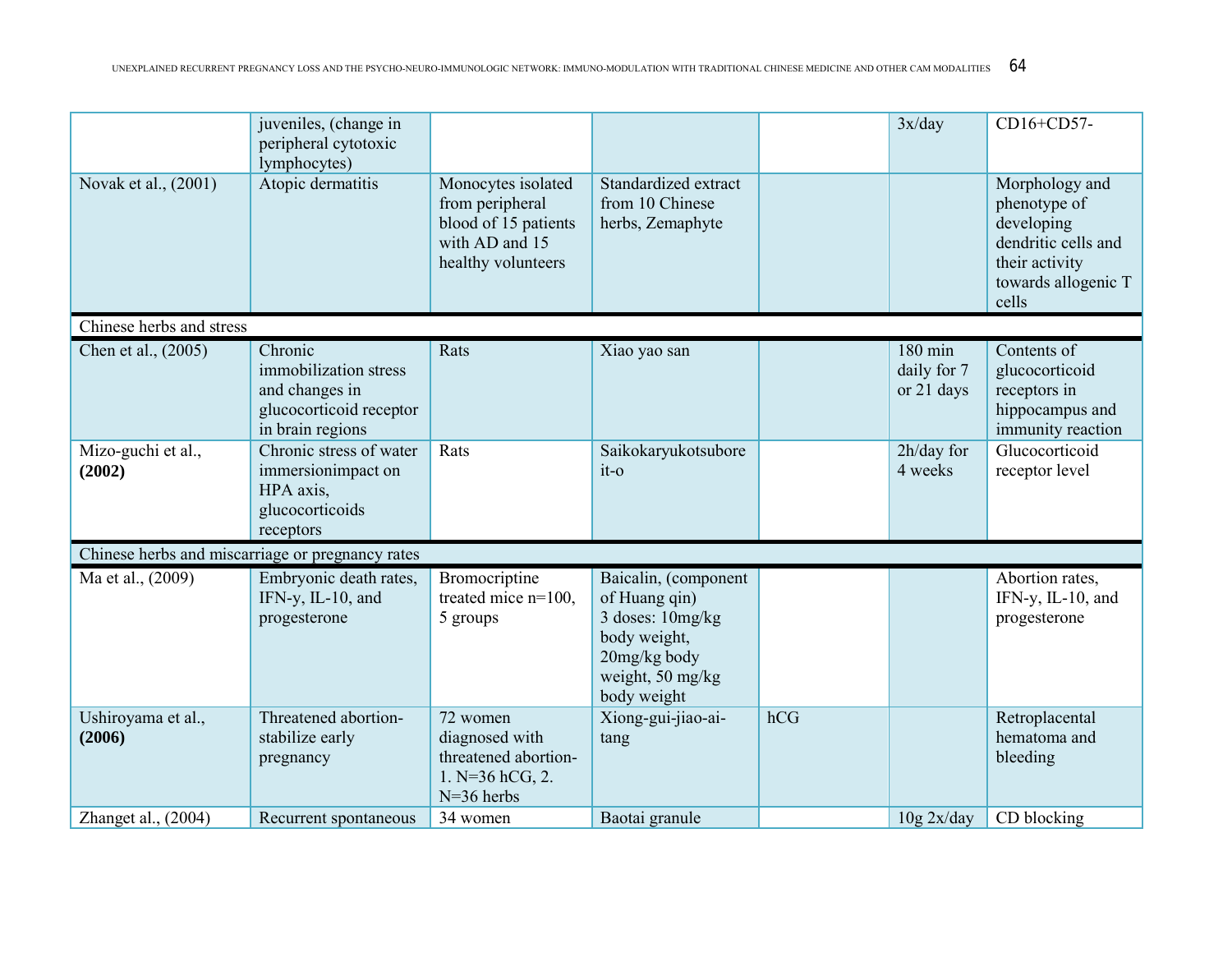|                             | abortion                                                                                      |                                                                                             |                                                   |                                                                                                                                 | antigen, prolactin,<br>progesterone                                          |
|-----------------------------|-----------------------------------------------------------------------------------------------|---------------------------------------------------------------------------------------------|---------------------------------------------------|---------------------------------------------------------------------------------------------------------------------------------|------------------------------------------------------------------------------|
| Liu et al., (2006)          | Abortion rates in IVF<br>and embryo transfer                                                  | 247 women doing<br>IVF, fresh and<br>frozen                                                 | Progesterone +guitai<br>decoction                 | Guitai<br>started<br>right after<br>transfer and<br>continued<br>until 14 <sup>th</sup><br>day hCG<br>showed<br>over 25<br>IU/L | <b>Blood levels of</b><br>progesterone,<br>bhCG, and<br>estradiol, UTZ       |
| Liu et al., (2005)          | Early pregnant women<br>diagnosed with<br>threatened abortion                                 | 30 pregnant women,<br>(pi, Shen, or both)<br>20 control                                     | Zhuyun III                                        | <b>ZYIII</b><br>3weeeks-<br>how<br>many/day?                                                                                    | IL-2, and IL-10,<br>hCG, progesterone                                        |
| Zhong et al., (2008)        | Restless fetus in early<br>pregnancy                                                          | LPS induced<br>abortion mice                                                                | Huang Qin and Bai<br>Zhu                          |                                                                                                                                 | IL-10 levels in<br>uterus                                                    |
| Zhang et al., (2004)        | Anti-rejection effect in<br>allogenic tolerance                                               | 80 rats after allograft<br>transplant                                                       | Poria cocos wolf                                  |                                                                                                                                 | Survival time of<br>allograft hearts,<br>lymphocyte ratios                   |
| Nagamatsu et al.,<br>(2007) | Recurrent abortion and<br>intrauterine growth<br>restriction                                  | Cultured human<br>decidual stromal<br>cells from first<br>trimester legal<br>abortion women | Tokishakuyaku-san<br>and Sairei-to                |                                                                                                                                 | Granulocyte<br>macrophage colony<br>stimulating factor<br>cytokine           |
| Zhong et al., $(2002)$      | Immunological<br>modulation at maternal<br>fetal interface with<br>Chinese herbal<br>medicine | Mice with LPS-<br>induced embryo loss                                                       | Radix scutellariae<br>and rhizome<br>atractylodis |                                                                                                                                 | NK cells and IL-2                                                            |
| Gui et al., (1997)          | Threatened abortion<br>and recurrent<br>spontaneous abortion                                  | Women with TA<br>$x=24$<br>Women with RSA<br>$x=68$                                         | Chinese herbs                                     |                                                                                                                                 | Blocking antibody,<br>antiidiotype<br>antibody, cytotoxin<br>antibody, beta- |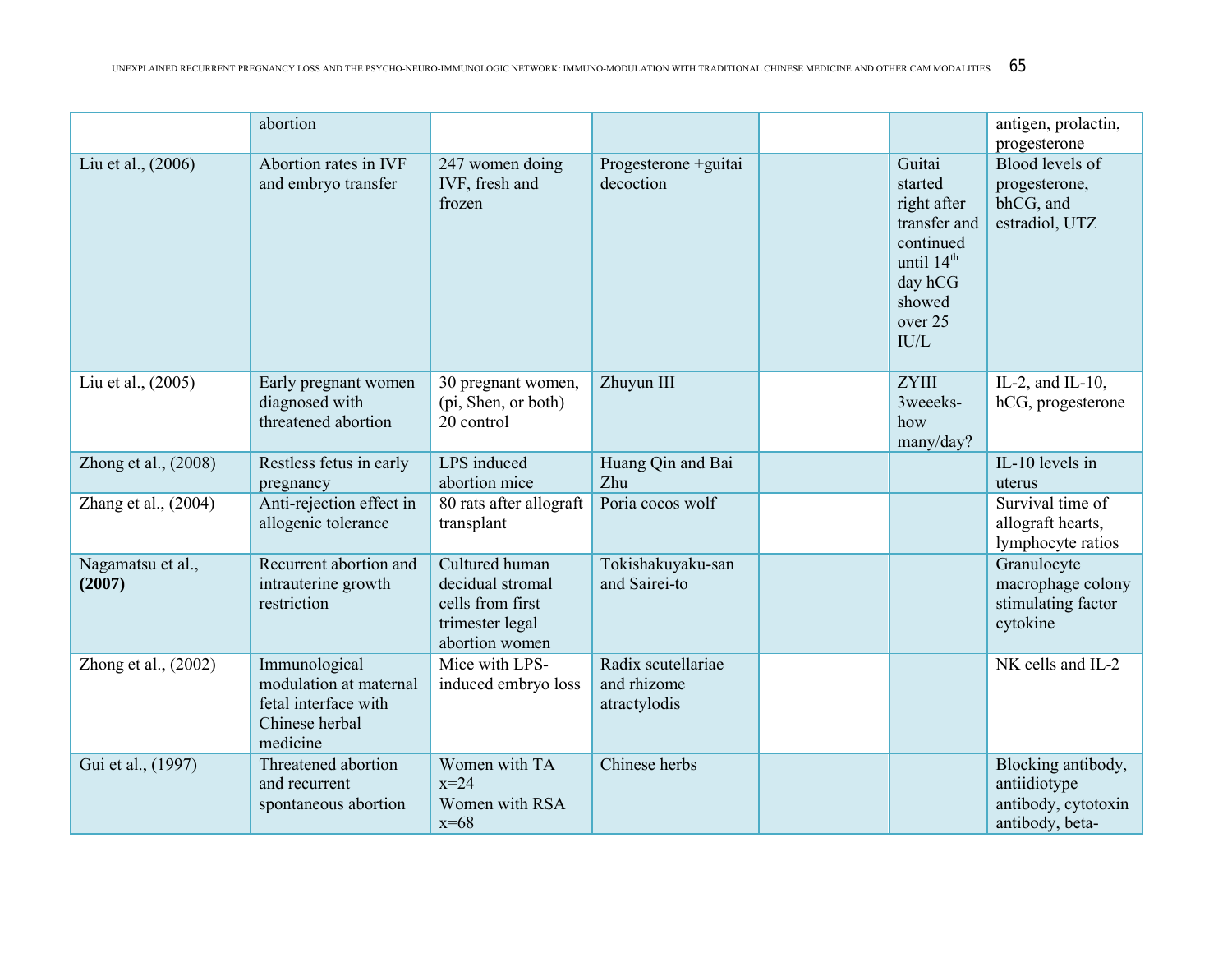|                                 |                                                            |                                                                                                     |                                                                                                                                                             |                            |                               | hCG, progesterone,<br>estradiol                                                                          |
|---------------------------------|------------------------------------------------------------|-----------------------------------------------------------------------------------------------------|-------------------------------------------------------------------------------------------------------------------------------------------------------------|----------------------------|-------------------------------|----------------------------------------------------------------------------------------------------------|
| Sun et al., (1999)              | Threatened abortion                                        | 40 women with TA                                                                                    | Chinese herbs for<br>reinforcing Kidney,<br>Qi, stop bleeding and<br>antiabortion                                                                           |                            |                               | Beta-endorphin,<br>GnRH,<br>progesterone                                                                 |
| Acupuncture and Immune Function |                                                            |                                                                                                     |                                                                                                                                                             |                            |                               |                                                                                                          |
| Wang et al., (2009)             | Surgical trauma and<br>postoperative immune<br>suppression | 4 groups of rats 24<br>each                                                                         | Electroacupuncture<br>on ST 36 and extra<br>37 Lanwei                                                                                                       | Sham EA                    |                               | Expression of IL-2,<br>IFN-y, IL-4, IL10,<br>and NK-kB                                                   |
| Joos et al., (2000)             | Allergic asthma                                            | 38 patients TCM<br>$n=20$ , control $n=18$<br>with mild to<br>moderately severe<br>bronchial asthma | TCM: BL13, BL 17,<br>LI4, LU7 with<br>variations and<br>manipulated<br>Control: TE3, TH19,<br>GB8, GB34, and<br>other random points<br>without manipulation | Single blind<br>randomized | $12x$ 30 $min$<br>for 4 weeks | Well-being,<br>eosinophils, CD3+,<br>CD4+, IL-6, IL-10,<br>IL-8, in vitro<br>lymphocyte<br>proliferation |
| Arranz et al., (2007)           | Emotional<br>disturbance/anxiety                           | 34 females suffering<br>from anxiety, 20<br>controls                                                | 19 acupoints 30 min<br>duration                                                                                                                             |                            |                               | NK cells                                                                                                 |
| Carniero et al., (2010)         | Experimental model of<br>asthma                            | Rats                                                                                                | electroacupuncture                                                                                                                                          |                            |                               | IL-1, IFN-y, IL-4,<br>IL-10, $NO$                                                                        |
| Yamaguchi et al.,<br>(2007)     | Acupuncture and the<br>immune system                       | 15ml of peripheral<br>blood from 12<br>healthy volunteers                                           | Acupuncture on liver,<br>spleen, kidney<br>meridians, UB18,<br><b>UB20, UB 23, ST36</b>                                                                     |                            |                               | T and B cells and<br>macrophages, and<br>NK cells, CD2+,<br>$CD4+$ , $CD8+$<br>CD16+, IL-4, IFN-<br>у,   |
| Acupuncture and stress          |                                                            |                                                                                                     |                                                                                                                                                             |                            |                               |                                                                                                          |
| Song et al., (2009)             | Depression and<br>Th1/Th2 imbalance                        | 95 outpatients with<br>major depressive<br>disorder                                                 | Electroacupuncture                                                                                                                                          | Fluxetine-n=30<br>controls |                               | IL-10, TNF-a, IFN-<br>$y$ , IL-4                                                                         |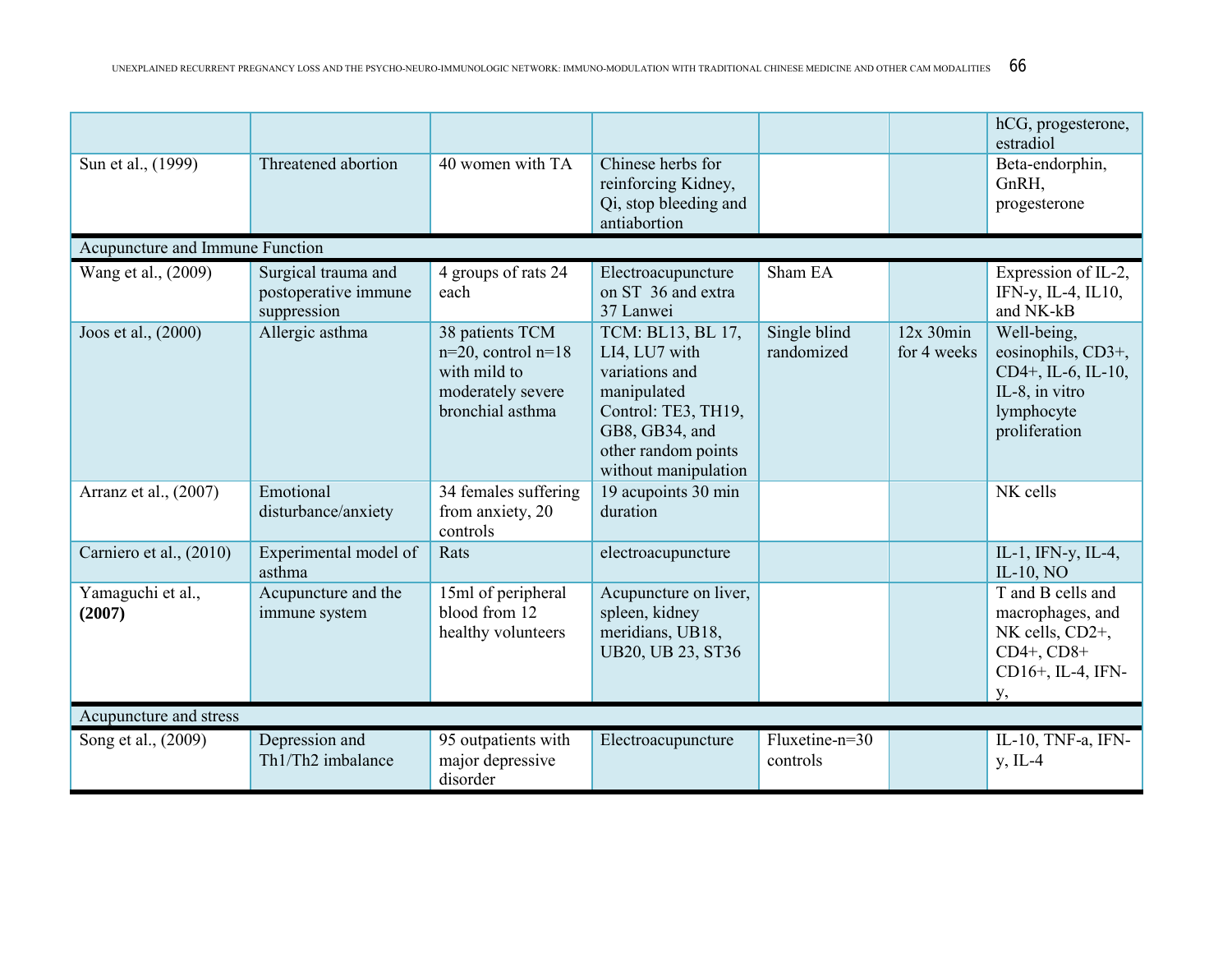|                                   | Acupuncture and implantation and recurrent miscarriage                                   |                                                                         |                                                                        |                                                         |                                                                                               |                                                                                       |
|-----------------------------------|------------------------------------------------------------------------------------------|-------------------------------------------------------------------------|------------------------------------------------------------------------|---------------------------------------------------------|-----------------------------------------------------------------------------------------------|---------------------------------------------------------------------------------------|
| Huang et al., (2010)              | Connexin gap junction                                                                    | Rats with blastocyst<br>implantation<br>disorders using<br>mifepristone | Acupuncture                                                            |                                                         |                                                                                               | Blastocyst<br>implantation in rats                                                    |
| Stand-ford et al.,<br>(2009)      | Allergies, recurrent<br>miscarriage                                                      | Case study, 33 y.o.<br>female gravid 2,<br>para 0-0-2-0                 | Acupuncture and<br>allergy elimination<br>desensitization<br>technique |                                                         | 1xmonth<br>for last 5<br>months of<br>pregnancy.<br>Ix before<br>due date                     | Progesterone levels,<br>Antithrombin III<br>gene, (ATIII)                             |
| CAM therapies and immune function |                                                                                          |                                                                         |                                                                        |                                                         |                                                                                               |                                                                                       |
| Yeh et al., (2006)                | Benefits of exercise on<br>physical and<br>psychological health<br>and immune regulation | 14 men and 23<br>women from normal<br>community                         | Tai chi chuan                                                          |                                                         |                                                                                               | White and red<br>blood cells,<br>monocyte, T helper<br>and suppressor<br>cells, IL-10 |
| Waichi et al., (2007)             | Breast cancer patients<br>undergoing radiation<br>and chemotherapy                       | 37 women<br>diagnosed stage II<br>and III breast cancer                 | Yoga postures,<br>breathing and<br>relaxation                          | Randomized<br>controlled, with<br>supportive<br>therapy | 4 yoga<br>sessions<br>per week<br>during<br>radiotherap<br>y with self<br>practice at<br>home | Peripheral blood<br>lymphocytes and<br>NK cell subsets                                |
| De et al., (2007)                 | Job stress and illness                                                                   | 20 Japanese male<br>corporate employees                                 | Recreational music<br>making group<br>drumming                         |                                                         | 20 controls<br>leisurely<br>reading                                                           | NK cell activity                                                                      |
| Monit et al., (2004)              | Changes in<br>Immunological<br>parameters                                                | 29 subjects,<br>Treatment group<br>$x=16$                               | Qigong "eight pieces<br>of brocade"                                    | 30 min daily<br>practice for one<br>month               |                                                                                               | Leukocytes,<br>immunoglobulins,<br>and complement                                     |
| Jones et al., (2001)              | Changes in cytokines                                                                     | 19 healthy<br>volunteers                                                | Guolin Qigong                                                          |                                                         |                                                                                               | Cytokines, (IL-4,<br>IL-12, IL-6, TNF-a,<br>IFN-y, $IL-10$ ,<br>cortisol)             |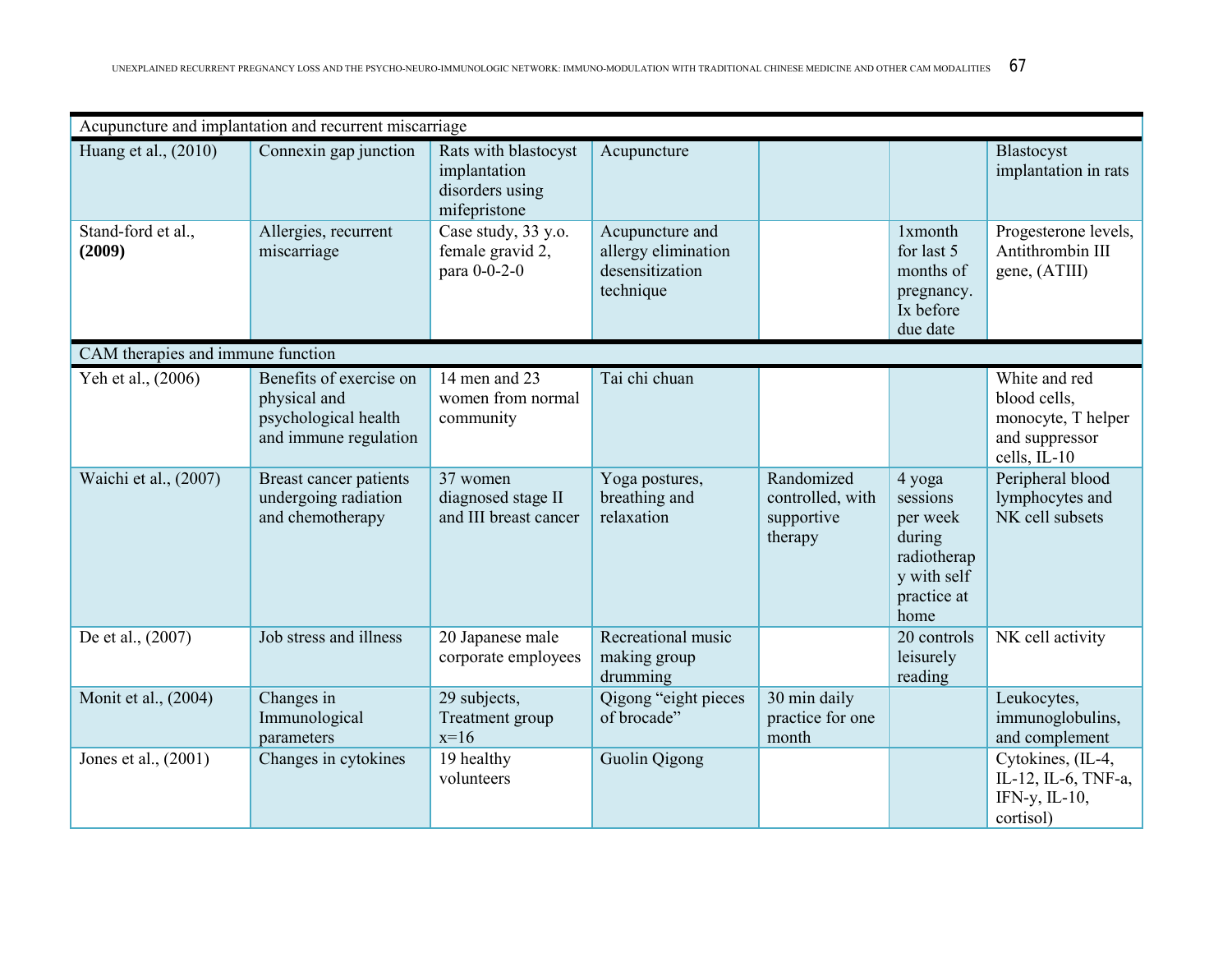### **Table II**

The Effects of Chinese herbs, acupuncture, and other CAM modalities on immune cells, (NK cells, TNF-a, IL-2, IL-4, IL-6, IFN-y, IL-10, IL-8, ..) and other independent variables: (P-progesterone, M-macrophage, BA-blocking antibodies, RH-retroplacental hematoma, B-amount of bleeding, MC-mast cells and associated enzymes, PRL-prolactin, BE-beta-endorphin, I-implantation, GC-glucocorticoids, C-cortisol) implicated in recurrent miscarriage

The following coding was used: I: increased. D: decreased. NC:no change. M: modulates. EA: electro-acupuncture

\* No change in any lymphocyte measures, (T lymphocytes or T helper lymphocytes)

\*\* Increase in NK cell column refers to both cytotoxicity and frequency counts. An increase in NK cells in the periphery does not always correlate to augmentation of NK cell cytotoxicity. However the authors state that CAM effects vary considerably among individuals but the general theme of this article suggests NK cell enhancement with the use of this CAM agent

\*\*\*Increase in NK cell count only

\*\*\*\* This study demonstrated that while overall NK cell activity was enhanced, recreational music making, (active drumming sessions), was able to modulate NK cell activity in individuals, increasing it or lowering it when necessary.

| Article<br>Code                                                                  | <b>NK</b><br>cell<br>S | T<br>$\mathbf N$<br>$F -$<br>a | L<br>$\overline{\phantom{a}}$<br>$\overline{2}$ | L<br>$\sim$<br>4 | L<br>$\sim$<br>6 | IF<br>$N-$<br>$\mathbf{v}$ | $\bf{I}$<br>L<br>$\bf{I}$<br>$\bf{0}$ | N<br>$\mathbf 0$ | M       | NF-<br>$\mathbf{k}$ <b>B</b> | $\mathbf{I}$<br>$-8$ | $\mathbf{P}$ | <b>Th</b><br>1 | $\mathbf R$<br>H | B | B<br>A | M<br>$\mathbf C$ | CD<br>$4+$ | CD<br>$3+$ | CD<br>$8+$ | <b>GM</b><br>$\sim$<br>$\overline{\text{CS}}$<br>F | CD<br>57 | <b>OS</b> | BE | <b>PR</b><br>L | GC | $\mathbf C$ |
|----------------------------------------------------------------------------------|------------------------|--------------------------------|-------------------------------------------------|------------------|------------------|----------------------------|---------------------------------------|------------------|---------|------------------------------|----------------------|--------------|----------------|------------------|---|--------|------------------|------------|------------|------------|----------------------------------------------------|----------|-----------|----|----------------|----|-------------|
| Effects of Chinese herbs on immune cell concentrations in immune-related disease |                        |                                |                                                 |                  |                  |                            |                                       |                  |         |                              |                      |              |                |                  |   |        |                  |            |            |            |                                                    |          |           |    |                |    |             |
| Tsai et<br>al.,<br>(2011)                                                        |                        | D                              | D                                               |                  |                  | D                          |                                       |                  |         |                              |                      |              |                |                  |   |        |                  |            |            |            |                                                    |          |           |    |                |    |             |
| Chen et<br>al.,<br>(2004)                                                        |                        | D                              | D                                               |                  | D                |                            | $\overline{D}$                        |                  |         |                              |                      |              |                |                  |   |        |                  |            |            |            |                                                    |          |           |    |                |    |             |
| Li et<br>al.,<br>(2011)                                                          |                        |                                |                                                 |                  |                  |                            |                                       |                  | $\perp$ |                              |                      |              |                |                  |   |        |                  |            |            |            |                                                    |          |           |    |                |    |             |
| Wu et<br>al.,<br>(2010)                                                          |                        |                                |                                                 |                  |                  |                            |                                       |                  |         | D                            |                      |              |                |                  |   |        |                  |            |            |            |                                                    |          |           |    |                |    |             |
| Xu et                                                                            |                        | D                              |                                                 |                  | D                |                            |                                       |                  |         |                              |                      |              |                |                  |   |        |                  |            |            |            |                                                    |          |           |    |                |    |             |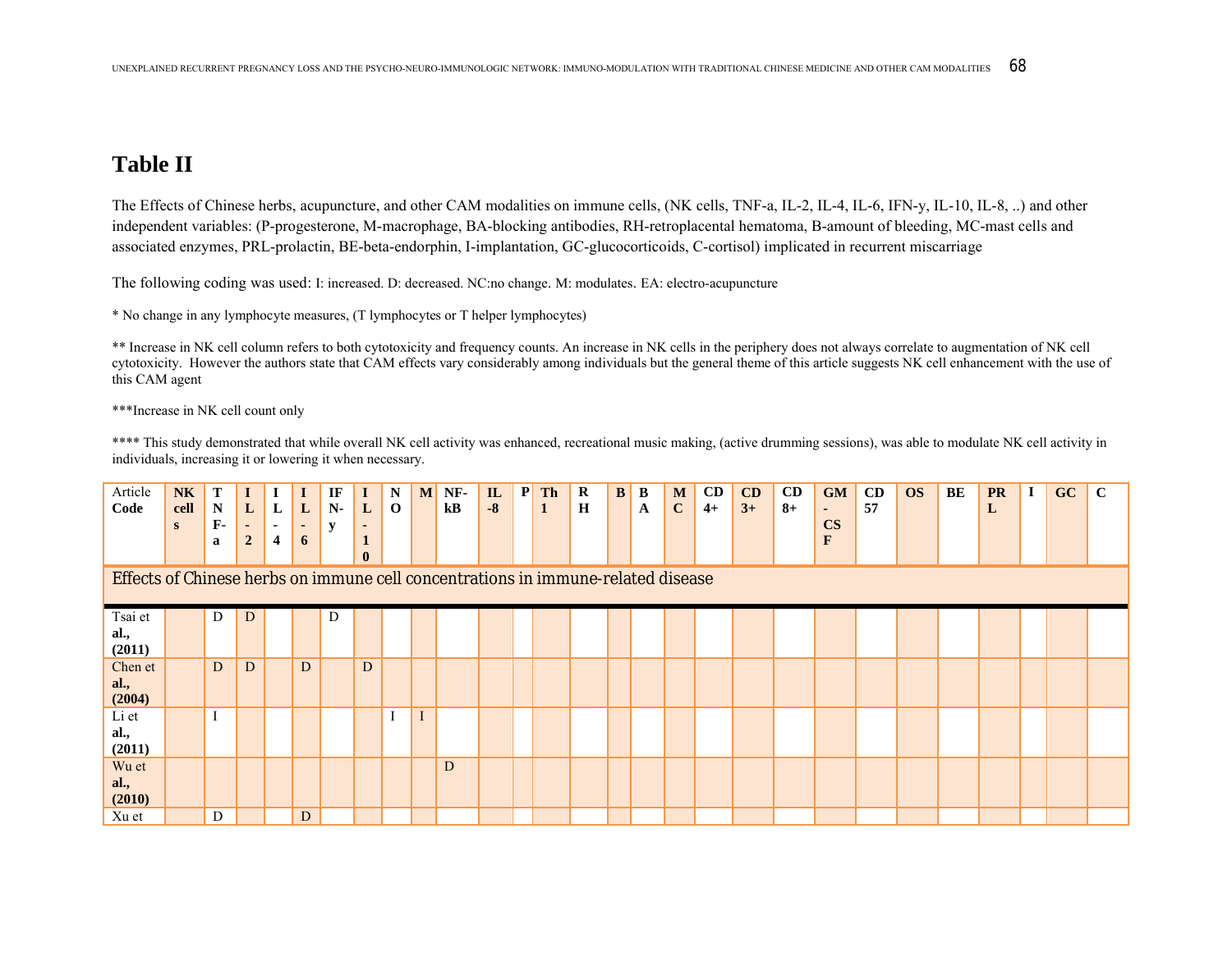| al.,<br>(2007)                                                                                       |         |                         |             |                                    |   |                            |  |                |                                        |         |             |   |             |              |                                               |              |                               |  |  |             |   |  |
|------------------------------------------------------------------------------------------------------|---------|-------------------------|-------------|------------------------------------|---|----------------------------|--|----------------|----------------------------------------|---------|-------------|---|-------------|--------------|-----------------------------------------------|--------------|-------------------------------|--|--|-------------|---|--|
| Wang<br>et al.,<br>(2011)                                                                            |         |                         |             |                                    |   | $\mathbf D$                |  | $\overline{D}$ | $\mathbf{I}$                           |         |             |   |             |              |                                               |              |                               |  |  |             |   |  |
| Hidaka<br>et al.,<br>(1992)                                                                          | $\rm I$ |                         |             |                                    |   |                            |  |                |                                        |         |             |   |             |              |                                               | $\mathbf{I}$ |                               |  |  |             |   |  |
| Novak<br>et al.,<br>(2001)                                                                           |         |                         | $\mathbf D$ | $\overline{\text{N}}$<br>${\bf C}$ |   | $\mathbf{I}$               |  |                | $\overline{\text{N}}$<br>$\mathcal{C}$ |         |             |   |             |              |                                               |              |                               |  |  |             |   |  |
| The effects of Chinese herbal medicine on markers of stress                                          |         |                         |             |                                    |   |                            |  |                |                                        |         |             |   |             |              |                                               |              |                               |  |  |             |   |  |
| Chen et<br>al.,<br>(2005)                                                                            |         |                         |             |                                    |   |                            |  |                |                                        |         |             |   |             |              |                                               |              |                               |  |  |             | M |  |
| Mizo-<br>guchi<br>et al.,<br>(2002)                                                                  |         |                         |             |                                    |   |                            |  |                |                                        |         |             |   |             |              |                                               |              |                               |  |  |             | M |  |
| The effects of Chinese herbal medicine on immune cells and other variables implicated in miscarriage |         |                         |             |                                    |   |                            |  |                |                                        |         |             |   |             |              |                                               |              |                               |  |  |             |   |  |
| Ma et<br>al.,<br>(2009)                                                                              |         |                         |             |                                    | D | $\mathbf n$<br>$\mathbf c$ |  |                |                                        | I       | $\mathbf D$ |   |             |              |                                               |              |                               |  |  |             |   |  |
| Ushiro-<br>yama<br>et al.,<br>(2006)                                                                 |         |                         |             |                                    |   |                            |  |                |                                        |         |             | D | $\mathbf D$ |              |                                               |              |                               |  |  |             |   |  |
| Zhang<br>et al.,<br>(2004)                                                                           |         |                         |             |                                    |   |                            |  |                |                                        | $\bf I$ |             |   |             | $\mathbf I$  | ${\bf D}$<br>(v)<br>$\mathbf{a}$<br><b>BA</b> |              | $\overline{D}$<br>(via<br>BA) |  |  | $\mathbf I$ |   |  |
| Liu et<br>al.,                                                                                       |         |                         |             |                                    |   |                            |  |                |                                        |         |             |   |             | $\mathbf{I}$ |                                               |              |                               |  |  |             |   |  |
| (2006)<br>Liu et                                                                                     |         | $\overline{\mathbf{D}}$ |             |                                    |   |                            |  |                |                                        |         |             |   |             |              |                                               |              |                               |  |  |             |   |  |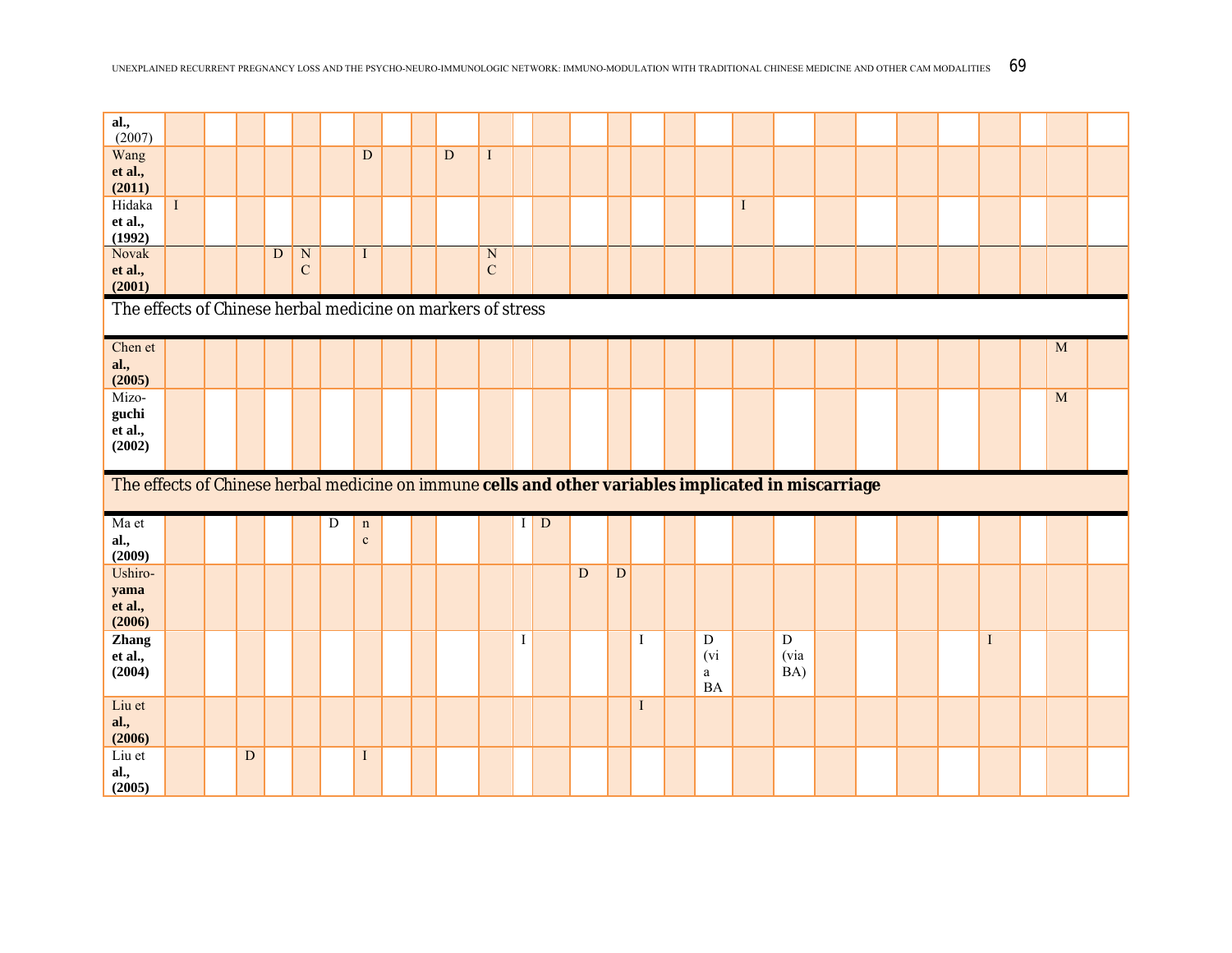| Zhong<br>et al.,<br>(2008)                 |         |                                                          |                                       |              |                                             |                                         |                | ${\bf D}$ |   |  |  |              | ${\bf D}$<br>$\ast$ |           |          |           |             |                         |                |                         |             |  |  |
|--------------------------------------------|---------|----------------------------------------------------------|---------------------------------------|--------------|---------------------------------------------|-----------------------------------------|----------------|-----------|---|--|--|--------------|---------------------|-----------|----------|-----------|-------------|-------------------------|----------------|-------------------------|-------------|--|--|
| Zhange<br>$t$ al.,<br>(2007)               |         |                                                          |                                       |              |                                             |                                         |                |           |   |  |  |              |                     | ${\bf D}$ |          | ${\bf D}$ |             |                         |                |                         |             |  |  |
| Naga-<br>matsu<br>et al.,<br>(2007)        |         |                                                          |                                       |              |                                             |                                         |                |           |   |  |  |              |                     |           |          |           | $\mathbf I$ |                         |                |                         |             |  |  |
| Zhong<br>et al.,<br>(2002)                 |         |                                                          |                                       |              |                                             |                                         |                |           |   |  |  |              | ${\bf D}$           |           |          |           | $\mathbf I$ | $\overline{\mathbf{D}}$ |                |                         |             |  |  |
| Gui et<br>al.,<br>(1997)                   |         |                                                          |                                       |              |                                             |                                         |                |           |   |  |  | $\mathbf{I}$ |                     |           |          |           |             |                         |                |                         | $\mathbf I$ |  |  |
| Sun et<br>al.,<br>(1999)                   |         |                                                          |                                       |              |                                             |                                         |                |           |   |  |  |              |                     |           |          |           |             |                         |                | $\overline{\mathbf{D}}$ |             |  |  |
| The effects of acupuncture on immune cells |         |                                                          |                                       |              |                                             |                                         |                |           |   |  |  |              |                     |           |          |           |             |                         |                |                         |             |  |  |
|                                            |         |                                                          |                                       |              |                                             |                                         |                |           |   |  |  |              |                     |           |          |           |             |                         |                |                         |             |  |  |
| Wang<br>et al.,<br>(2009)                  |         | $\bf{I}$<br>$\ast$<br>${\bf E}$<br>$\boldsymbol{\rm{A}}$ | ${\bf D}$<br>${\bf E}$<br>$\mathbf A$ |              | $\mathbf{I}^*$<br>${\bf E}$<br>$\mathbf{A}$ | ${\bf D}$<br>$\mathbf E$<br>$\mathbf A$ |                |           | Ι |  |  |              |                     |           |          |           |             |                         |                |                         |             |  |  |
| Joos et<br>al.,<br>(2000)                  |         |                                                          | $\mathbf D$                           | $\mathbf{D}$ |                                             | ${\bf D}$                               |                |           |   |  |  |              |                     | Ι         | $\bf{I}$ |           |             |                         |                |                         |             |  |  |
| Arranz<br>et al.,<br>(2007)                | $\rm I$ |                                                          |                                       |              |                                             |                                         |                |           |   |  |  |              |                     |           |          |           |             |                         | $\overline{D}$ | $\mathbf I$             |             |  |  |
| Carn-<br>iero et<br>al.,<br>(2010)         |         |                                                          | $\overline{D}$                        |              | $\mathbf I$                                 | $\overline{\text{D}}$                   | $\overline{D}$ |           |   |  |  |              |                     |           |          |           |             |                         |                |                         |             |  |  |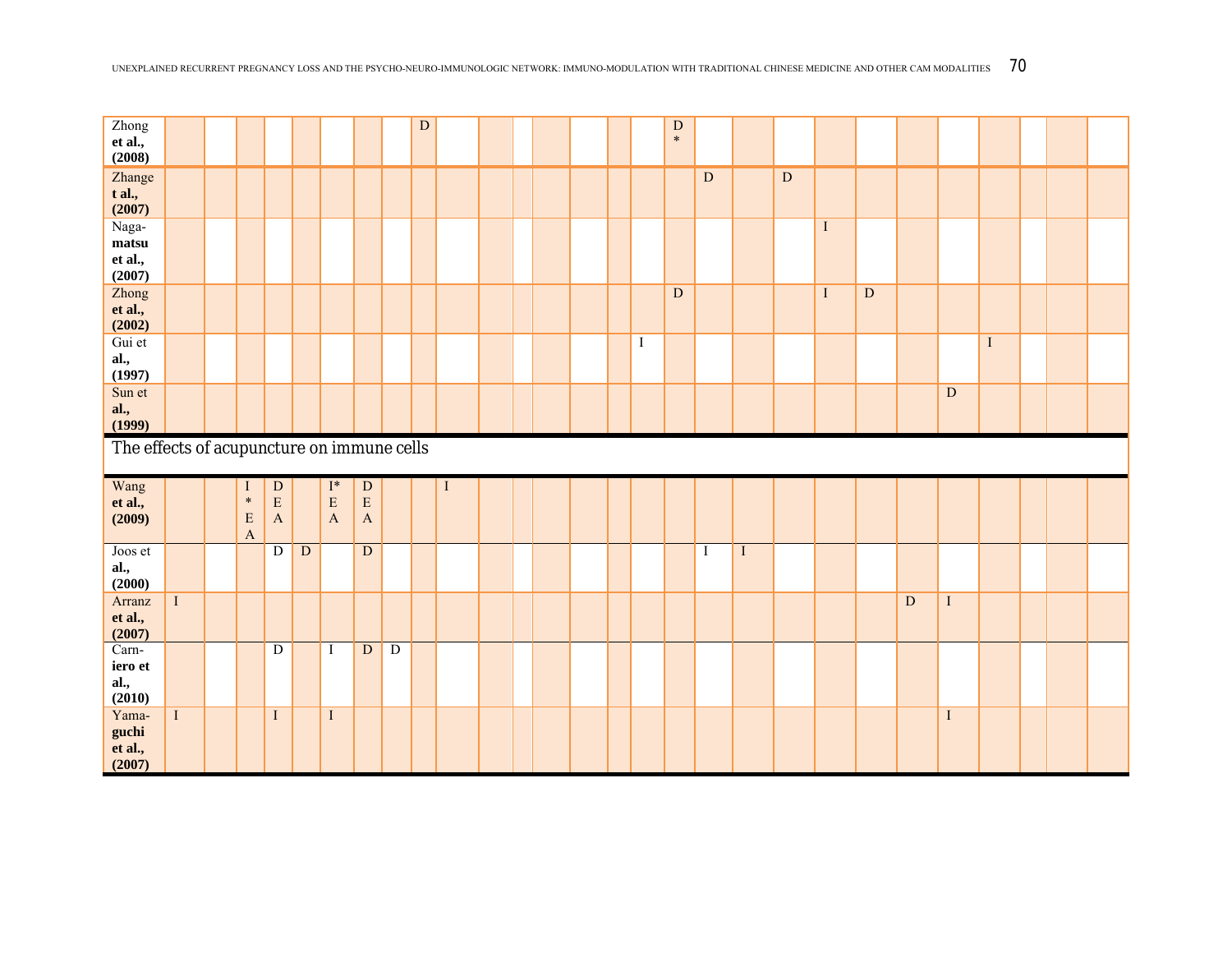|                                                                                             | Group 2B: The effects of acupuncture on stress-related variables<br>D<br>I |         |  |                    |                                               |              |           |  |  |  |  |  |                     |  |  |  |  |  |  |  |  |   |
|---------------------------------------------------------------------------------------------|----------------------------------------------------------------------------|---------|--|--------------------|-----------------------------------------------|--------------|-----------|--|--|--|--|--|---------------------|--|--|--|--|--|--|--|--|---|
| Song et<br>al.,<br>(2009)                                                                   | Group 2C: The effects of acupuncture on miscarriage and implantation       |         |  |                    |                                               |              |           |  |  |  |  |  |                     |  |  |  |  |  |  |  |  |   |
|                                                                                             |                                                                            |         |  |                    |                                               |              |           |  |  |  |  |  |                     |  |  |  |  |  |  |  |  |   |
| Huang<br>et al.,<br>(2010)                                                                  | $\mathbf I$                                                                |         |  |                    |                                               |              |           |  |  |  |  |  |                     |  |  |  |  |  |  |  |  |   |
| Stand-<br>ford et<br>al.,                                                                   |                                                                            |         |  |                    |                                               |              |           |  |  |  |  |  |                     |  |  |  |  |  |  |  |  |   |
| (2009)<br>Group 3A: The influence of taiqi, qi gong, yoga, and music-making on immune cells |                                                                            |         |  |                    |                                               |              |           |  |  |  |  |  |                     |  |  |  |  |  |  |  |  |   |
| Yeh et<br>al.,<br>(2006)                                                                    |                                                                            |         |  |                    |                                               |              |           |  |  |  |  |  |                     |  |  |  |  |  |  |  |  |   |
| Waichi<br>et al.,<br>(2007)                                                                 | $\mathbf{I^{**}}$<br>$\ast$                                                |         |  |                    |                                               |              |           |  |  |  |  |  |                     |  |  |  |  |  |  |  |  |   |
| De et<br>al.,<br>(2007)                                                                     | $I^**$<br>$***$                                                            |         |  |                    |                                               |              | D         |  |  |  |  |  |                     |  |  |  |  |  |  |  |  |   |
| Monit<br>et al.,<br>(2004)                                                                  |                                                                            |         |  |                    |                                               |              |           |  |  |  |  |  | <b>NC</b><br>$\ast$ |  |  |  |  |  |  |  |  |   |
| Jones et<br>al.,<br>(2001)                                                                  | $I^**$                                                                     | I/<br>D |  | N<br>$\mathcal{C}$ | $\mathbf I$<br>W<br>$\bf k$<br>$\overline{7}$ | $\mathbf{I}$ | ${\bf D}$ |  |  |  |  |  |                     |  |  |  |  |  |  |  |  | D |

**Table III**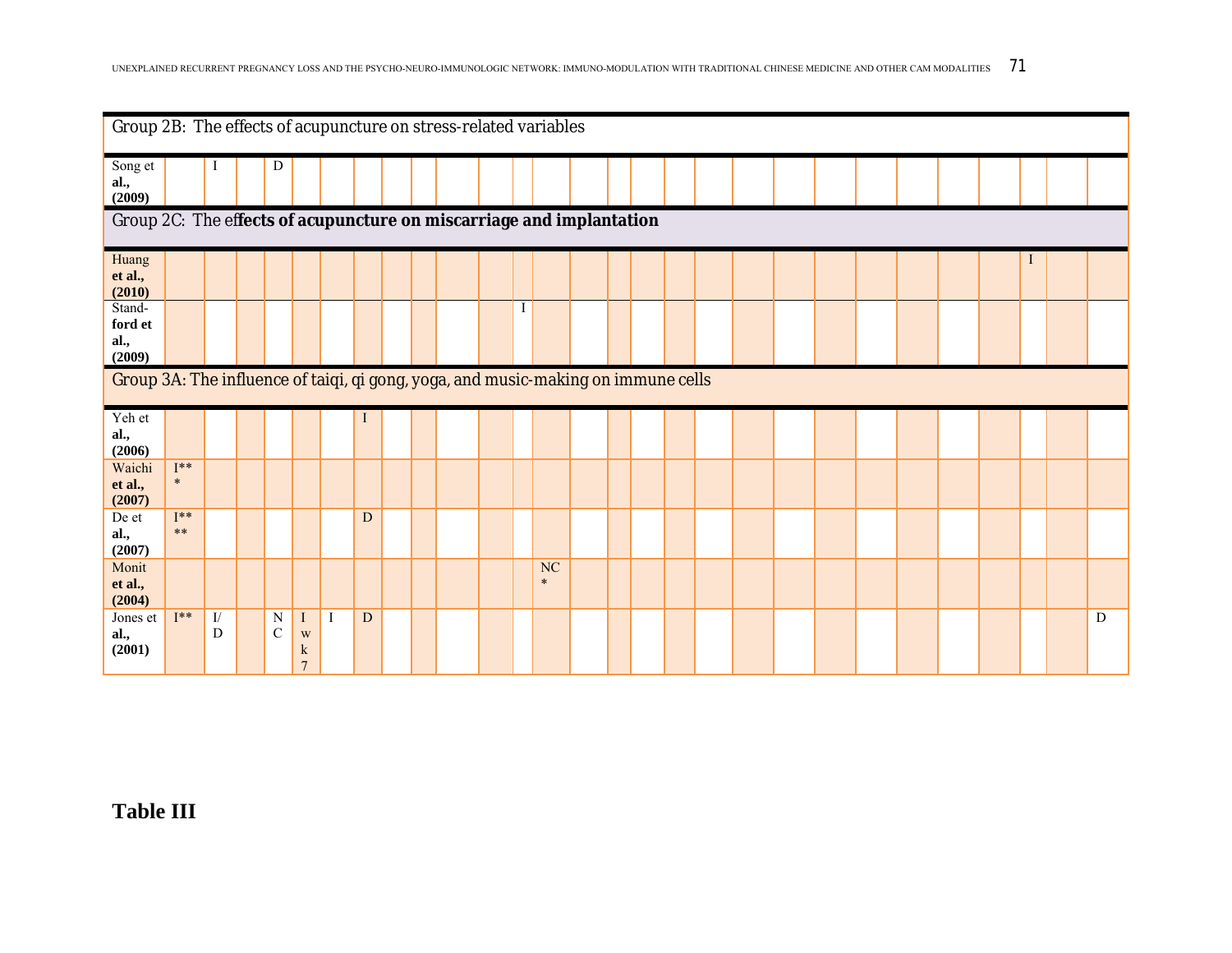## **Total number of increases and decreases of each independent variable (immune cell and other pregnancy marker) after treatment with herbs, acupuncture, or CAM**

|           | <b>NK</b>        | T              |                |                |                |             | $\mathbf{L}$   | $\mathbf N$   | M              | N           |   | P <sub>1</sub> | <b>Th</b>      | $\mathbf{R}$ | B | $\bf{B}$        | M              | $\mathbf C$    | $\mathbf C$    | $\mathbf C$    | <b>GM</b>      | CD5            | <b>OS</b>    | BE             | <b>PR</b>      | I                | GC             | $\mathbf C$    |
|-----------|------------------|----------------|----------------|----------------|----------------|-------------|----------------|---------------|----------------|-------------|---|----------------|----------------|--------------|---|-----------------|----------------|----------------|----------------|----------------|----------------|----------------|--------------|----------------|----------------|------------------|----------------|----------------|
|           | cells            | N              | L              |                |                | F           | $\blacksquare$ | $\mathbf{U}$  |                | ${\bf F}$ - | ப |                |                | H            |   | $\mathbf{A}$    | $\mathbf C$    | D              | D3             | D <sub>8</sub> | $\blacksquare$ |                |              |                | ப              |                  |                |                |
|           |                  | ю              |                |                |                | $\mathbf N$ | <b>10</b>      |               |                | k           |   |                |                |              |   |                 |                | $4+$           | $\pm$          | $\pm$          | <b>CSF</b>     |                |              |                |                |                  |                |                |
|           |                  | $-a$           | $\overline{2}$ | 4              | 6              | $-y$        |                |               |                | B           | 8 |                |                |              |   |                 |                |                |                |                |                |                |              |                |                |                  |                |                |
| Total I   | $\mathfrak b$    | 3              |                |                |                | 4           | $\overline{3}$ |               |                |             |   |                | $\overline{0}$ |              | 0 | 3               |                |                | $\overline{2}$ | $\theta$       |                | $\overline{0}$ | $\mathbf{0}$ | $\overline{2}$ | ◠<br>∠         |                  | $\theta$       | $\overline{0}$ |
| Total D   | $\boldsymbol{0}$ | 2              | 3              | 5              | 3              | ↑           | $\overline{7}$ |               |                | ◠           |   |                |                |              |   |                 | $\overline{2}$ | ↑<br>∠         | $\theta$       | C              | $\mathbf{0}$   |                |              |                | $\overline{0}$ | $\boldsymbol{0}$ | $\theta$       |                |
| Total     | $\boldsymbol{0}$ | $\overline{0}$ |                |                |                | $\theta$    |                |               | $\overline{0}$ | $\theta$    |   |                |                | $\theta$     | 0 | $\mathbf{0}$    | $\overline{0}$ | $\overline{0}$ | $\theta$       | $\overline{0}$ | $\overline{0}$ | $\overline{0}$ | $\mathbf{0}$ | $\theta$       | $\overline{0}$ | $\overline{0}$   | $\mathbf{0}$   | $\overline{0}$ |
| <b>NC</b> |                  |                |                |                |                |             |                |               |                |             |   |                |                |              |   |                 |                |                |                |                |                |                |              |                |                |                  |                |                |
| Total M   | $\theta$         |                | $\theta$       | $\theta$       | $\overline{0}$ |             | $\theta$       |               | $\overline{0}$ | $\theta$    |   |                | $\theta$       | $\theta$     | 0 | $\vert 0 \vert$ | $\overline{0}$ | $\theta$       | $\theta$       | $\theta$       | $\overline{0}$ | $\overline{0}$ | $\mathbf{0}$ | $\theta$       | $\overline{0}$ | $\overline{0}$   | $\overline{2}$ | $\overline{0}$ |
| or I/D    |                  |                |                |                |                |             |                |               |                |             |   |                |                |              |   |                 |                |                |                |                |                |                |              |                |                |                  |                |                |
| Total     | 6                | 6              | 4              | $\overline{7}$ | 5              | 6           |                | $\mathcal{D}$ | $\overline{2}$ | 3           |   | $\mathcal{R}$  | $\bigcirc$     |              |   | 3               | $\mathcal{D}$  | 3              | $\bigcap$      | $\overline{2}$ |                |                |              | 3              | $\bigcap$      |                  | $\bigcap$      |                |
| count     |                  |                |                |                |                |             |                |               |                |             |   |                |                |              |   |                 |                |                |                |                |                |                |              |                |                |                  |                |                |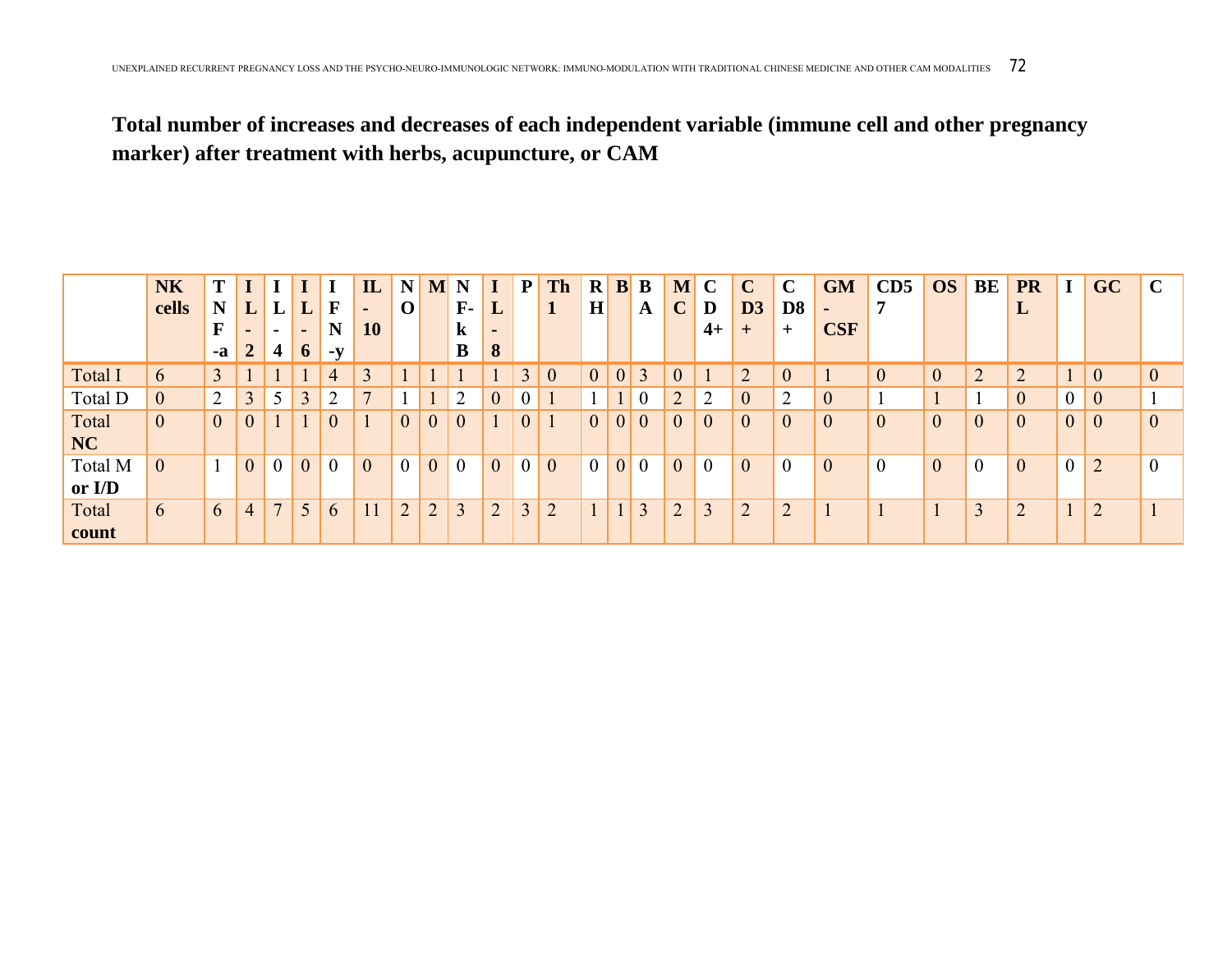## **Reference List**

- Agrawal, S., Pandey, M. K., Mandal, S., Mishra, L., & Agarwal, S. C (2002). Humoral immune response to an allogenic foetus in normal fertile women and recurrent aborters. *BMC Pregnancy Childbirth*, *2*(1), 6 ST - Humoral immune response to an allogenic fo. Department of Medical Genetics, Sanjay Gandhi Post Graduate Institute of Medical Sciences, Lucknow-226014 (U,P,) India. suraksha@sgpgi.ac.in AN - 12162792.
- Andalib, A., Rezaie, A., Oreizy, F., Shafiei, K., & Baluchi, S. (2006). A study on stress, depression and NK cytotoxic potential in women with recurrent spontaneous abortion. *Iranian journal of allergy, asthma, and immunology*, *5*(1), 9-16. doi: 05.01/ijaai.916.
- Arck, P. C., Rose, M., Hertwig, K., Hagen, E., Hildebrandt, M., & Klapp, B. F. (2001). Stress and immune mediators in miscarriage. *Hum Reprod*, *16*(7), 1505-1511.
- Arranz, L., Guayerbas, N., Siboni, L., & De la Fuente, M. (2007). Effect of acupuncture treatment on the immune function impairment found in anxious women. *The American Journal of Chinese Medicine*, *35*(1), 35-51. Retrieved from http://www.ncbi.nlm.nih.gov/pubmed/17265549.
- Bartrop, R. W., Luckhurst, E., Lazarus, L., Kiloh, L. G., & Penny, R. (1977). Depressed lymphocyte function after bereavement. *Lancet*, *1*(8016), 834-6
- Bellingard, V., Hedon, B., Eliaou, J. F., Seignalet, J., Clot, J., & Viala, (1995). Immunogenetic study of couples with recurrent spontaneous abortions. *Eur J Obstet Gynecol Reprod Biol*, *60*(1), 53-60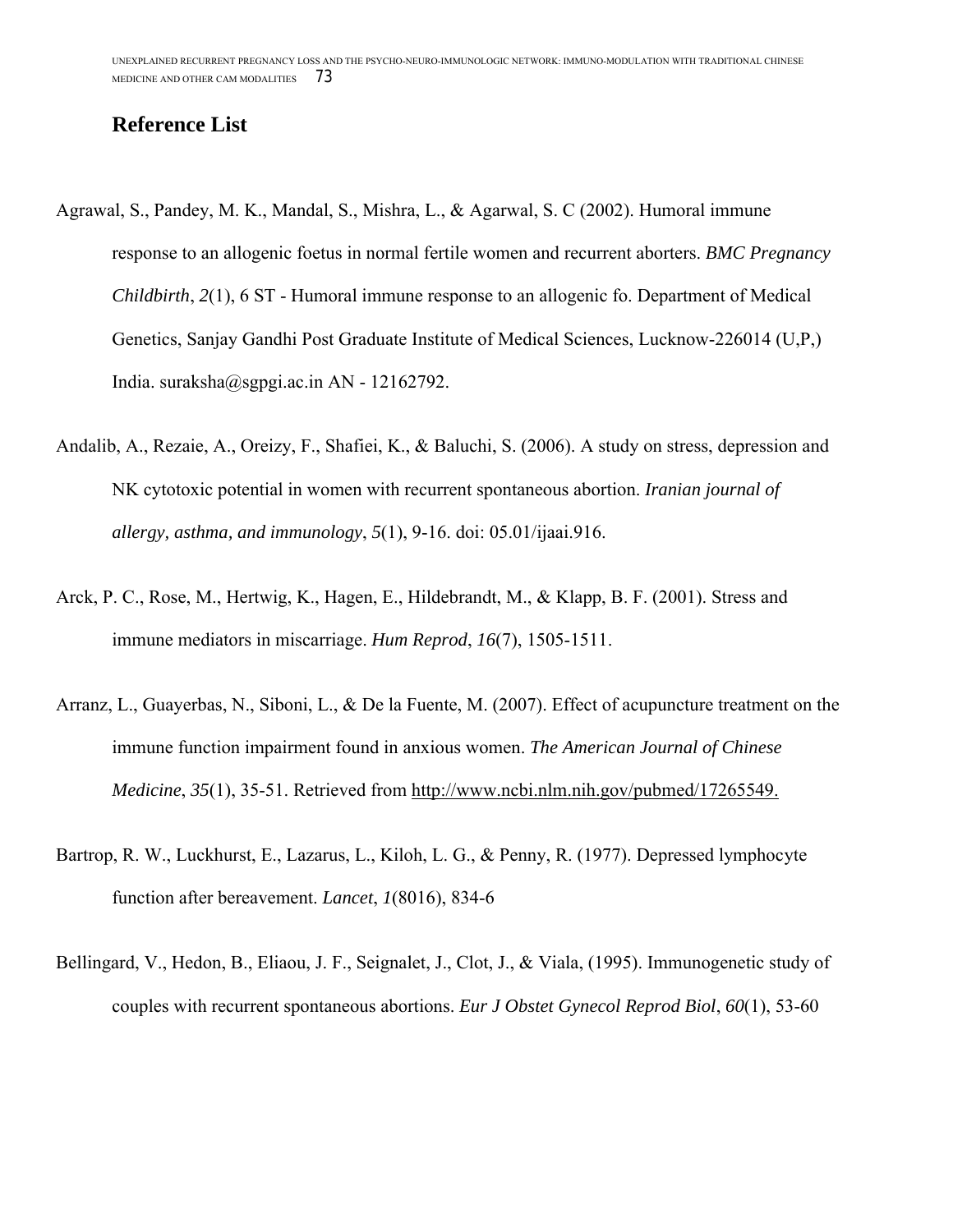Beszczynska, B. (2007). [Molecular basis of stress-evoked psychiatric disturbances]. *Postepy Hig Med Dosw (Online)*, *61*, 690-701

Billington,W. (1989). Maternal immune response to pregnancy. *Reprod Fertil Dev*, *1*(3):183-90

- Birkeflet O, Laake P, Vøllestad NDO-10 1136/aim 2010 003186. Low inter-rater reliability in traditional Chinese medicine for female infertility. *Acupuncture in Medicine*, *7(*2), 113-4. Retrieved from: http://aim.bmj.com/content/early/2011/01/18/aim.2010.003186
- Cabioğlu, M. T., & Cetin, B. E. (2008). Acupuncture and immunomodulation. *The American journal of Chinese medicine*, *36*(1), 25-36. Retrieved from http://www.ncbi.nlm.nih.gov/pubmed/18306447.
- Calcagni, E., & Elenkov, I. (2006). Stress system activity, innate and T helper cytokines, and susceptibility to immune-related diseases. *Annals of the New York Academy of Sciences*, *1069*, 62-76. doi: 10.1196/annals.1351.006.
- Carneiro, E.R. Xavier, R.A.N. Pedreira De Castro**,** M.A. Oller Do Nascimento, C.M. and Silveira, V.L.F. (2010). Electroacupuncture promotes a decrease in inflammatory response associated with Th1/Th2 cytokines, nitric oxide and leukotriene B4 modulation in experimental asthma*. Cytokine,* 50(3):335-40.
- Chen JX, Yang JX, Zhao X, Wang ZF, Yue GX.Zhongguo Ying Yong Sheng Li Xue Za Zhi. (2005). Effects of Chinese herbs on glucocorticoid receptor in rat brain regions with chronic immobilization stress [Abstract]. *21*(4):402-6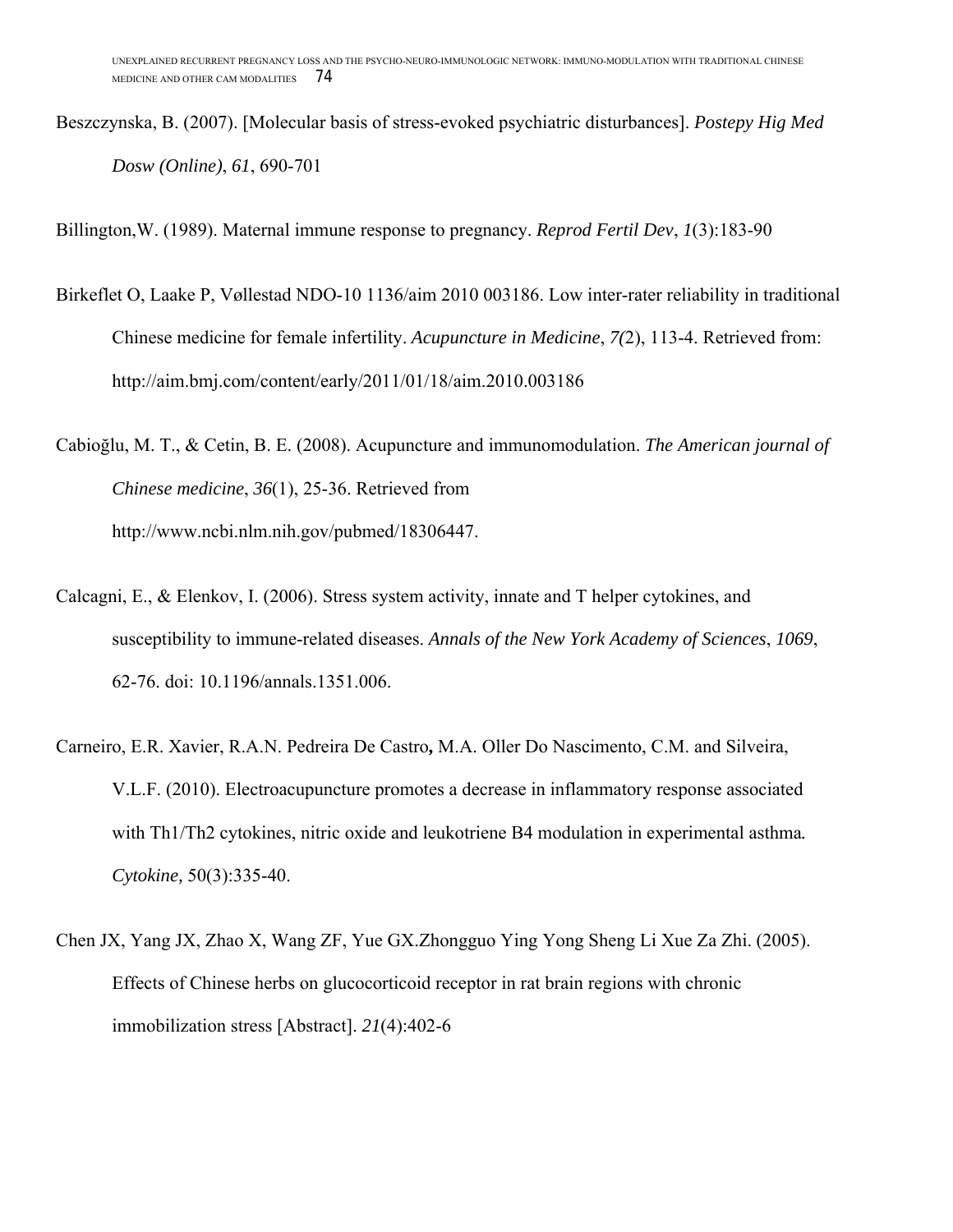- Chen, X., Krakauer, T., Oppenheim, J. J., & Howard, O. M. Z. (2004). Yin zi huang, an injectable multicomponent chinese herbal medicine, is a potent inhibitor of T-cell activation. *Journal of alternative and complementary medicine (New York, N.Y.)*, *10*(3), 519-26. doi: 10.1089/1075553041323687.
- Chen, X. (2010). Maturation and Activation of Dendritic Cells by Botanicals Used in Traditional Chinese Medicine: Role in Immune Enhancement. *Dietary Components and Immune Function Nutrition and Health, , Part* , 497-514
- Choudhury SR, Knapp L a. Human reproductive failure I: immunological factors. (2007). *Human reproduction update*,*7*(2):113-34. Retrieved from: http://www.ncbi.nlm.nih.gov/pubmed/11284658.
- Clark, D. A., Blois, S., Kandil, J., Handjiski, B., Manuel, J., & Arck, P.(2005). Reduced uterine indoleamine 2,3-dioxygenase versus increased Th1/Th2 cytokine ratios as a basis for occult and clinical pregnancy failure in mice and humans. *Am J Reprod Immunol*, *54*(4), 203-16
- O'Connor, M. F., Irwin, M. R., & Wellisch, D. (2009). When grief heats up: pro-inflammatory cytokines predict regional brain activation. *Neuroimage*, *47*(3), 891-6
- Constantinescu, D., Cozmei, C., Dumitrascu, I., & Carasevici, E. (2008). The management of unexplained recurrent abortions. Is immunotherapy an option?. *Rev Med Chir Soc Med Nat Iasi*, *112*(2), 371-8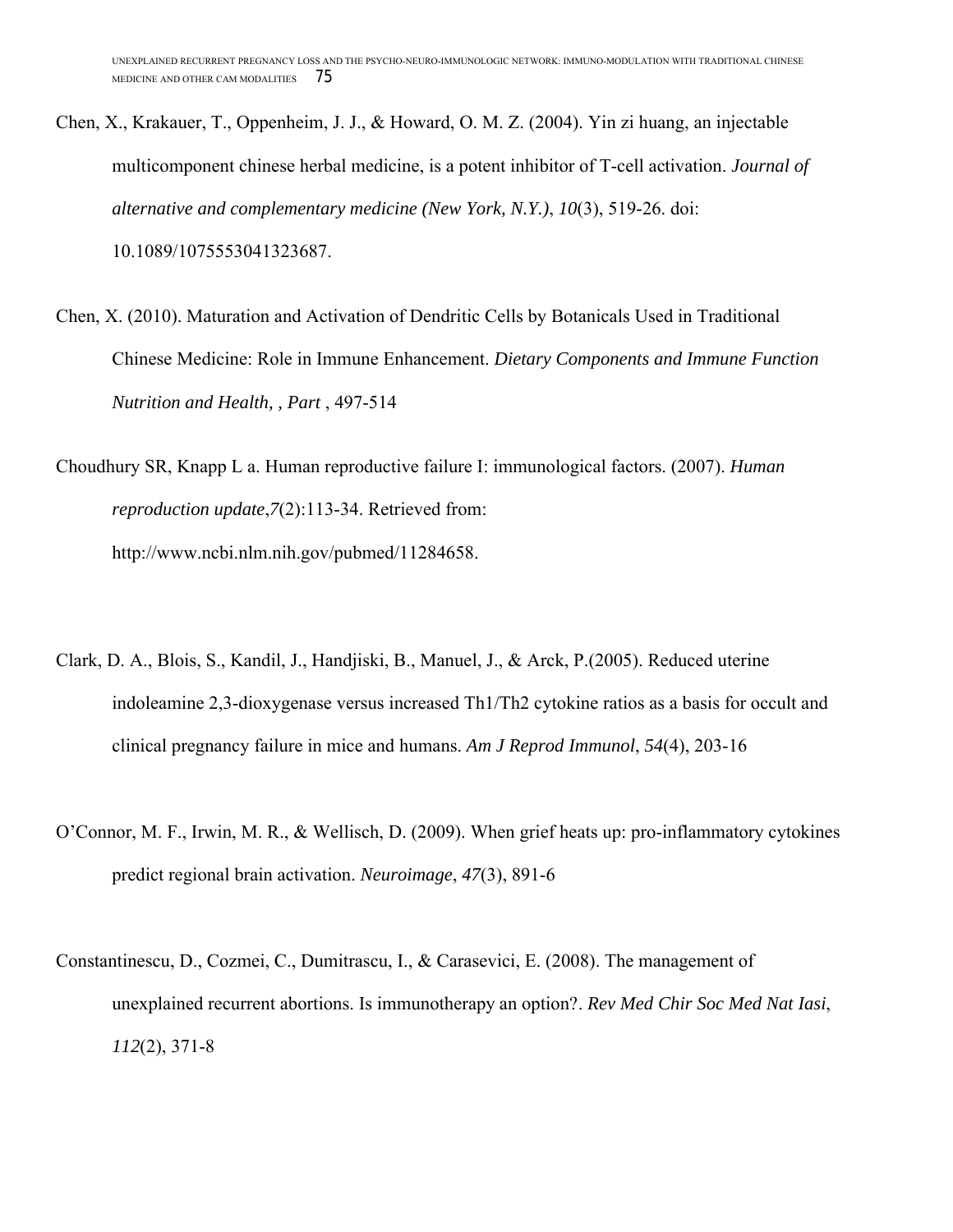- Daya, S., Clark, D. A., Devlin, C., Jarrell, J., & Chaput, (1985). Suppressor cells in human decidua. *Am J Obstet Gynecol*, *151*(2), 267-70
- De, B., De, M., Ade, K.(2007). Recreational music-making modulates natural killer cell activity, cytokines, and mood states incorporate employees. *MedSci Monit, 13* (2), CR57-70
- Deadman P., and Al-Khafaii, M., (1994). Some acupuncture points which treat disorders of blood. *Pain*, *46,* 21-29.
- Dickens, M, Romero, LM, Cry NE, Dunn, IC, & Meddle, SL (2009). Chronic stress alters glucocorticoid receptor and mineralocorticoid receptor mRNA expression in the European starling brain [Abstract]. *J Neuroendocrinol*, 21(10). 832-40
- Dosiou, C., & Giudice, L. C. (2005). Natural killer cells in pregnancy and recurrent pregnancy loss: endocrine and immunologic perspectives. *Endocrine reviews*, *26*(1), 44-62. doi: 10.1210/er.2003-0021.
- Dry K. (1990). Catecholamine release from isolated chromaffin cells during anoxia or metabolic inhibition. *Journal of Molecular and Cellular Cardiology*,*22*:S16.
- Elami-Suzin, M., & Mankuta, D. (2007). Role of natural killer cells in normal pregnancy and recurrent pregnancy loss. *Harefuah*, *146*(2), 140-4, 164
- Elenkov, I. J., & Chrousos, (1999). Stress Hormones, Th1/Th2 patterns, Pro/Anti-inflammatory Cytokines and Susceptibility to Disease [Abstract]. *Trends in Endocrinology and Metabolism*,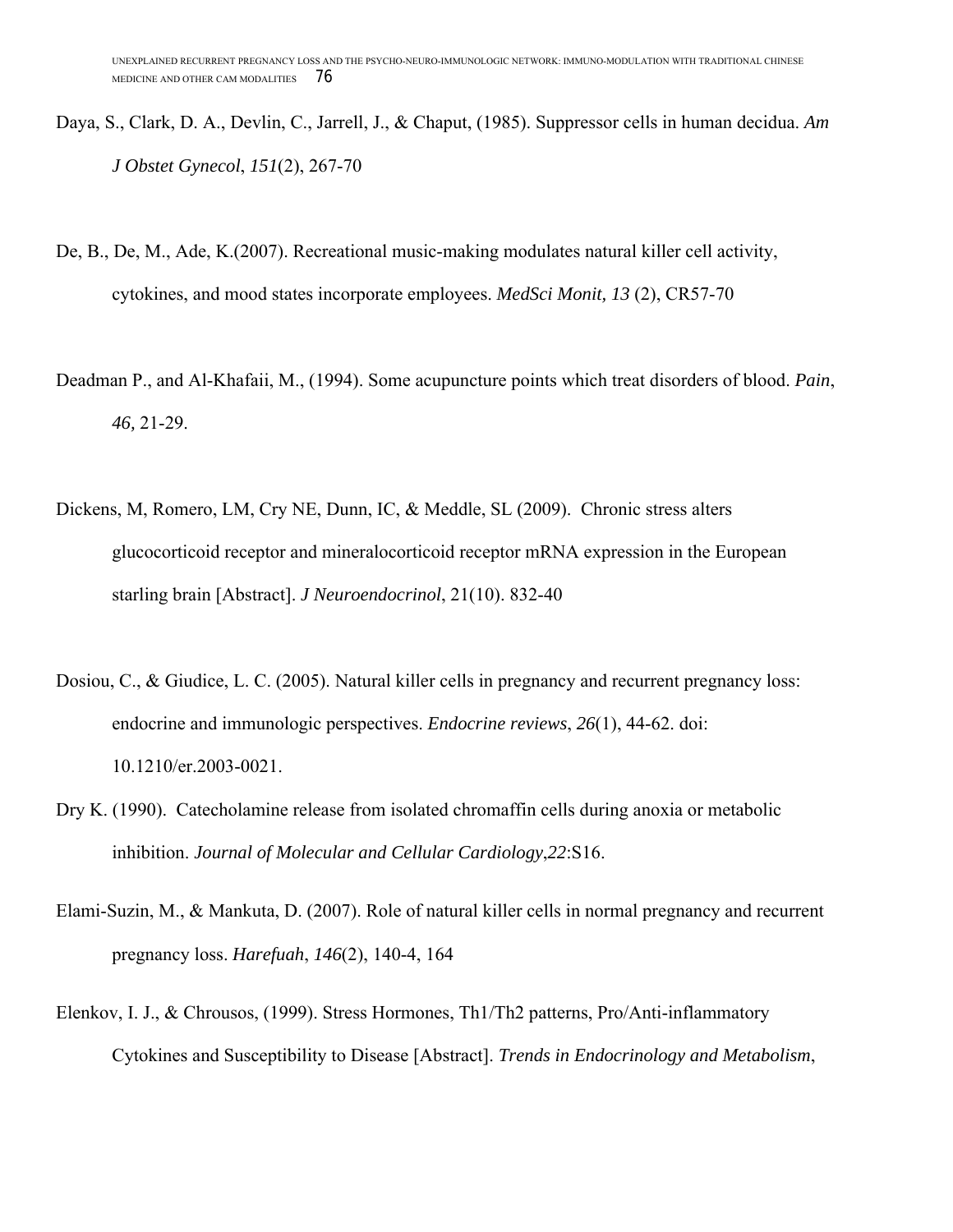*10*(9), 359-368 Retrieved from http://www.sciencedirect.com/science/article/B6T3K-3XM8NXP-3/2/837e38ef3f021529cdb8934be632a16a.

Environmental Causes of Infertility, compiled by Wayne Sinclair, M.D., Retrieved from:

http://www.chem-tox.com/infertility

Flaws, Bob (n.d.) Prevention of Miscarriage (Chapter 7). Retrieved from: http://www.bluepoppy.com/pdf\_book/ivf\_chp.pdf

Galinowski, A. (1993). Stress and panic. Immunologic aspects. *Encephale*, *19 Spec No*, 147-51

Gregory, C. D., Lee, H., Rees, G. B., Scott, I. V., Shah, L. P., & Golding, P. R. (1985). Natural killer cells in normal pregnancy: analysis using monoclonal antibodies and single-cell cytotoxicity assays. *Clinical and experimental immunology*, *62*(1), 121-7. Retrieved from http://www.pubmedcentral.nih.gov/articlerender.fcgi?artid=1577408&tool=pmcentrez&renderty pe=abstract.

- Guerin, L. R., Prins, J. R., & Robertson, S. a. (2009). Regulatory T-cells and immune tolerance in pregnancy: a new target for infertility treatment?. *Human reproduction update*, *15*(5), 517-35. doi: 10.1093/humupd/dmp004.
- Gui, SQ, Xu J, and Yu EK, (1997). "Effect of traditional Chinese medicine treatment on levels of blocking antibody, beta-hCG, progesterone, and estradiol in spontaneous abortion" [Abstract] *Zhongguo Zhong Xi Yi Jie He Za ZhiU, 17*(11): 645-8

Guo Zi Qian, Yo San University Lecture, 2011

Hidaka Y, Kaneda T, Amino N, Miyai K., (1992). Chinese medicine, Coix seeds increase peripheral cytotoxic T and NK cells [Abstract]. *Biotherapy.5*(3):201-3.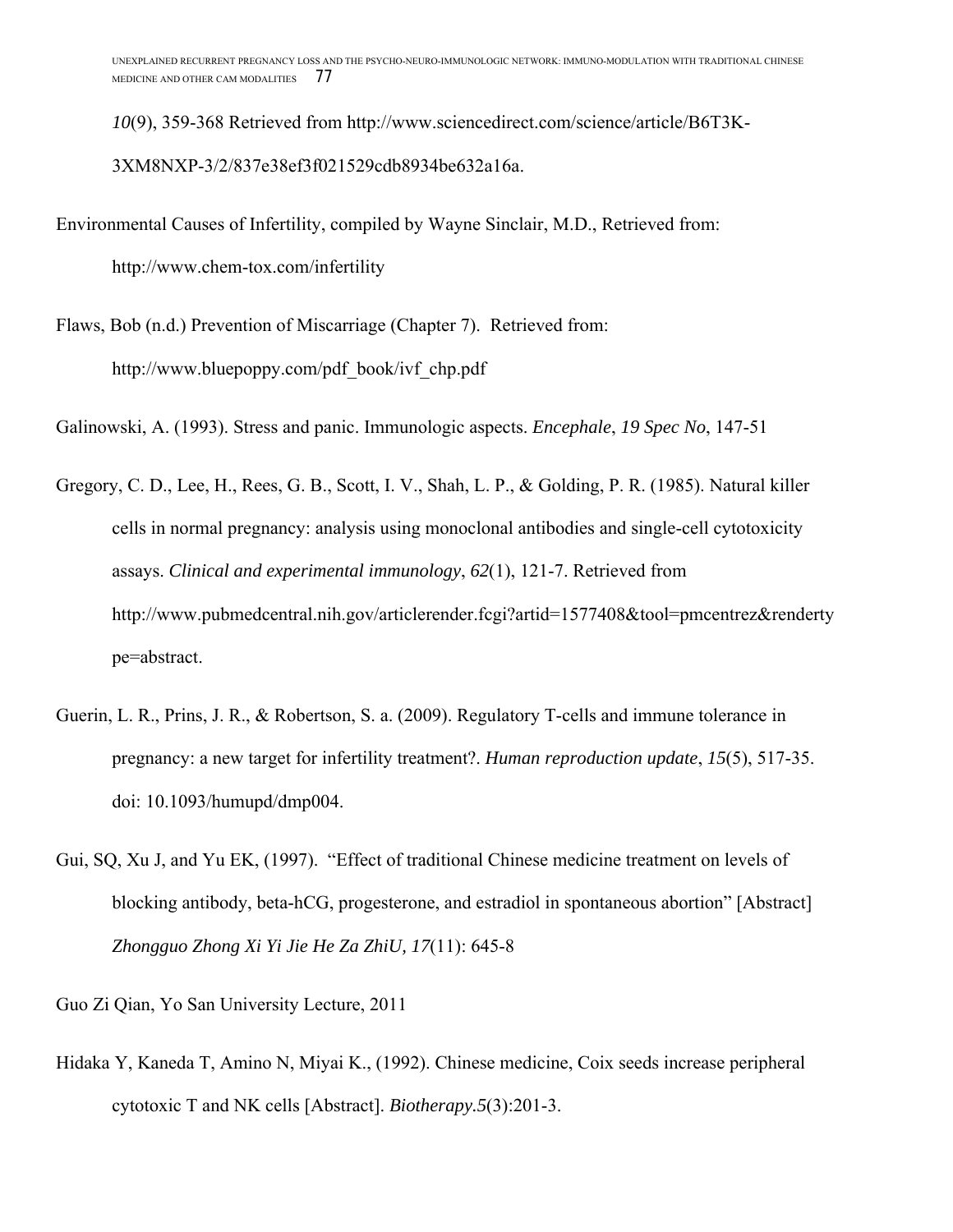- He K, Zhao H, Wang Q, Pan Y. (2010).A comparative genome analysis of gene expression reveals different regulatory mechanisms between mouse and human embryo pre-implantation development. *Reproductive Biology and Endocrinology*, *8:*41 1-15.
- Hori, S., Nakano, Y., Furukawa, T. a, Ogasawara, M., Katano, K., Aoki, K., Kitamura, T. (2000). Psychosocial factors regulating natural-killer cell activity in recurrent spontaneous abortions. *American journal of reproductive immunology*, *44*(5), 299-302. Retrieved from http://www.ncbi.nlm.nih.gov/pubmed/11125793.
- Huang GY, Zheng CH, Wu YX, Wang W. (2010), Involvement of connexin 43 in the acupuncture effect of improving rat blastocyst implantation. *Fertil Steril, 93.*(5):1715-7. Epub 2009

International institute for applied systems analysis (2011), Fertility rates affected by global crisis. Reference: Economic recession and fertility in the developed world. *Population and Development Review* (Vol. 37, No. 2) June 27,2011. Retrieved from: http://www.eurekalert.org/pub\_releases/2011-06/iifa-fra062811.php

- Jian J. (1997). Abstracts from the Journal of Traditional Chinese Medicine, Beijing ( JTCM ) Clinical Observation of 41 Cases of Threatened and Habitual Abortion Treated by Blood Activation and Stasis Removal
- Jones, B. M. (2001). Changes in cytokine production in healthy subjects practicing Guolin Qigong : a pilot study. *BMC complementary and alternative medicine*, *1*, 8. Retrieved from http://www.pubmedcentral.nih.gov/articlerender.fcgi?artid=59661&tool=pmcentrez&rendertype =abstract.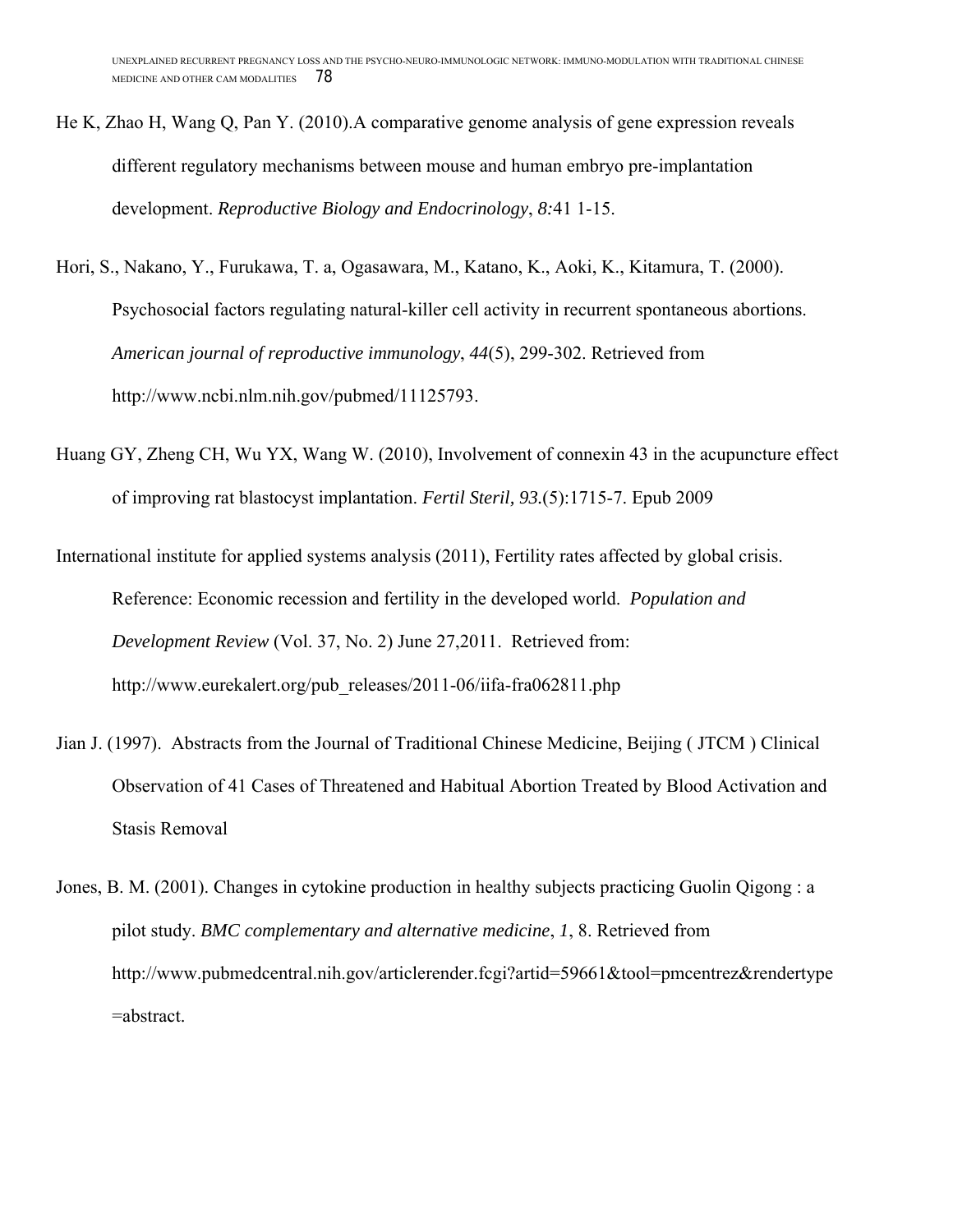- Joos S, Schott C, Zou H, Daniel V, Martin E. (2000). Immunomodulatory effects of acupuncture in the treatment of allergic asthma: a randomized controlled study. *Journal of alternative and complementary medicine (New York, N.Y.)*,*6*(6):519-25. Retrieved from: http://www.ncbi.nlm.nih.gov/pubmed/11152056
- Kanellopoulos-Langevin, C., Caucheteux, S. M., Verbeke, P., & Ojcius, D. M. (2003). Tolerance of the fetus by the maternal immune system: role of inflammatory mediators at the feto-maternal interface. *Reproductive biology and endocrinology : RB&E*, *1*, 121. doi: 10.1186/1477-7827-1- 121.
- King, K., Smith, S., Chapman, M., & Sacks, G. (2010). Detailed analysis of peripheral blood natural killer (NK) cells in women with recurrent miscarriage. *Human reproduction (Oxford, England)*, *25*(1), 52-8. doi: 10.1093/humrep/dep349.
- Kour, K., Pandey, A., Suri, K. A., Satti, N. K., Gupta, K. K., & Bani, S. (2009). Restoration of stressinduced altered T cell function and corresponding cytokines patterns by Withanolide A. *International Immunopharmacology*, *9*(10), 1137-1144 Retrieved from http://www.sciencedirect.com/science/article/B6W7N-4WH8C94- 1/2/cf045eac93c72fb41420b554b9118c88.
- Li, F., Wen, H., Zhang, Y., An, M., & Liu, X. (2011). Purification and characterization of a novel immunomodulatory protein from the medicinal mushroom Trametes versicolor. *Science China. Life sciences*, *54*(4), 1-7. doi: 10.1007/s11427-011-4153-2.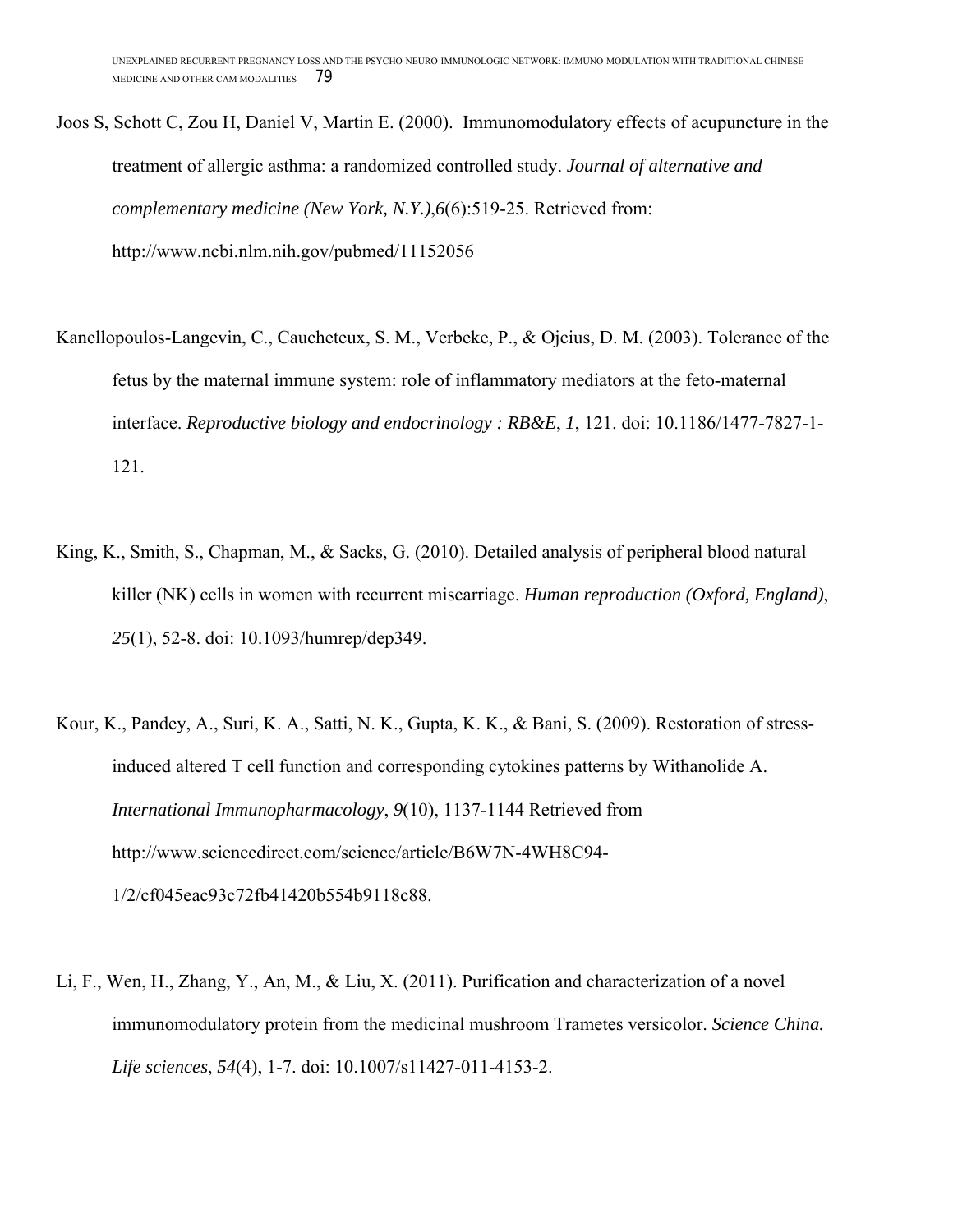- Liddell, HS, Pattison NS, & Zanderigo, A. (1991). Recurent miscarriage—outcome after supportive care in early pregnancy [Abstract]. *Aust N Z J Obstet Gynaecol*. 31(4); 320-2. Retrieved from: http://www.ncbi.nlm.nih.gov/pubmed/1799343
- Lissauer, D. M., Piper, K. P., Moss, P. A., & Kilby, M. (2009). Fetal microchimerism: the cellular and immunological legacy of pregnancy. *Expert Rev Mol Med*, *11*, e33
- Liu F, Luo . (2009). Effect of Chinese herbal treatment on Th1- and Th2-type cytokines, progesterone and beta-human chorionic gonadotropin in early pregnant women of threatened abortion. *Chin J Integr Med*, *15*(5):353-8
- Liu, Ying and, Wu, Jing-zhi (2006), Effect of Guitai decoction on the abortion rate of in vitro fertilization and embryo transfer. *Chin J Integr Med*, *12*(3):189-93
- Lundeberg, T., Lund, I., Sing, A., & Näslund, J. (2009). Is Placebo Acupuncture What It is Intended to Be?. *Evidence-based complementary and alternative medicine : eCAM*, *2011*. doi: 10.1093/ecam/nep049.
- Lunghi, L., Pavan, B., Biondi, C, Paolillo R., Valerio A., Vesce F. & Patella, A. (2010). Use of glucocorticoids in pregnancy [Abstract]. *Curr Pharm Des,* 16(32); 3616-37. Retrieved from: http://www.ncbi.nlm.nih.gov/pubmed/20977425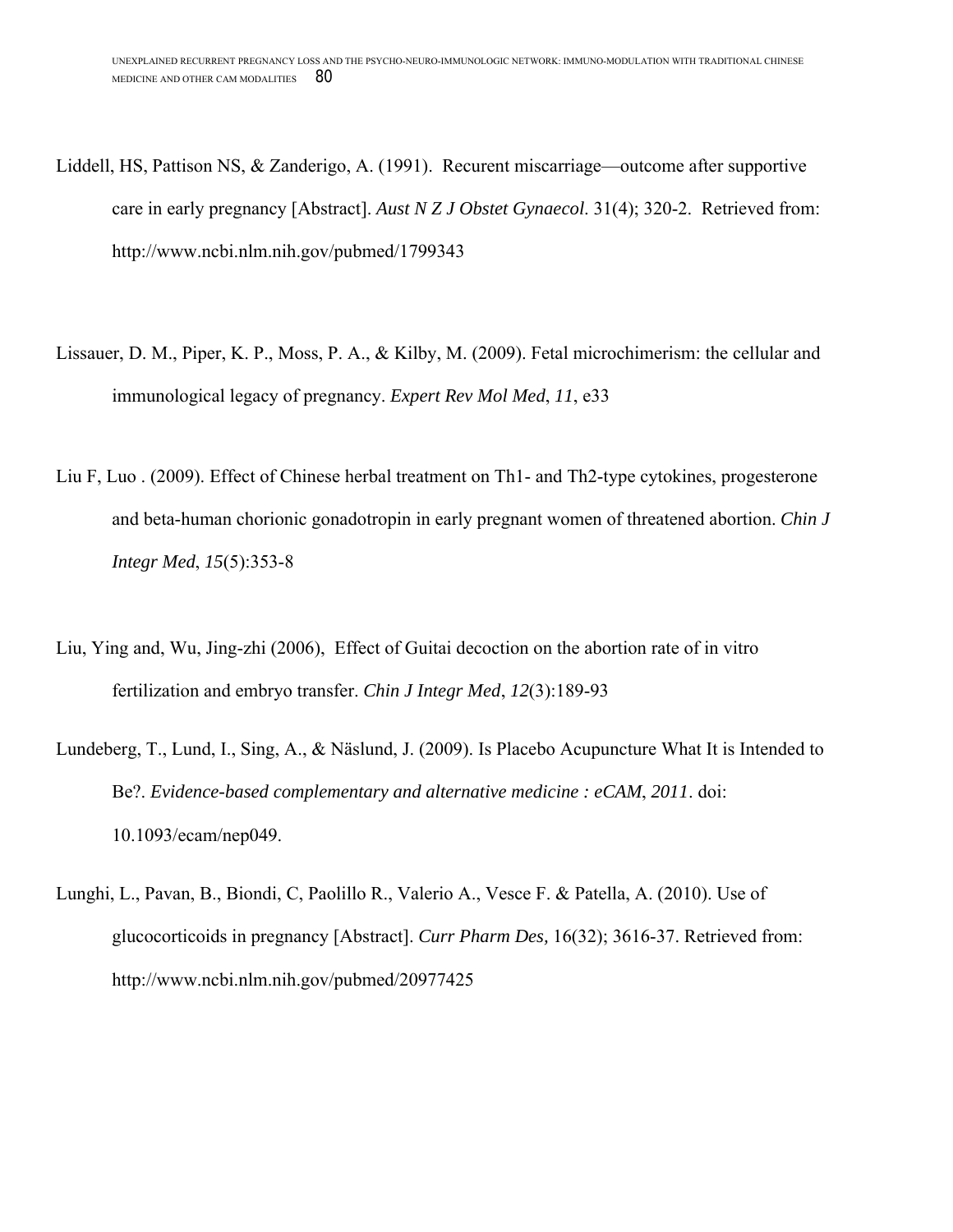- Ma A-T, Zhong X-H, Liu Z-M, et al. (2009). Protective effects of baicalin against bromocriptine induced abortion in mice. *The American journal of Chinese medicine*, *37*(1):85-95. Retrieved from: http://www.ncbi.nlm.nih.gov/pubmed/19222114**.**
- Malinowski, A. (2001). Recurrent spontaneous abortion of alloimmunologic etiology--diagnosis and immunotherapy. *Ginekol Pol*, *72*(11), 885-98
- MiddleKauff, HR, Hui K., Yu, JL, Hamilton, MA, Fonarow, GC, Moriguchi, J, Maclellen WR and Hage, A (2002). [Abstract]. Acupuncture inhibits sympathetic activation during mental stress in advanced heart failure patients. *J Card Fail,* 8(6), 399-406
- Mizoguchi, K, Yuzurihara, M, Ishige A, Sasaki, H and Tabira, (2002). Saikokaryukotsuboreito, an herbal medicine, prevents chronic stress-induced disruption of glucocorticoid negative feedback in rats [Abstract]. *Life Sci*, *72*(1):67
- Monit, M. (2004), "Assessment of immunological parameters following a qigong training program" *Med Sci Monit, 10*(6), 264-70
- Moss, Lyndsay, (2008). Future generations face rising infertility rates, say scientists. Retrieved from: http://news.scotsman.com/health/Future-generations-face-rising-infertility.3781381.jp
- Mourik MSM van, Macklon NS, Heijnen CJ. (2009). Embryonic implantation: cytokines, adhesion molecules, and immune cells in establishing an implantation environment. *Journal of leukocyte biology*, *85*(1):4-19. doi: 10.1189/jlb.0708395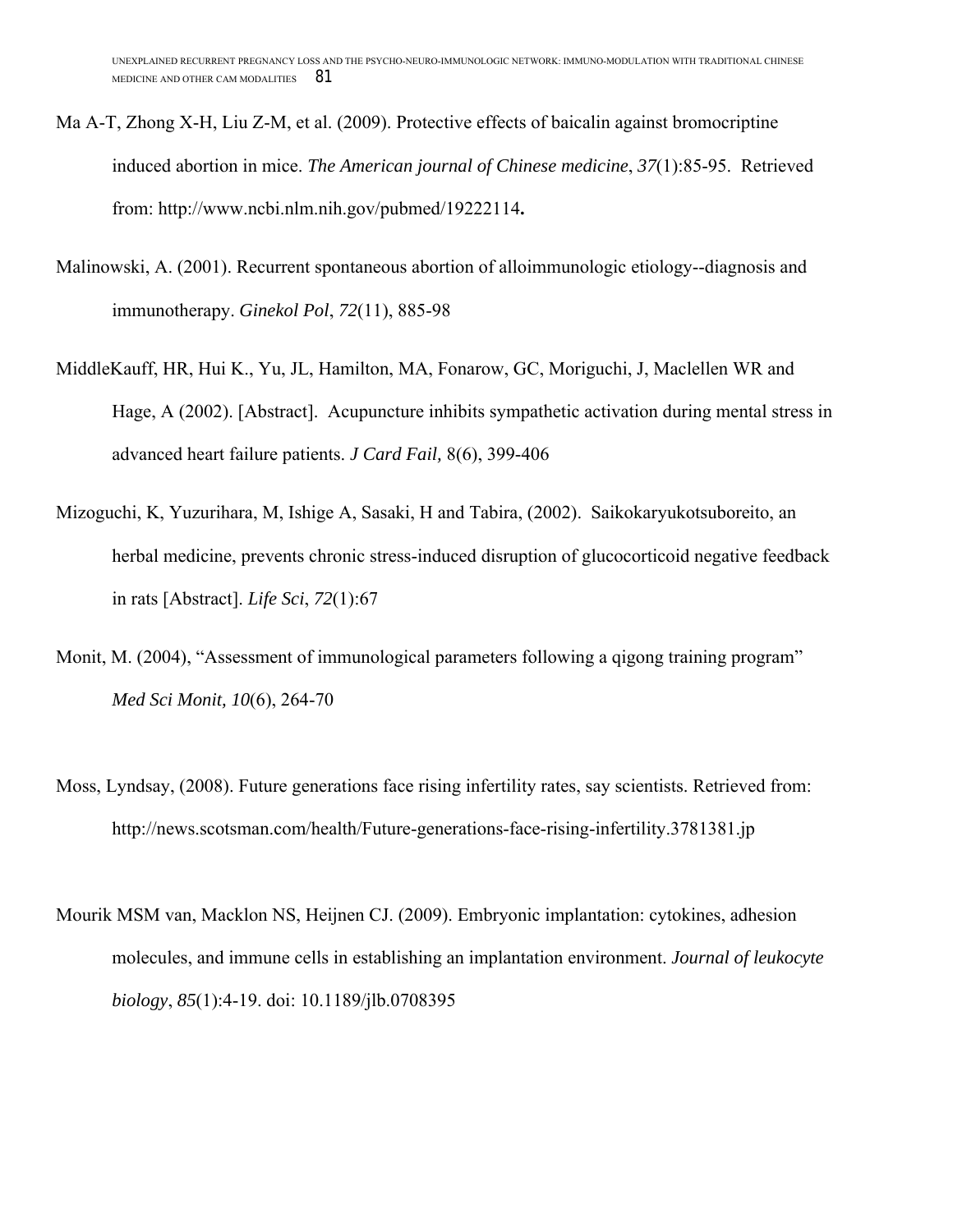- Nagamatsu, T, Fujii, T, Matsumoto, J, Kanai, T, and Hyodo, H, (2007), Theoretical basis for herbal medicines tokishakuyaku-san and sairei-to, in the treatment of recurrent abortion: enhancing the production of granulocyte-macrophage colony-stimulating factor in decidual stromal cells, *Am J Reprod Immunol, 57*, 287-93
- Novak, N., Haberstok, J., Kraft, S., Siekmann, L., Allam, J. P., & Bieber, T. (2001). Standardized extracts from Chinese herbs induce IL-10 production in human monocyte-derived dendritic cells and alter their differentiation in vitro. *The Journal of allergy and clinical immunology*, *108*(4), 588-93. doi: 10.1067/mai.2001.118597.
- Opinion, C. (2006). Intravenous immunoglobulin (IVIG) and recurrent spontaneous pregnancy loss. *Fertility and sterility*, *86*(5 Suppl 1), S226-7. doi: 10.1016/j.fertnstert.2006.08.047.
- Petrányi, G., with Kotlan, B., & Fülöp, V., Padányi A & Szigetvári, I., & Réti, M., Gyódi E & Fehér E. (2001). High anti-paternal cytotoxic T-lymphocyte precursor frequencies in women with unexplained recurrent spontaneous abortions. *Human reproduction (Oxford, England)*, *16*(6), 1278-85. Retrieved from http://www.ncbi.nlm.nih.gov/pubmed/11387306.
- Quenby, S., Vince, G, Faquharson, R, and Aplin, J., (2002). Recurrent miscarriage: a defect in nature's quality control? *Hum Reprod.* 17(8), 1959-63. doi: 10.1093/humrep/17.8.1959
- Quenby S, Nik H, Innes B, Lash, G.,Turner, M., Drury, J., &Bulmer, J. (2009). Uterine natural killer cells and angiogenesis in recurrent reproductive failure. *Human reproduction (Oxford, England)*, *24*(1):45-54. doi: 10.1093/humrep/den348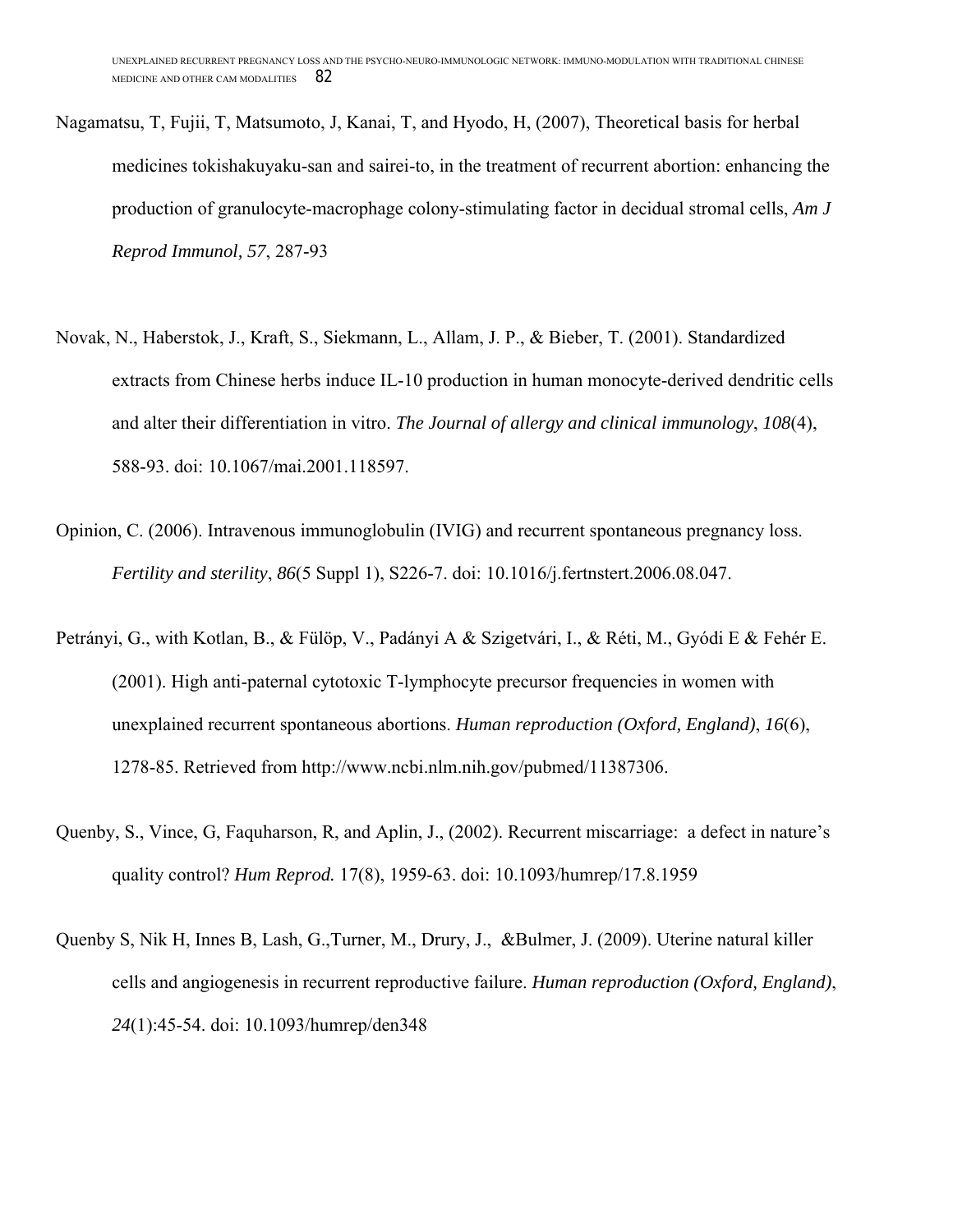- Schieve, L. (2003). Spontaneous abortion among pregnancies conceived using assisted reproductive technology in the United States\*1. *Obstetrics & Gynecology*, *101*(5), 959-967. doi: 10.1016/S0029-7844(03)00121
- Shakhar, K., Rosenne, E., Loewenthal, R., Shakhar, G., Carp, H., & Ben-Eliyahu, S. (2006). High NK cell activity in recurrent miscarriage: what are we really measuring?. *Human reproduction (Oxford, England)*, *21*(9), 2421-5. doi: 10.1093/humrep/del131.
- Smith, Jeffrey, (2010). Genetically modified soy linked to sterility, infant mortality in hamsters. Retrieved from: http://www.huffingtonpost.com/jeffrey-smith/genetically-modifiedsoy\_b\_544575.html
- Smith, J. F., Eisenberg, M. L., Millstein, S. G., Nachtigall, R. D., Shindel, A. W., Wing, H., et al. (2010). The use of complementary and alternative fertility treatment in couples seeking fertility care: data from a prospective cohort in the United States. *Fertility and sterility*, *93*(7), 2169-2174 ST - The use of complementary and alter. Retrieved from http://linkinghub.elsevier.com/retrieve/pii/S001502821000347X?showall=true.
- Song C, Halbreich U, Han C, Leonard BE, Luo. (2009). Imbalance between pro- and anti-inflammatory cytokines, and between Th1 and Th2 cytokines in depressed patients: the effect of electroacupuncture or fluoxetine treatment [Abstract]. *Pharmacopsychiatry,42*(5):182-188 .doi: 10.1055/s-0029-1202263
- Standford, Rita, DAOM, L.Ac (2009); –case study- Recurrent miscarriage syndrome treated with acupuncture and an allergy elimination/desensitization technique. *Altern Ther Health Med, 15*(5):623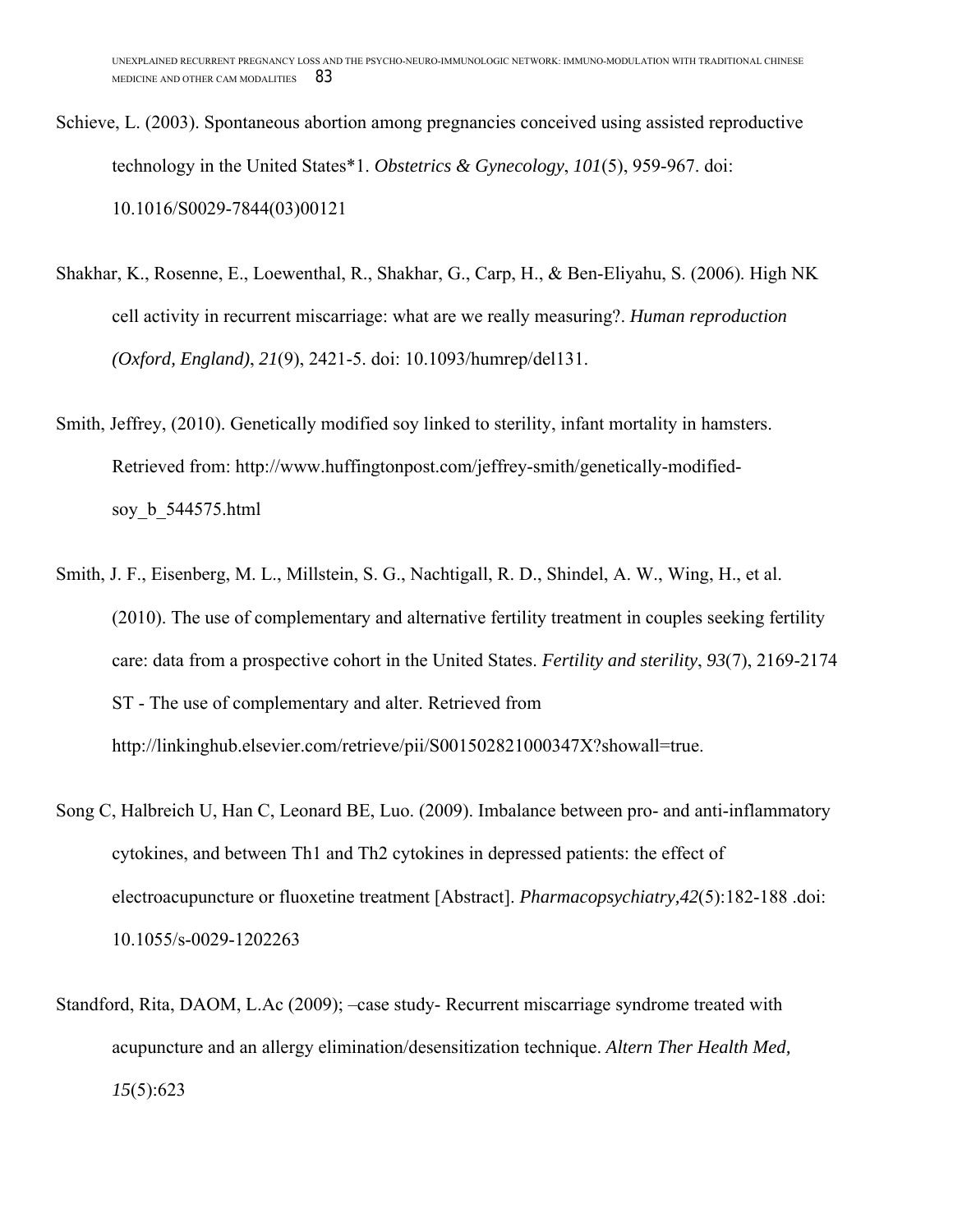Sugiura-Ogasawara, M., Furukawa, T. a, Nakano, Y., Hori, S., Aoki, K., & Kitamura, T. (2002). Depression as a potential causal factor in subsequent miscarriage in recurrent spontaneous aborters. *Human reproduction (Oxford, England)*, *17*(10), 2580-4. Retrieved from http://www.ncbi.nlm.nih.gov/pubmed/12351532.

- Sun F, and Yu J., (1999)." Effect of TCM on plasma beta-endorphin and placental endocrine in threatened abortion" [Abstract]. *Zhongguo Zhong Xi Yi Jie He Za Zhi*, *19*(2) 87-9
- Takeda, K., & Okumura, K. (2004). CAM and NK Cells. *Evidence-based complementary and alternative medicine : eCAM*, *1*(1), 17-27. doi: 10.1093/ecam/neh014.
- Tang, A.-W., Alfirevic, Z., Turner, M. a, Drury, J., & Quenby, S. (2009). Prednisolone Trial: Study protocol for a randomised controlled trial of prednisolone for women with idiopathic recurrent miscarriage and raised levels of uterine natural killer (uNK) cells in the endometrium. *Trials*, *10*, 102. doi: 10.1186/1745-6215-10-102.
- Tang a W, Alfirevic Z, Quenby S. (2011). Natural killer cells and pregnancy outcomes in women with recurrent miscarriage and infertility: a systematic review. *Human reproduction (Oxford, England)*I,*0*(0):1- 10. doi: 10.1093/humrep/der164
- Tuckerman, E., Laird, S. M., Prakash, a, & Li, T. C. (2007). Prognostic value of the measurement of uterine natural killer cells in the endometrium of women with recurrent miscarriage. *Human reproduction (Oxford, England)*, *22*(8), 2208-13. doi: 10.1093/humrep/dem141.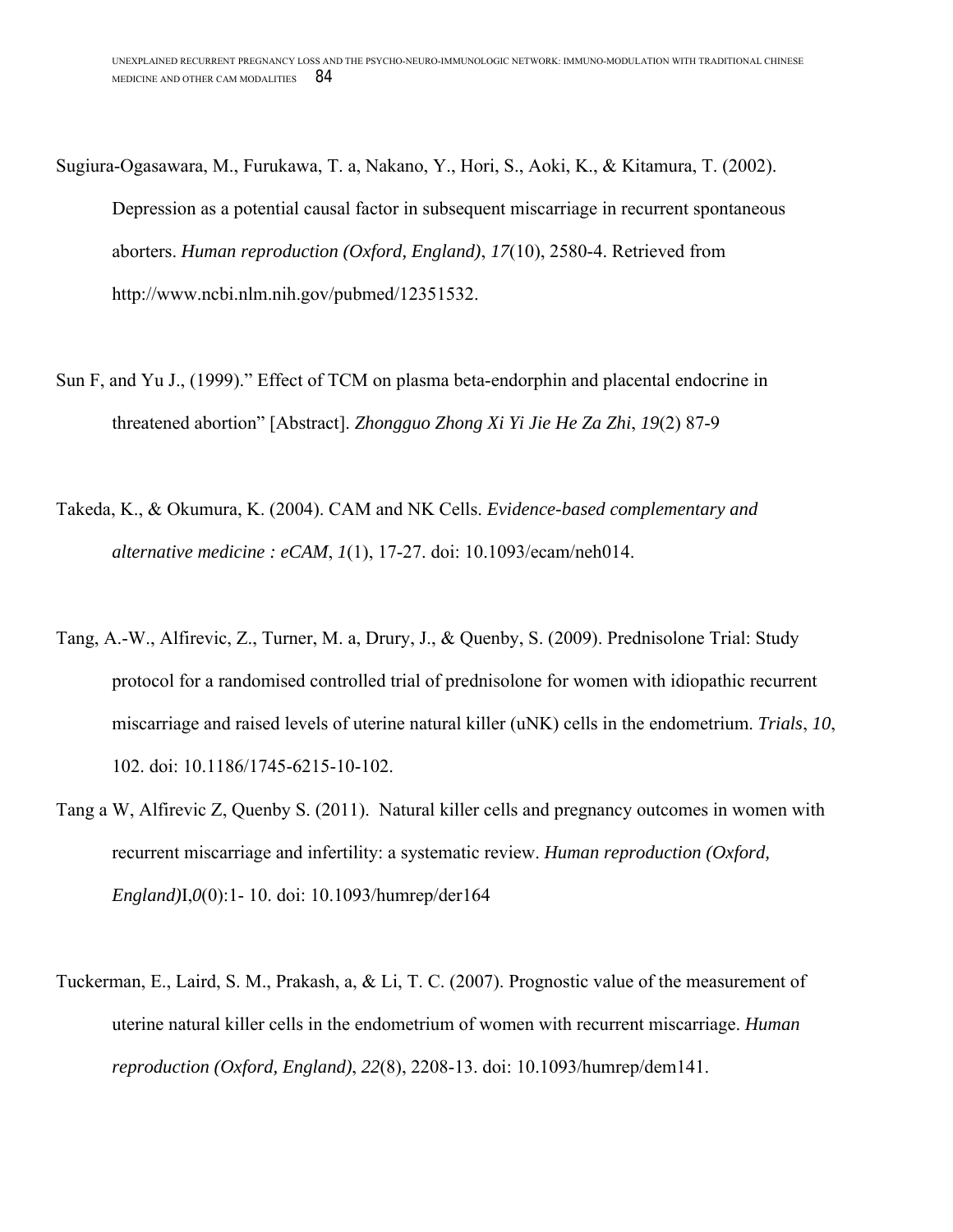- Tsai, W.-J., Chang, C.-T., Wang, G.-J., Lee, T.-H., Chang, S.-F., Lu, S.-C., et al. (2011). Arctigenin from Arctium lappa inhibits interleukin-2 and interferon gene expression in primary human T lymphocytes. *Chinese medicine*, *6*(1), 12. doi: 10.1186/1749-8546-6-12.
- Ushiroyama T, Araki R, Sakuma K, et al. (2006). Efficacy of the Kampo medicine Xiong-gui-jiao-aitang, a traditional herbal medicine, in the treatment of threatened abortion in early pregnancy. *The American journal of Chinese medicine*, *34*(5):731-40. Retrieved from: http://www.ncbi.nlm.nih.gov/pubmed/17080540.
- Wachi, M., Koyama, M, and Utsuyama et al., (2007), "Effects of yoga on natural killer cell counts in early breast cancer patients undergoing conventional treatment" LETTER 3-4 pages
- Wang, K., Wu, G., (2009). "The effects of electroacupuncture on Th1/Th2 cytokine mRNA expression and mitogen-activated protein kinase signaling pathways in the spleen T cells of traumatized rats" *Anesthesia and analgesia,109*(5) 1666-73. doi: 10.1213/ANE.0b013e3181b5a234oi: 10.1213/ANE.0b013e3181b5a234
- Wang, L.-qin, Yu, X.-wen, Yan, C.-fang, & Wang, X. (2010). Nuclear translocation of nuclear factor kappa B in first trimester deciduas and chorionic villi in early spontaneous miscarriage women. *International journal of molecular sciences*, *11*(2), 521-31. doi: 10.3390/ijms11020521.
- Wang, L., Yang, C. L. H., Or, T. C. T., Chen, G., Zhou, J., Li, J. C. B., et al. (2011). Differential effects of Radix Paeoniae Rubra (Chishao) on cytokine and chemokine expression inducible by mycobacteria. *Chinese medicine*, *6*(1), 14. doi: 10.1186/1749-8546-6-14.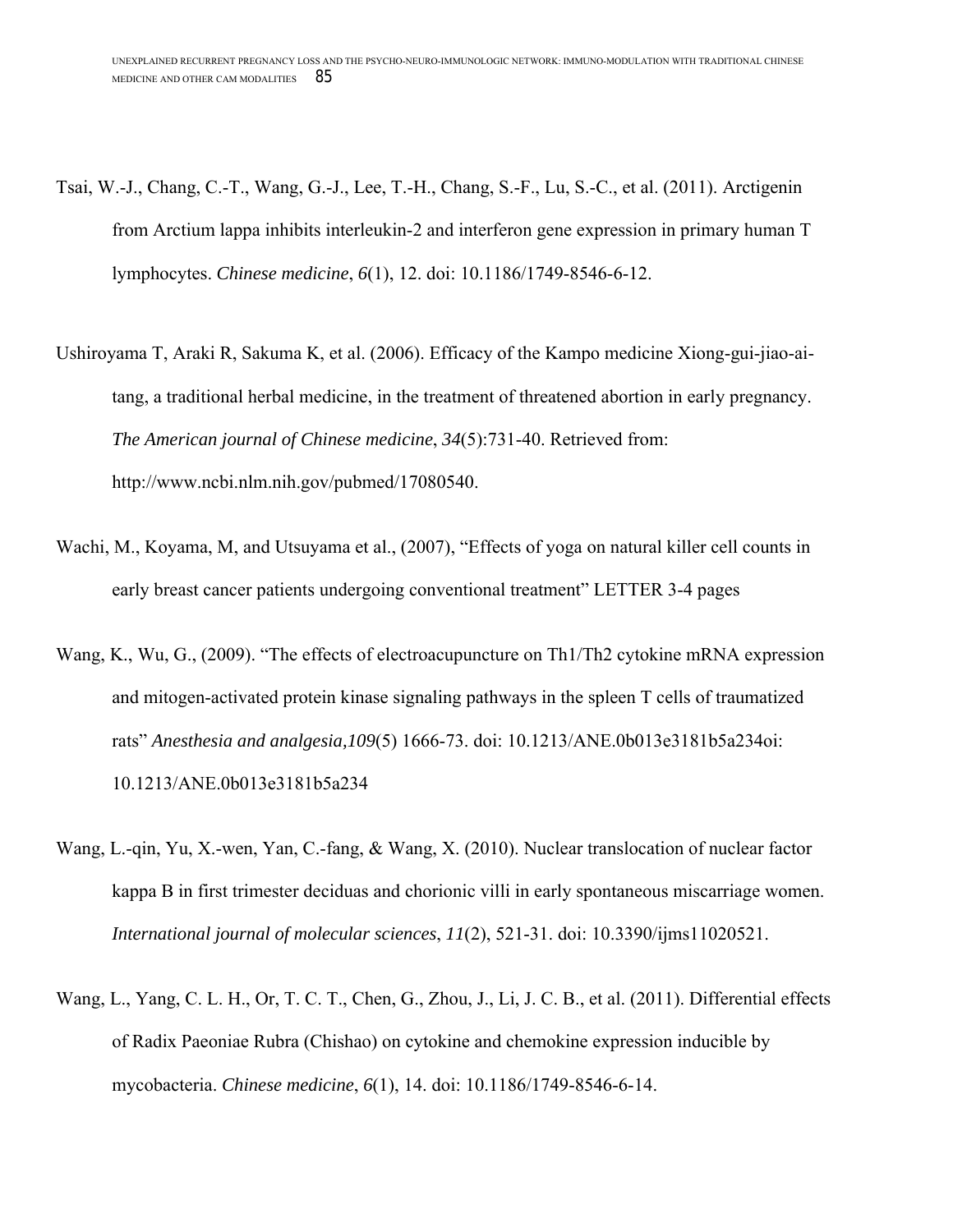- Weil, Andrew MD (2008). O & A with Dr. Weil "Is agave nectar any good?". Retrieved from http://www.drweil.com/drw/u/QAA400431/Is-Agave-Nectar-Any-Good.html
- White,K. (2009). A Crash Course in Chinese Herbology for the Psychopharmocological Prescriber. *Experimental and Clinical Psychopharmacology* , *17*(6), 384-395. doi:10.1037/a0016881

Wilczyński JR. (2005). Th1/Th2 cytokines balance—yin and yang of reproductive immunology [Abstract]. *European journal of obstetrics, gynecology, and reproductive biology* 143 Retrieved from:

http://linkinghub.elsevier.com/retrieve/pii/S0301211505001405?showall=true http://linkinghub.elsevier.com/retrieve/pii/S0301211505001405?showall=true.

- Wu, J., Zhang, M., Jia, H., Huang, X., Zhang, Q., Hou, J. J., et al. (2010). Protosappanin A induces Zhang, M., Jia, H., Huang, X., Zhang, Q., Hou, J., et al. (2010). Protosappanin A induces<br>immunosuppression of rats heart transplantation targeting T cells in grafts via NF-kappaB pathway. *Naunyn-Schmiedeberg's archives of pharmacology*, 381(1), 83-92. doi: 10.1007/s00210-009-0461-5. Examples and the University States Real and assessed and the Brettines States States Manus States Manus States Monday Properties States Monday ( $Q$  & A with Dr. Weil "Is agave nectar any good?". Retrieved from om/drw/u/QAA
- Wu T, Li Y, Bian Z, Liu G, Moher D. (2009)Randomized trials published in some Chinese journals: how many are randomized? *Trials* , *10,* 46. doi: 10.1186/1745-6215-10-46  $(1)$ , 83-92. doi:<br>d in some Chinese journa<br>15-10-46<br>ll Activity and the Frequen<br>malarial agent artesunate<br>cines via inhibition of NF-
- Wyman, D. (2007). Association of Family Stress With Natural Killer Cell Activity and the Frequency of Illnesses in Children. *Archives of Pediatrics* , *161*, 228-234.
- Xu, H., He, Y., Yang, X., Liang, L., Zhan, Z., Ye, Y., et al. (2007). Anti-malarial agent artesunate inhibits TNF-alpha-induced production of proinflammatory cytokines via inhibition of NF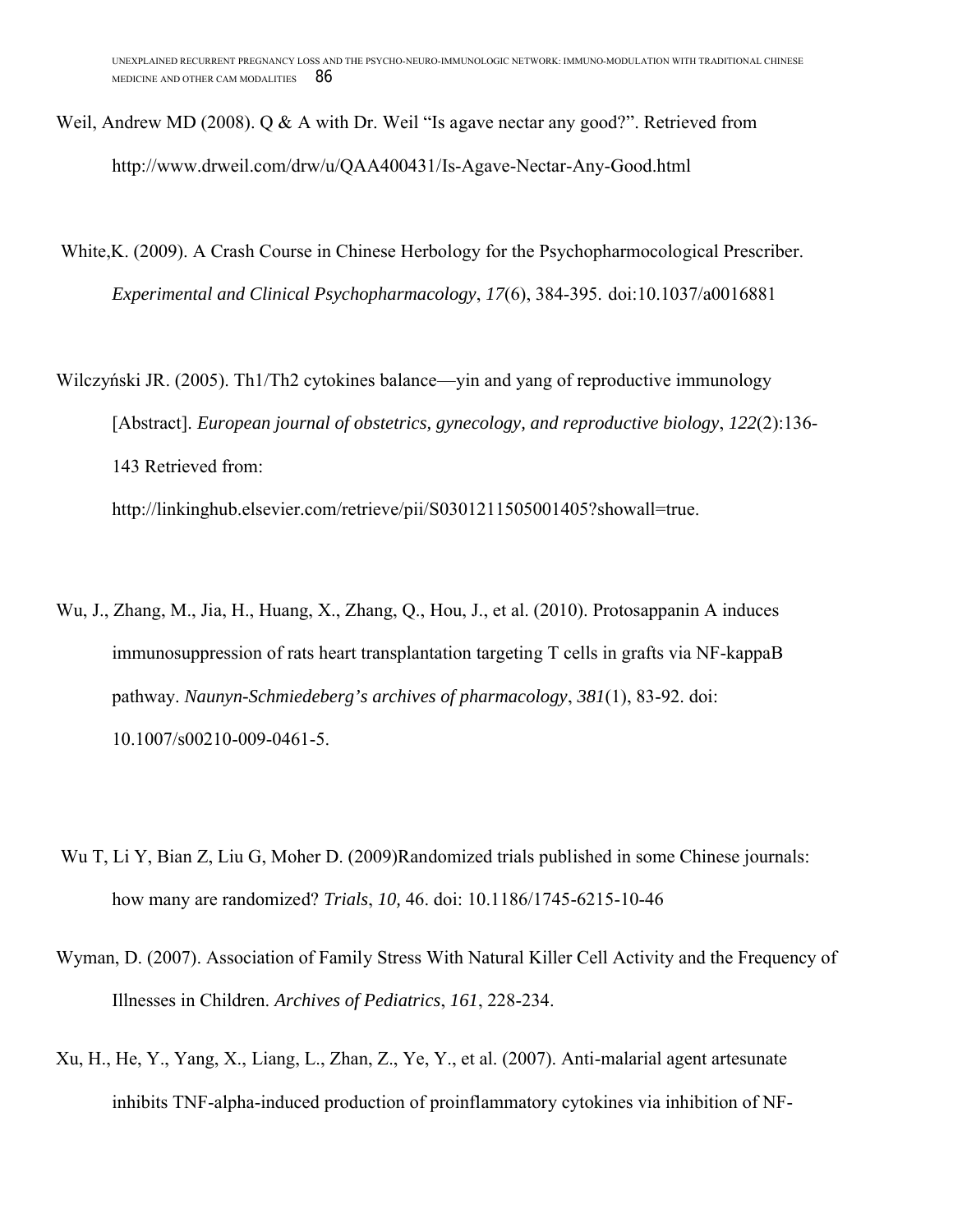kappaB and PI3 kinase/Akt signal pathway in human rheumatoid arthritis fibroblast-like synoviocytes. *Rheumatology (Oxford, England)*, *46*(6), 920-6. doi: 10.1093/rheumatology/kem014.

- Yamaguchi, N., Takahashi, T., Sakuma, M., Sugita, T., Uchikawa, K., Sakaihara, S., et al. (2007). Acupuncture Regulates Leukocyte Subpopulations in Human Peripheral Blood. *Evidence-based complementary and alternative medicine : eCAM*, *4*(4), 447-453. doi: 10.1093/ecam/nel107.
- Yassin HM, Nasr AM, Khalil EA. (2008). Mammalian conception disorders : immune concepts and alternative treatment options. *American Journal of Reproductive Immunology*. *01*(02):56-61.
- Yeh, S.-H., Chuang, H., Lin, L.-W., Hsiao, C.-Y., & Eng, H. L. (2006). Regular tai chi chuan exercise enhances functional mobility and CD4CD25 regulatory T cells. *British journal of sports medicine*, *40*(3), 239-43. doi: 10.1136/bjsm.2005.022095.
- Yim, Y.-K., Lee, H., Hong, K.-E., Kim, Y.-I., Ko, S.-K., Kim, J.-E., et al. (2010). Anti-inflammatory and Immune-regulatory Effects of Subcutaneous Perillae Fructus Extract Injections on OVAinduced Asthma in Mice. *Evidence-based complementary and alternative medicine : eCAM*, *7*(1), 79-86. doi: 10.1093/ecam/nem118.
- Zhang Guo-wei, Lui, Hong-yu, Xia, Qiu-ming, LI, Jun-quan, Lu, Hang, Zhang, Qing-hua, Yao ZF, Zhang guo-wei, (2004). Anti-rejection effect of ethanol extract of poria cocos wolf in rats after cardiac allograft implantation. *Chin Med Journ*. 117(6); 932-5